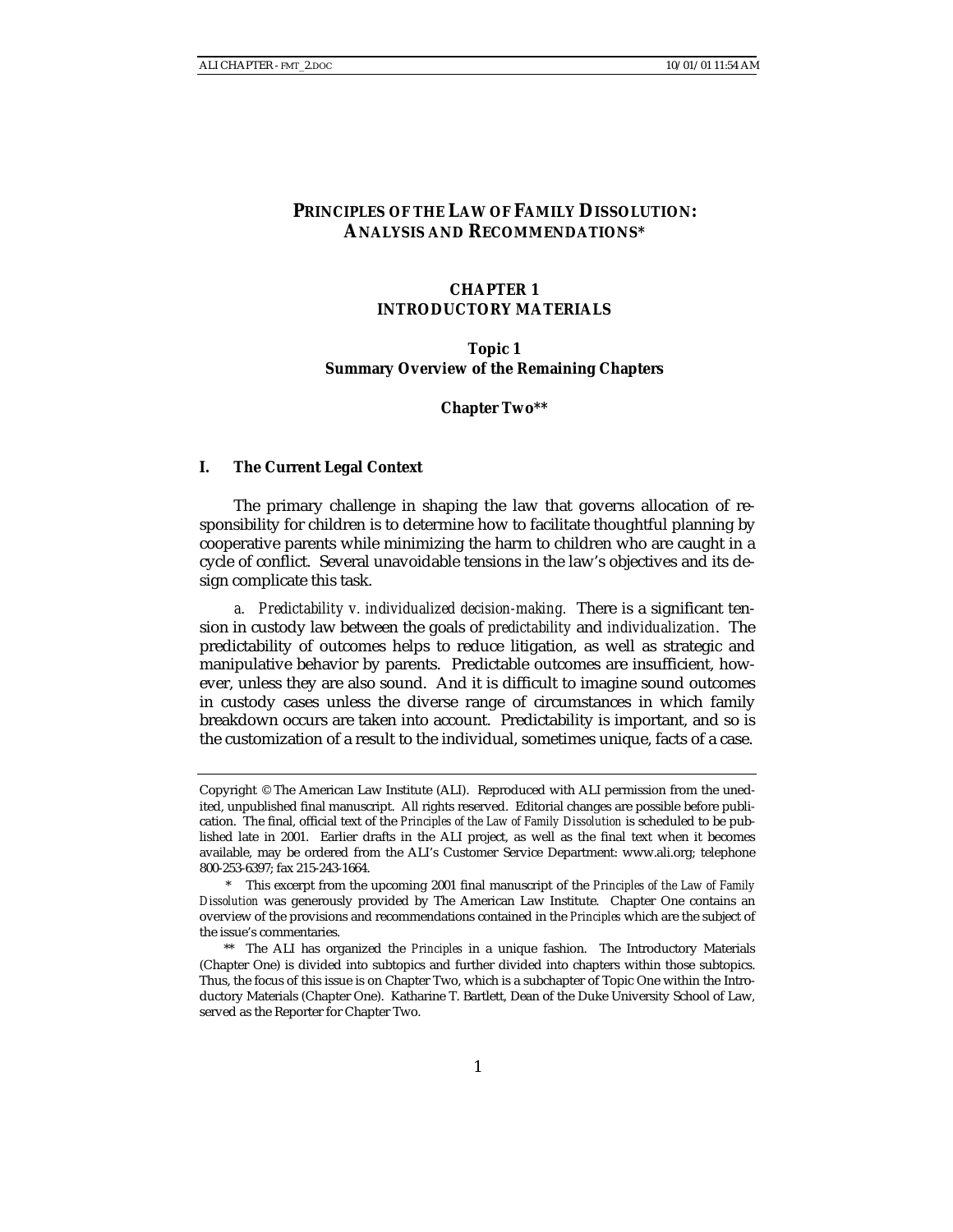The goals of predictability and individualization point the policymaker in different directions. Predictable results require clear, determinate, easily applied rules. Individualized results require open-ended standards allowing judges to respond to the infinite variety of individual circumstances that these cases present. Determinate rules facilitate efficient, predictable decisionmaking, but curtail the judicial discretion needed to take into account highly individualized circumstances. Judicial discretion facilitates individualized decisionmaking, but undermines uniformity and predictability of results.<sup>1</sup>

Throughout the first two-thirds of the twentieth century in the United States, the best-interests-of-the-child test was implemented through maternal preference rules that produced results that were both uniform, and generally regarded as sound. $^{2}$  The relatively recent elimination of explicit sex-based preferences and the erosion of the ideology on which it was based left the bestinterests test without concrete mooring. Today, the test is uniformly disparaged. Critics charge that the unpredictability of results encourages parents to engage in strategic behavior, take their chances in litigation, and hire expensive experts to highlight each other's shortcomings rather than work together to make the best of the inevitable. The test is also condemned because of the room it allows for those who apply it to express biases based on gender, race, religion, unconventional behaviors and life choices, and economic circumstances.<sup>3</sup>

Another criticism of the best-interests test is that it sets an unrealistic goal for the law. The standard tells courts to do what is best for a child, as if what is best can be determined and is within their power to achieve. In fact, what is best for children depends upon values and norms upon which reasonable people sometimes differ. Even when consensus exists, there are substantial limits on the ability of courts to predict outcomes for children and to compel individuals to act in ways most beneficial to children.

Over the last decade, most jurisdictions have attempted to make the bestinterests test more concrete by specifying the criteria courts should consider in applying it.<sup>4</sup> Such criteria can be helpful in clarifying what is relevant in a cus-

<sup>1.</sup> The trade-offs entailed in discretionary and determinate decision-making custody standards are reviewed in Marsha Garrison, *How do Judges Decide Divorce Cases? An Empirical Analysis of Discretionary Decision Making*, 74 N.C. L. REV. 401, 505-27 (1996).

<sup>2.</sup> On the history of child custody law, see MARY ANN MASON, FROM FATHER'S PROPERTY TO CHILDREN'S RIGHTS: THE HISTORY OF CHILD CUSTODY IN THE UNITED STATES (1994); MICHAEL GROSSBERG, GOVERNING THE HEARTH: LAW AND FAMILY IN NINETEENTH-CENTURY AMERICA (1985); Jacob Goldstein & C. Abraham Fenster, *Anglo-American Criteria for Resolving Child Custody Disputes from the Eighteenth Century to the Present*, 19 J. FAM. HIST. 35 (1994).

<sup>3.</sup> The classic critiques of the best-interests-of-the-child test include Gary Crippen, *Stumbling Beyond the Best Interests of the Child: Reexamining Child Custody Standard-Setting in the Wake of Minnesota's Four Year Experiment with the Primary Caretaker Preference*, 75 MINN. L. REV. 427, 499-500 (1990); Jon Elster, *Solomonic Judgments: Against the Best Interests of the Child*, 54 U. CHI. L. REV. 1 (1987); Martha Fineman, *Dominant Discourse, Professional Language, and Legal Change in Child Custody Decisionmaking*, 101 HARV. L. REV. 727 (1988); Mary Anne Glendon, *Fixed Rules and Discretion in Contemporary Family Law and Succession Law*, 60 TULANE L. REV. 1365, 1181 (1986); Robert H. Mnookin, *Child-Custody Adjudication: Judicial Functions in the Face of Indeterminacy*, 39 LAW & CONTEMP. PROBS. 226 (Summer 1975); Robert H. Mnookin & Lewis Kornhauser, *Bargaining in the Shadow of the Law: The Case of Divorce,* 88 YALE L.J. 950 (1979).

<sup>4</sup>*. E.g.*, Alaska Stat. § 25.24.150(c) (1995). Other examples are listed in the Reporter's Note to § 2.08, Comment (a).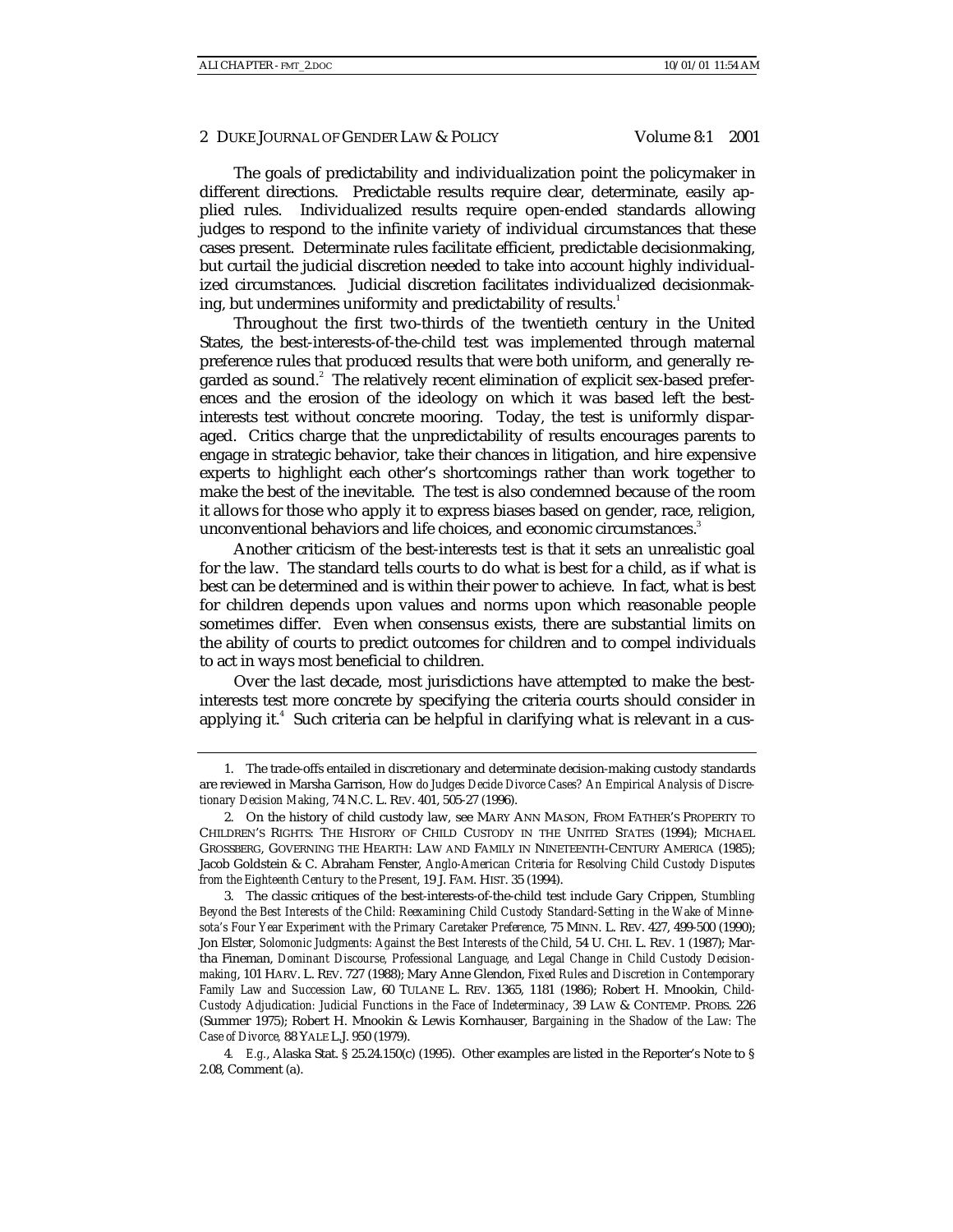tody case, but an all-inclusive itemization of factors adds little determinacy unless the rule specifies priorities among them.

An alternative for achieving greater determinacy is an approach that builds in a preference in favor of, or against, a particular form of custody. For example, some states express a presumption that joint custody is in a child's best interests;<sup>5</sup> other states have a presumption in favor of the primary custodian.<sup>6</sup> Such presumptions add determinacy to the decisionmaking process, but they are based necessarily on factual and normative assumptions about families and children that (1) are not accurate across the board, and (2) run counter to the commitment this society avows toward family diversity.

There is consensus that the law should seek to promote the child's best interests. The problem is in determining what those interests are. The best solution would be to find predictability in the concrete, individual patterns of specific families.

*b. Finality v. flexibility.* Another tension in custodial rule-making is created by the desire for both finality of results and flexibility in the face of changing circumstances. Finality forces parents to accept and live with the results of judicial decisionmaking, leading potentially to greater stability for the child. Yet flexibility is necessary to be responsive to children's needs and parental circumstances as they change over time. In the two-parent, intact family, finality and flexibility typically are achieved through on ongoing process of consensus, negotiation and compromise. When parents no longer live together in a single family unit, more structured mechanisms are often necessary.

Officially, current law favors finality, treating a custody decision as a fixed event at which the court, often based on agreement by the parents, determines each parent's "rights" to the child. When parents do not agree, a great deal of time, attention and resources are often put into this decision because so much is at stake. Once a decision is reached, it is expected to be final; relitigation is considered a failure of adjudication and often is limited by a strict modification standard.<sup>7</sup>

In contrast to the time and resources spent on the initial custody determination, little attention is given to anticipating future changes and how to respond to them. Even though changes may be expected to occur, at the time of the custody determination they are treated not as part of the inevitably unpredictable evolution of events for which advance provision should be made, but as contingent risks to be allocated at the time of divorce. When the time comes, however, courts are often reluctant to enforce a dysfunctional custody order, notwithstanding the legal barriers to its modification. The result is that there is neither planning for change nor any real finality.

The law also requires little in the way of steps to minimize the impact on children of family dissolution. Because the focus of the law at divorce is on solving the immediate issue of custody, opportunities are missed to undertake

<sup>5</sup>*. E.g.*, D.C. CODE ANN. § 16-911(a)(5) (Supp. 1996). Other examples are listed in the Reporter's Note to § 2.08, Comment (a).

<sup>6</sup>*. E.g.*, OR. REV. STAT. § 107.169(3) (1990). Other examples are listed in the Reporter's Note to § 2.08, Comment (a).

<sup>7.</sup> See Reporter's Note to § 2.16, Comment (a).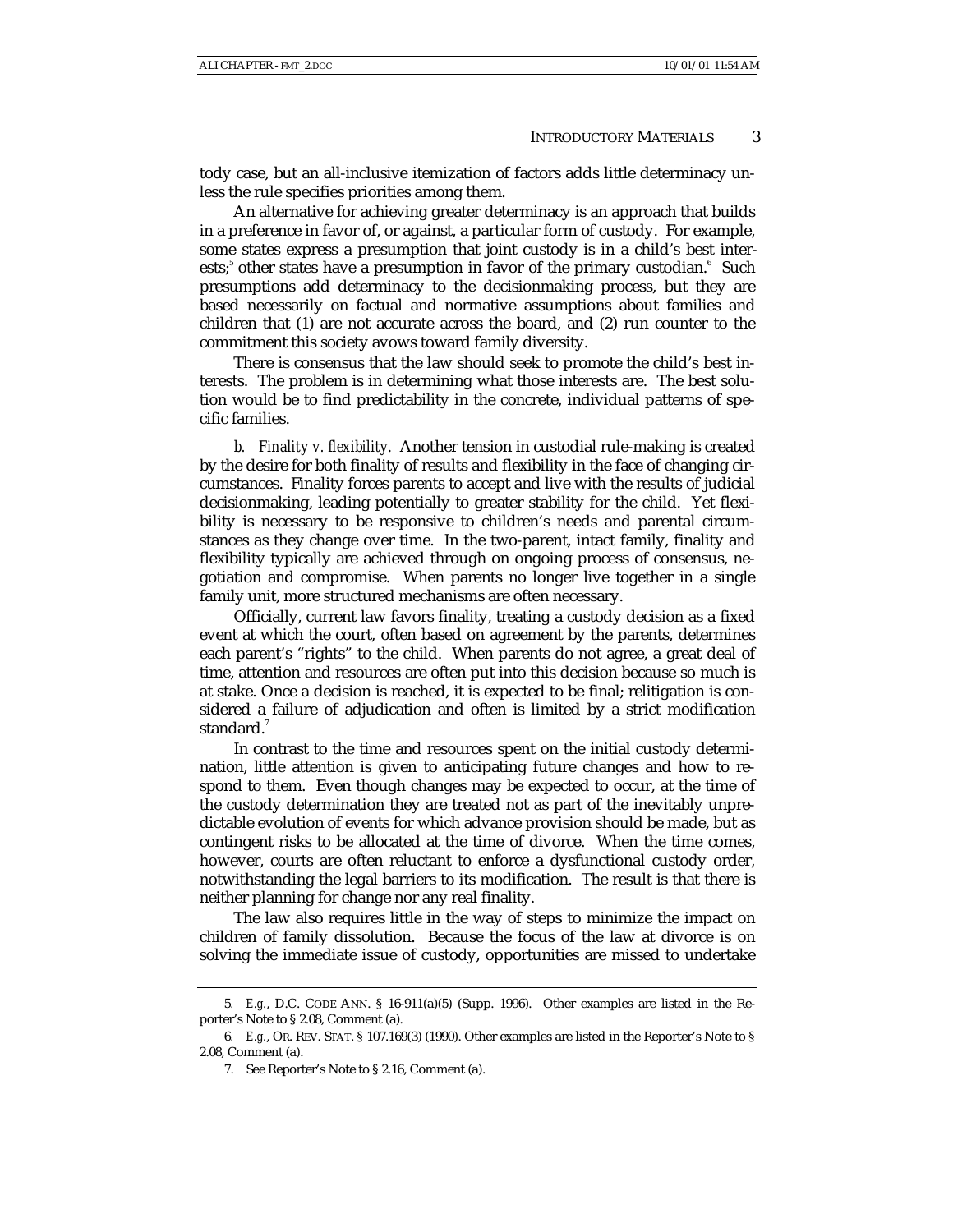measures that will meet the child's ongoing need for stability. For example, in contested cases experts tend to be deployed to strengthen one parent's case against the other, rather than to soften conflict and help the family work together for the benefit of the child. Few jurisdictions offer services that will inform the parents about the risks of divorce to children and what steps they might take to reduce those risks.

The best legal approaches to conflict over children at divorce would assume the likelihood of future changes and disagreements, and provide for them. Rules should require planning for the child's future needs, anticipate disruptions, and provide a process for defusing and resolving conflict.

*c. Judicial supervision v. private ordering.* Generally speaking, responsibility for children is allocated on a de-centralized basis, to a child's parents. That responsibility is broad and near-absolute.<sup>8</sup> The degree of confidence placed in parents is not based on the certainty that all parents will do best for their children; some children would undoubtedly be better off if they had been assigned to someone other than their parents, or if their parents were more heavily supervised. It is assumed, however, that children on the whole will be better off, because: (1) parents are the adults most likely to love their children; (2) love inspires parents to act responsibly toward their children, and (3) parental autonomy not only makes parents able to care for their children but more committed to doing so. Society, in turn, benefits from the diverse social fabric that is created by the de-centralized manner in which their care is provided.<sup>9</sup>

At divorce, societal deference to parents is considered more problematic. Although a high percentage of custody arrangements are settled by agreement of the parents,<sup>10</sup> under most states' laws a court must review an agreement to determine whether it is in the child's best interests. The practice of court review reflects various concerns about parents who are going through divorce, including a fear they may compromise their child's interests in favor of their own. $11$ Despite the appearance of review, however, independent judicial inquiry is difficult because of the inaccessibility of facts that might dictate a different result.<sup>12</sup> The result is the worst of both worlds: parents enter the divorce process with their autonomy to make arrangements for their children officially abridged, and yet arrangements that might truly be detrimental to children are unlikely to be identified.

<sup>8.</sup> See Katharine T. Bartlett, *Rethinking Parenthood as an Exclusive Status: the Need for Legal Alternatives When the Premise of the Nuclear Family Has Failed*, 70 VA. L. REV. 879, 883-85 (1984).

<sup>9.</sup> On the full range of reasons for giving broad and exclusive autonomy to parents, see generally Elizabeth S. Scott & Robert E. Scott, *Parents as Fiduciaries*, 81 VA. L. REV. 2401 (1995); *see also* Carl E. Schneider, *On the Duties and Rights of Parents*, 81 VA. L. REV. 2477, 2485-86 (1995).

<sup>10.</sup> A study of 933 families with minor children from two California counties, only four percent required a custody hearing. *See* ELEANOR E. MACCOBY & ROBERT H. MNOOKIN, DIVIDING THE CHILD: SOCIAL AND LEGAL DILEMMAS OF CUSTODY 138 (1992).

<sup>11</sup>*. See* Ford v. Ford, 371 U.S. 187, 193 (1962) ("the estrangement of husband and wife beclouds parental judgement with emotion and prejudice").

<sup>12</sup>*. See* Marygold S. Melli, Howard S. Erlanger & Elizabeth Chambliss, *The Process of Negotiation: An Exploratory Investigation in the Context of No-Fault Divorce*, 40 RUTGERS L. REV. 1133, 1145 (1988) (reporting study showing that only one case of 349 offered settlement was rejected by a court).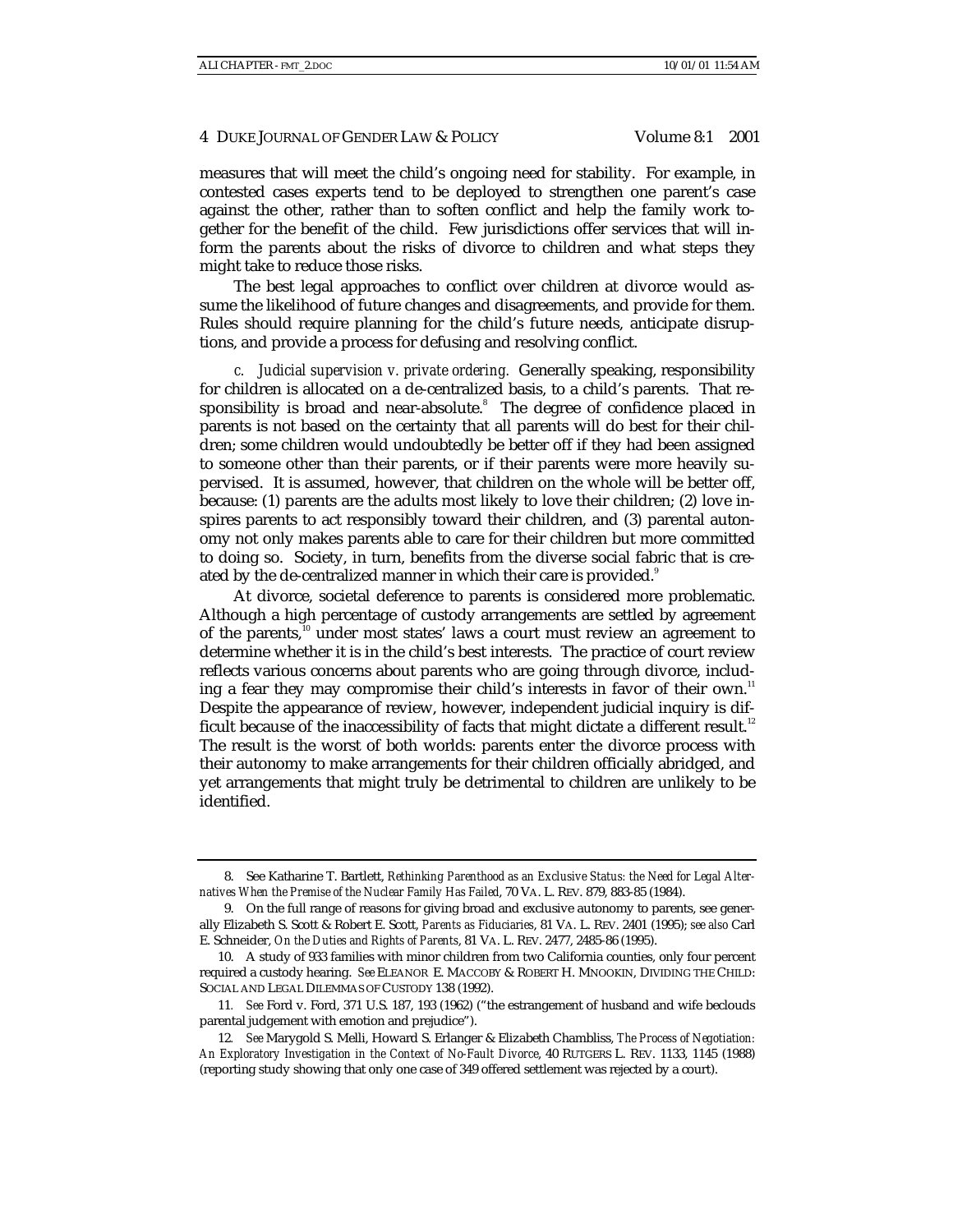*d. Biological v. de facto parenthood.* As noted above, a child's legal parents are given comprehensive authority to make decisions for their children, in part to reinforce their maximum commitment to the parenting enterprise. In practice, however, children are often cared for by adults other than parents. These adults include some stepparents, grandparents, and parental partners who function as co-parents. Giving rights to de facto parents may serve to weaken the commitment society has to legal parents, on which the ideology of responsible parenting is based; yet disregarding their connection to a child at the time of family dissolution ignores child-parent relationships that may be fundamental to the child's sense of stability.

Traditionally, parenthood is an exclusive, all-or-nothing status. A child can have only one mother and only one father; others have no rights, regardless of their functional roles. Only when a parent has been shown to be unfit or to have abandoned the child may a parent's rights be taken away. Yet states have carved out an exception for one group of non-parents—grandparents—who may be given rights sometimes without regard to their prior contact with the child. The distance between these two sets of principles is difficult to reconcile from a child-centered perspective.

The law's challenge is to identify an approach applicable to all cases that allows continued contacts by de facto parents whose participation in the child's life is critically important to the child's welfare and recognizes the importance that some families place on extended family, and yet is consistent with the autonomy of parents that is essential to their meaningful exercise of responsibility.

*e. Protection v. privacy.* The final tension concerns the conflict between the state's interest in protecting individuals from harm and the freedom of families to have their privacy undisturbed. There is increasing awareness of the prevalence and danger of domestic abuse both to the physical security of individuals and to domestic tranquility.<sup>13</sup> At the same time, there is a traditional resistance to interference in the family, rooted in ideologies of family privacy which are supported in constitutional jurisprudence.<sup>14</sup> The law's difficult task to provide protection for individuals who need it, within an institution valued primarily for the privacy from law that it provides.

#### **II. An Overview of the Principles of Chapter 2**

Chapter 2 addresses the issues identified above through a set of principles designed to: (1) focus greater attention during family breakdown on planning for the child's needs; (2) locate responsibility for the child in parents, and in

<sup>13.</sup> See Reporter's Notes to § 2.11.

<sup>14</sup>*. E.g.*, Meyer v. Nebraska, 262 U.S. 390, 399 (1923) (right of the individual "to marry, establish a home and bring up children" is "essential to the orderly pursuit of happiness by free men"); Prince v. Massachusetts, 321 U.S. 158, 166 (1944) (summarizing prior U.S. Supreme Court decisions establishing "the private realm of family life which the state cannot enter"); Griswold v. Connecticut, 381 U.S. 479, 495 (1965) (Goldberg, J., concurring) ("The entire fabric of the Constitution and the purposes that clearly underlie its specific guarantees demonstrate that the rights to marital privacy and to marry and raise a family are of similar order and magnitude as the fundamental rights specifically protected [in the Constitution].").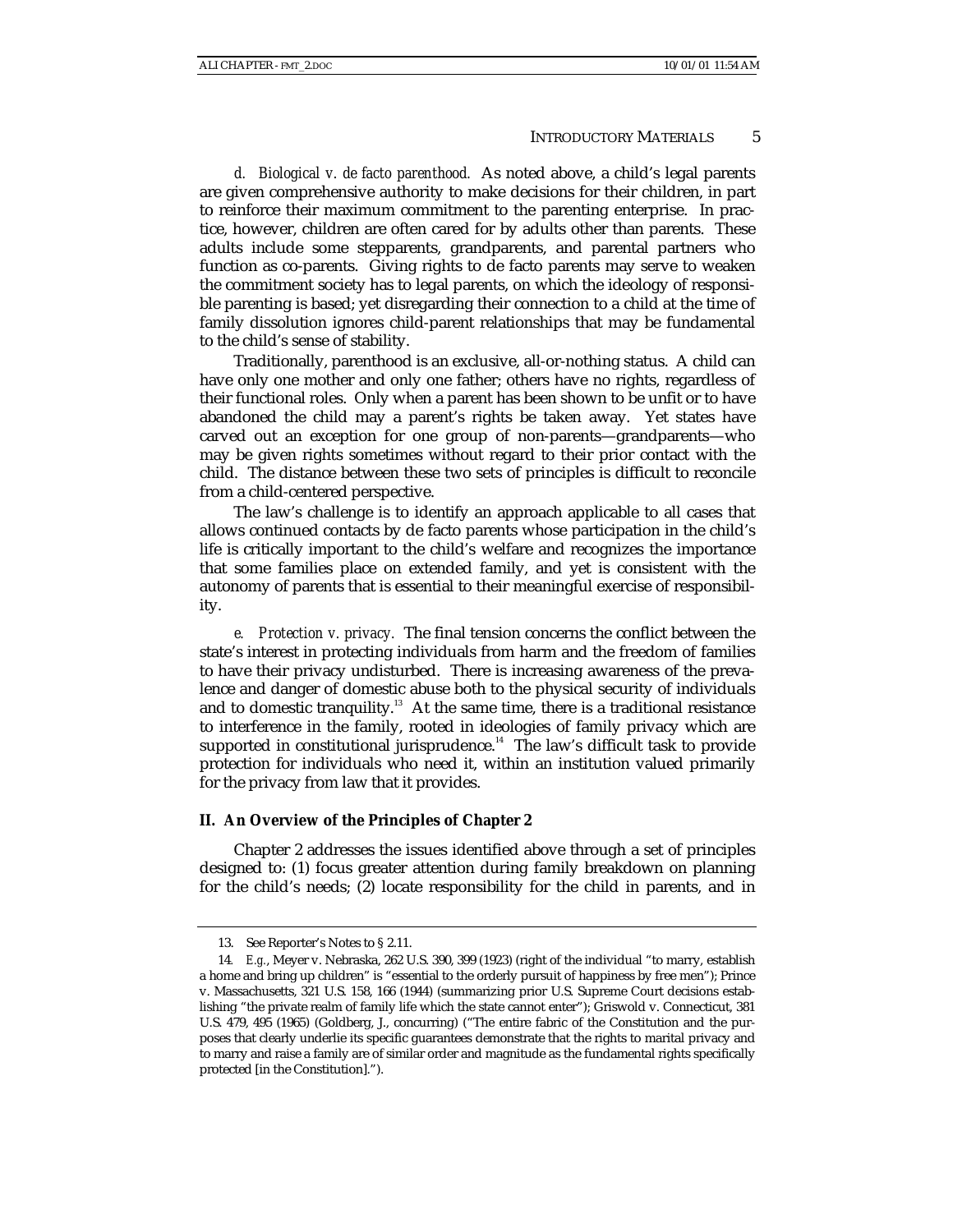#### 6 DUKE JOURNAL OF GENDER LAW & POLICY Volume 8:1 2001

courts only as the last resort; (3) provide more determinate criteria for resolving disputes over children that will promote continuity and minimize reliance on stereotypes; (4) preserve the diversity in parenting arrangements within families; (5) encourage parents to anticipate future problems and disputes and to establish means for resolving them short of relitigation in court; (6) allow continued participation in the child's life, in certain limited circumstances, by individuals who are not parents under state law but who have functioned as parents; and (7) provide appropriate protection for victims of domestic abuse after a family separation.

*a. The parenting plan.* The cornerstone of Chapter 2 is the parenting plan, which is an individualized and customized set of custodial and decisionmaking arrangements for a child whose parents do not live together. Parents seeking court-ordered responsibility for or access to a child must file a parenting plan, and they are encouraged to file a joint plan. Joint plans must be approved by the court, with limited exceptions. See *b*, below. When the parents do not agree on a joint plan, the court must formulate one, applying the criteria set forth in the Chapter.

As part of the parenting plan process, Chapter 2 obligates courts to have a screening process for identifying cases in which there is credible information that child abuse or domestic abuse has occurred. This requirement helps to ensure that parents who are victims of domestic abuse understand the process, including their rights, and know about resources that may exist to address the abuse. The requirement also identifies cases in which there is special concern about coercion and manipulation of the victim and about the safety of the child, so that the court may satisfy its obligation to ensure that parental agreements are knowing and voluntary and that they are not harmful to the child, and to order protective measures when necessary to protect the child or a parent. See *b*, below.

A parenting plan is not simply a recital of who "wins" custody and who has to settle for visitation. The assumption of a parenting plan is that each parent ordinarily will play an important ongoing role in the child's life. A parenting plan must set forth the child's custodial arrangements in some detail, specifying the time each parent is to have responsibility for the child and a schedule, or a method for determining a schedule. A parenting plan must also designate who is to make significant decisions with respect to the child's education, health care, and other important matters. This does not mean that parents are bound at divorce to permanent, detailed arrangements for the child's care and control. The parenting plan must also contain provisions that respond to anticipated changes and can resolve future disputes as to matters that may not have been anticipated. See Comment (e), below.

As parenting plans move parents toward richer and fuller plans for the child, the limitations of traditional "custody" and "visitation" terminology become apparent. These traditional terms represent, and help to perpetuate, an adversarial, win-lose paradigm of divorce. One alternative is to assume that parents will share "joint custody," but this substitutes one assumed ideal form of custody for another. Once planning for the child at divorce is viewed as a more dynamic and complex process, terms that imply one form of custody over another are inadequate. Chapter 2 uses "custodial responsibility" to encompass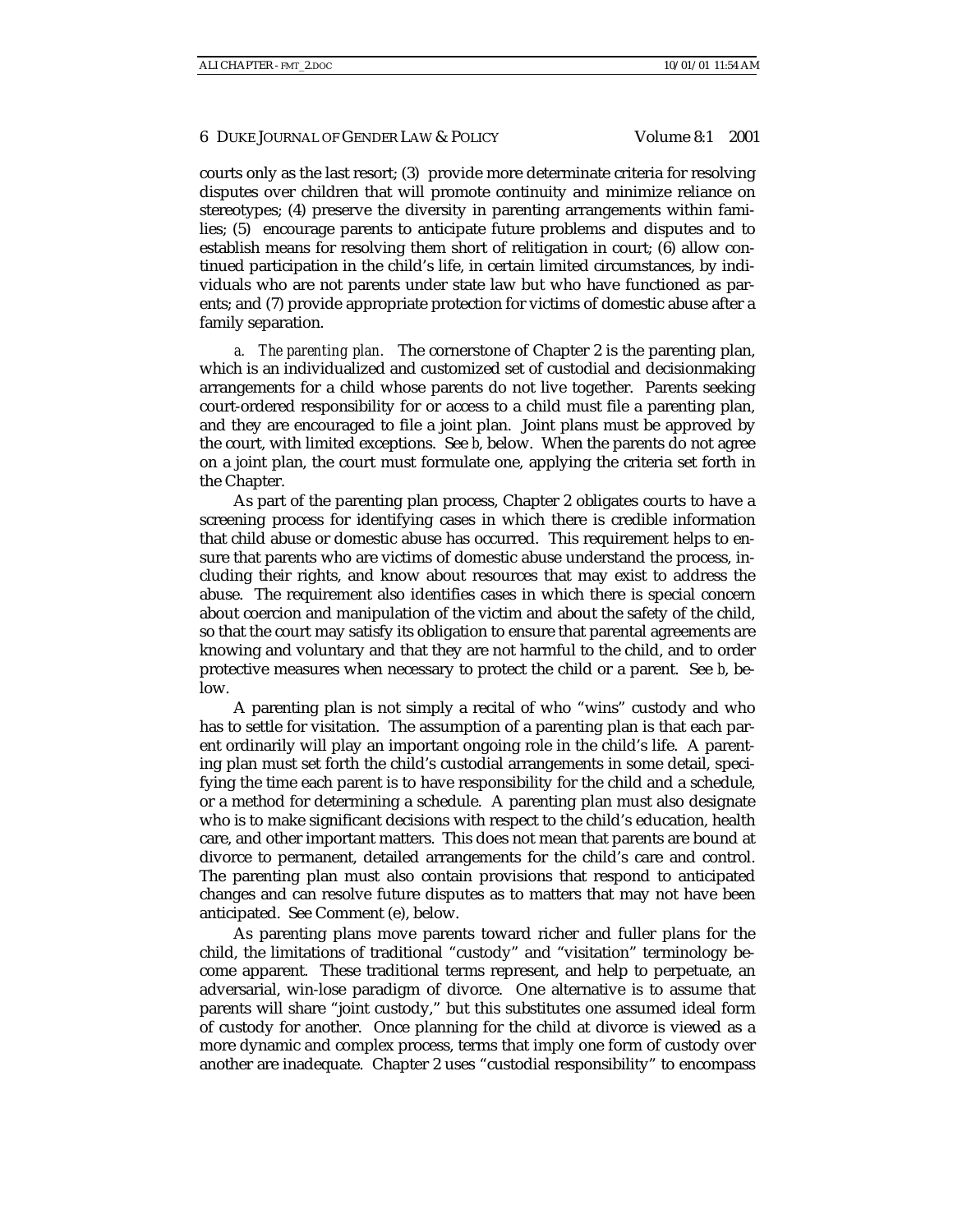all forms of custody and visitation. The more inclusive terminology expresses the ordinary expectation that both parents have meaningful responsibilities for their child at divorce; it leaves open the question of what those responsibilities will be. Likewise, the term "decisionmaking responsibility" reframes the traditional concept of "legal custody" to better connote a wide range of possible ways decisionmaking authority for a child can be divided, rather than a fixed template imposed by the state. The changes in terminology cannot be expected, by themselves, to revolutionize how custody allocations are viewed, but they may contribute to a broader reconceptualization of the question from who will possess and control children to what adjustments in family roles will be most appropriate for the child. It affirms that the options are not limited to one or two prescribed models but, rather, are spread out along a continuum. And it helps to move beyond the terms of public policy debates that posit a "best" way of dividing up responsibility for children based on the experience of divorced families in the aggregate, to a legal framework focusing on the diverse circumstances and possibilities of each individual family.

*b. Preference for voluntary agreements.* Chapter 2 assumes that parental agreement is, generally speaking, good for children, and that it is difficult for courts to accomplish meaningful review that is likely to improve measurably those agreements. Thus, if parents have agreed on each parent's future responsibility for their child, Chapter 2 requires the court to accept the agreement, unless the court makes specific findings that the agreement is not knowing or voluntary, or provides for an arrangement that would be harmful to the child. The court ordinarily may accept an agreement without an evidentiary hearing on these matters, but if there is credible information that child abuse or domestic abuse has occurred, review is mandatory. A screening process is mandated to aid the court in identifying cases to which the review requirement applies. *See* § 2.05(3); *see also* § 2.07(2) (mandatory screening for domestic abuse before mediation).

To facilitate agreement and to help the parents focus their negotiations on the child's interests, Chapter 2 provides that the court may order parents to attend parenting classes, as well as information sessions about mediation or other forms of dispute resolution. § 2.07(1). Chapter 2 does not allow courts to require parents to engage in face-to-face mediation or other procedures or classes involving face-to-face conduct. § 2.07(3). The benefits of face-to-face mediation have been demonstrated primarily in the context of voluntary procedures; the Chapter assumes that mediation that is not voluntary creates too great an opportunity for the dominant parent to coerce the other into an agreement.

*c. Structured decisionmaking.* Chapter 2 achieves greater predictability through structured, yet individualized, decisionmaking principles. The principal rule for allocating custodial responsibility when parents do not otherwise agree is that custodial time between parents approximate the share of caretaking each parent performed for the child before the parents separated.<sup>15</sup> § 2.08(1) By

<sup>15.</sup> Elizabeth S. Scott first suggested this concept, which she called the "approximation standard." See Elizabeth C. Scott, *Pluralism, Parental Preferences, and Child Custody*, 80 CAL. L. REV. 615 (1992).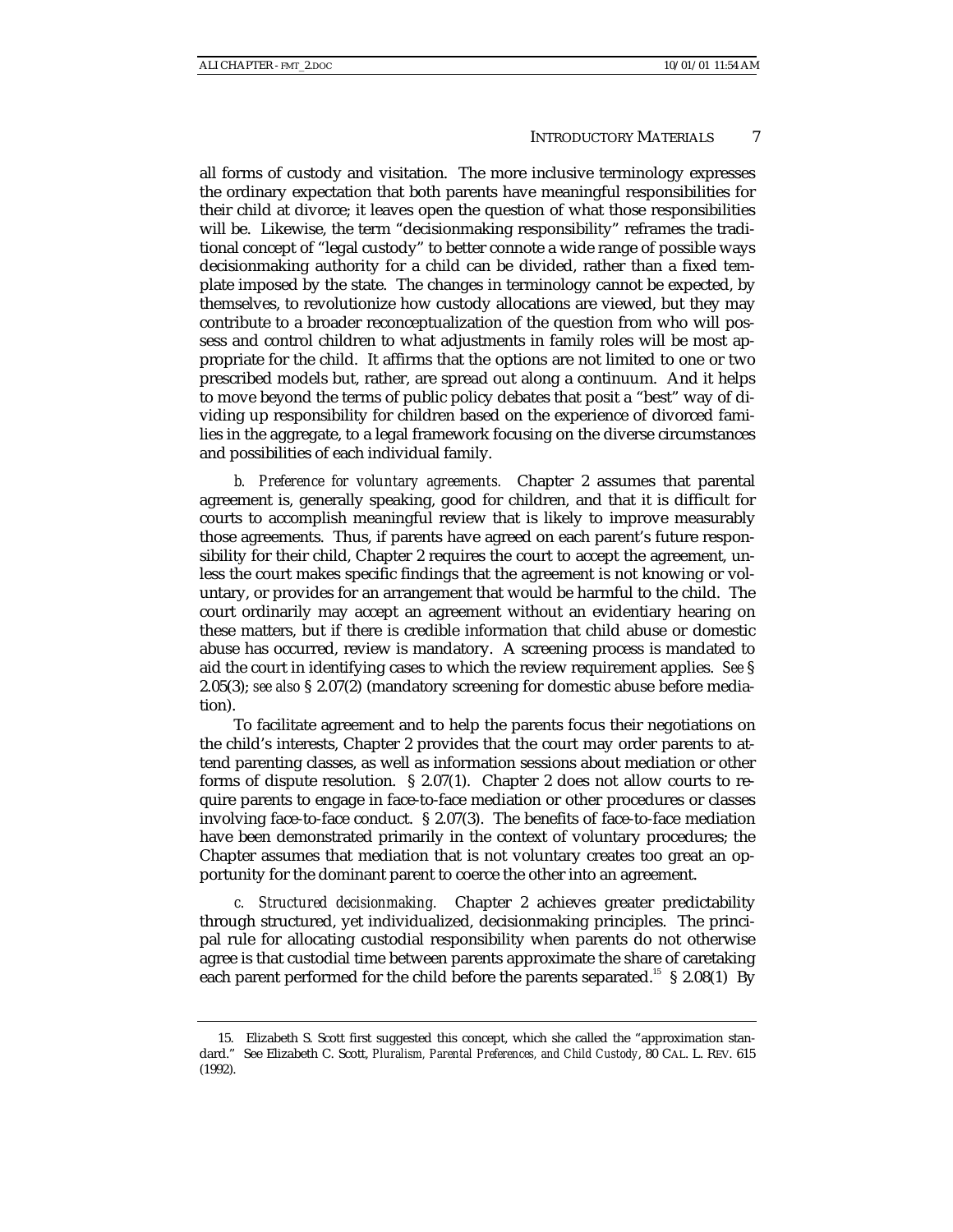focusing on how the child was cared for previously, the past caretaking rule anchors the determination of the child's best interests not in generalizations about what post-divorce arrangements work best for children, but in the individual history of each family. How caretaking was divided in the past provides a relatively concrete point of reference which is likely to reflect various qualitative factors that are otherwise very hard to measure, including the strength of the emotional ties between the child and each parent, relative parental competencies, and the willingness of each parent to put the child's interests first. At the same time, it reduces the need for predictions about the future, and thus the expenses and uncertainty produced by expert witnesses and psychological studies. It is also consistent with Chapter 2's emphasis on parental agreements, in that when parents do not agree, past divisions of responsibility may be the most reliable proxy for the shares of responsibility they would agree upon if they were focused on their child.

Operationally, the approximation rule means that allocations of custodial responsibility, when not otherwise agreed to by the parents, should reflect the roles each parent assumed prior to their separation. This does not mean that caretaking arrangements are expected to remain the same after the divorce. What it means is that a parent who has been the primary caretaker of the child should remain so, and that parents who had co-equal roles before their separation should also retain those roles afterwards, if possible. The options are not limited to any particular standard arrangement, but cover the entire spectrum of possibilities. The *Principles* of Chapter 2 resist the tendency to identify some particular arrangement that works best in the greatest number of cases. They assume, instead, that if the parents do not agree about post-separation arrangements for their child, the arrangements they previously followed are the best guide for the future.

A number of *Principles* qualify the past caretaking rule. First, unless circumstances exist warranting access limitations under § 2.11, each parent should be allocated an amount of custodial responsibility that will enable the parent to maintain a relationship with the child, even if this level of responsibility is not supported by the parent's past level of involvement in the child's care. In the case of a parent who has contributed in other ways to the child's welfare, such as by providing financial support, the amount of responsibility to be allocated should not go below a certain presumptive amount of time, as established in a uniform rule of statewide application. § 2.08(1)(a).

Second, the court should accommodate the preferences of an older child who has firm and reasonable preferences. The *Principles* do not specify the age at which a child's preferences should be accommodated, but recommend that each jurisdiction adopt a uniform rule of statewide application. This exception for the child's preferences assumes that an older child is more mature than a younger child and may have a perspective that provides better information about the child's interests than the history of past caretaking roles provides. It also assumes that forcing older children to adjust to arrangements to which they are keenly opposed is often unrealistic and counter-productive. § 2.08(1)(b).

Third, the court should attempt to keep siblings together if it determines that doing so is necessary to their welfare.  $\S 2.08(1)(c)$ .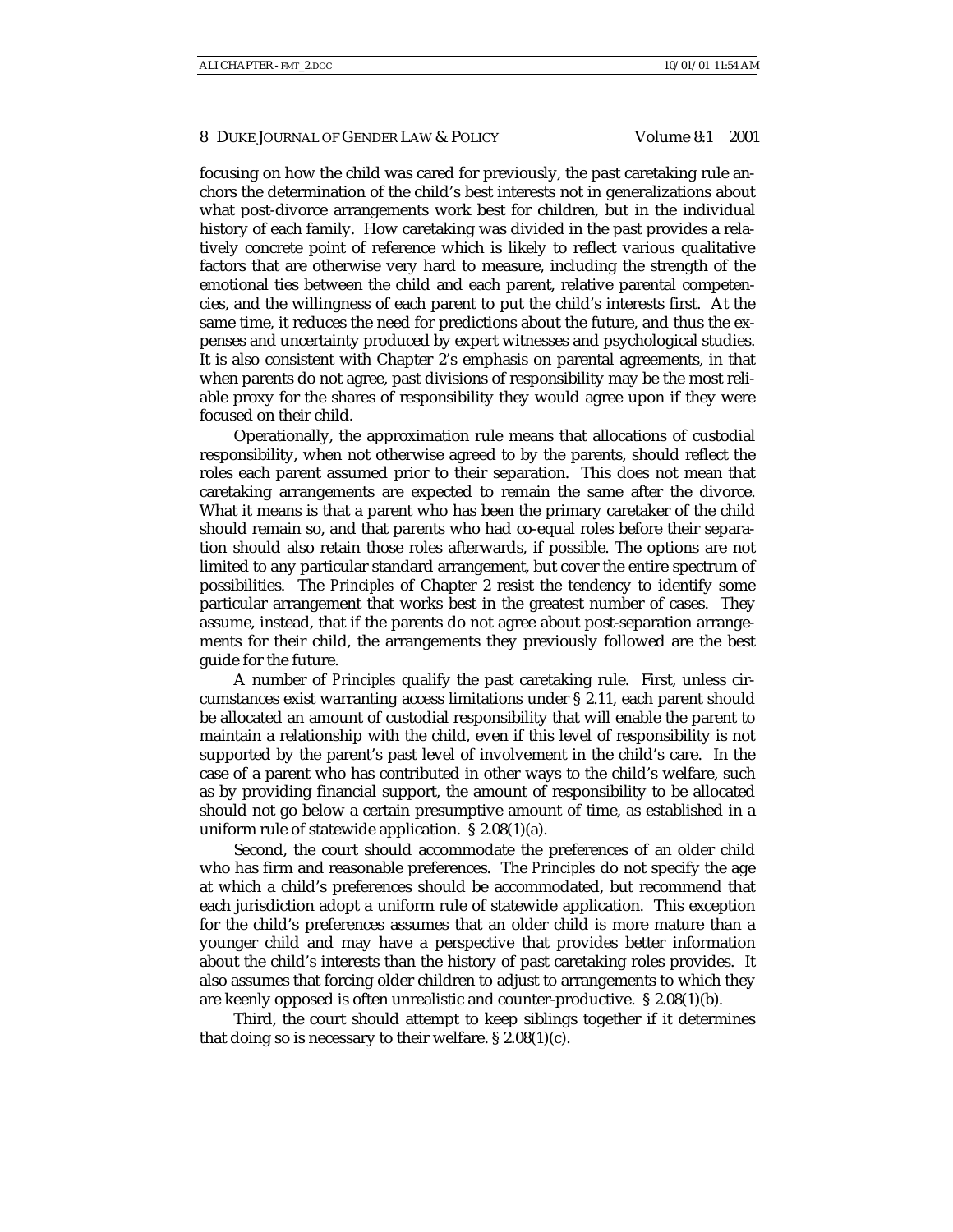Fourth, the court should depart from an arrangement that approximates past shares of caretaking responsibility to take account of a gross disparity in the quality of the emotional attachments between the child and each parent, or in the ability or availability of each parent. This qualification applies only when, notwithstanding past caretaking roles, a disparity in the quality of the parents' emotional bonds with the child or in the ability or availability of the parents is so severe that it would harm the child and thus clearly demands a different result than the past caretaking standard alone would produce. § 2.08(1)(d).

Fifth, prior agreements between the parents should be taken into account if the court determines that doing so would be appropriate in the circumstances, including the expectations of the parties and the extent to which the circumstances match what the parties anticipated. This qualification applies when the parents had an understanding about how caretaking responsibility would be divided that would be frustrated if the past caretaking standard is applied. It would not be appropriate to apply this limitation when to do so would be contrary to the child's welfare.  $\S 2.08(1)(e)$ .

Sixth, courts should take account of logistical and relevant factors that make an otherwise appropriate equal allocation of custodial time impractical or harmful to the child's stability. Among the factors to be considered are the distance between the parents' residences, the cost and difficulty of transporting the child, the parents' and child's daily schedules, and the ability of the parents to cooperate in the arrangements.  $\S$  2.08(1)(f). While such factors are generally applicable only to determining the manner in which custodial time is allocated and not how much is allocated to each parent, see  $\S$  2.08(4), when significant practical obstacles make it necessary, they may also affect each parent's share of custodial time.

Finally, a catch-all exception requires departure from the past caretaking rule to avoid substantial and almost certain harm to the child. § 2.08(1)(h).

These *Principles* do not eliminate the focus on the best interests of the child, but rather refine it. In some cases, however, the *Principles* will not provide the intended determinacy. For example, when the past caretaking patterns are too complex or unstable to provide a guide to decision-making, courts must fall back on the less satisfactory, unguided best-interests-of-the-child test as a necessary, second-best alternative. § 2.08(3).

The Chapter also provides greater structure for resolving questions about decisionmaking responsibility for children at divorce. For example, the *Principles* establish a presumption in favor of joint decisionmaking responsibility if both parents have been exercising a reasonable share of parenting functions. § 2.09(2).

*d. Limitations in cases involving domestic abuse.* Chapter 2 takes into account, in a number of different ways, the risks to the child or parent who has been the victim of abuse. As noted above, the court is required to have a process to screening for child and domestic abuse, and court review of parental agreements submitted in such cases is mandatory. §§ 2.05(3); 2.06(2). The Chapter also prohibits courts from requiring parents to participate in face-to-face meetings or to engage in mandatory mediation. § 2.07(3).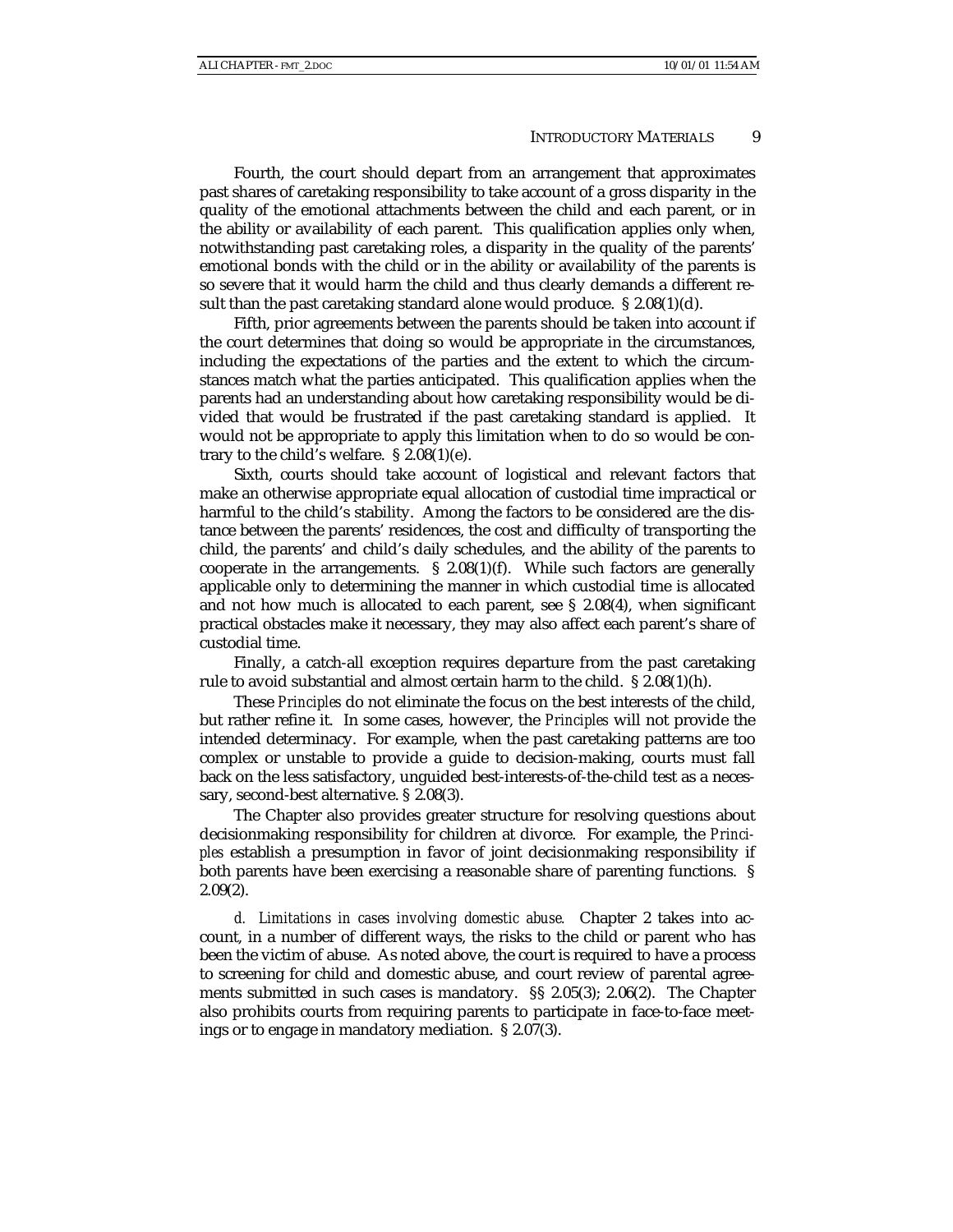#### 10 DUKE JOURNAL OF GENDER LAW & POLICY Volume 8:1 2001

The existence of domestic abuse requires special measures in a parenting plan to protect the child or adult victim. If necessary, the court must limit access to a child by an individual who has committed acts of domestic abuse. Limitations are also required when other risk factors exist, such as a parent's drug or alcohol abuse, or interference with the other parent's lawful access to the child. § 2.11. Substantial allegations of domestic abuse also require, in most instances, a court-ordered investigation or the appointment of a guardian ad litem or attorney for the child. § 2.13(4).

*e. Resolution of future disputes.* Chapter 2 requires that parenting plans provide for the resolution of future disputes. § 2.10. In so doing, the Chapter treats future change and disagreement as something to be anticipated and planned for, rather than as extraordinary and unexpected. Chapter 2 assumes that alternatives to judicial re-litigation can provide a faster, less expensive, and less adversarial means for responding to issues that later arise, even though not all outcomes from alternative dispute resolution mechanisms are necessarily final.

With regard to modifications of the parenting plan itself, Chapter 2 differentiates changes intended to reinforce parental agreement or continuity in caretaking arrangements, to which a liberal modification standard applies, from changes more likely to be threatening to a child's continuity, which are subject to stricter modification rules. In the first category are modifications determined to be in the child's best interests that (1) are agreed to by the parents themselves, (2) reflect the actual parenting arrangements that have evolved since adoption of the plan, (3) are minor adjustments, or (4) accommodate an older child's reasonable and firm preferences. § 2.16. The stricter standards required for all other modification requests are intended to discourage interruption of the child's existing caretaking arrangements. § 2.15.

An especially difficult issue in modification is the proposed relocation of a parent. The parent seeking to move may have the stronger relationship to the child and a significant personal stake in the move, such as an important career opportunity or remarriage to a spouse or domestic partner who lives (or moves) elsewhere. The other parent, however, may have a relationship with the child that will be significantly compromised by the move. There is often not a good solution to this conflict. This Chapter approaches the dilemma within its general framework that emphasizes the responsibility each parent has been exercising for the child up to that point. It allows a parent who has been exercising a significant majority of custodial responsibility to relocate with the child, for a legitimate purpose, in good faith, and to a location reasonable in light of that purpose, with appropriate adjustments to the parenting plan to maintain the child's relationship with the other parent. A relocation that does not meet these criteria justifies reconsideration of the basic custodial framework under the fall-back, best-interests-of-the-child test. § 2.17.

*f. Prohibitions against discrimination based on race, ethnicity, sex, religion, sexual orientation, sexual conduct, and economic circumstances of a parent.* Chapter 2 prohibits consideration of race, ethnicity, sex, and sexual orientation. It also limits consideration of religion and sexual conduct to circumstances in which the child would otherwise be harmed, and it allows consideration of the parents'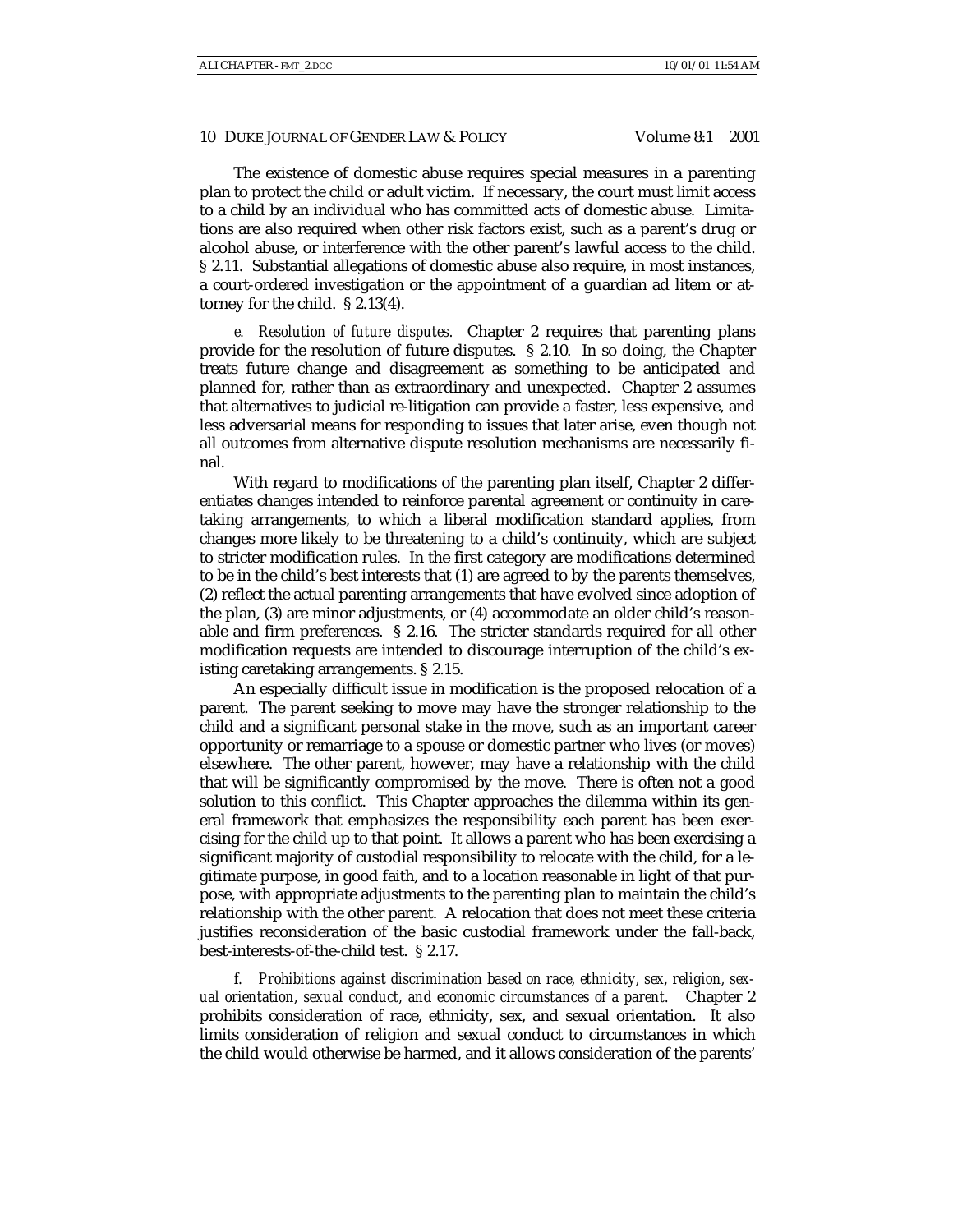financial resources only to the extent necessary to consider whether the otherwise appropriate custodial arrangements would be feasible.  $\S 2.12(a)$ , (b), (c), & (f).

These non-discrimination provisions conform to the emerging law, which recognizes that the prohibited factors usually reflect prejudice rather than a rational assessment of the child's welfare. Because much bias is unintentional and subtle, however, it cannot be expected that non-discrimination provisions will be entirely effective in ending over-reliance on stereotypes. To an important extent, it is the more determinate standards of the Chapter rather than the nondiscrimination provisions themselves that will curtail stereotyped custody decisions.

The most controversial of the Chapter's prohibited factors is sexual orientation. Some courts assume that the open homosexuality of a parent is detrimental to the child's interests. This treatment reflects a moral judgment, not a scientific one, and even as a moral matter, is subject to considerable societal debate. Attempting to avoid over-generalizations on both sides of the debate, Chapter 2 requires that sexual orientation should not be a consideration and that homosexual conduct, like heterosexual, extra-marital conduct, should be disregarded unless shown to be harmful to an individual child.  $\S 2.12(1)(d) \& (e)$ .

*g. Extension of principles to parents by estoppel and de facto parents.* Chapter 2 covers not only disputes between legal parents who do not live together but also, in some circumstances, individuals who have functioned as parents. The Chapter extends the same treatment that it affords to legal parents to four categories of individuals whom it labels "parents by estoppel." § 2.03(1)(b). One category includes an individual upon whom a child support obligation is imposed, even if he or she is not the child's legal parent. Another category includes a man who lived with the child for at least two years and had a reasonable good faith belief that he was the child's biological father. Still another category of parent by estoppel extends to an individual who lived with the child since the child's birth under a co-parenting agreement with the legal parent or parents. Finally, an individual who lived with the child for at least two years pursuant to an appropriate agreement with the legal parent or parents may be a parent by estoppel.

Other individuals, such as a stepparent or the non-marital partner of the legal parent, may function as a parent and thereby receive recognition as a de facto parent, under a strict set of criteria designed to test the individual's level of commitment and involvement in the child's life. § 2.03(1)(c). De facto parent status is extended only to an adult who lived with the child and who regularly performed at least half of the caretaking functions with respect to the child, with the consent of at least one of the child's parents and without expectation of financial compensation.

Recognition as a parent does not necessarily entail an allocation of custodial or decisionmaking responsibility, only that consideration will be given under the allocation rules set forth in the Chapter. In applying these rules, a legal parent and a parent by estoppel are favored somewhat over a de facto parent. For example, a de facto parent ordinarily cannot receive primary custody responsibility if a fit legal parent is able and willing to take such responsibility. §  $2.18(1)(a)$ . A de facto parent, in turn, is favored over other non-parents. Except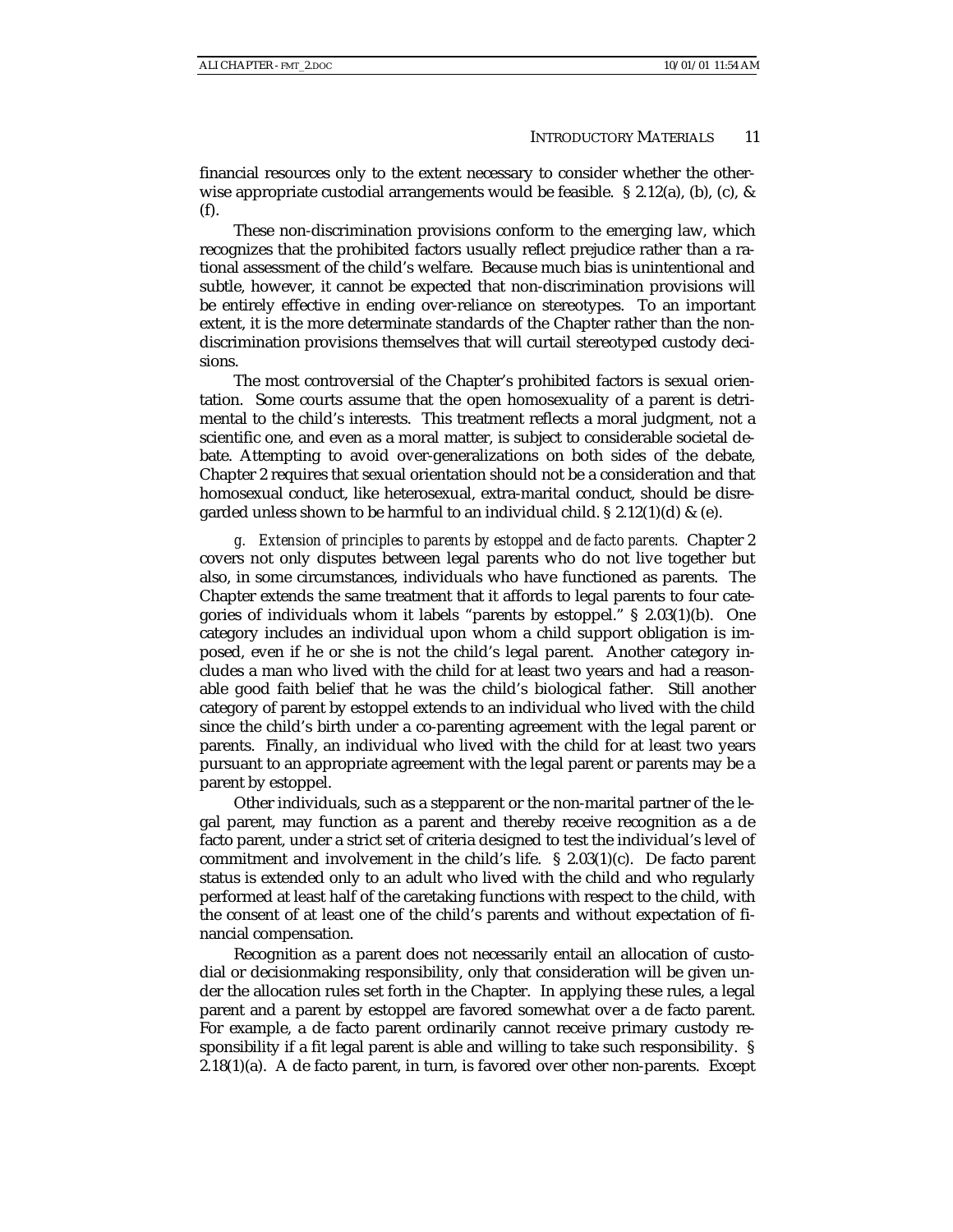for grandparents and other close relatives, a person who is neither a legal parent, a parent by estoppel or a de facto parent cannot be allocated custodial or decisionmaking responsibility, unless the alternative would be harmful to the child. § 2.18(2). Even a grandparent or close relative cannot be allocated responsibility unless the individual has developed a significant relationship with the child, one of the child's parents consents, and the objecting parent has not been performing a reasonable share of parenting functions. § 2.18(2)(a). Exception is also made for a biological parent of the child who is not the child's legal parent but who had an agreement with a legal parent under which the individual retained some parental rights or responsibilities. § 2.18(2)(b).

## **III. Recognizing the Limits of Law**

Chapter 2 recognizes the limited role the law can effectively play in resolving disputes over the care and control of children. It assumes that the law cannot prevent embittered or adversarial adults from waging battle over children, predict with any certainty the future behaviors of adults or future responses by children, or guarantee that children will obtain the love and nurture that they most need.

Too often reform efforts focus on the narrow minority of high conflict cases whose results are likely to be poor, no matter what the law is.<sup>16</sup> Judged by the outcomes in these cases, no law will seem sound. Acknowledging the limits of law, this Chapter seeks to manage the small percentage of cases in which serious conflict exists, while strengthening the incentives of most parents to serve their children well without undue interference by the law.

## **Chapter Three**

#### **I. Introduction**

The Anglo-American history of child support encompasses both public and private law. Child support obligations were first imposed by the Elizabethan poor law. They ran not to children but to the local parish, for they were designed to save the parish the expense of supporting indigent children. At common law, parents had no privately enforceable obligation to support their children. Commentators frequently observed that parents had a moral but not a legal responsibility to their children, and hence there was no private remedy for nonsupport, at least not at law. In the United States, remnants of this principle persisted well into the twentieth century.<sup>17</sup>

During the twentieth century, all states enacted statutes requiring parents to provide child support, generally in a "just and reasonable" amount. Receiving little guidance from those vague statutes, trial courts frequently applied a rubric that referred to the child's needs and the nonresidential parent's eco-

<sup>16.</sup> The Maccoby & Mnookin study determined that about 15 percent of cases involved intense conflict between the parents. *See* MACCOBY & MNOOKIN, *supra* note 10, at 140.

<sup>17.</sup> See Greenspan v. Slate, 97 A.2d 390 (N.J. 1953) (liability of parent for medical services provided to minor child) and cases cited therein. *See generally* ROBERT MNOOKIN & D. KELLY WEISBERG, CHILD, FAMILY, AND STATE 261-270 (4th ed. 2000).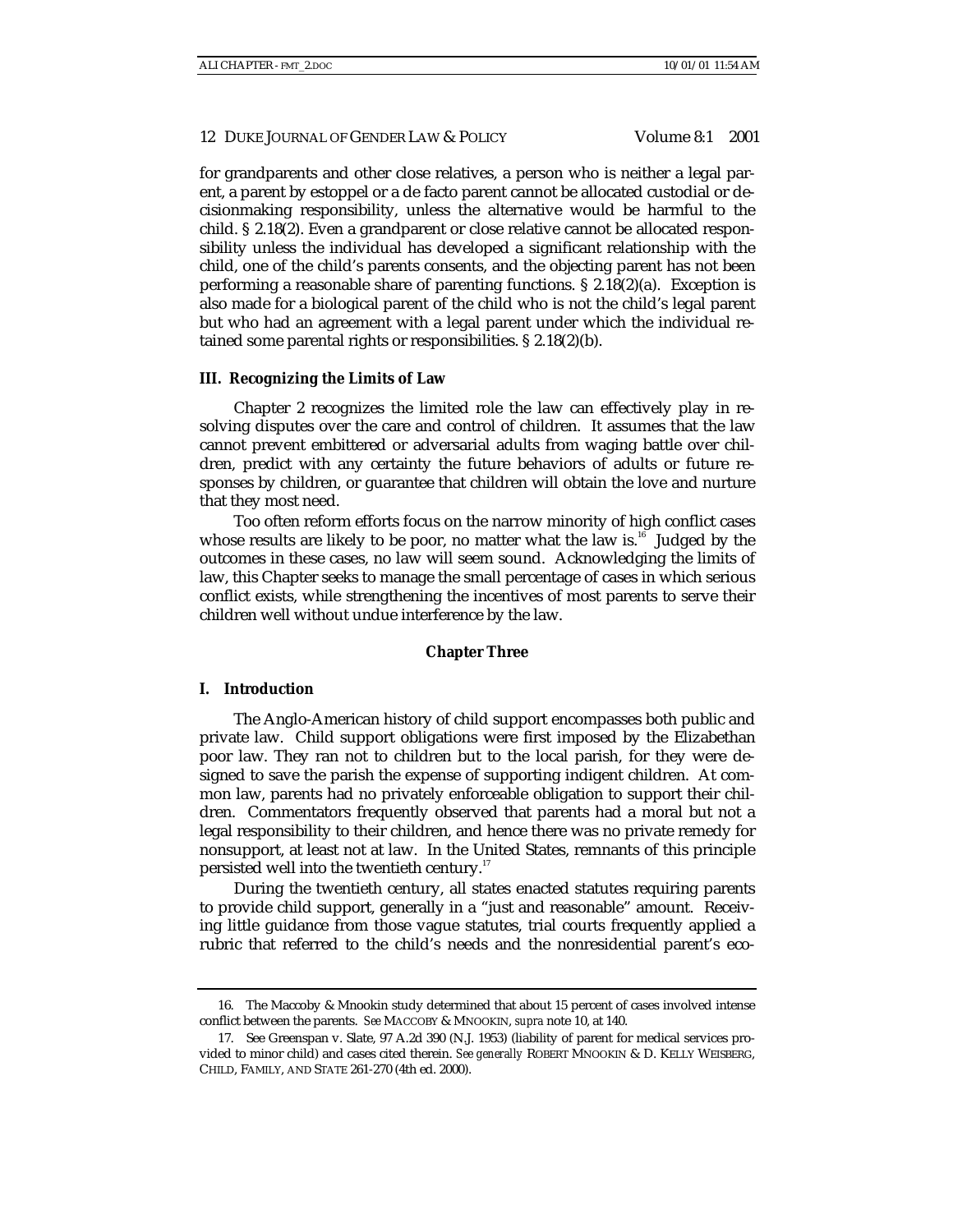nomic ability to help satisfy those needs. This approach to child support awards has often been characterized as "need-based," or "discretionary." In practice, the residential parent generally submitted a household budget in excess of household income, and the nonresidential parent did likewise. The child support order effectively required that the nonresidential parent pay some portion of the unmet budget expenses of the child. Child support awards were unpredictable and highly variable in factually indistinguishable cases. Additionally, child support awards were widely believed to be grossly inadequate.

In the third quarter of the twentieth century Congress persistently expressed concern about the adequacy of child support awards and the burdens that inadequate awards cast on federal and state government, particularly on the categorical public assistance program formerly called Aid to Families with Dependent Children (AFDC) and later restyled as Temporary Assistance to Needy Families  $(TANF).$ <sup>18</sup> In 1984, as a condition for state receipt of federal AFDC funds, Congress required states to adopt non-binding guidelines for establishing child support obligations. In 1988, Congress additionally required that the guidelines<sup>19</sup> be given presumptive effect, and that any different result be justified in writing or on the record.<sup>20</sup> All states now calculate the basic child support obligation as a percentage of parent earnings. Congress has not mandated any particular percentages, and there is wide variation. States also differ in their treatment of child expenditure not included within the formula, such as day care expenditure required by the residential parent's employment. American child support guidelines generally base child support obligations on estimates of marginal child expenditure in two-parent families. Chapter 3 characterizes these guidelines as first-generation Marginal Expenditure guidelines.

The anticipated benefits of formulaic awards, as compared to earlier discretionary awards, were predictability, uniformity of awards in like circumstances, and greater adequacy and "correctness" of child support transfers. Most observers consider the guidelines a step forward in providing predictable and uniform awards. However, typical guidelines have only modestly increased the dollar amount of child support awards.<sup>21</sup> Moreover, the mere notion of a presumptively applicable child support guideline does not prescribe the content of the guideline, that is, does not provide the substance of the child support obligation. Although in retrospect this may seem self-evident, formulaic

<sup>18.</sup> Personal Responsibility and Work Opportunity Reconciliation Act of 1996, Pub. L. No. 104- 193, 110 Stat. 2105, 42 U.S.C. §§ 601 et seq.

<sup>19.</sup> Although "formula" is often descriptively more apt, the term "child support guideline" is frequently employed in federal law and the legal literature. "Child support guideline" is sometimes also used to distinguish the practice, in some states, of expressing child support obligations in tabular form, rather than directly applying the underlying child support formula to each individual case. Chapter 3 uses "formula" and "guideline" interchangeably. "Guidelines," in the plural, is also used to signify the entire body of child support rules, including the formula.

<sup>20. 42</sup> U.S.C. § 667.

<sup>21.</sup> Examining child support awards made before and after the introduction of child support guidelines in three representative states, one study reported ". . .a modest post-guideline increase of 15 percent" and concluded that these "findings appear to be consistent with those reached in the few other empirical studies of child support guidelines conducted to date." Jessica Pearson, Nancy Thoennes, & Patricia Tjaden, *Legislating Adequacy: The Impact of Child Support Guidelines*, 23 LAW & SOC'Y REV. 569, 585 (1989).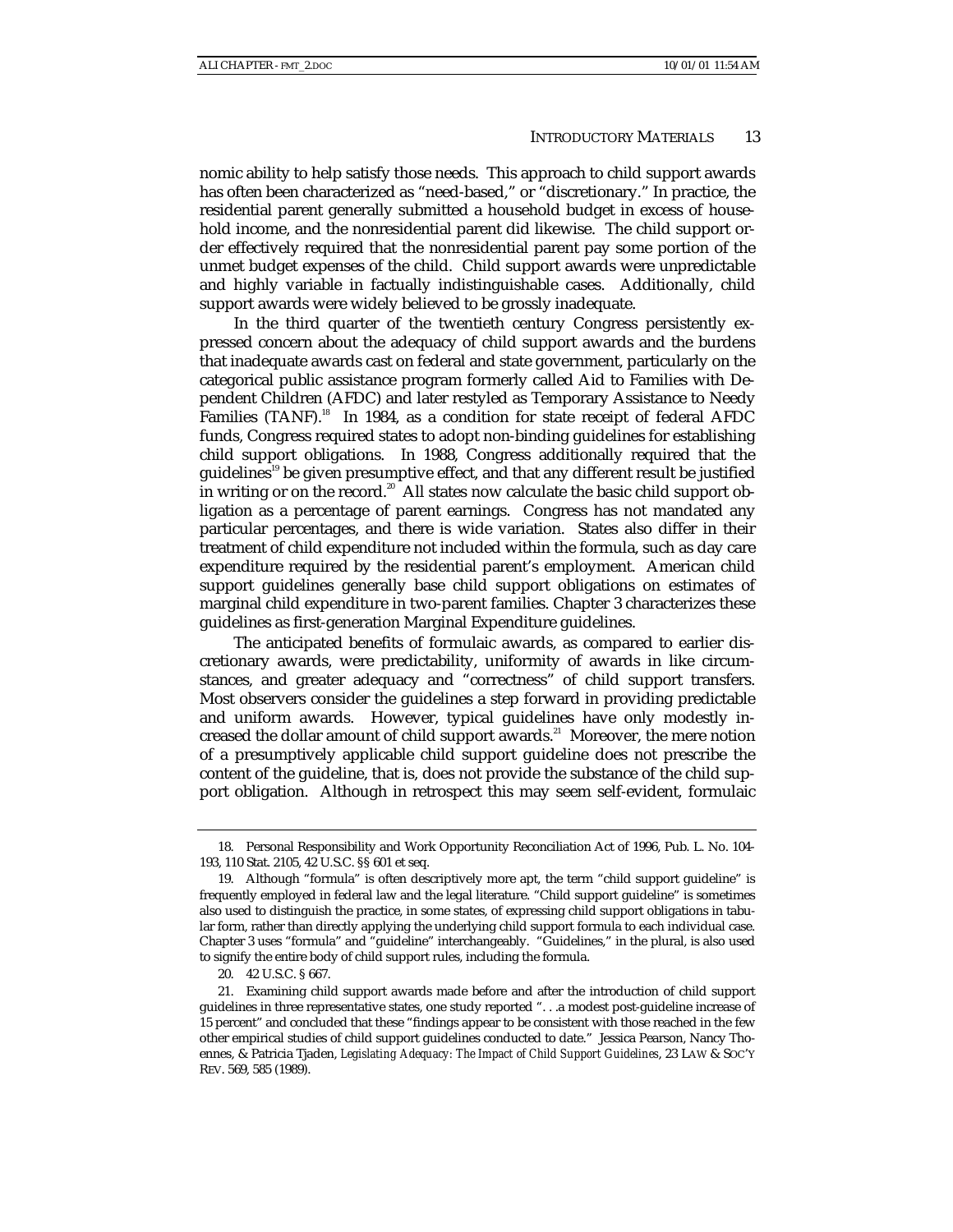guidelines were initially welcomed as scientific answers to old questions never adequately addressed by child support doctrine. It was commonly believed that a formula would produce a "correct answer" to the question: What is the right, or just, amount of child support? On the contrary, instead of answering this question, child support guidelines simply pose it anew in the generalized context of a uniform guideline rather than in the individualized context of a discretionary award. Additionally, the factors that underlay inadequate or unjust discretionary child support awards could not be expected to vanish in the face of formulaic guidelines; those factors might instead be expected to influence rulemakers who construct the guidelines.

Chapter 3 sets out a method for establishing the substantive content of child support rules. Chapter 3 is primarily addressed to the rulemaker who constructs or reviews<sup>22</sup> the state child support formula and the associated child support rules. In order to illustrate the content and consequences of alternative rules, Chapter 3 uses available data, including estimates of marginal child expenditure and household equivalence scales. However, the significance of Chapter 3 lies not in the numbers chosen for illustrative purposes, but rather in the method followed for establishing child support obligations. As the data improve and change, the numbers may vary. But the methodology should remain constant.<sup>23</sup>

Chapter 3 is followed by a Glossary and an Appendix. The Glossary is organized substantively, rather than alphabetically, and is designed to serve as an introduction to the theory and landscape of contemporary American child support law. It explains the concept of marginal child expenditure; surveys a range of competing child support formulas, including those currently used by American jurisdictions; and sets out two tables for determining basic adequacy and comparing the standards of living of the child's residential household and the support obligor, adjusting both tables to take into account direct child expenditure by the obligor, as well by the residential parent. Readers unfamiliar with the technical literature of child support may profitably begin with the Glossary, which is reprinted at the end of Chapter 3. The Glossary is followed by an Appendix containing portions of a prior draft of Chapter 3, which proposed a firstgeneration Marginal Expenditure formula enhanced by meliorative provisions. The commentary of this earlier draft contains, *inter alia,* extensive discussion of the concept of marginal child expenditure and its appropriate use in the development of child support obligations. The prior draft can be read as an explanation and a critique of the first-generation Marginal Expenditure formula. It shows the limitations of the first-generation Marginal Expenditure formula and demonstrates how difficult they are to overcome without fundamentally altering the formula. It may also be read as a rulemaker's guide to the second-best,

<sup>22.</sup> Federal law requires each state to review its guidelines "at least once every 4 years to ensure that their application results in the determination of appropriate child support award amounts." 42 U.S.C. § 667(a).

<sup>23.</sup> Chapter 3 necessarily uses concrete numerical explanations and illustrations. Numbers are an unavoidable aspect of understanding child support and constructing just child support rules. However, the reader needs no more than rudimentary arithmetic and patience to work with this material.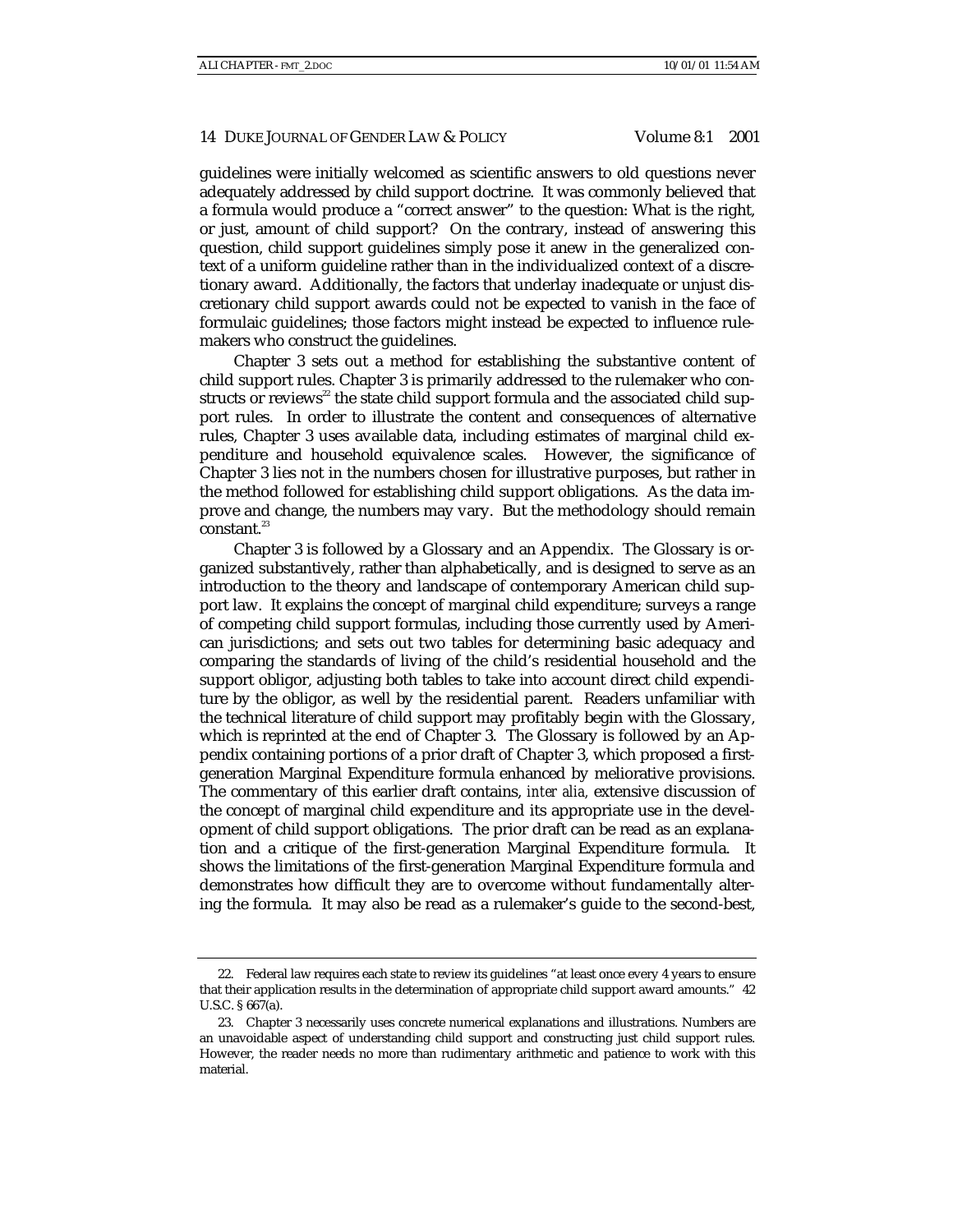that is, how to revise an existing first-generation Marginal Expenditure formula to make the most of a seriously flawed instrument, should that be required.

#### **II. The Methodology of Chapter 3**

Chapter 3 begins with a balancing process generally familiar to legal audiences. Balancing is typically used to resolve legal disputes when diverse claimants seek to assert legitimate but conflicting interests. However, balancing has not previously been systematically applied in the development of child support rules and formulas. Chapter 3 posits that the establishment of a just child support obligation requires the compromise and harmonization of competing values and interests. $^{24}$  Chapter 3 initially identifies the interests of all the parties, including the child, the residential parent, the nonresidential parent, and the state. It also identifies the social and cultural values implicated in the formulation and execution of child support rules. After exploring a range of interests that each party might assert, Chapter 3 establishes the *cognizable* interests of each of the parties (those interests that are taken into account in establishing the operative objectives of Chapter 3) and also specifies the social and cultural values that should be reflected or expressed in the child support rules.

In Chapter 3, the role of compromise and harmonization is three-fold. First, the interests of all parties are taken into account in defining the *cognizable* interests of each party, that is, those interests that the Chapter recognizes, subject to compromise and harmonization. Next, in defining the § 3.04 objectives of child support, the cognizable interests of each party are compromised and harmonized with the competing cognizable interests of all other parties. Finally, in responding to the specific economic circumstances of the parties, the child support formula and rules again balance and harmonize the interests of the parties in a manner designed to realize § 3.04 objectives in the particular case before the court.

Besides yielding a set of operative goals and principled child support guidelines, the process of balancing interests has a another important virtue. In the highly charged and often polarized arena of child support, balancing tends to be consensus-building, for it identifies and takes into account the interests of all parties. No single interest is fully vindicated, but no interest is ignored or slighted either. Identifying and accounting for all interests is a useful antidote to the polarization that results when the interests of one party, whether the child, the state, the residential parent, or the support obligor, are treated as preeminent or specially privileged.

<sup>24.</sup> Child support law has been characterized, on the one hand, by precepts that exalt the child's interests and, on the other, by often inadequate awards that may leave children in poverty while their nonresidential parent enjoys a comfortable standard of living. This is not to say that there are not other operative objectives; the results bespeak them. But they generally operate sub silentio, and the gap between the principles and operative reality has resulted in normless decisionmaking and rulemaking. Child support doctrine and legal scholarship have failed to recognize explicitly that the interests of the parties are conflicting and competing, and that a just law of child support must identify and balance those competing interests.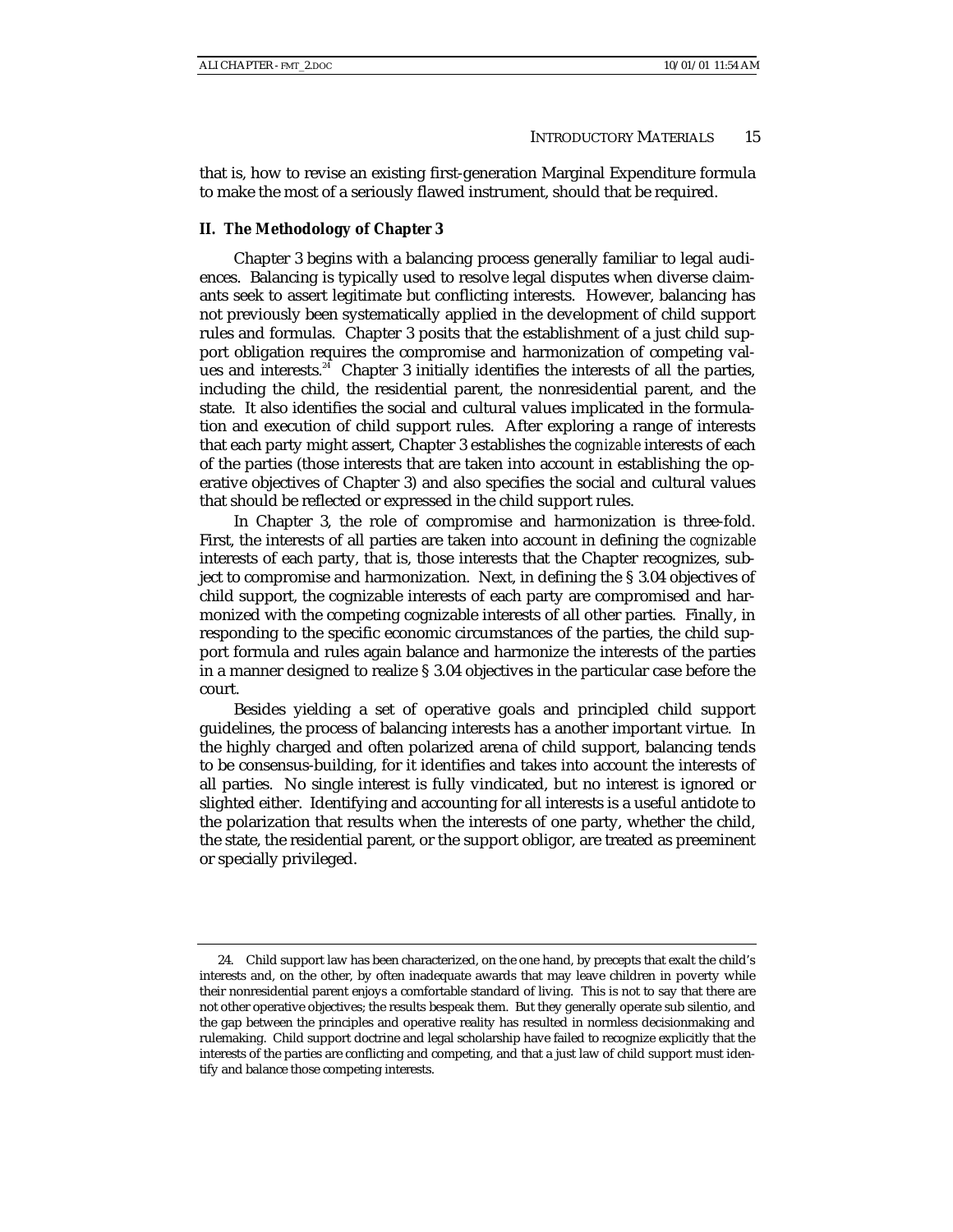The formula and the auxiliary rules proposed in Chapter 3 are designed to realize § 3.04 objectives.<sup>25</sup> Commonly, state child support guidelines are preceded by a list of objectives. Not uncommonly, the objectives are inconsistent and thus incapable of realization. Even when the objectives are coherent and thus theoretically capable of realization, the guidelines that follow are usually incapable of realizing those objectives. The extent to which they do so is measured throughout the Chapter in the Comment and in representative illustrations. $26$ 

Chapter 3 illustrations show both male and female residential parents. However, when it is not possible to avoid using a personal pronoun or adjective in speaking about parents generally, "she" and "her" have been used for residential parents, and "he" and "his" have been used for nonresidential parents. This has been done simply for conciseness and clarity; it expresses no gender preference in the allocation of residential responsibility. The results of each Illustration are quantitatively evaluated in terms of comparative economic outcomes and economic adequacy for all parties. The Bureau of Labor Statistics household equivalence scale is applied generally to compare economic outcomes. A measure of basic adequacy derived from federal poverty threshold figures is additionally applied to low-income households. (For full discussion of these measures, see Glossary.) Each illustration also compares the results under the formula and rules proposed by Chapter 3 with the results under a typical first-generation Marginal Expenditure formula and associated rules. Qualitative achievement of the goals of the Chapter is measured by the extent to which the child support rules express identified social and cultural values and provide desired behavioral incentives. The operation of the formula and auxiliary rules is additionally demonstrated in a series of step-by-step work sheets of the sort typically used by states to calculate child support obligations. The work sheets, which are appended to the sections they illustrate, may also be used to construct a computer program.

In their representative California sample, Maccoby and Mnookin found that "[n]early half of the separating couples had only one child, and most of the rest had only two." ELEANOR E. MACCOBY AND ROBERT H. MNOOKIN, DIVIDING THE CHILD: SOCIAL AND LEGAL DILEMMAS OF CUSTODY 59 (1992). Specifically, their data showed:

| Number of children from this marriage | Percentage of families |                |
|---------------------------------------|------------------------|----------------|
| One                                   | 47.1                   |                |
| Two                                   | 40.9                   |                |
| Three                                 | 10.0                   |                |
| Four                                  | 1.6                    |                |
| Five or more                          | 0.4                    |                |
|                                       | 100.0%                 |                |
|                                       |                        | $(N = 1, 124)$ |

*Id.* at 61. With respect to number of children, Maccoby and Mnookin observed that their California sample was quite similar to a national sample of divorced mothers*. Id.* at 62.

<sup>25.</sup> Section 3.04 objectives are not simply aspirational or hortatory. They are intended to be operative goals. They are concrete and determinate, and their achievement is measurable.

<sup>26.</sup> The Chapter 3 formula sets obligations for one, two, and three or more children. However, the illustrations are limited to one and two children, for they constitute the large majority of children subject to child support orders.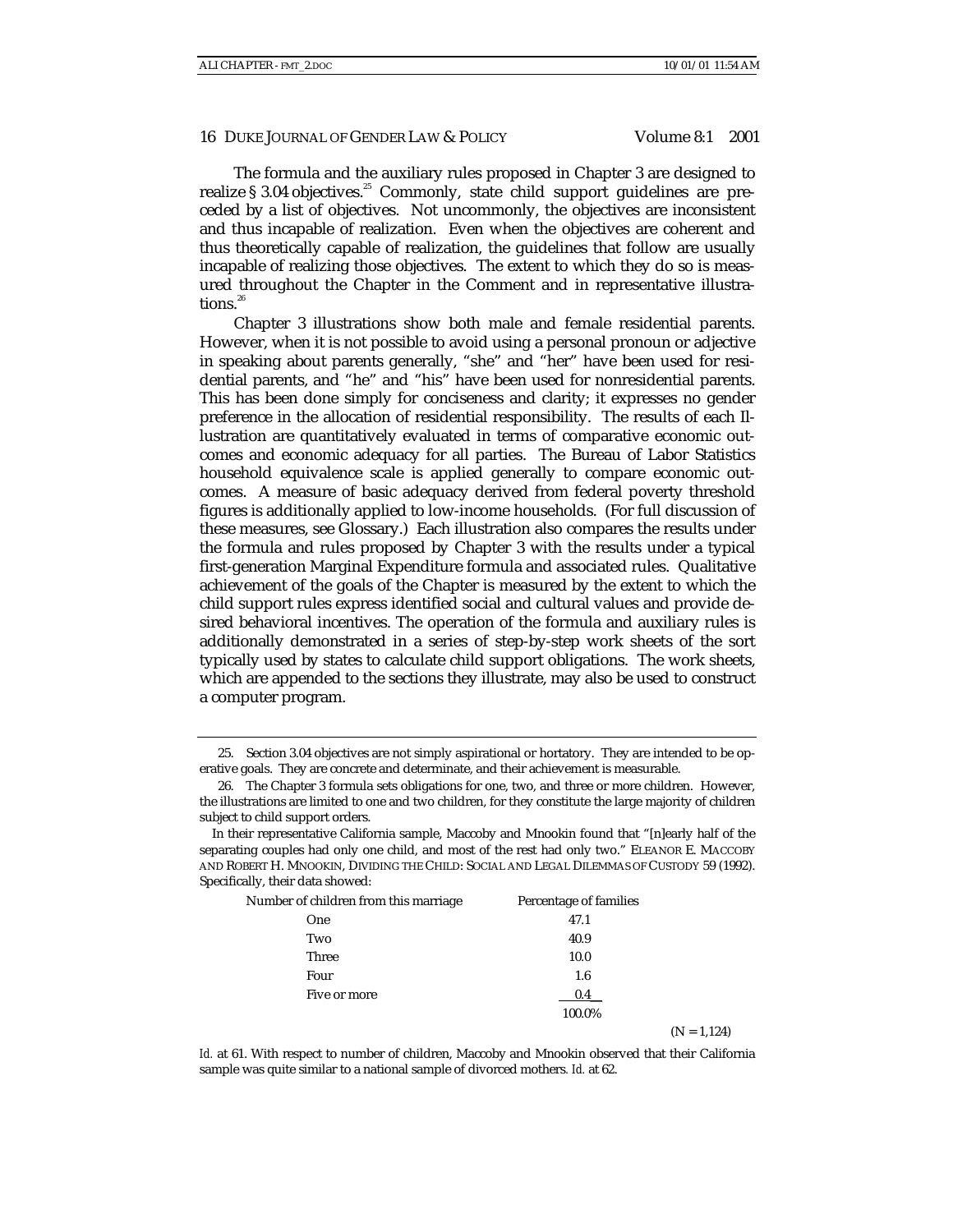## **III. Section 3.04: the Establishment of Legal Principles upon Which to Base Child Support Obligations**

With two noteworthy exceptions, child support guidelines now extant in the United States are based on the principle that a nonresidential parent should contribute to the support of a child as the parent would if he were sharing a home with the child and the child's residential parent. These guidelines determine a parent's support obligation for a child who resides in another household according to estimates of marginal child expenditure, expressed as a percentage of total family expenditure, in two-parent families. These guidelines may be understood to address the question: What is the just amount of child support payable by a nonresidential parent? Unlike the earlier need-based discretionary rubric, these guidelines are neither intended nor designed to register and reflect the need of the child in the residential household. They do not, in any meaningful manner, consider the resources independently available to the residential household.<sup>27</sup> Rather, they generally establish uniform percentages payable at given levels of obligor income. Chapter 3 characterizes these guidelines as firstgeneration Marginal Expenditure guidelines, or formulas.

First-generation Marginal Expenditure guidelines are capable of producing just results when the child's parents have substantially equal incomes before the payment of child support; indeed, in various ways these guidelines implicitly assume substantial equality of income. However, they generally do not produce satisfactory results when the child's parents have substantially unequal incomes. This shortcoming is apparent when the residential parent has substantially lower or higher income: in the first case, child support payments are inadequate; in the second, they are excessive and unjustifiably burden the support obligor.

An earlier draft of this Chapter succumbed to the weight of current law and propounded a first-generation Marginal Expenditure formula, which it augmented with several meliorative provisions designed to remedy some of the most obvious shortcomings of first-generation Marginal Expenditure guidelines. This mildly reformist approach appears as an Appendix to this chapter. It is included for the assistance of jurisdictions reconsidering their guidelines; it serves both to critique first-generation Marginal Expenditure guidelines and to guide jurisdictions choosing to retain and reform a first-generation Marginal Expenditure guideline.

The Institute ultimately concluded that a first-generation Marginal Expenditure formula, even when augmented by meliorative provisions, was too often incapable of accomplishing the goals expressed in  $\S$  3.04. Moreover, the meliorative provisions added undue complexity to the routine administration of child support law. To more fully and efficiently accomplish § 3.04 goals, Chapter 3

<sup>27.</sup> A majority of the first-generation guidelines, the so-called "Income Shares" guidelines, nominally consider the combined income of both parents for the purpose of establishing the percentage of income payable by the nonresidential parent. However, the purpose and effect of such consideration is not to assess the resources independently available to the child in the residential household, but simply to execute the principle that the percentage of income actually (by the nonresidential parent) and constructively (by the residential parent) payable as child support should be determined by and applied against the total income of both parents. For further explanation of this point, see Glossary, note 8.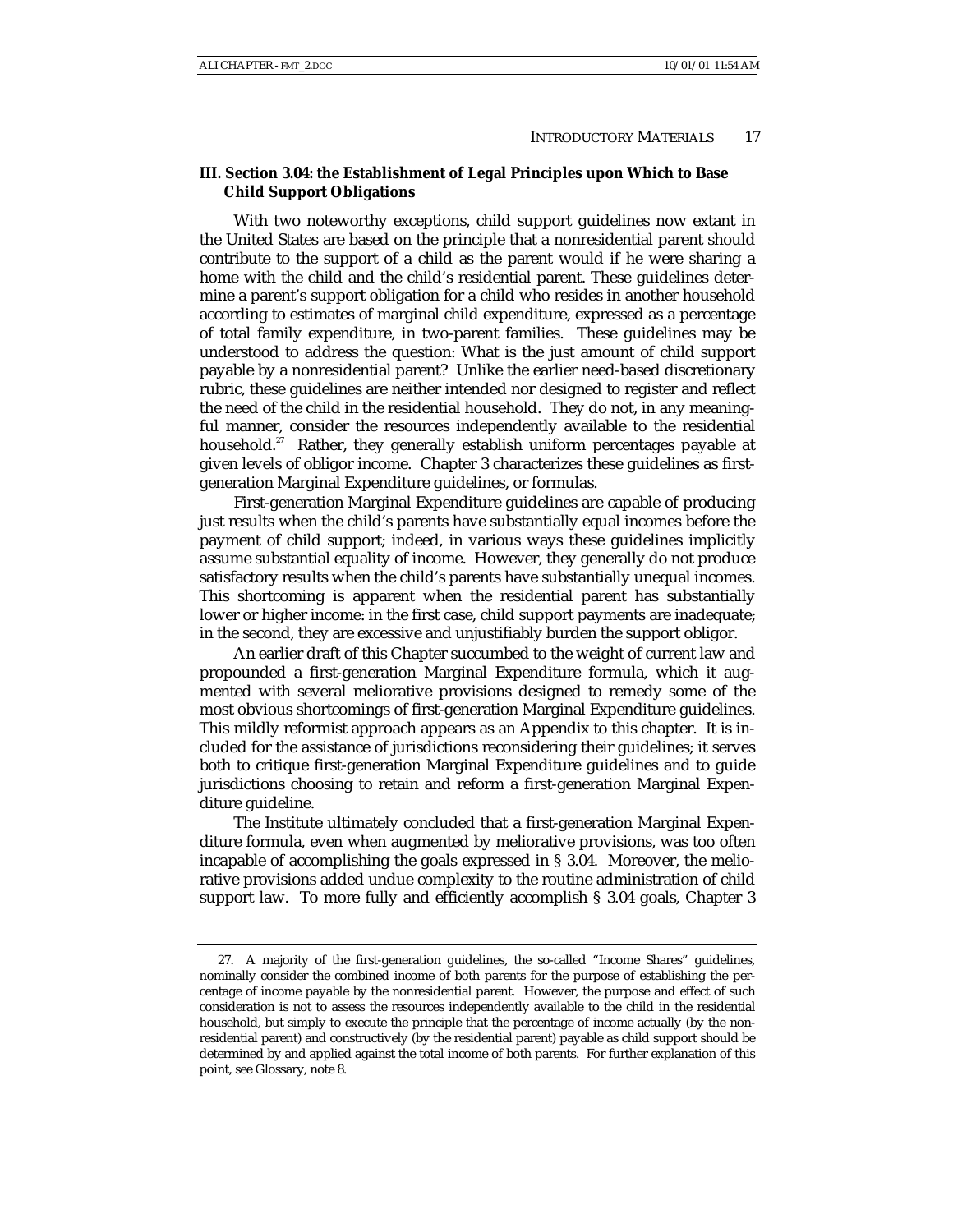required a child support formula that would take into account the absolute and relative incomes of the child's parents.

Chapter 3 ultimately drew inspiration from the Massachusetts child support formula,<sup>28</sup> which has also been adopted, in a modified form, by the District of Columbia.<sup>29</sup> The child support formula propounded by Chapter 3 effectively adopts the first-generation concept of marginal child expenditure, or a close proxy, as a baseline measure. It accepts it, all other things being equal, as a just measure of a nonresidential parent's child support obligation. But when all other things are not equal, as they usually are not, the second-generation formula proposed by Chapter 3 makes appropriate adjustments.

The Chapter 3 formula combines the conceptual virtues of the old needbased discretionary rubric with the conceptual and practical virtues of the firstgeneration Marginal Expenditure formulas. Like a first-generation Marginal Expenditure formula, the Chapter 3 formula can be efficiently administered in a mass system of child support. Yet the Chapter 3 formula, like the need-based discretionary rubric, is also sensitive to the relative and absolute needs of the parents and their children. The Chapter 3 formula requires no more information than that employed by the first-generation Marginal Expenditure guideline used in a majority of states, the so-called Income Shares formula. Yet, unlike firstgeneration Marginal Expenditure guidelines, the Chapter 3 formula processes that information in a manner that takes into account the economic circumstances of the residential household as well as those of the nonresidential parent. It registers absolute need for both parents and factors the relative economic circumstances of the parents, adjusting the child support obligation accordingly, both upward and downward.

## **IV. The Various Sections of Chapter 3**

*a. The formula*. The essence of the Chapter 3 formula, also called the ALI formula, is presented in two provisions: Sections 3.05 and 3.15. Section 3.05 prescribes the content of the ALI child support formula and the appropriate treatment of child expenditure not included within the formula. Section 3.15 is an income imputation provision designed to capture income actually or constructively available to the residential household. These two provisions are a package. They are not meant to be combined with the provisions of a firstgeneration Marginal Expenditure formula.

*b. The remaining provisions of the Chapter*. Unless specifically indicated otherwise, all the remaining provisions of the Chapter apply to both the ALI formula and a first-generation Marginal Expenditure formula. Although the remaining provisions apply equally to both formulas, their application may produce different results depending on whether the provisions are applied with

<sup>28.</sup> Massachusetts Rules of Court, Child Support Guidelines. Although the Massachusetts formula has not been explained or rationalized as the ALI formula has in Chapter 3, nevertheless the basic elements used and refined in the ALI formula are contained in the Massachusetts child support formula. For further discussion of the Massachusetts formula, see § 3.05, Reporter's Note to Comment b, and § 3.06, Reporter's Note to Comment c.

<sup>29.</sup> D.C. CODE ANN. § 16-916.1.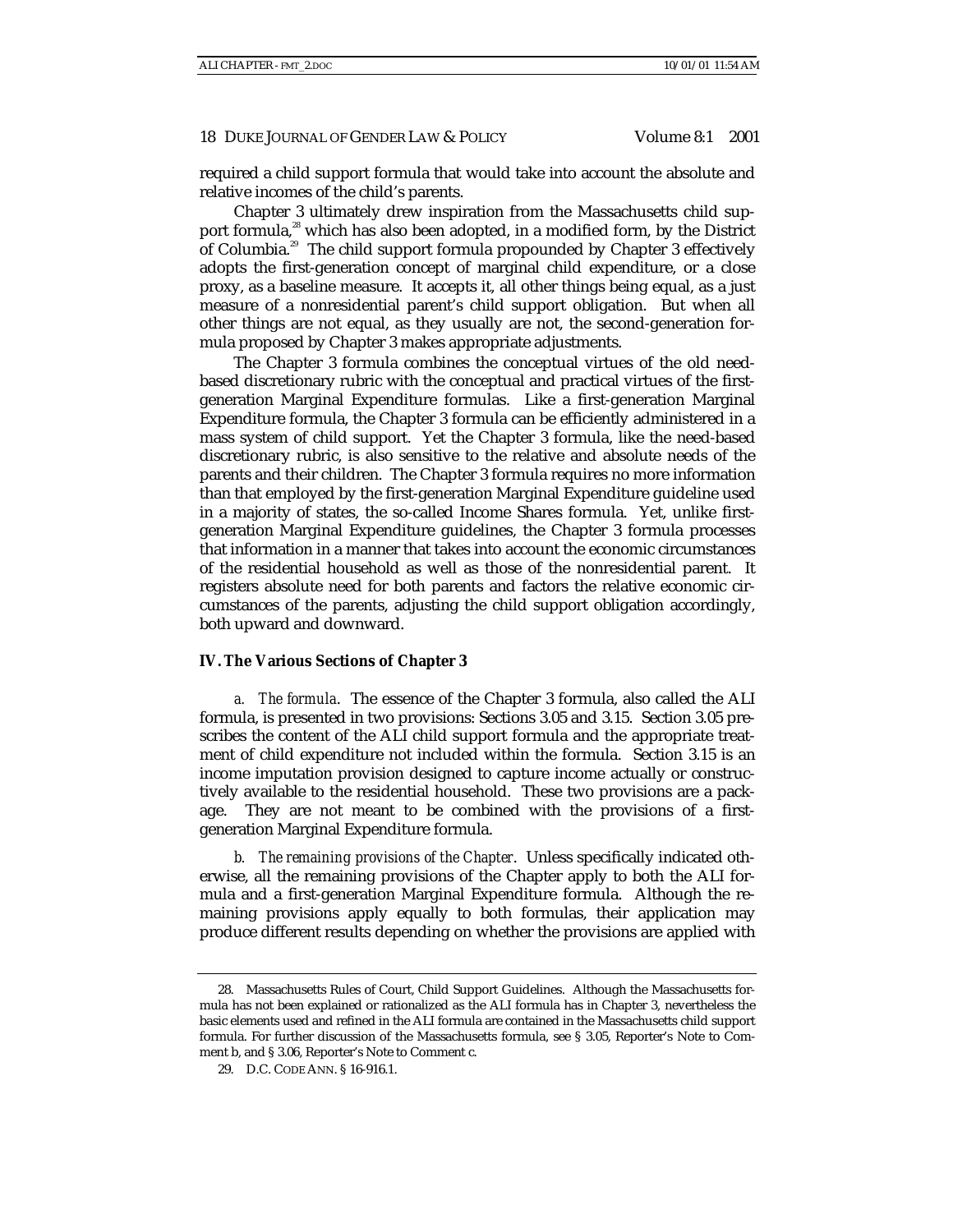a Marginal Expenditure or ALI formula. In such cases, the superiority of the ALI formula is again evident. See particularly § 3.08, Determining the Child Support Obligations of Dual Residential Parents, where the difficult problems posed by the application of a first-generation Marginal Expenditure formula in dual residence (joint physical custody) cases largely disappear with application of the ALI formula.

*c. The Appendix.* The Appendix includes a first-generation Marginal Expenditure formula supplemented with equitable provisions. Section 3.05A prescribes the content of the Marginal Expenditure child support formula and the appropriate treatment of types of child expenditure not included within the formula. Sections 3.052A, 3.053A, and 3.07A (2)(e) are meliorative provisions designed to remedy some of the most serious shortcomings of first-generation Marginal Expenditure formulas. Section 3.052A provides a supplementary child support award when a child's need for care limits the earnings of the residential parent. Section 3.053A provides a supplementary child support award when the residential household, despite the best efforts of the residential parent, is unable to achieve a minimum decent standard of living. Section 3.07A (2)(e) affords hardship relief to nonresidential parents whose income is less than that of the residential parent. The four provisions are a package. They are not meant to be combined with ALI formula provisions.<sup>30</sup> The Appendix also contains small portions of other provisions of the Chapter that should or may be varied to accommodate a first-generation Marginal Expenditure formula.

#### **Chapters Four and Five**

### **I. The Background of Existing Law**

*a. Division of property*. At one time there was a sharp division between most American states, which followed traditional common-law principles in the allocation of property at divorce, and the eight states that followed community property principles. The common law treated property owned by the spouses during their marriage as the individual property of one of them unless, as to a particular piece of property, they had acted to create joint ownership. The title in which property was held was critical. The effect was to vest ownership in the spouse who earned the money with which the property was purchased, although that owner could make a gift to the other spouse by shifting property to joint title, or sole title in the other spouse's name. At divorce each spouse was allocated his or her property. The result in most cases was to allocate the bulk of the property to the husband. Alimony was therefore often the only financial remedy available to meet claims the divorced wife might have on her own be-

<sup>30.</sup> This is because the ALI formula proposed by Section 3.05 does the work of all four Marginal Expenditure provisions (§§ 3.05A, 3.052A, 3.053A, and 3.07A (2)(e)). The ALI formula itself accounts for earnings constraints the residential parent may experience and for difficulty the residential household may have in attaining a minimum decent standard of living. The ALI formula also adjusts, in both directions, for relative income inequality between the parents.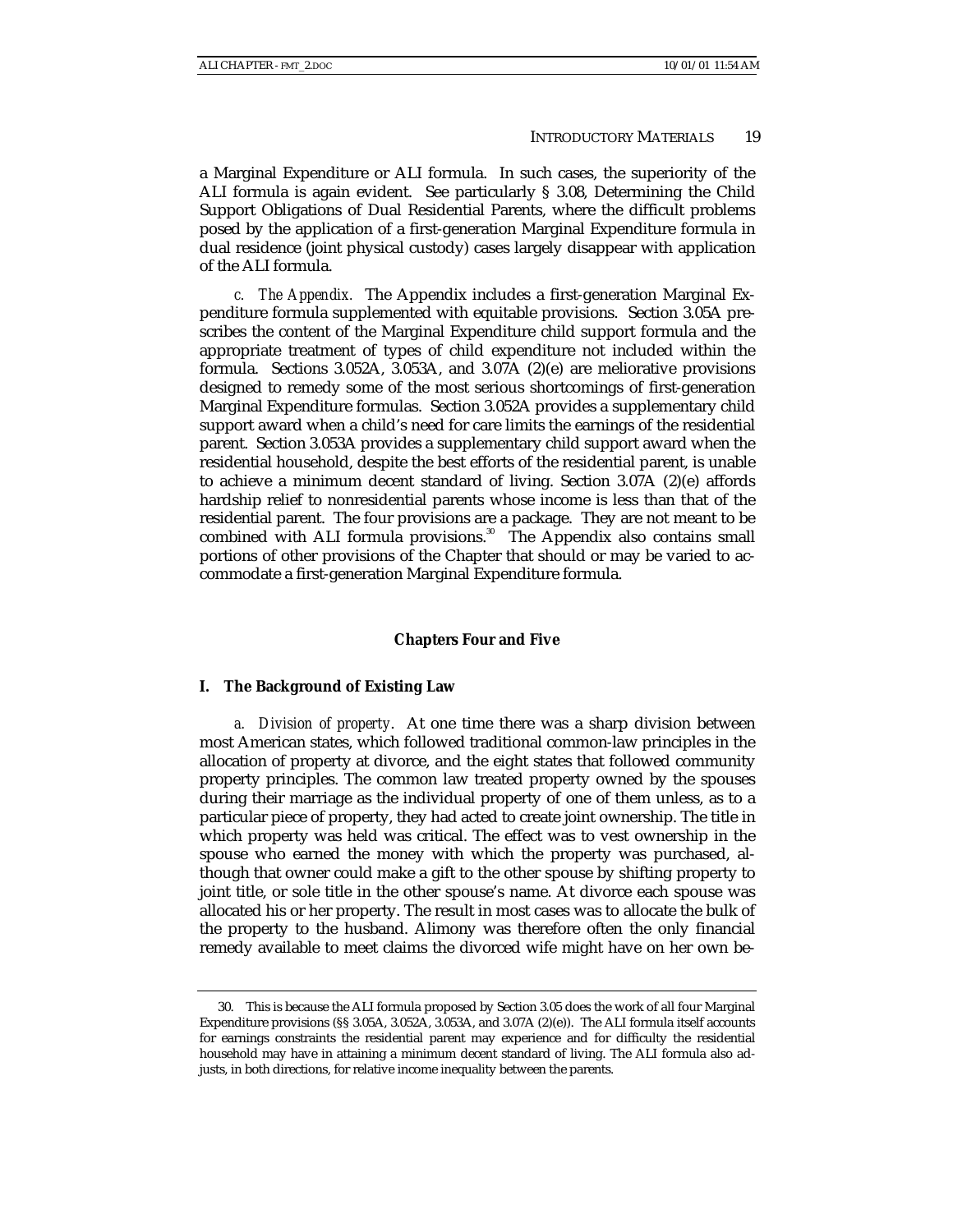half, as contrasted with claims of child support she might make on behalf of her children.

Community property law begins with the contrary presumption: all earnings from spousal labor during the marriage are the property of the marital "community" in which each spouse has an undivided one-half interest. Property acquired with spousal earnings is therefore also owned equally by the spouses, regardless of whether purchased with funds earned by the husband, the wife, or both, unless the parties change the character of the property by agreement or gift. In California and two other community property states, all community property is divided at divorce into spousal shares equal in value, although not necessarily identical in kind. Alimony (renamed as "spousal support" or "maintenance" in most jurisdictions) may also be allowed, as determined on a case-by-case basis.

This sharp dichotomy between common law and community property traditions no longer prevails in the United States. All the common-law states now allow the divorce court to distribute the spouse's property between them on a basis other than common-law principles of ownership, under a doctrine known generally as "equitable distribution." Five of the eight community property states also instruct their divorce courts to divide the community property between the spouses "equitably" (rather than "equally"). Equitable distribution is therefore the dominant rule today, followed everywhere but in the three "equal division" community property states.<sup>31</sup>

The consensus, however, is not so great as first appears. In community property states, the concept of joint ownership is pervasive, applicable not only at dissolution but also at death and during the intact marriage. $^{32}$  The commonlaw states, in contrast, generally retain their traditional separate ownership principles in all matters other than the system of equitable distribution they apply at divorce. These different starting points in the basic underlying concepts of ownership may yield differences in the application of equitable distribution rules that are similar in form. The two most critical features of any law of equitable distribution are its rules for identifying which spousal-owned property is within the pool available to the divorce court to allocate on equitable grounds, and its default or presumptive allocation rule. The trend in equitable division states has favored a presumption, whether formal or in practice, that an equitable division of property is an equal division, but not all states follow this pattern, and its strength varies among those that do. Such differences in the default allocation rule are sometimes related to differences in the definition of property available for allocation. Strong presumptions of equal division are more common among states that exclude from the allocable pool inherited property, or property owned by the spouses individually before their marriage, as compared to states that allow the divorce court to allocate all property owned by the spouses, however or whenever acquired. More generally, inclusive or openended rules defining the property available for allocation are associated with

<sup>31.</sup> These three are California, Louisiana, and New Mexico.

<sup>32.</sup> For example, the will of a spouse in a community property state applies only to that spouse's half-share of the community property. The surviving spouse's ownership of the other half is not dependent upon the will and cannot be defeated by it.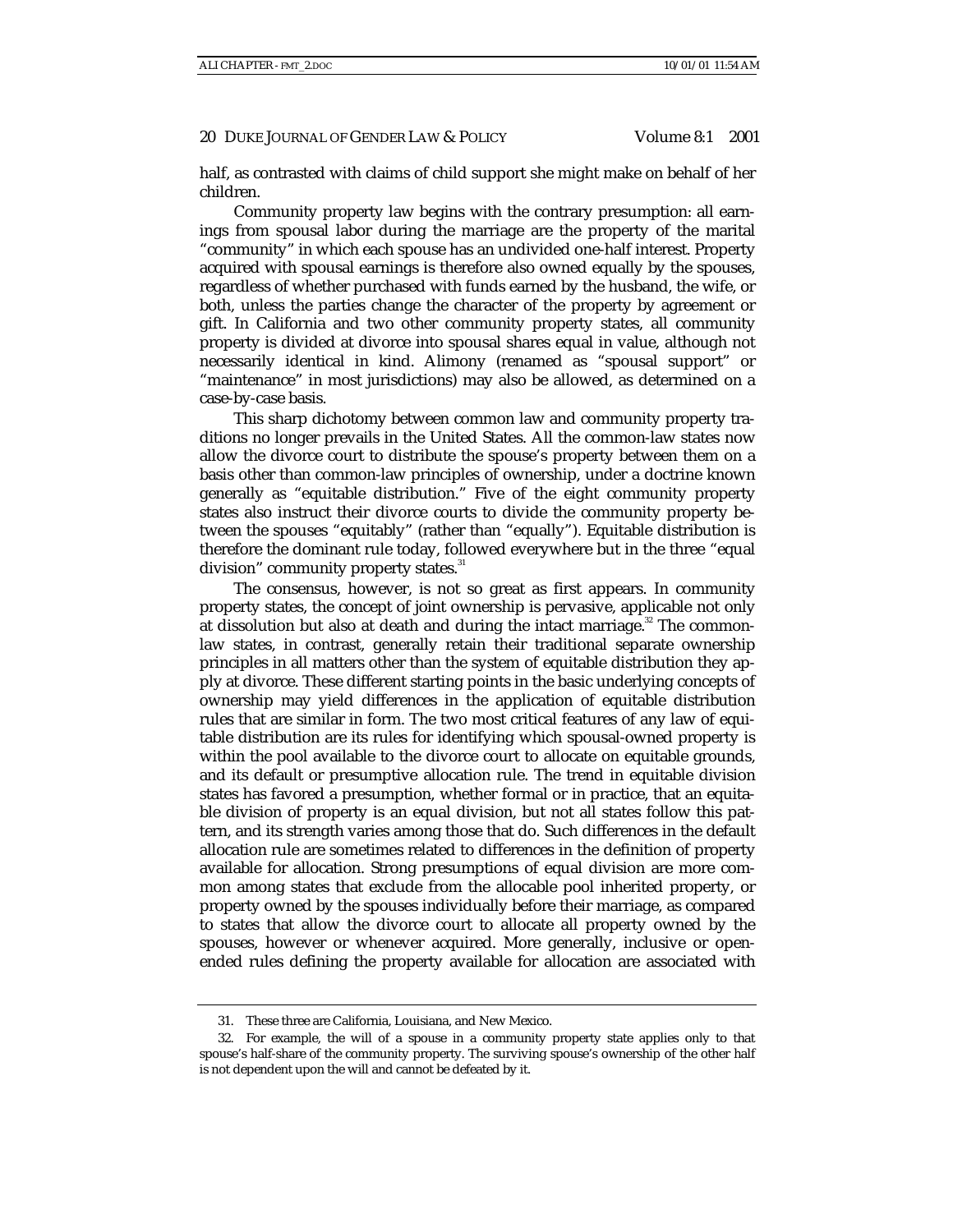more discretionary and open-ended rules of allocation. California is a leading example at the other end of the spectrum; it requires equal division in all cases, but has detailed and comprehensive rules distinguishing the equally-divided community property from each spouse's "separate property," which the court cannot reallocate.

Looking behind these differences nonetheless reveals some common substantive themes. For example, even in those states that do not require or strongly presume equal division, property acquired with spousal labor is often divided equally at dissolution. At the same time, even in those states which in principle allow the court to allocate all property owned by the spouses, property inherited by one spouse during the marriage is treated differently from property acquired through spousal labor. Important distinctions among the states thus emerge primarily at the next level of detail: when is a case not "ordinary," so that an equal division presumption should not apply? When, if ever, should the court be allowed to divide property that one of the spouses inherited or owned before the marriage?

Generalization becomes more difficult at this finer level of detail for two reasons. First, the rules of many states leave so much to trial court discretion that statutes and reported decisions provide limited guidance to how the law actually operates in practice. Second, for reasons developed further below, there was an effort in the past two decades to persuade courts to include, within the rubric of property division, claims on post-marital earnings that could traditionally have been made only under the rubric of alimony. Some of these claims have been rejected by most courts, but others have been embraced in varying degrees. For example, nearly all courts have rejected attempts to treat degrees or professional licenses as property, while the treatment of professional goodwill has been considerably more varied.<sup>33</sup> The significance of these resulting variations in marital property law cannot be understood without examining the treatment of related alimony claims, which traditionally were the only basis for claims on post-marital earnings.

*b. Alimony.* Alimony was originally a remedy of the English ecclesiastical courts developed at a time when complete divorce was available only by special legislative action, and gender roles in marriage were rigid and unquestioned. The husband had a legal and customary duty to support his wife. This duty continued after divorce because there was no divorce in the modern sense, but only legal separation. When judicial divorce became available in the 18th and 19th century, alimony remained a remedy even though its initial justification the duty of the husband to support his wife—no longer applied. One explanation was that the duty to support one's wife could not be extinguished by the husband's own misconduct. Following that rationale, some jurisdictions allowed alimony claims only by "innocent" wives divorcing "guilty" husbands. Other jurisdictions, focusing on women's financial dependency, in theory al-

<sup>33.</sup> Property claims on both degrees and goodwill are effectively claims on post-dissolution earnings if the "asset" in question is measured by estimating them. New York is the only state that accepts this treatment of degrees and licenses.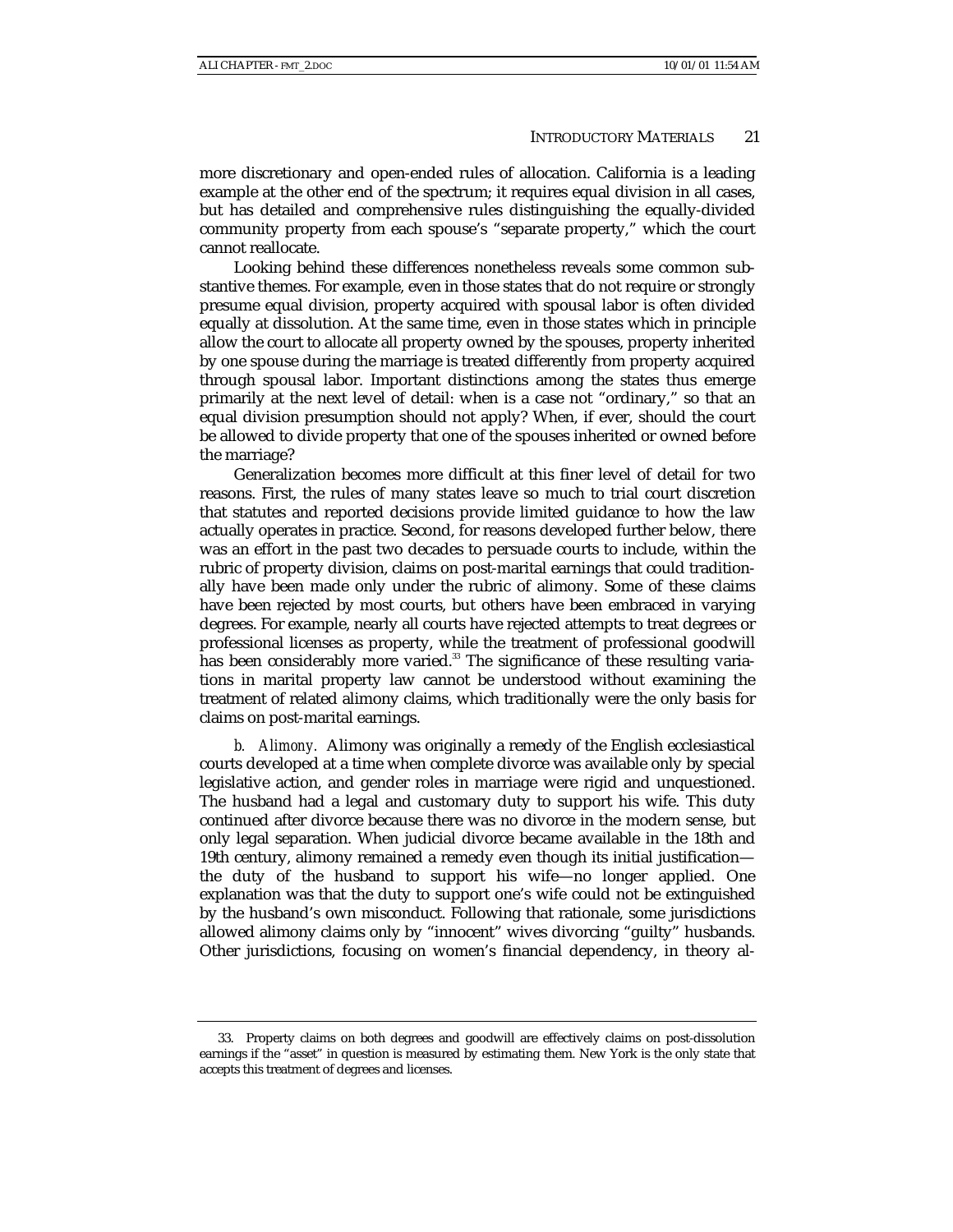lowed claims by guilty wives as well.<sup>34</sup> This view was eventually adopted by the English ecclesiastical courts from their concern that the wife might otherwise "be turned out destitute on the streets or led into temptation," the assumption being that women were limited to domestic skills and could not support themselves by employment.<sup>35</sup> The traditional explanation for alimony was weakened considerably once absolute divorce was allowed, and was undermined completely by modern reforms removing fault from divorce and rejecting gender roles. Yet the financial dependency of wives continued in most marriages. On a practical level a doctrine such as alimony was believed necessary even though the law had no theory to explain it.

Unease over the continuing validity of the traditional rationale for alimony affected decisions early in the modern regime of no-fault divorce. These decisions granted only limited-duration alimony to women who had been homemakers in long-term marriages, and expressed the view that alimony's principal purpose was to provide short-term transitional assistance to such women. The inability to articulate any basis for an indefinite continuation of the husband's support obligation, and the conviction that where possible divorce should effect a "clean break" between the marital partners, combined to push the courts in this direction. The result was buttressed by the expectation that the homemaker would develop marketable skills sufficient to afford her an acceptable living standard, at least when combined with her share in the equitable distribution of their accumulated property, an entitlement which was then relatively new in many common-law states.

But these expectations were often frustrated, and this vision of alimony does not describe the law that one finds today in most appellate opinions. At least in long-term marriages one instead finds a widespread view that marital dissolution should not dissolve all financial ties between the former spouses if the result would be a significant disparity in the spouses' post-dissolution financial standing. A similar intuition encourages awards in marriages of shorter duration as well, where there are children of the marriage who are still young and will be primarily in the care of one spouse.

But this apparent consensus exists only in very general terms, and has produced no dominant theory to explain the alimony award. The prevailing statutory formulation allows the court to grant alimony (now usually called "spousal support" or "maintenance") to the spouse who is in need. Neither the statutes nor the cases, however, explain why a needy person's former spouse should be liable for his or her support rather than the needy person's parents, children, or society as a whole. The result is that the meaning of "need"—the most fundamental issue created by such statutes—is hopelessly confused. Some opinions find an alimony claimant in "need" only if unable to provide for her basic necessities; others find need if the claimant is unable to support himself at a moderate middle-class level; and still others find need when the claimant is unable to

<sup>34.</sup> A well-known commentator of the era argued that "a guilty wife may starve as quickly as an innocent one," from which he concluded that the husband has a lifetime obligation to keep his wife from need until the obligation was assumed by another. Vernier & Hurlbut, *The Historical Background of Alimony Law and Its Present Statutory Structure*, 6 LAW & CONTEMP. PROBS. 197, 199 (1939).

<sup>35.</sup> J. EEKALAAR & M. MACLEAN, MAINTENANCE AFTER DIVORCE 9, 14 (1986).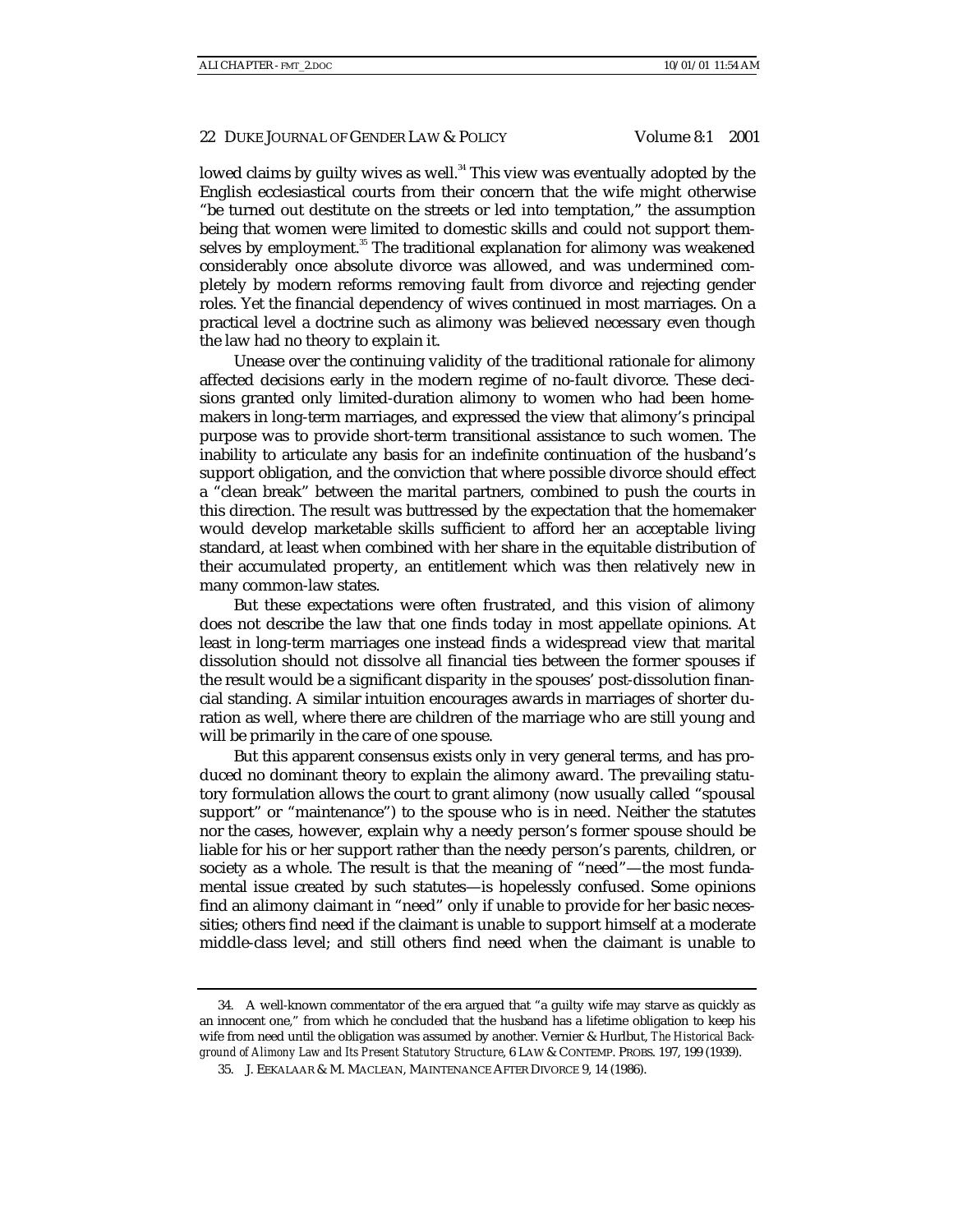sustain the living standard enjoyed during the marriage even if it was lavish. There can be no principled basis for choosing among these definitions of need without an explanation for imposing the obligation to meet it. In fact, "need" is often used in the law as a conclusory term whose only meaning is that a court has found the spouse entitled to an award of alimony.

It is therefore not surprising that research studies find that trial court decisions on alimony vary widely, even within the same jurisdiction. Some decisional variation would be expected in even a perfect system, because trial courts must have discretion in these matters to deal appropriately with factual variations that no statute can comprehensively anticipate. But it seems clear that the variation arises at least in part because trial courts apply different principles as often as they face different facts. As a consequence, decisions are very difficult to predict. This unpredictability affects the negotiations that settle the great majority of cases. $36$ 

*c. The relationship between alimony awards and property allocations.* Income flows and capital assets can be substituted for one another, and can be valued on a common scale. For this reason, an enhanced share of marital property may in principle always substitute for a fixed-term alimony award. This was the premise sometimes relied upon early in the no-fault reform era by those who hoped that equitable distribution reforms, by recognizing the wife's property claims, would end reliance upon alimony. Those hopes were frustrated in practice. Few divorcing couples have capital assets sufficiently large to provide an adequate substitute for any but the most modest of alimony awards. Yet alimony also remained an unsatisfactory remedy. The dramatic reforms in marital property law, and in the grounds for divorce, left the law of alimony largely unaffected. Alimony awards were still unpredictable, unreliable, and often unenforceable. It was thus natural for advocates to look for alternatives in the newly reformed property law. Alimony claims based on the former spouse's greater earnings could be replaced by claims that such earnings were the product of a thing called "earning capacity" that was marital property in which both spouses had an ownership interest. That characterization would give the claimant a marital property entitlement to share in the portion of the other spouse's postdissolution earnings attributable to this jointly owned earning capacity. Such a property entitlement promised a far more reliable strategy than the appeal to judicial discretion at the heart of the alimony claim which it replaced.

<sup>36.</sup> As a general matter settlement is more likely when the parties have similar expectations of the likely outcome of litigation, than when their expectations differ significantly. There is evidence that clear rules encourage settlement, suggesting that the highly discretionary rules traditionally employed in divorce make parties less likely to settle, perhaps because the difficulty of predicting the result of litigation makes it more likely the parties' lawyers will have different predictions. Griffiths*, What Do Dutch Lawyers Actually Do in Divorce Cases?*, 20 LAW AND SOC'Y REV. 135, 161 n.24 (1986). An alternative hypothesis observes that highly discretionary rules of adjudication also make the parties less confident of their predictions. Their uncertainty increases the bargaining advantage in the negotiations of the party who is more able, financially or emotionally, to bear the risk of an unfavorable outcome. This consequence of discretionary rules is thought unfortunate by writers who have considered them. See Mnookin & Kornhauser, *Bargaining in the Shadow of the Law: The Case of Divorce*, 88 YALE L.J. 950 (1979).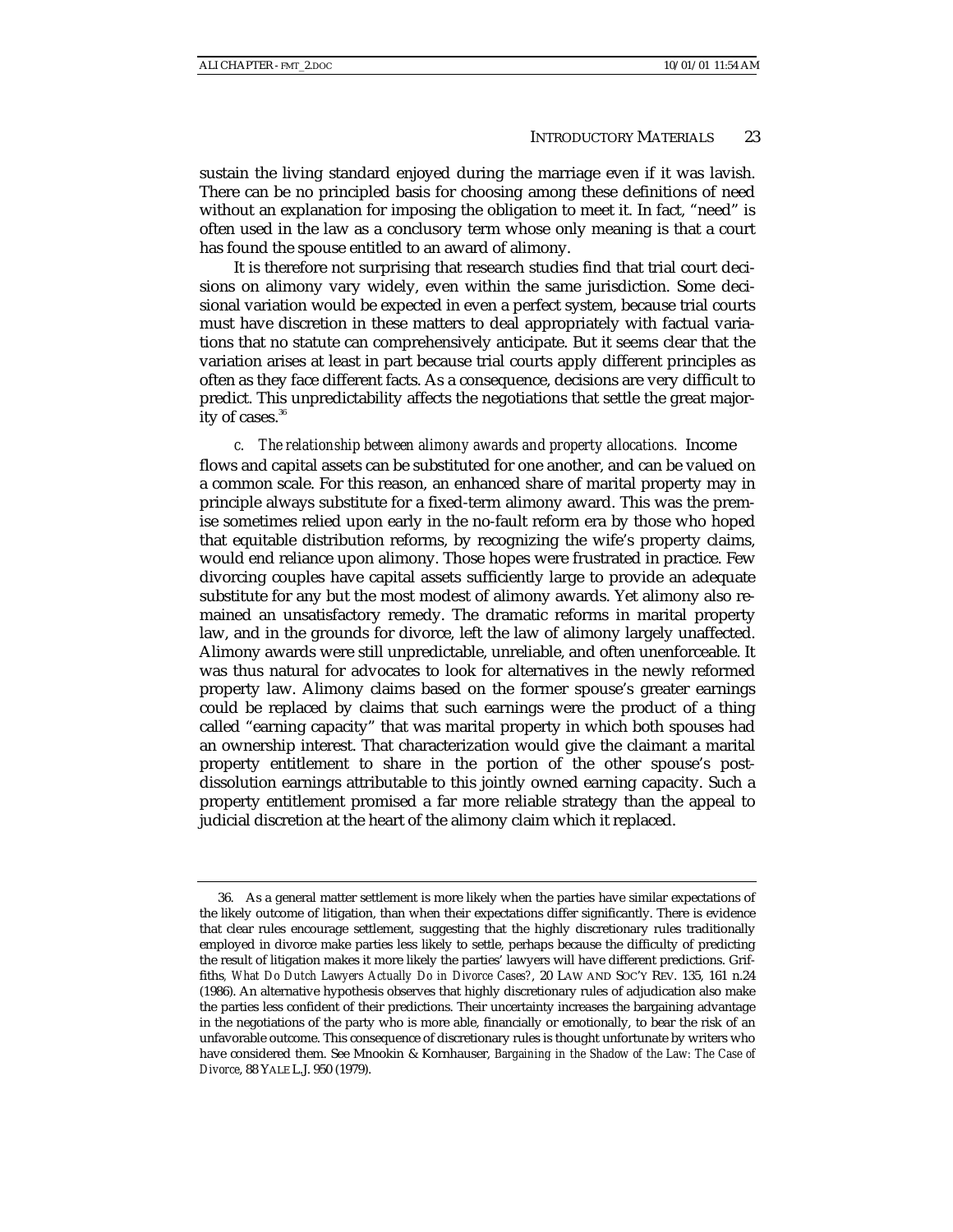Judicial receptivity to property claims on "earning capacity" depended largely on the extent to which those claims could be framed in familiar terms. Courts generally rejected claims that professional degrees or licenses are "property" with a value measured by the earnings increment that the holders of such credentials typically realize. On the other hand, most courts allow property claims on professional goodwill, and many have accepted measures of that goodwill that effectively include the obligor's earning capacity.

While in some cases the treatment of earning capacity as property would lead to an equitable result, in other cases it would not. One source of this variation is the usual rule that marital property does not include property acquired before marriage. Marital property rules would not therefore reach earning capacity brought into the marriage. One spouse's post-dissolution income may thus be treated as marital property while the other's is not, depending upon when the capacity to earn that income had been acquired. This timing question may or may not be related to the equitable considerations that appropriately bear on the law's treatment of such post-dissolution income. See § 4.07, Comment *a*. Alimony awards, in contrast, may be based on the parties' current income without regard to this timing question.

There are additional reasons as well why alimony is a better vehicle than property allocations for adjusting the former spouse's relative post-dissolution living standards. An alimony award, ordinarily paid periodically, is subject to modification with changes in the circumstances of the obligee or obligor. A property award, in contrast, is a fixed judgment debt. A "property" award determined by capitalizing some portion of the obligor's expected future income thus becomes a fixed obligation which cannot be changed if the earnings forecast proves inaccurate. It may therefore be a poor vehicle for achieving equitable objectives. But property claims on future earnings will be brought if the only alternative is an alimony remedy which is unreliable or uncertain.

#### **II. Lessons from This History**

*a. The importance of establishing a coherent justification for alimony.* The absence of any systematic theory of alimony in modern divorce law presents difficulties that extend to the law of marital property. The law of alimony needs a justification that can support a law operating more consistently, more reliably, and more predictably. Part I(b) of this essay observed that *need*, the most common criterion for an alimony award under existing law, is employed largely as a conclusory term. Not only do courts use varying definitions of need, but they sometimes grant alimony awards in cases where no need exists under any commonly employed standard. Sometimes alimony is denied despite the presence of obvious need. The solution does not lie in refining our understanding of *need*, but in recognizing that alimony has been used as a residual category to provide remedies in a wide variety of cases that do not share any consistent pattern that can be captured in a sensible definition of *need*. A unifying concept must be sought in other terms. The approach of the *Principles* is to refocus the alimony inquiry from *need* to *loss*, a shift that some of the cases have now begun to adopt.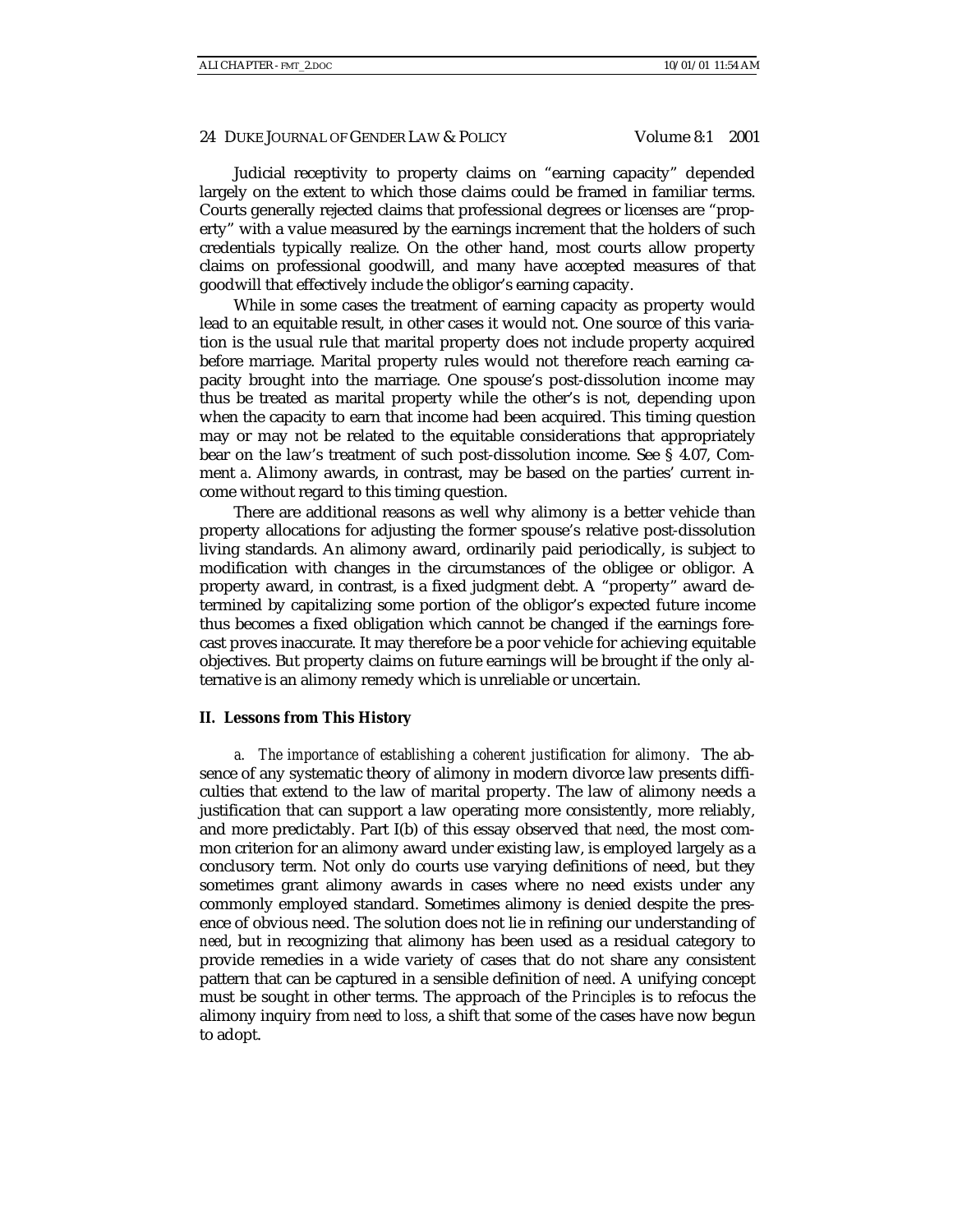A spouse found in need is usually a spouse on whom the marital dissolution imposes a loss that seems unfairly disproportionate. That is, the sense that one spouse has an obligation to meet the other's post-dissolution needs arises from the recognition that the need results at least in part from an unfair distribution of the financial losses arising from the marital failure. The payment's true justification is as a remedy for an unfair loss allocation, not as relief of need, and need is not therefore an eligibility requirement for the award. The spouse who incurs a disproportionate financial loss from the dissolution will often seem in need, but even in those cases the degree of need will vary. That is why no single standard of need appropriately decides all alimony cases. Chapter 5 therefore characterizes the remedy as *compensation for loss* rather than relief of need, and employs the term *compensatory payment* (instead of alimony or spousal support) to emphasize this conceptual change.

Grounding compensatory awards on a principle of loss yields a conceptual reformulation that helps explain generally prevailing practices. The categories of compensable loss recognized in the draft bear a close relationship to the kinds of fact patterns that most often support alimony claims in existing law. At the same time, the shift to *loss* as the primary explanatory concept allows development of rules of adjudication that are more predictable in application than are rules grounded upon a single but ill-defined goal of relieving need. Perhaps equally important, reconceptualizing the award's purpose as the equitable allocation of a joint loss changes it from a plea for help to a claim of entitlement, thereby making the award's availability more certain. One result is to reduce the pressure to expand the relief available through the division of property to reach claims for which that remedy is ill-suited.

*b. Recognizing the relationship between property allocation and compensatory payments (alimony).* An equitable distribution rule must say something about

the facts that bear on assessments of equity. Even a rule that presumptively divides marital property equally must offer guidance as to the circumstances under which the presumption is rebutted. Existing statutes typically provide a list of factors for the trial court to consider. That list typically overlaps with other lists of factors that bear on whether alimony should be ordered. The overlap arises because "need" is the most common rationale both for awarding alimony and also for allowing one spouse an enhanced share of the marital property. As explained above, the *Principles* redefine the question from need into whether one of the spouses has incurred a compensable loss. But whether "need" or "loss" is the central concept, there is no reason the term should mean different things in these two contexts. The assessment of whether a spouse has incurred a compensable loss can thus be made just once. If a compensable loss has occurred, the choice of remedy (property or compensatory payments) is a separate question, appropriately decided by rules that rely more on practical considerations and less on basic principle.

A loss that is well-defined and close-ended, such as the cost of an educational program, may be remedied with a fixed sum provided from an enhanced share of the property allocation. A loss that is open-ended and variable, such as the loss of the marital living standard, will instead usually require modifiable periodic payments, which is the form of award traditionally associated with alimony, and recognized in these *Principles* as compensatory payments. While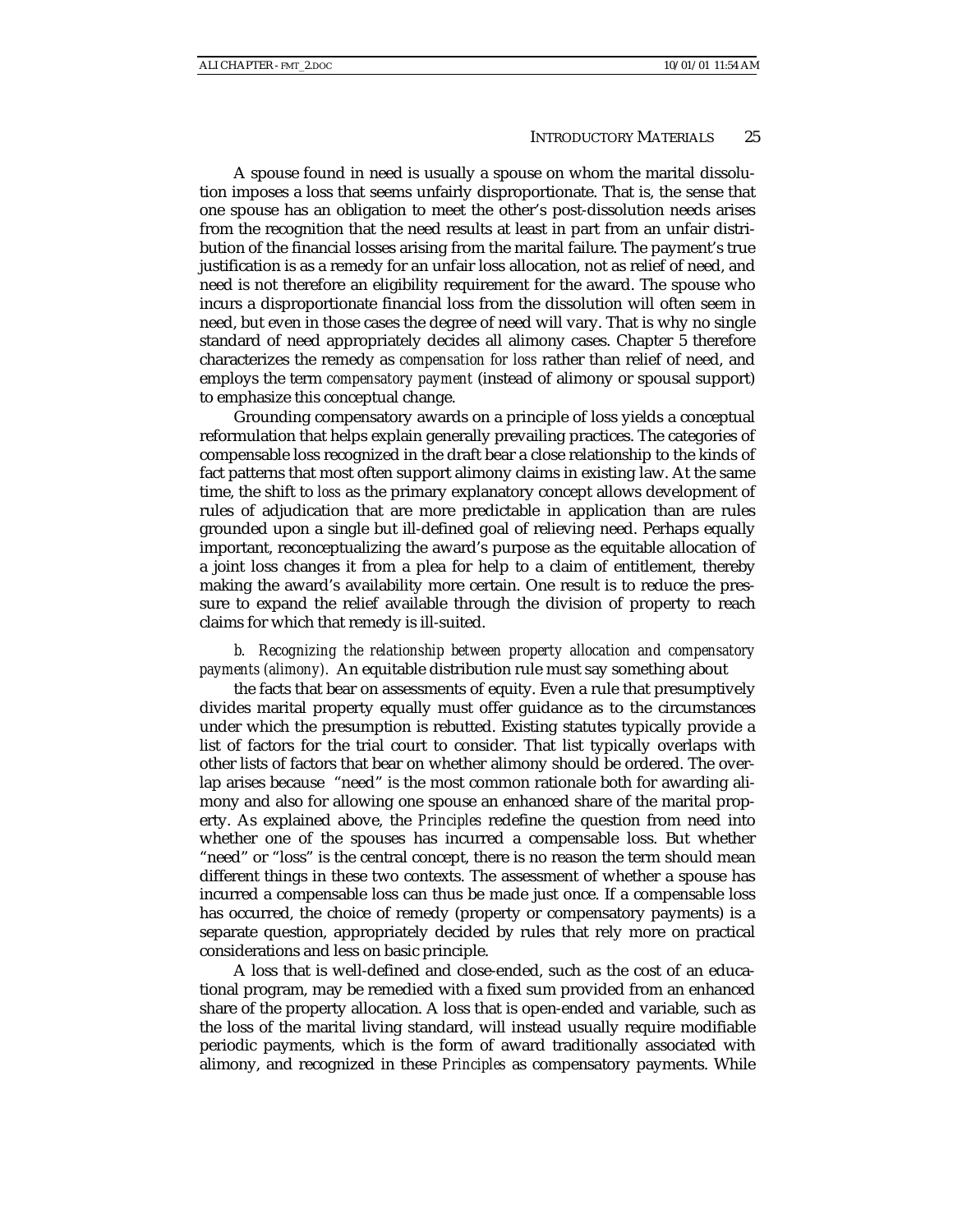these general observations are helpful, the circumstances of some parties will suggest departures from these conventional patterns. For some couples it may be better to settle, for a lump sum and with finality, a claim that would in other cases be better handled by periodic payments of modifiable amount or uncertain duration. The potential size of the compensable loss relative to the value of the parties' marital property may affect this assessment. The *Principles* therefore give courts considerable discretion to determine the most appropriate form for any award in light of practical considerations. Most often the parties themselves will readily reach agreement on these matters of implementation, especially if they negotiate under the influence of rules such as those contained in the *Principles*, that establish with some clarity whether, and in what amount, a compensable loss will be recognized. Property division and alimony are always considered together by attorneys negotiating a settlement and by trial judges adjudicating contested cases. Each element has an economic value and they can be traded off against one another.

A court's determination of whether a compensable loss has been incurred by either spouse is made under rules set forth in Chapter 5 (Compensatory Spousal Payments). Having found a spouse entitled to compensatory payments, the court may then determine whether that entitlement is best satisfied through an award of periodic payments, an enhanced share of the marital property, or a blend of the two. The contrary pattern of the existing law, in which property claims and for alimony claims are formally considered separately, is probably an historical fortuity: the two remedies developed separately because they developed at different times.<sup>37</sup>

*c. The value of statewide rules establishing presumptive results.* With divorce rates at their current levels, divorce proceedings affect a large proportion of the population. It appears that an individual American is more likely to be a party to a state court domestic relations proceeding than to any other kind of state court civil litigation.<sup>38</sup> In many divorces the parties' assets and incomes are not great, and it will not be sensible or even possible to devote significant legal resources to the divorce proceedings. Expeditious settlement with a minimum of legal process is the preferred result. Rebuttable presumptions that decide the majority of litigated cases facilitate this goal by making the results of potential litigation more predictable. It has the second effect of requiring the development of a consistent statewide policy on the matter addressed by the presumption. Current law often avoids such policy choices, in practice if not in theory, by reli-

<sup>37.</sup> A different analysis would be necessary if the law allocated an enhanced share of the marital property to a spouse who had made a disproportionate contribution to its acquisition, because that "contribution" consideration would not be reflected in the alimony or "compensable loss" determination. However, the traditional community property rule, increasingly followed in the common-law marital property states, does not give an enhanced share of the marital property to the spouse who earned the funds from which it was bought. The *Principles* also adopt this approach. See § 4.09, Comment c.

<sup>38.</sup> An admittedly partial count found about five million domestic relations cases filed in state courts in 1999. NATIONAL CENTER FOR STATE COURTS, EXAMINING THE WORK OF STATE COURTS, 1999-2000—A NATIONAL PERSPECTIVE FROM THE COURT STATISTICS PROJECT 42 (Brian J. Ostrom et al. eds. 2001). In comparison, there were about 7.1 million other civil cases of all kinds filed in 1999 in state courts of general jurisdiction. Id. at 16.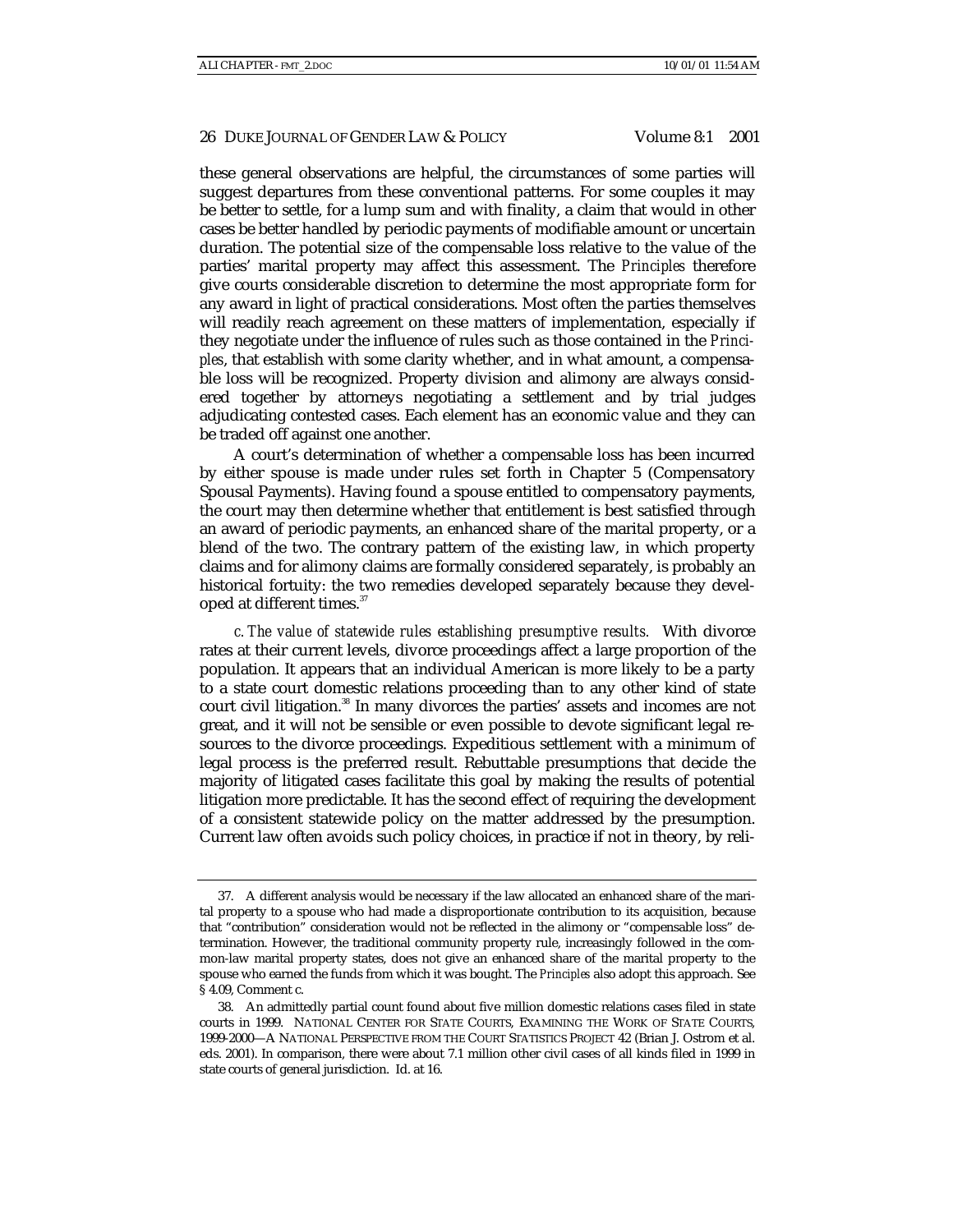ance on the exercise of trial court discretion. But that approach devolves policy to the predispositions of individual judges. Statewide rules provide consistency across parties in the policies applied to their dissolutions. The presumptions established under such rules must nonetheless be rebuttable, to allow trial courts to respond to the unusual case presenting factual variations no governing statute could anticipate.

The approach of rebuttable presumptions is taken throughout the *Principles*. In applying it to Property Division and Compensatory Payments, the *Principles* extend reforms that in the past decade were successfully applied to the law of child support and that in many states already apply to the division of marital property. While the use of presumptions in determining alimony is currently less common, they are used in local rules adopted by some domestic relations courts. For more on the use of statewide rules establishing presumptive results, see § 1.01.

## **III. An Organizational Overview of Chapters Four and Five**

*a. Chapter 4.* Chapter 4 addresses the allocation of spousal property at dissolution. It adopts the majority view and distinguishes marital from separate property. See § 4.03, Comment *a*. It follows prevailing law in recognizing as marital property many important intangible assets, such as goodwill (§ 4.07) and pensions (§ 4.08), while excluding earning capacity (§ 4.07). It recognizes the presumption that marital property is divided equally between the parties at dissolution, § 4.09, as well as the usual rule that separate property is assigned to its spousal owner,  $\S 4.11$ .<sup>39</sup> At the same time it vindicates the most persuasive rationale for a unitary property system, the claims of the long-term spouse, with a rule that over the course of a long marriage recharacterizes separate property as marital property for the purpose of dividing property at divorce. See § 4.12.

*b. Chapter 5.* The scope and objectives of Chapter 5 are set forth in Topic 1. Section 5.03 provides an overview by listing all the compensable losses recognized in the Chapter, and identifying for each the subsequent section that treats it in detail. The Comment to § 5.03 includes Illustrations that show how these sections would apply to common situations. The Comment also demonstrates how later sections of Chapter 5, which address each compensable loss in detail, contain provisions that ensure that multiple awards will not yield doublecounting, and that the entire design, taken as a whole, should produce a reasonable result. These later sections are set out in Topics 2 and 3. These Topics separate the compensable losses between those that give rise to a claim measured by the post-dissolution disparity in spousal incomes (Topic 2), and those for fixed amounts (Topic 3).

Topic 2 addresses the loss of the marital living standard experienced by the person whose income after dissolution is less than his or her former spouse's. It recognizes this loss as compensable in two situations primarily: when the marriage exceeds a duration threshold (§ 5.04), and when the less-well-off spouse gave up opportunities to develop his or her earning capacity in order to serve as

<sup>39.</sup> The only exception arises when a judgment against separate assets is employed to reimburse one spouse for the other's improper or fraudulent disposition of the marital property.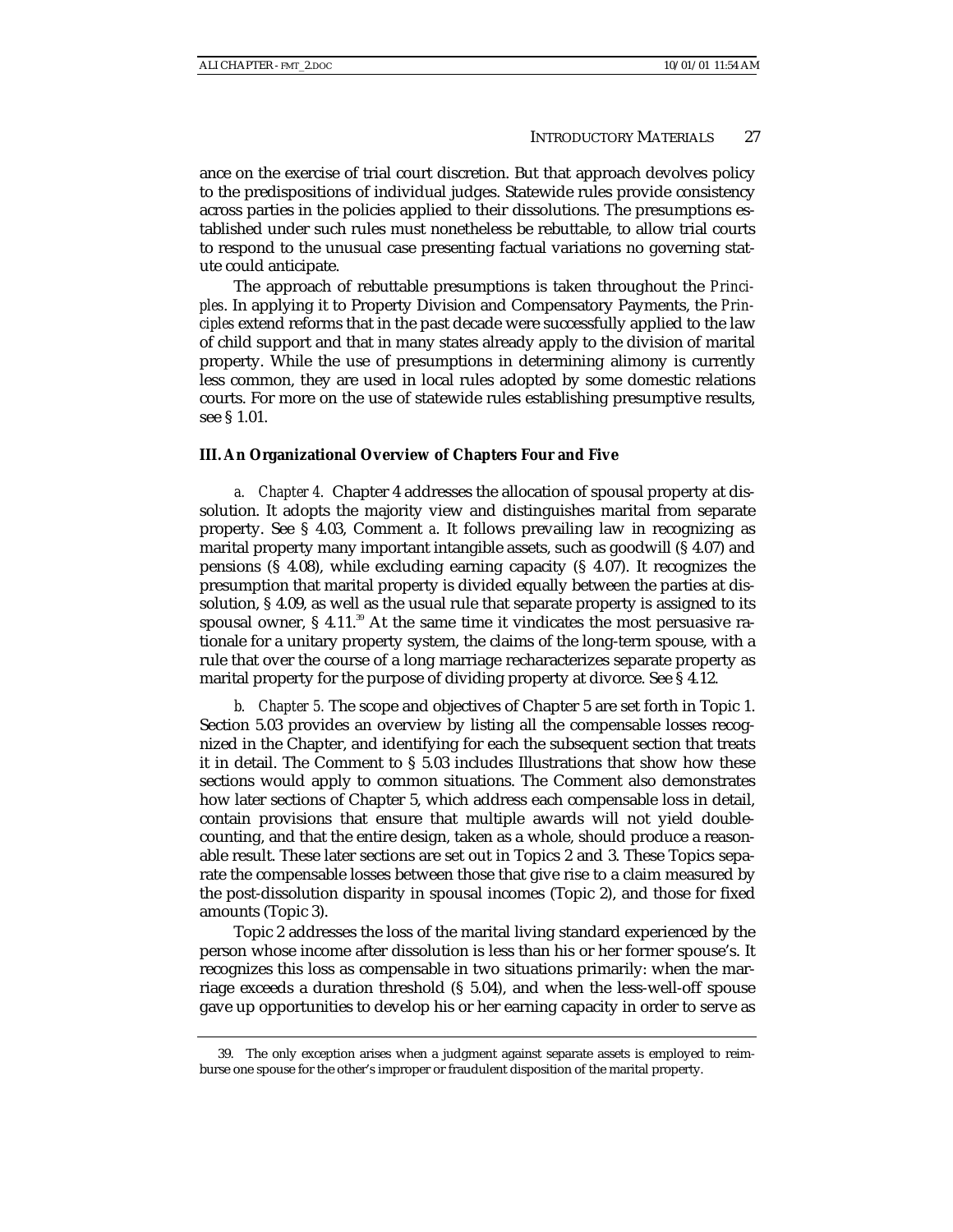the primary caretaker of the marital children  $(S, 5.05)$ .<sup>40</sup> The amount of the claim is presumptively proportional to the spousal income disparity and, generally speaking, to the duration of either the marriage (§ 5.04) or the childcare period (§ 5.05). At any given marital duration the spouse who has cared for marital children, by virtue of the combined effects of both sections, will have a larger claim than the spouse who has not. However, even a spouse in a childless marriage may be entitled to a large claim if the marital duration is sufficiently long and the income disparity sufficiently great. Topic 2 awards are framed as periodic payments the duration of which is set under § 5.06, and which may be modified as provided under §§ 5.07, 5.08, and 5.09. But in appropriate cases the court may make offsetting adjustments in the amount and duration of the award, and may substitute an enhanced share of the marital property for all or part of the Compensatory Payment (§ 5.10), thus establishing a basis for an unequal division of the marital property. Topic 3 addresses claims for fixed amounts that are not based on the spouses' post-dissolution income disparity. An example is the claim a spouse may have for restitution of the costs that spouse incurred to finance the other spouse's education (§ 5.12). Such claims are available primarily in shorter marriages, and may often be satisfied through an enhanced share of the marital property (§ 5.14).

An important objective of Chapter 5 is to replace current alimony law with principles that are "consistent and predictable in application" (§ 5.02). This is accomplished primarily through rules that set forth circumstances under which a presumption arises that a spouse is entitled to a particular compensatory award. Other rules establish presumptive amounts for these awards. This approach emulates reforms of the past decade, prodded by federal requirements in the law of child support. Child support awards were once left nearly entirely to trial judge discretion, but are now typically governed by detailed tables that set forth presumptive award levels that apply unless the trial court makes specified findings that justify another amount. An analogous approach is taken in this Chapter.

The presumptions employed in Chapter 5 are typically rebuttable, and awards may also be given in cases in which no presumptive entitlement arises. In many cases the required presumption necessarily addresses a level of detail whose precise content is left each jurisdiction's policy-making body (see Part II(c) of this Topic). Similar language is used throughout both Chapters in describing the findings required to rebut the presumption. Ideally, rebuttable presumptions will achieve substantial consistency and predictability, while preserving the ability of trial courts to deal appropriately with the special cases that no statute can fully anticipate.

<sup>40.</sup> Other comparable situations which are also recognized in Topic 2 include claimants whose earning capacity loss arises from the care of children who are not the children of both spouses (see § 5.05, Comment b), or from the care of certain other persons, § 5.11.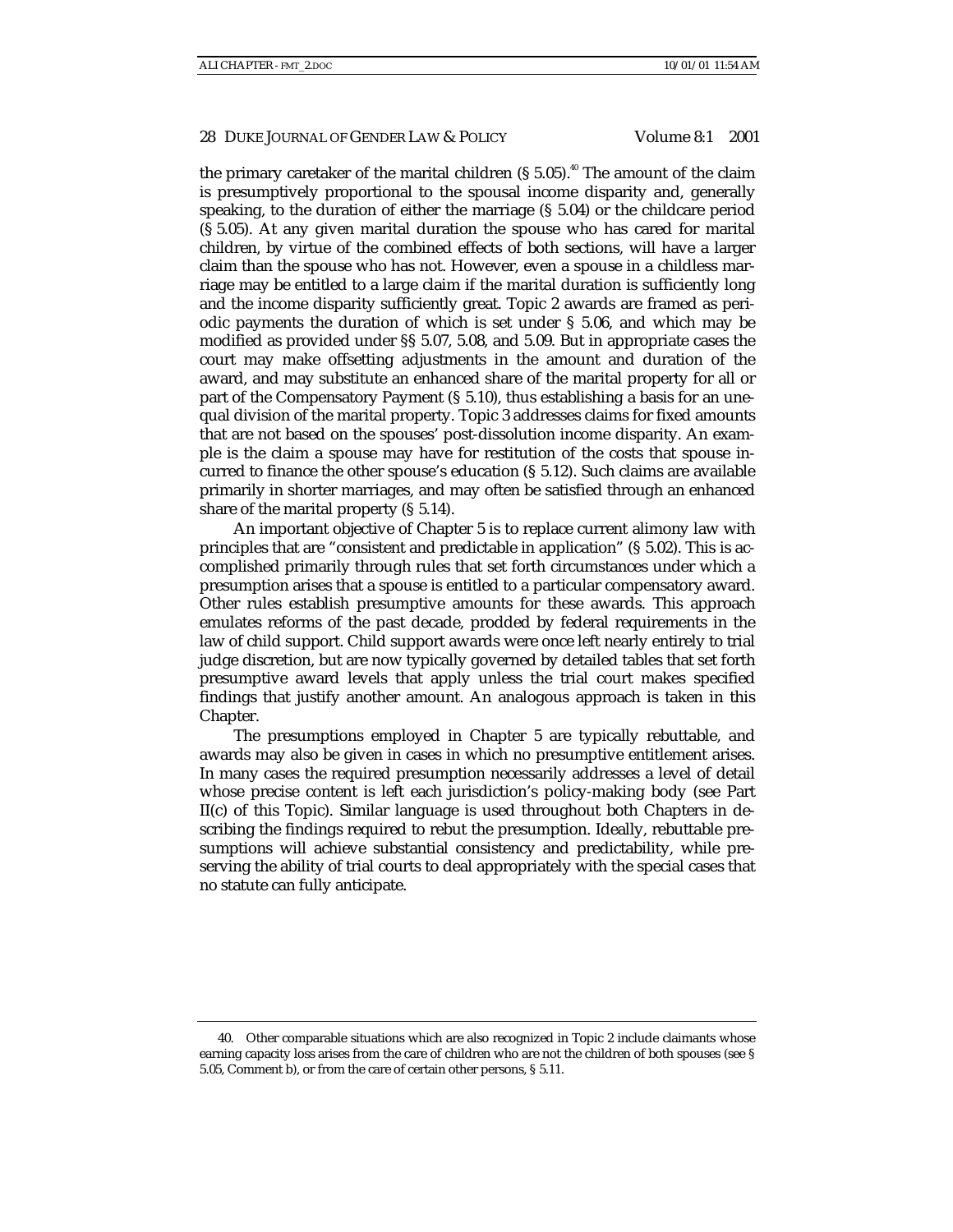## **Chapter Six**

During the final quarter of the twentieth century all western countries experienced extraordinary growth in the rate of nonmarital cohabitation.<sup>41</sup> All responded with legal regulation, much of which substantially differs from American law.<sup>42</sup> In addition to providing legal contrast, a comparative perspective reveals the extent to which the American family (whether marital or nonmarital) serves vital economic functions that in other countries are more often assumed by society at large. A comparative perspective illuminates the relative importance of American private law in assuring the welfare of children and fairness to adults at family dissolution.<sup>43</sup>

In view of the scope of these *Principles*, Chapter 6 is limited to the following question: What are the economic rights and responsibilities of the parties to each other at the termination of their nonmarital cohabitation?<sup>44</sup>Although the three trends are distinct, they are also interrelated. For example, § 6.03 takes into account domestic partnership registration and declaration as some evidence that the parties are domestic partners for purposes of Chapter 6. Chapter 6 does not create any rights against the government or third parties.<sup>45</sup>

Chapter 6 begins with the premise that if both parties desire, they may join together and explicitly contract for the terms of their relationship. Thus the role of Chapter 6 is to provide an appropriate set of default rules, that is, the rules that govern when the parties have not otherwise provided. Accordingly,

Some jurisdictions have created a new legal status that falls short of marriage, but entails some of the public rights and benefits of marriage. This status is often called "domestic partnership." Although largely intended for same-sex partners, who are not legally entitled to marry each other, in some instances the opportunity has also been extended to opposite-sex couples. This trend is embodied in state and municipal registration statutes, which allow couples to register and which define the incidents of registration. The first comprehensive domestic partnership legislation was enacted by Denmark in 1989. In the United States, domestic partnership legislation has been relatively modest, except in Vermont and Hawaii, where broad-sweeping legislation was required by, or responsive to, equal protection litigation. *See* § 6.03, Reporter's Note to Comment g.

A second trend, which has considerable strength in the United States, is the extension to nonmarital cohabitants of private rights and benefits historically enjoyed only by married persons. This has been most noteworthy in the employer-employee relationship, where many employers have extended family health and pension benefits to the domestic partners of their employees. For this purpose, employers generally require some sort of declaration that the parties live together and assume mutual responsibility for each other. Data on Fortune 500 companies, colleges and universities, and state and local government are collected at www.hrc.org.

A third trend is legal regulation of the rights and obligations that one nonmarital partner may have against the other at the dissolution of their relationship by inter vivos separation or death. The inter vivos aspect of this third area is the topic of Chapter 6. (In view of the scope of these Principles, they treat only dissolution by inter vivos separation.)

45. Thus, Chapter 6 should not be understood to revive the doctrine of common law marriage in jurisdictions that have abolished it. *See* § 3.01, Comment a.

<sup>41</sup>*. See* § 6.03, Reporter's Note to Comment a.

<sup>42</sup>*. See* § 6.03, Reporter's Note to Comment b.

<sup>43.</sup> See MACCOBY & MNOOKIN, *supra* note 10.

<sup>44.</sup> A survey of recent developments in the American treatment of nonmarital cohabitation points up what Chapter 6 does and, equally importantly, what Chapter 6 does not do. There have been several distinct trends.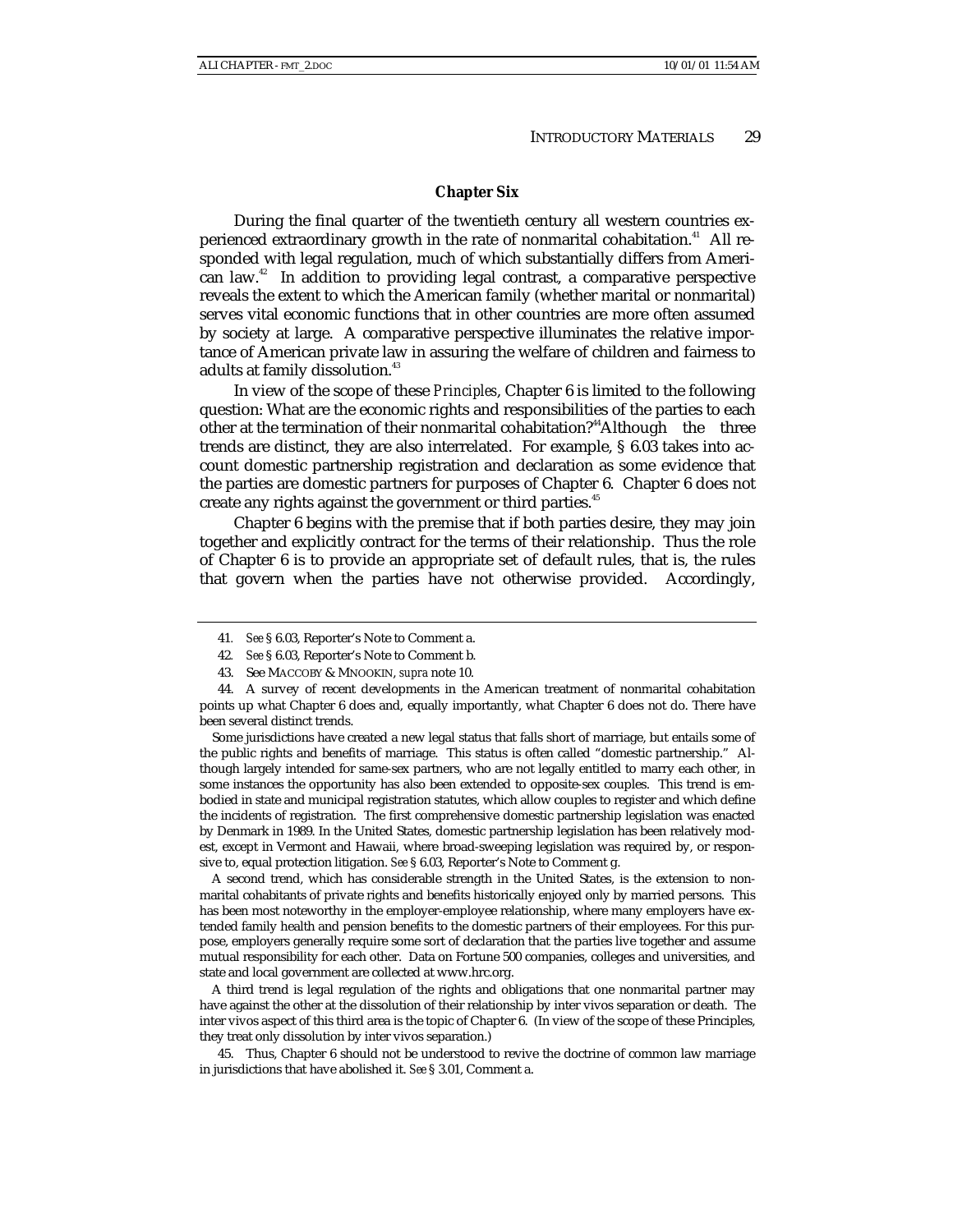Chapter 6 provides equitable rules that apply at the termination of qualifying domestic relationships unless one of the parties proves an inconsistent agreement. Chapter 6 could alternatively have required that a nonmarital claimant affirmatively prove an agreement specifying the claims available at permanent separation. Chapter 6 declined to do so and instead chose the former course for many reasons.<sup>46</sup> Those reasons can be organized in two categories. The first relates to the intentions of the parties. The second is normative.

Chapter 6 takes the view that the parties' failure to marry should not be understood to signify that the parties agreed that they would have no economic obligations to each other. As the incidence of cohabitation has dramatically increased and cohabitation has become socially acceptable at all levels of society, it has become increasingly implausible to attribute special significance to the parties' failure to marry.<sup> $47$ </sup> Domestic partners fail to marry for many reasons. Among others, some have been unhappy in prior marriages and therefore wish to avoid the form of marriage, even as they enjoy its substance with a domestic partner. Some begin a casual relationship that develops into a durable union, by which time a formal marriage ceremony may seem awkward or even unnecessary, for many Americans entertain the widespread, albeit erroneous, belief that the mere passage of time transforms cohabitation into common law marriage.<sup>48</sup> Failure to marry may reflect group mores. Some ethnic and social groups have a substantially lower incidence of marriage and a substantially higher incidence of informal domestic relationships than do others. Failure to marry may also reflect strong social or economic inequality between the partners, which allows the stronger partner to resist the weaker partner's preference for marriage. Finally there are domestic partners who are not allowed to marry each other under state law because they are of the same sex, although they are otherwise eligible to marry and would marry one another if the law allowed them to do so. In all of these cases, the absence of formal marriage may have little or no bearing on the character of the parties' domestic relationship and on the equitable considerations that underlie claims between lawful spouses at the dissolution of a marriage.

Normatively, Chapter 6 takes the view that family law should be concerned about relationships that may be indistinguishable from marriage<sup>49</sup> except for the legal formality of marriage. The more frequent such relationships become, the more the law should be concerned. Chapter 6 assumes as its foundation Chapters 4 and 5, which define and rationalize the economic claims that one spouse has upon another at the termination of a marriage. The equitable concerns that

<sup>46.</sup> For fuller discussion, see the comment to §§ 6.02 and 6.03.

<sup>47.</sup> Jan Trost, the Swedish sociologist, first observed this when he did empirical work in Sweden, which has long had the highest cohabitation rate in the world. Trost concluded that the more people cohabit, the less it means. JAN TROST, UNMARRIED COHABITATION 185-87 (1979).

<sup>48.</sup> In the United States, this belief is expressed in the popular myth that cohabitants become common law spouses after 7 years of cohabitation.

<sup>49.</sup> Of course many cohabiting relationships do not endure for a significant period time and, of those that do, many culminate in the parties' marriage. *See* § 6.03, cmt. a. Chapter 6 has no application in either case. It applies only when cohabitation does endure for a significant period of time. When cohabitation culminates in marriage, Chapter 6 has no application because a prior period of unmarried cohabitation is taken into account in the remedies available at the dissolution of marriage. *See* § 4.03(6) and § 5.04(6).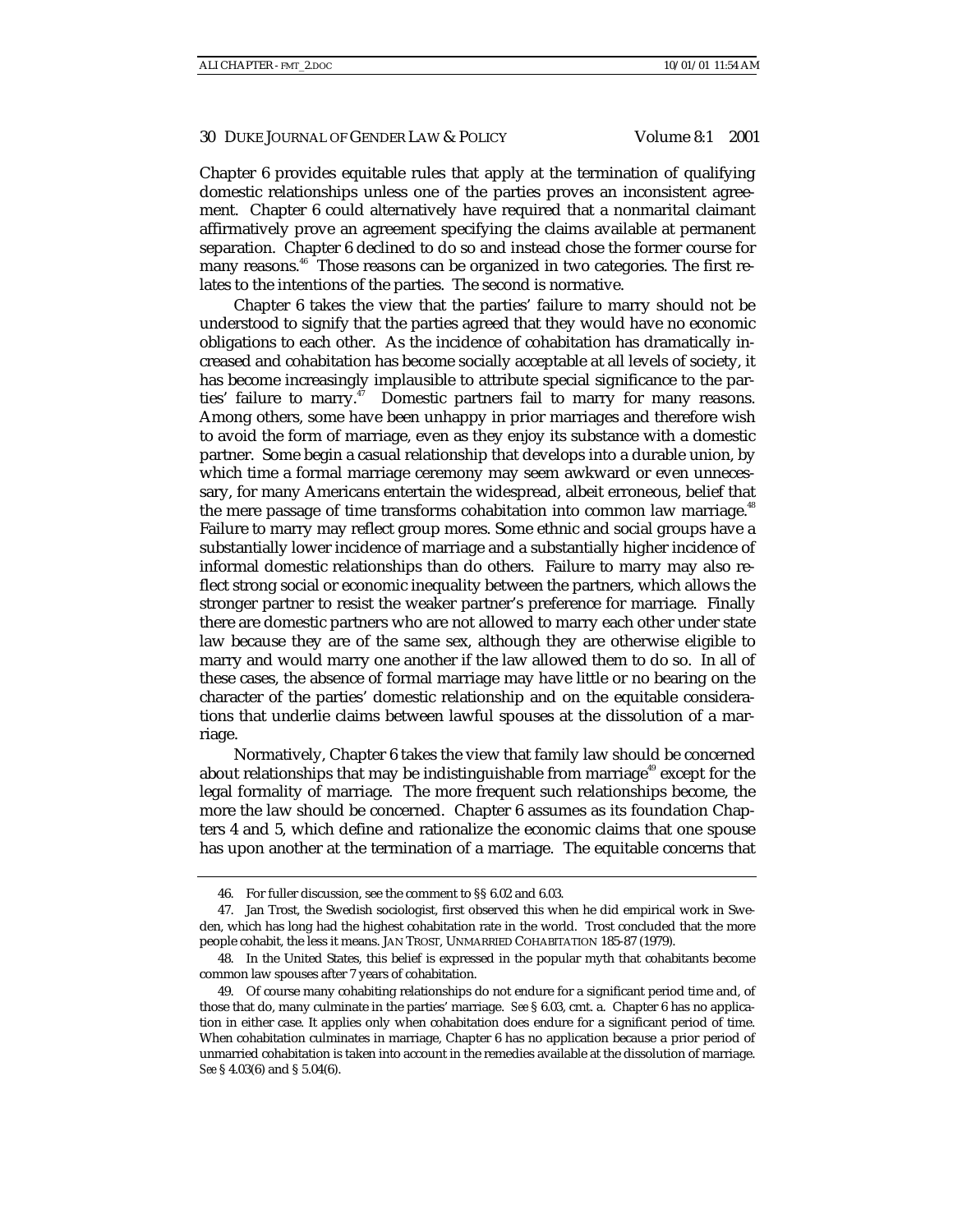are expressed there apply equally to marriage-like cohabitation. Chapters 4 and 5 do not rely upon a conception of marriage as a contract whose terms require the equitable remedies contained in those chapters. They instead see those remedies and obligations as arising over time from the parties' conduct in sharing their lives.

With some notable exceptions, for the last 25 years American law has applied the rubric of contract, rather than family law, to the rights and obligations of nonmarital cohabitants. This rubric has generally proven unsatisfactory. Some courts reach harsh and undesirable results by applying contract law strictly, while other courts, to avoid harsh results, play havoc with contract law, distending it beyond recognition. Additionally, the rubric of contract tends to be difficult and time-consuming to administer. American contractual treatment of nonmarital cohabitation is unusual in that no other country approaches cohabitation solely as a matter of contract law. Other countries primarily ask the question: Does this nonmarital family look like a marital family? If so, they apply some or all of their family law to the dissolution of the nonmarital family. In other words, other countries look to the character of the relationship as it developed over time, and not just to the statements the parties may have made, or not made, to one another at its inception.<sup>50</sup> Chapter 6 adopts this approach. In its operative provisions, Chapter 6 draws inspiration from Canada, and also from Australia and New Zealand. Domestically, Chapter 6 looks to the case law of Washington and Oregon.<sup>31</sup>

The operative provisions of Chapter 6 are designed to distinguish relationships that are marriage-like from those that are not. They are designed to be readily administrable, but also to allow for individualized treatment, that is, to dispose easily of run-of-the-mill cases, but also to permit persons to show that they should not be covered by the rules. The provisions are also designed to give due weight to the economic interests of children born in nonmarital relationships. Chapter 6 generally defines domestic partners as "two persons of the same or opposite sex, not married to one another, who for a significant period of time share a primary residence and a life together as a couple." However, few cases will require significant factual inquiry because Chapter 6 uses out an absolute rule and a presumption to identify most relationships that would satisfy this definition.

When parties have lived together in a common household for a specified uniform period of time with a child of both of them, they are domestic partners. These *Principles* do not specify any particular period of time. That decision is

<sup>50.</sup> In other western countries, both less and more is at stake. If cohabitation goes unrecognized by the legal system, their more highly developed welfare states will avoid more of the social welfare harms that would otherwise accrue at family dissolution. On the other hand, they have more of a public purse interest in establishing inter se obligations, for the state operates as the guarantor of last resort. In the United States, the vital interest is less the public purse, which is frequently held harmless in any event due to paucity of public welfare provision, but rather the public interest in insuring the well-being of all family members, particularly children. To the extent that the United States does not have a well-developed welfare state, it should be more concerned about establishing inter se rights at family dissolution, for the family serves basic social welfare functions that are elsewhere undertaken by the state.

<sup>51</sup>*. See* § 6.03, Reporter's Note to Comment b.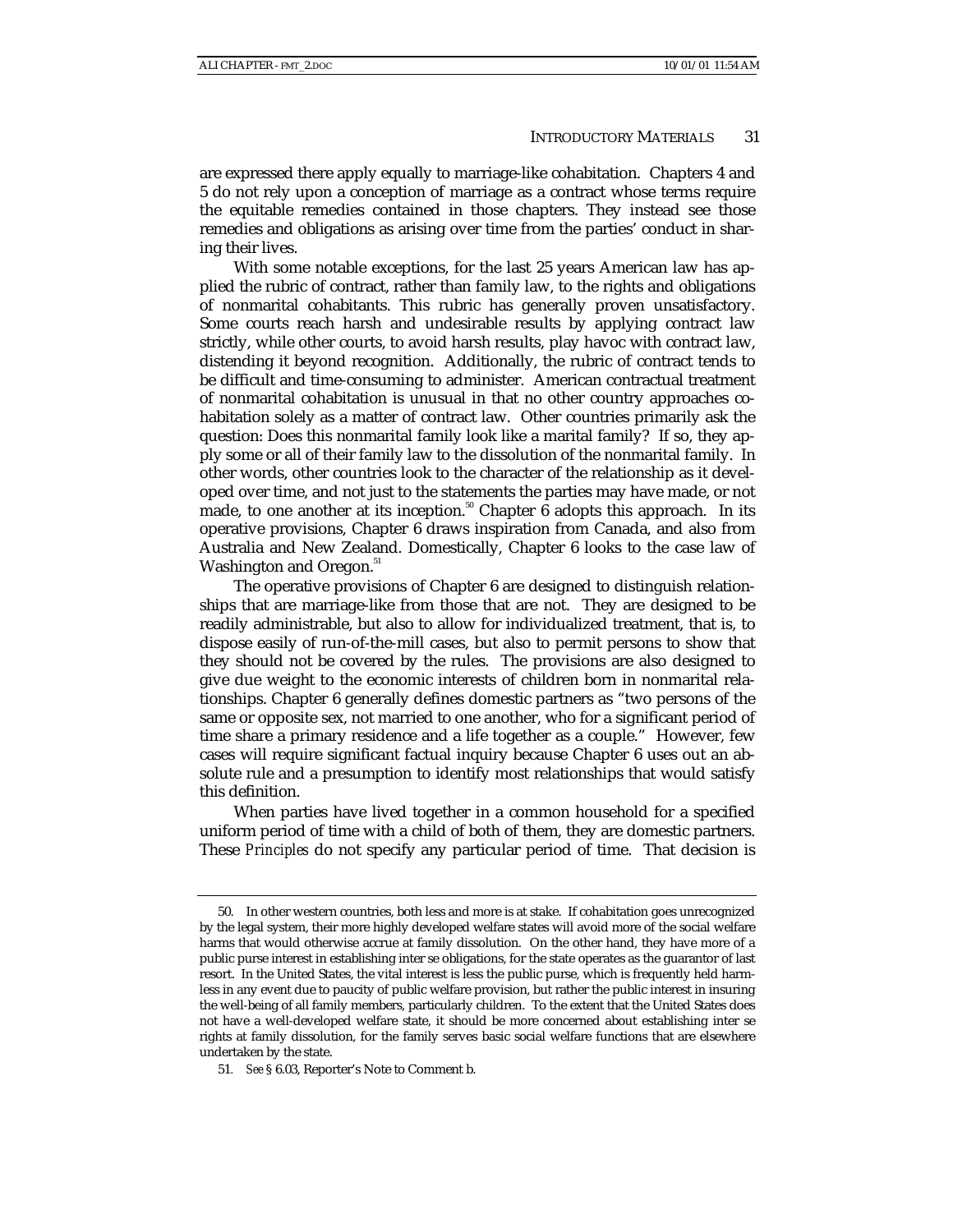#### 32 DUKE JOURNAL OF GENDER LAW & POLICY Volume 8:1 2001

left to the enacting state. When parties are not the co-parents of a child, but have shared a common household for a specified period of time, they are presumed to be domestic partners. Again, these *Principles* do not specify a period, but the period adopted by a jurisdiction should be longer when the parties do not have a child together. For example, if two years were used when the parties have a child together, three years would be appropriate when they do not. The presumption requires that the parties share a common household, which in most cases is one that is occupied exclusively by the parties and their relatives. The purpose of this requirement is to make the presumption unavailable to persons who merely share a group residence, such as college students. When the presumption arises, it may be rebutted by a showing that the parties did not in fact share life together as a couple, as that term is defined in the guidelines for determining whether parties shared life together as a couple. If neither the absolute rule nor the rebuttable presumption applies, the claimant bears the burden of showing that: (i) for a significant period of time (ii) the parties shared a primary residence and (iii) a life together as a couple within the meaning of the guidelines. Such cases are likely to be rare.

Once the parties are determined to be domestic partners, they are generally subject to the compensatory payments and property distribution chapters of these *Principles*, unless they have made an inconsistent agreement setting different terms. Only relatively long-term cohabitation can give rise to compensatory payment claims, for they have a minimum vesting period. Thus, domestic partnership status alone will ordinarily be insufficient to generate compensatory payment claims. Similarly, in most relationships, the amount of marital property is proportionate to the duration of the marriage. Thus, the duration of cohabitation is likely to be the main determinant of cohabitation claims. It is the long-term cohabitation cases that are the most troubling under existing American law, and they are the ones most likely to be effectively reached by Chapter 6, in conjunction with Chapters 4 and  $5.^{52}$ 

#### **Chapter Seven**

Chapter Seven addresses the agreements between parties concerning the consequences of the dissolution of their relationship. Topics One, Two and Three of Chapter Seven set forth common principles governing premarital agreements, agreements made during marriage, and analogous agreements between persons who are domestic partners within the meaning of Chapter 6. Topic Four sets out principles governing separation agreements, which are agreements made by parties who have already decided to dissolve their relationship.

The recommendations and analysis adopted in this chapter with respect to agreements concerning the consequences of divorce do not assume acceptance of the recommendations contained in the remaining Chapters of these *Principles*. This chapter's recommendations stand on their own and could appropriately be followed by jurisdictions with rules concerning property allocation, compensa-

<sup>52</sup>*. See supra* note 9.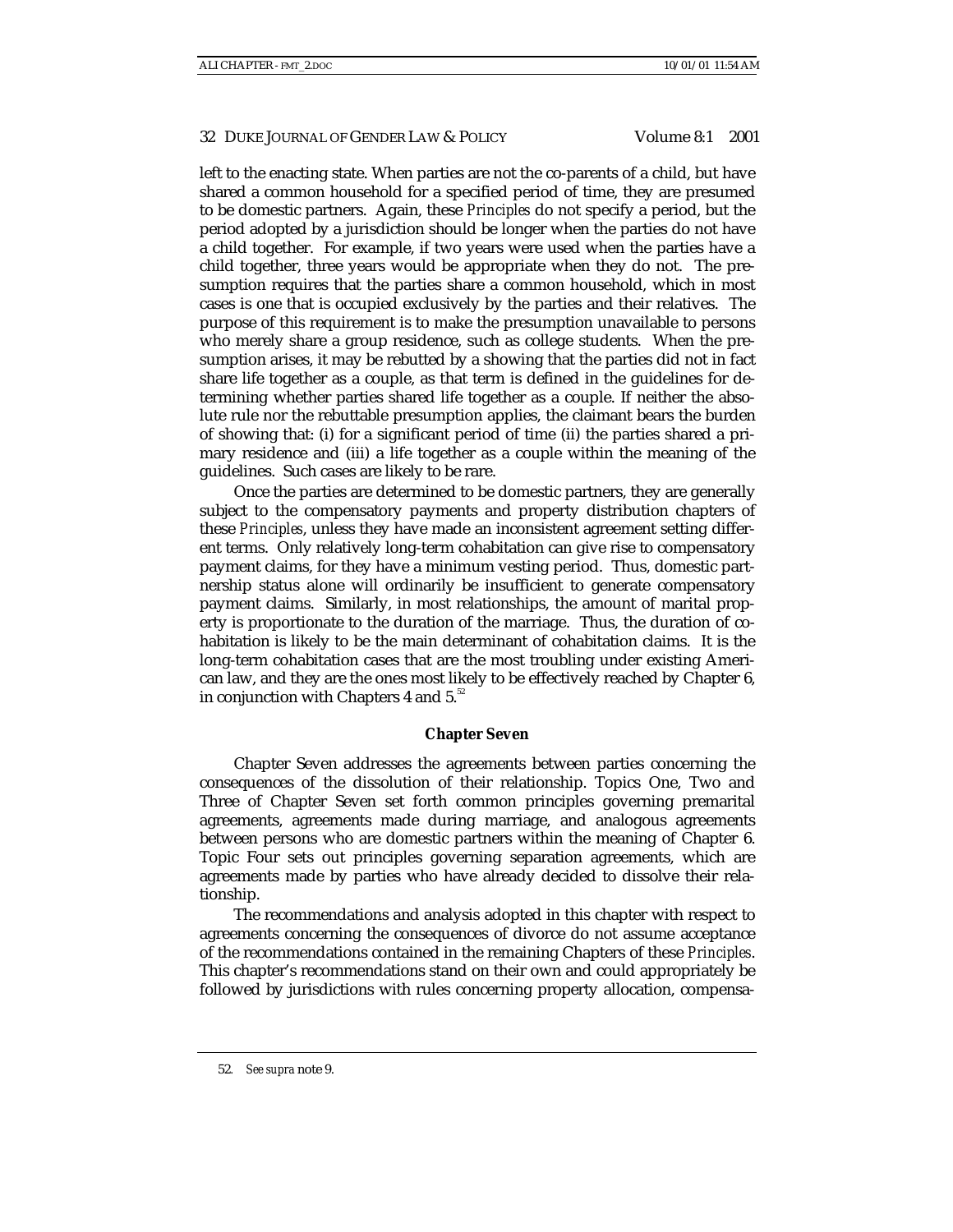tory payments or alimony, child support, or child custody, that do not conform to the *Principles*.

#### **I. Premarital and marital agreements.**

#### **A. Background**

At one time, the law did not enforce agreements between prospective or current spouses that "contemplated divorce," as contrasted with agreements that applied only if the parties' marriage ended by death. This bar followed from the rule of fault divorce which then prevailed, which disallowed divorce by mutual consent. The spouses' agreement concerning the terms of divorce could be seen as in conflict with this policy. The nationwide abandonment of traditional fault divorce by the 1970's eliminated this barrier to premarital agreements. Most courts, however, did not move to a system in which such agreements were enforced on the same basis as other contracts. Lingering concerns over premarital agreements remained, expressed by rules that gave such agreements heightened procedural and substantive scrutiny. The intuition was that premarital agreements raised issues of public policy, fairness, and bargaining integrity that distinguished them from ordinary commercial contracts. But while most courts still decline to enforce premarital agreements on precisely the same basis as commercial contracts, no clear consensus emerged on the appropriate rules to apply, much less on the rationale that might be offered to explain them. These questions are the principal topic of this Chapter. They are not answered by the Uniform Premarital Agreement Act, which neither grapples with nor resolves these concerns, leaving the question of enforceability largely up to courts in their construction of the Act's undefined requirement that agreements must be "voluntary" to be enforceable.

In addition to more general concerns about premarital agreements, the nearly universal rule is that with respect to matters of child custody and child support, no agreement of the parties can bind the court. This chapter is therefore largely about the claims between divorcing spouses concerning that financial consequences of the relationship's dissolution. Agreements concerning custodial arrangements are treated in Chapter 2 (see § 7.07 of Chapter 7), which allows them some weight. Agreements that adversely affect a child's support are on the basis entirely unenforceable. See § 7.06.

#### **B. General approach**

This chapter necessarily recognizes the benefits to allowing parties to make agreements about the consequences of family dissolution. Two benefits deserve specific mention. First, contractual autonomy encourages parties about to enter into family relationships to think realistically about that relationship, anticipate contingencies, and plan for them. In some cases, the process of planning for contingencies will help parties to make better decisions about the relationships they form, including the decision whether or not to marry. Agreements also give parties greater certainty about the future, and about the consequences of their actions.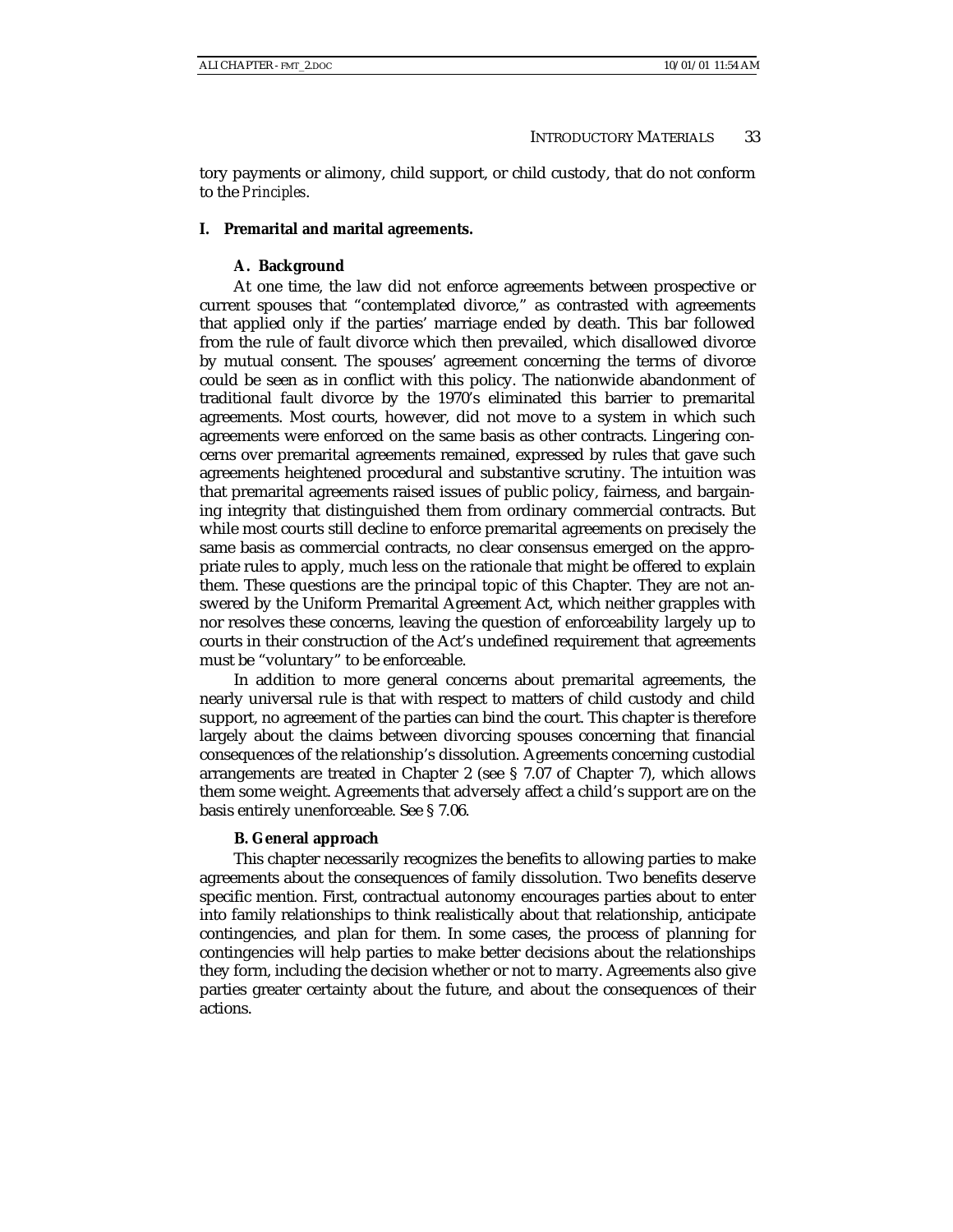Second, contractual autonomy allows parties to form relationships that do not fit the patterns contemplated in the otherwise applicable law. For example, two previously married older persons contemplating marriage may wish to ensure that in the event of divorce (or death), their property will go to their own children rather than to the spouse. Freedom to make an enforceable agreement along these lines not only facilitates the marriage of this couple, but may also improve the quality of the marriage, providing assurance to their respective children, for example, that the new marriage will not interfere with their own expectations, and providing each spouse the security of control over their own individual assets. Even without special circumstances, young adults entering first marriages may be able to negotiate the terms of a possible, future dissolution that is more in keeping with their own mutual aspirations and values than the consequences of marital dissolution provided for by law.

While Chapter Seven thus recognizes the virtues of private agreements, it must also recognize that formal contracts can never be the exclusive source of the rights and obligations that arise between persons who live in a family relationship. Legal duties arise from relationships alone, without contract, in many fields, including torts and employment law, and they do so in family relationships as well. The legal obligations of parents to their children do not depend upon contract. Intimate partners who forge a life together over many years also acquire obligations to one another than do not depend upon their having been set forth in an agreement that meets the legal tests of an enforceable contract. Relational duties that do not arise from agreement cannot always be shed by agreement. Duties toward children are the most obvious example, but the principle also has application to duties between spouses. Chapter Seven therefore provides for the enforcement of agreements within the limits of constraints arising from the family context that supplement the rules of contract applicable to commercial arrangements.

These constraints are of two kinds. The first are procedural requirements, which are addressed primarily by Section 7.04. Their purpose is to provide added assurance of the integrity and reality of the spouses' consent to an agreement that alters the mutual obligations which the law would otherwise impose upon them. It therefore requires the person seeking to enforce a premarital agreement to show that the other parties' consent to it was both informed, and not given under duress. The section facilitates a party's ability to make this showing by establishing a rebuttable presumption that it has been made when the agreement is executed at least 30 days before the wedding, both parties had a reasonable opportunity to consult independent counsel, and (if either party did not in fact have counsel) the agreement contains plain language explaining how it alters rights otherwise arising at dissolution. There is also a separate disclosure requirement. One effect of this section is to give meaning to the otherwise vague requirement of "voluntariness" that pervades much caselaw in this area.

The second set of constraints implement a particular kind of fairness concern that applies with special force in the family context. Ordinary contract law also responds to fairness concerns under the doctrine of unconscionability. That doctrine considers the agreement's terms as of the time of execution. It seems likely that a party consenting to an unfavorable and extremely one-sided agree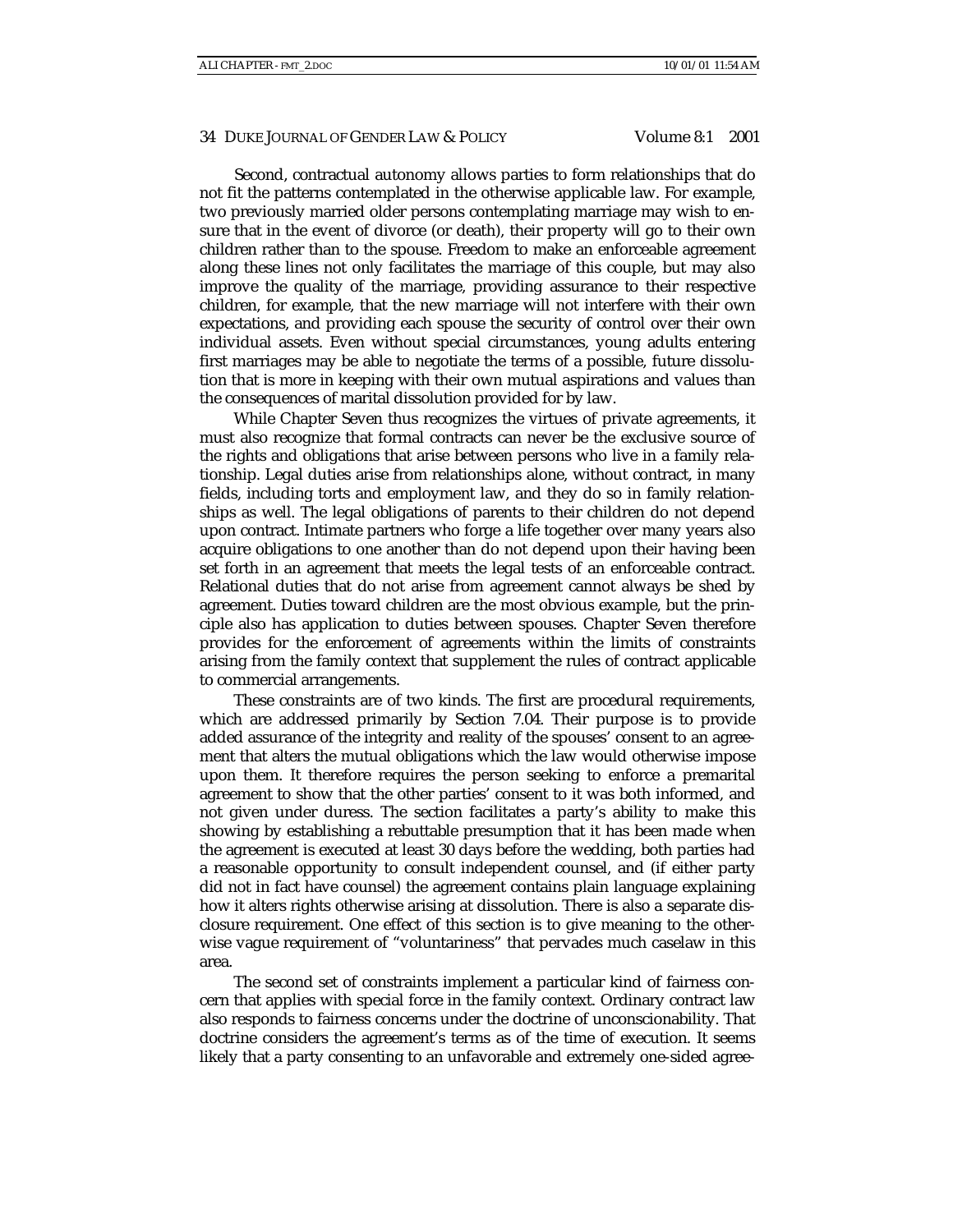ment has done so in consequence of problematic bargaining tactics, and the doctrine of unconscionability is therefore responsive to both substantive and procedural norms. This standard contract doctrine may have important application to agreements that spouses conclude during the marriage. See § 7.01, Comment *e*. Premarital agreements, with potential long-term application, raise a different kind of fairness concern, however, which is not addressed by the unconscionability doctrine. A premarital agreement which at the time of execution is fair on its face, and is entered into by parties whose consent is truly mutual, may have a very different significance in the parties' lives when enforcement is sought fifteen years later, after they have borne and nurtured children. The law's usual assumption that contracting parties are capable judges of their own self-interest is put in doubt when the judgment is so distant in time and circumstance from the consequences it had to assess. This capability problem is exacerbated by another uncommon feature of premarital agreements: its principal terms speak exclusively to a marital dissolution which the parties do not expect to occur, and so the agreement has no expected application. Finally, agreements are static, but relationships are not. The agreement may have contemplated a relationship very different than the one that the parties in fact later lived. As couples share a life together for many years they develop mutual interdependencies and obligations, and one may question whether an agreement entered into years before these obligations develop can effectively disavow them.

These special fairness concerns are addressed primarily by Section 7.05, which establishes circumstances under which a court should ask whether enforcement of an agreement would work "a substantial injustice." That inquiry is made when, since the time of execution, the parties have had children (when they did not before). It is also made, whether the parties had children or not, if enforcement is ought more than a fixed period of years since the agreement's execution. While the length of that period is not set by this section, ten years is suggested as reasonable by the commentary. Section 7.05 also allows such a fairness inquiry in the limited number of cases that might arise in which neither of these two objective triggers is present, if nonetheless "there has been a change in circumstances that has a substantial impact on the parties or their children, but when they executed the agreement the parties probably did not anticipate either the change, or its impact." If the person resisting an agreement's enforcement cannot show any of these three triggers, then the court should not inquire into the fairness of the agreement's enforcement. Thus, parties to a premarital agreement who divorce five or eight years after its execution, without having had children, and in circumstances that are not dramatically different than those they likely contemplated, cannot avoid the agreement under this section. Because half of all divorces occur by the seventh year of marriage, this section may have no application in most cases. This result is intentional, for the section's purpose is to permit a substantial injustice inquiry in a subset of cases in which there is special reason to test the parties' capacity to assess their selfinterest, without casting doubt generally on the enforceability of premarital agreements. Section 7.05 also provides specific guidance concerning the determination of whether enforcement of an agreement would work a substantial injustice.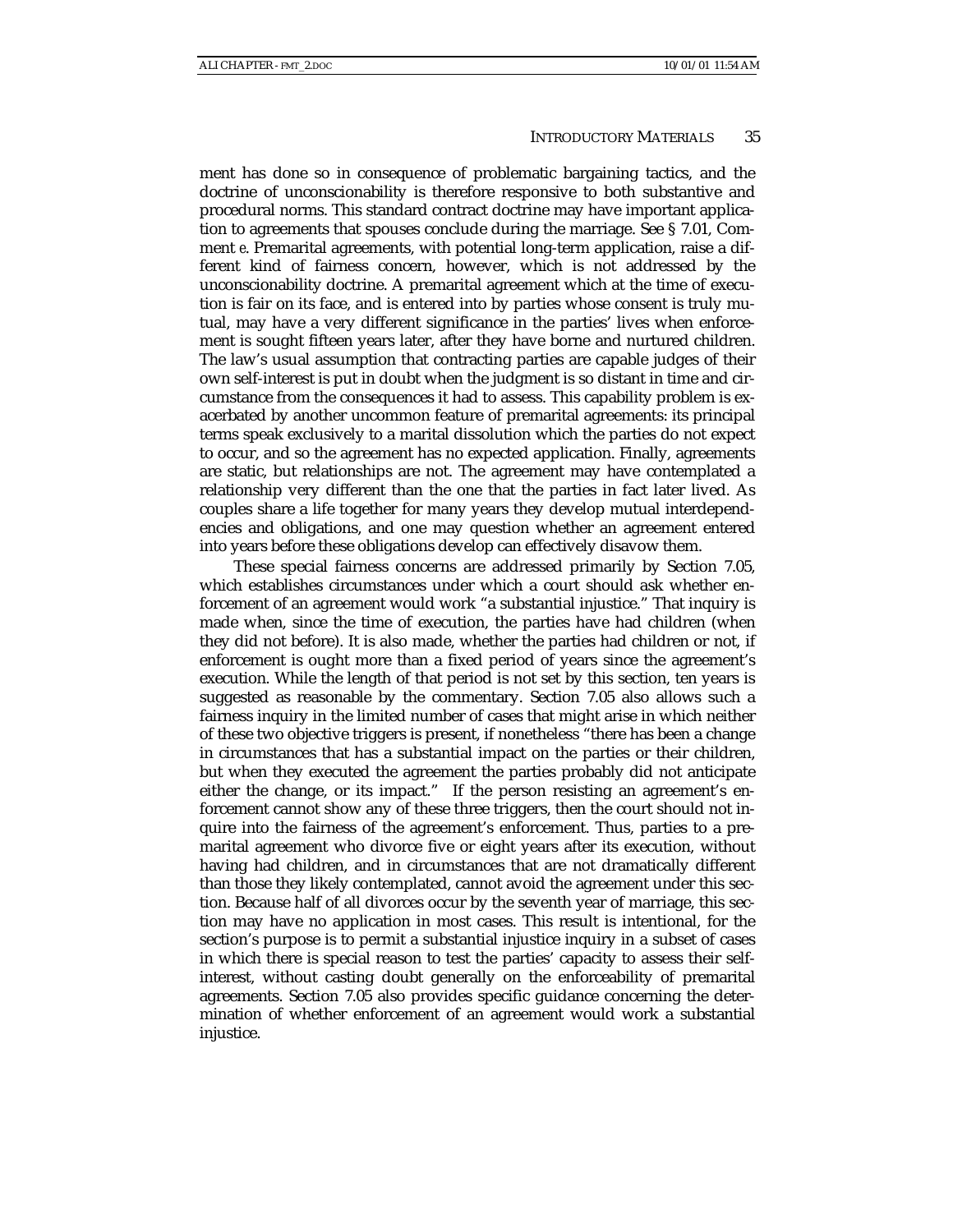#### **II. Agreements between domestic partners**

Chapter Six of the *Principles* recognizes certain unmarried couples as "domestic partners" to whom most of the provisions of these *Principles* apply. Persons who would be recognized as domestic partners under Chapter 6 may wish to enter into an agreement avoiding or altering the application of these rules to them. In this regard they are in a position no different than that of married persons entering an analogous agreement. Chapter Seven therefore provides that as a general matter it applies equally to such agreements by persons who are domestic partners within the meaning of Chapter Six. Of course, if a jurisdiction does not follow Chapter Six's recommendations with respect to domestic partners, it will have no occasion to apply Chapter Seven in that context.

#### **III. Separation Agreements**

Separation agreements are contracts made by parties at the dissolution of their relationship. The law has traditionally treated separation agreements differently from premarital and marital agreements. These *Principles* adhere to that tradition, because separation agreements differ significantly from premarital and marital agreements. The *Principles* also follow the traditional distinction between terms of a separation agreement that concern the parties' economic rights and obligations to each other, and terms that directly affect the interests of a child. The enforceability of terms that directly affect a child is regulated by Chapter 2 (child custody)<sup>53</sup> or Chapter 3 (child support).<sup>54</sup> The separation agreement sections of Chapter  $7^{55}$  are addressed to the enforceability of agreement terms concerning property disposition and compensatory payments. The separation agreement sections of Chapter 7 treat (i) the enforceability of a separation agreement and its particular terms (§ 7.09); (ii) incorporation of the terms of a separation agreements in a decree of dissolution (§ 7.10); (iii) setting aside the terms of a judgment incorporating an unenforceable agreement (§ 7.11); and subsequent modification of the incorporated or unincorporated terms of a separation agreement (§ 7.12).

Separation agreements resolving the terms of dissolution are favored, both under existing law and these *Principles*. Agreements between parties dissolving a family relationship are desirable because the parties have accrued rights and obligations that must be ascertained and settled, if not by the parties then by a court. In negotiating a separation agreement in the shadow of state default rules that set the standard for fairness, the parties can often settle their affairs more efficiently and more to their satisfaction than a court can. The greater favor shown to separation agreements than to premarital agreements may also reflect the different negotiating context. The parties to a premarital agreement are contracting about a speculative future event, dissolution, in a setting dominated by a quite different and immediate event, marriage. In contrast, at dissolution the parties are contracting for events that are already upon them. They are better

<sup>53.</sup> § 2.07

<sup>54.</sup> § 3.13

<sup>55.</sup> §§ 7.09-7.12.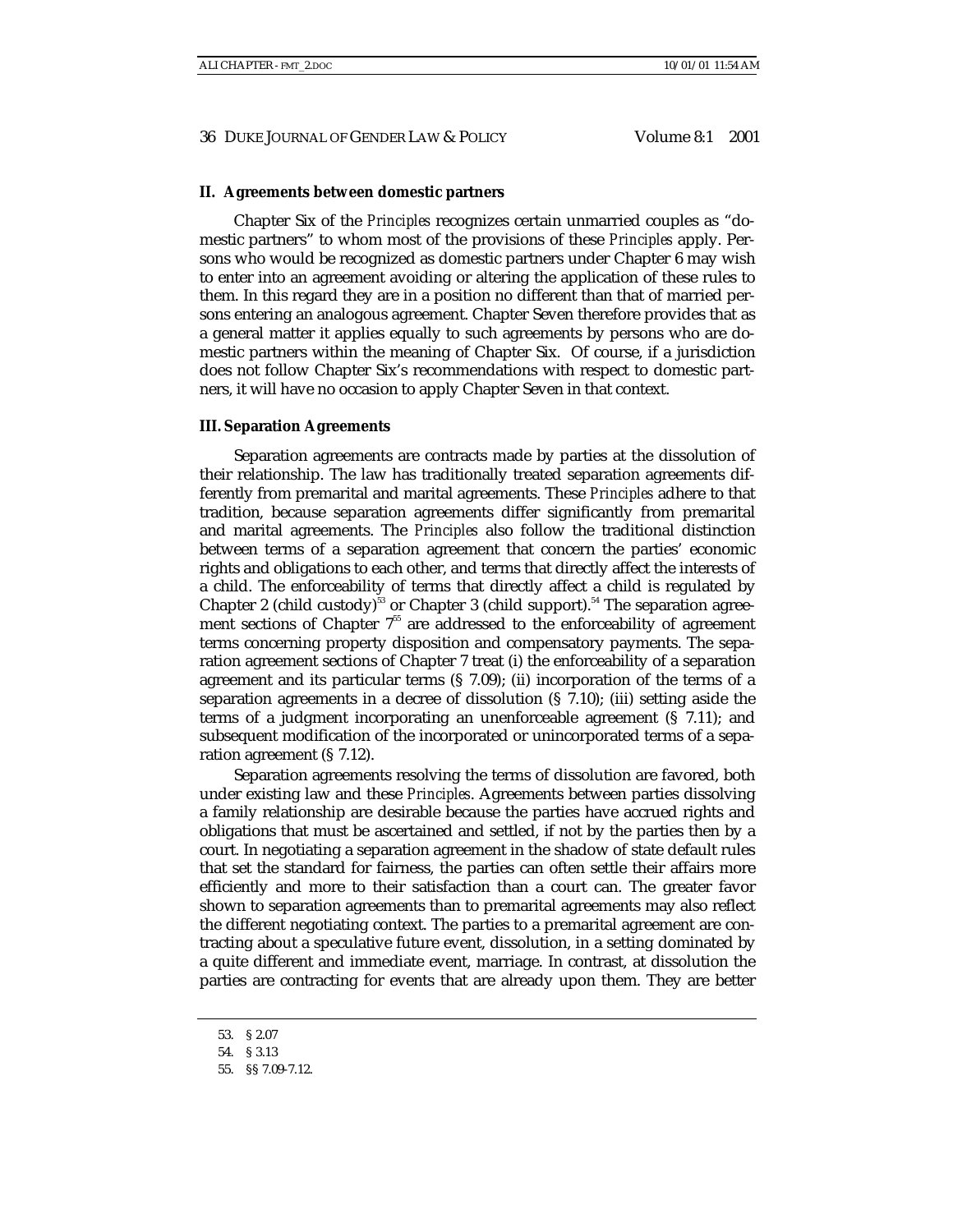able to comprehend the circumstances in which the agreement will be enforced and thus to grasp the significance of the terms of the agreement. Given the demise of their relationship, the parties may generally be expected to bargain at arm's length. Although parties making agreements before or during marriage may assume that the other party is acting for their common good, parties bargaining about the terms of an impending dissolution are more likely to appreciate that each party has individual interests to advance and safeguard.

Thus the law should enforce separation agreements unless the rules of contract, viewed in the context of family dissolution, have been violated, or the terms of the agreement would frustrate some important policy of the law of family dissolution. Under either circumstance, the law should decline to enforce the parties' agreement. Unlike premarital agreements, which may be understood as a term of, or even as a precondition to, the parties' marriage, and thus to give rise to reliance and expectation interests, a separation agreement comes to the court as a freshly made settlement of accrued rights and obligations. Reliance and expectation interests may arise as a separation agreement ages and forms part of the parties' dissolution decree and post-dissolution experience, but time limitations for the reopening of judgments afford adequate protection for those reliance and expectation interests. Additionally, the law's unwillingness to enforce oppressive separation agreements should serve to discourage overreaching and unfair bargaining practices.

The *Principles* impose few formal requirements for the enforceability of separation agreements. Recognizing that parties may not settle until the hour of trial, separation agreements may either be in writing or stipulated by the parties before the court. The party seeking enforcement need only show the prima facie existence of an agreement, that is, a signed writing or a stipulation. The party resisting enforcement bears the burden of showing that the agreement should not be enforced.

Usually, the material terms of the parties' separation agreement are, pursuant to the agreement, incorporated by the court as the terms of the dissolution decree, with little or no judicial oversight of the negotiation or substance of those terms. In most cases, the agreement or decree will appear before the court again only for enforcement<sup>56</sup> or subsequent modification, due to changed circumstances, $57$  of its otherwise uncontested terms. In relatively few cases, however, a party may challenge the terms of the separation agreement by resisting enforcement of the agreement<sup>58</sup> or incorporation of its terms in the decree of dissolution, $59$  or by moving to set aside an incorporated term of the decree. $60$  Judicial economy is better served by limiting court oversight to those relatively few cases in which a term of an agreement is ultimately contested than by requiring courts to examine all separation agreements, including those that are unproblematic or may never be contested. In any event, these *Principles* acknowledge the reality that most courts do not have the resources to exercise meaningful oversight of

- 56. § 7.09
- 57. § 7.12.
- 58. § 7.09
- 59. § 7.10
- 60. § 7.11.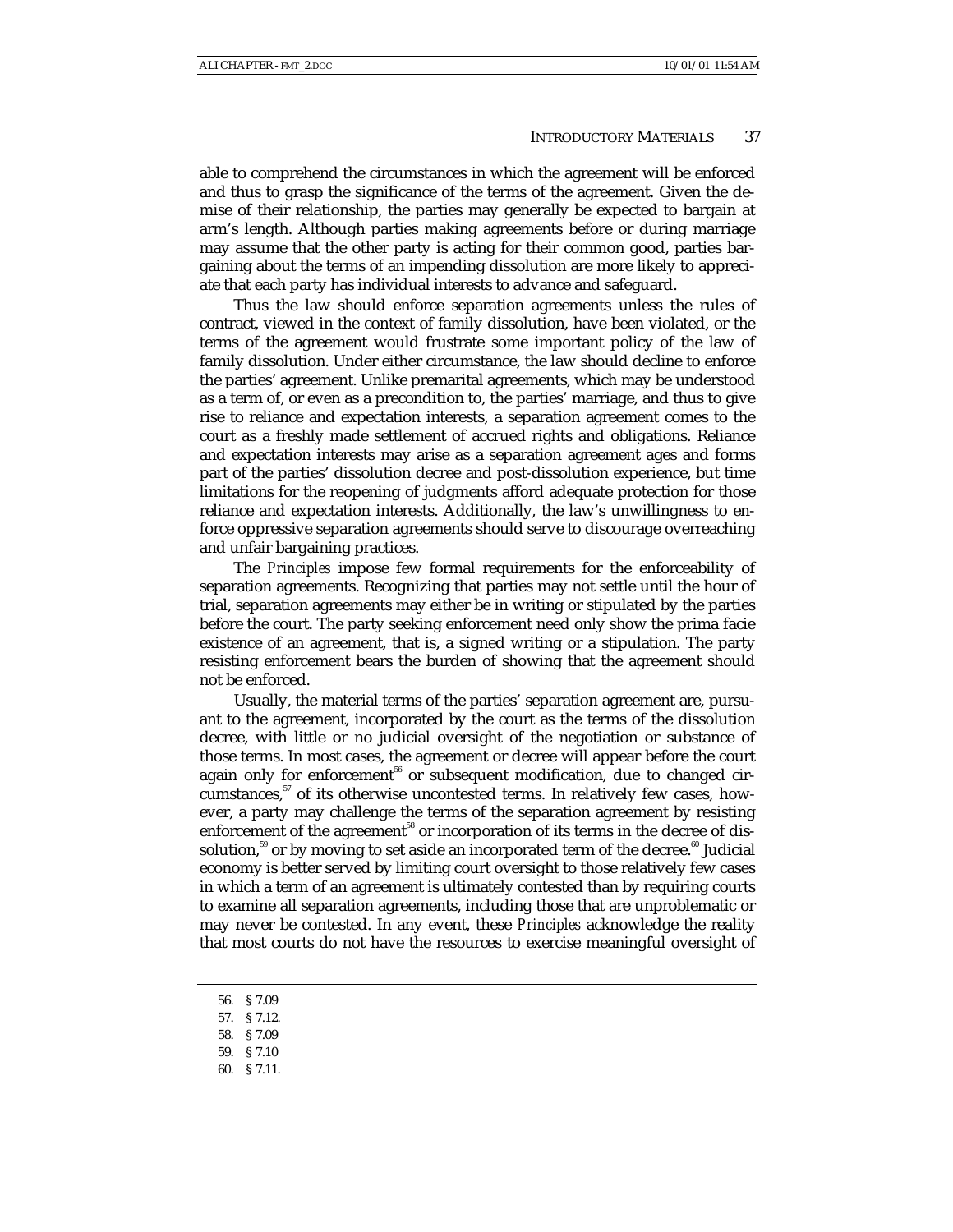all separation agreements. Therefore these *Principles* do not require judicial approval of agreements regulating property disposition or compensatory payments,<sup>61</sup> and instead require judicial inquiry only when one party objects to the terms of an agreement.

A party may successfully resist enforcement or incorporation of the terms of an agreement that does not satisfy the ordinary requirements of an enforceable contract. Enforcement or incorporation of terms concerning property disposition or compensatory payment may also be denied if, prior to accepting the agreement, a party did not have full and fair opportunity to be informed of the existence and value of the parties' separate and marital property, each party's current earnings and prospects for future earnings, and the significance of the terms of the agreement. Finally, enforcement of the property distribution and compensatory payment terms may be denied if they substantially limit or augment property rights or compensatory payments otherwise due under state law, and enforcement of those terms would substantially impair the economic wellbeing of a party who has (i) primary or dual residential responsibility for children or (ii) substantially fewer economic resources than the other party. The "economic well-being of a party" contemplates mere adequacy of economic resources and freedom from economic privation. Thus this ground for resisting enforcement is unavailable when the moving party is well-off or comfortable under the agreement, or despite the agreement. This ground is not intended generally to limit the parties' power to deviate from statutory norms of property distribution or compensatory payments. Nor is it intended to disallow bargaining tactics that some may find unsavory. Its sole purpose is to safeguard interests of great concern to the law of family dissolution. When a residential parent's economic well-being is substantially impaired by the contractual relinquishment of legal rights, the interests of the children with whom that parent resides are equally compromised. When the economic well-being of a spouse with substantially fewer resources than the other spouse is similarly impaired, the public policy purposes underlying the law of property distribution and compensatory payments may be completely frustrated. Under such circumstances, contractual relinquishment of substantial economic rights may suggest a process defect, such as lack of informed consent or duress, in the negotiation of the agreement. However, this ground does not require proof of such defect. Rather than require the court to undertake a factual inquiry into the parties' negotiations, the *Principles* allow the court, in an appropriate case, to base its determination on the more readily available and apparent terms of the agreement and the economic circumstances of the parties. Subject to time limitations on the reopening of judgments, a party may similarly set aside those portions of a dissolution decree incorporating unenforceable contract terms.

<sup>61.</sup> Compare Model Marriage and Divorce Act § 306, which requires the court to examine the economic circumstances of the parties and determine whether the agreement is "not unconscionable as to disposition of property or maintenance, and not unsatisfactory as to support" before the court may incorporate the terms of the parties' agreement in the decree of dissolution.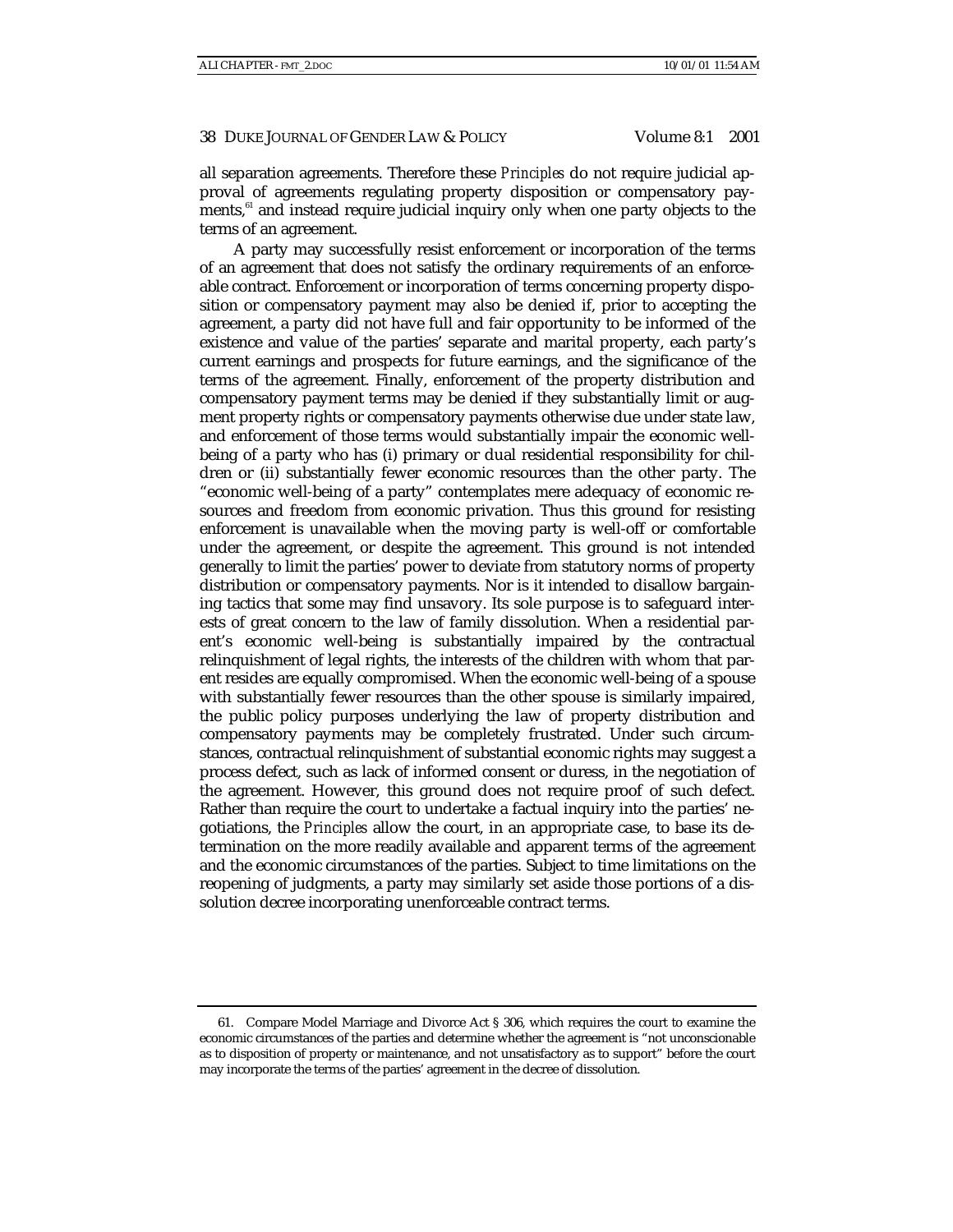## **Topic 2**

# **Whether Marital Misconduct Should Be Considered in Property Allocations and Awards of Compensatory Payments**

### **I. Introduction**

American law is sharply divided on the question of whether "marital misconduct" should be considered in allocating marital property or awarding alimony. Prior to 1968, consideration of such misconduct, or "fault," was almost universally allowed. The two decades that followed saw considerable change in the law. The Uniform Marriage and Divorce Act (UMDA), initially approved in 1970, provides unambiguously that both allocation of marital property and determinations of spousal maintenance be made "without regard to marital misconduct." Published surveys typically report that approximately half the states now share the Uniform Act's position. The *Principles* do as well. As the division amongst the states illustrates, however, the question is not without difficulty. Nonetheless, the position taken by the *Principles* on this question follows from both the goal of improving the consistency and predictability of dissolution law, and the core tenet that the dissolution law provides compensation for only the *financial* losses arising from the dissolution of marriage. Moreover, the rationale for excluding fault from the dissolution law has been strengthened since adoption of the UMDA by changes in the tort law, which in most states now recognizes claims between former spouses that might once have been excluded by blanket rules of spousal immunity. In consequence the debate over fault in dissolution must be reframed; the question now is not whether the law should provide a remedy for certain forms of spousal misconduct, but whether that remedy should be provided in the tort law or in the law of marital dissolution. This Topic addresses these questions in some detail, thus providing a foundation upon which the appropriate sections of Chapters 4 and 5 rely.

### **II. Summary of Existing Law**

Two categories—fault and no-fault—are inadequate to describe the major variations in state policy. The tables that follow place states in one of five categories. Some preliminary comments are necessary to explain these classifications.

There are two senses in which marital misconduct affects property disposition and alimony orders in even the most thoroughly no-fault jurisdictions. One might call them the two "financial cost" exceptions to the no-fault principle. First, it appears that all states allow divorce courts to adjust the allocation of marital property to compensate one spouse for the other's financial misconduct, often referred to as the waste or dissipation of marital assets. There are of course variations in the nature of the financial misconduct made subject to this principle. The *Principles* also accept this general principle, however, and Section 4.10 treats the question in detail. Second, because under existing law relative need is the dominant factor in alimony orders, and in most states an important factor in property allocations, misconduct affects both alimony and property allocations to the extent it enlarges either spouse's need. Courts in no-fault states have ob-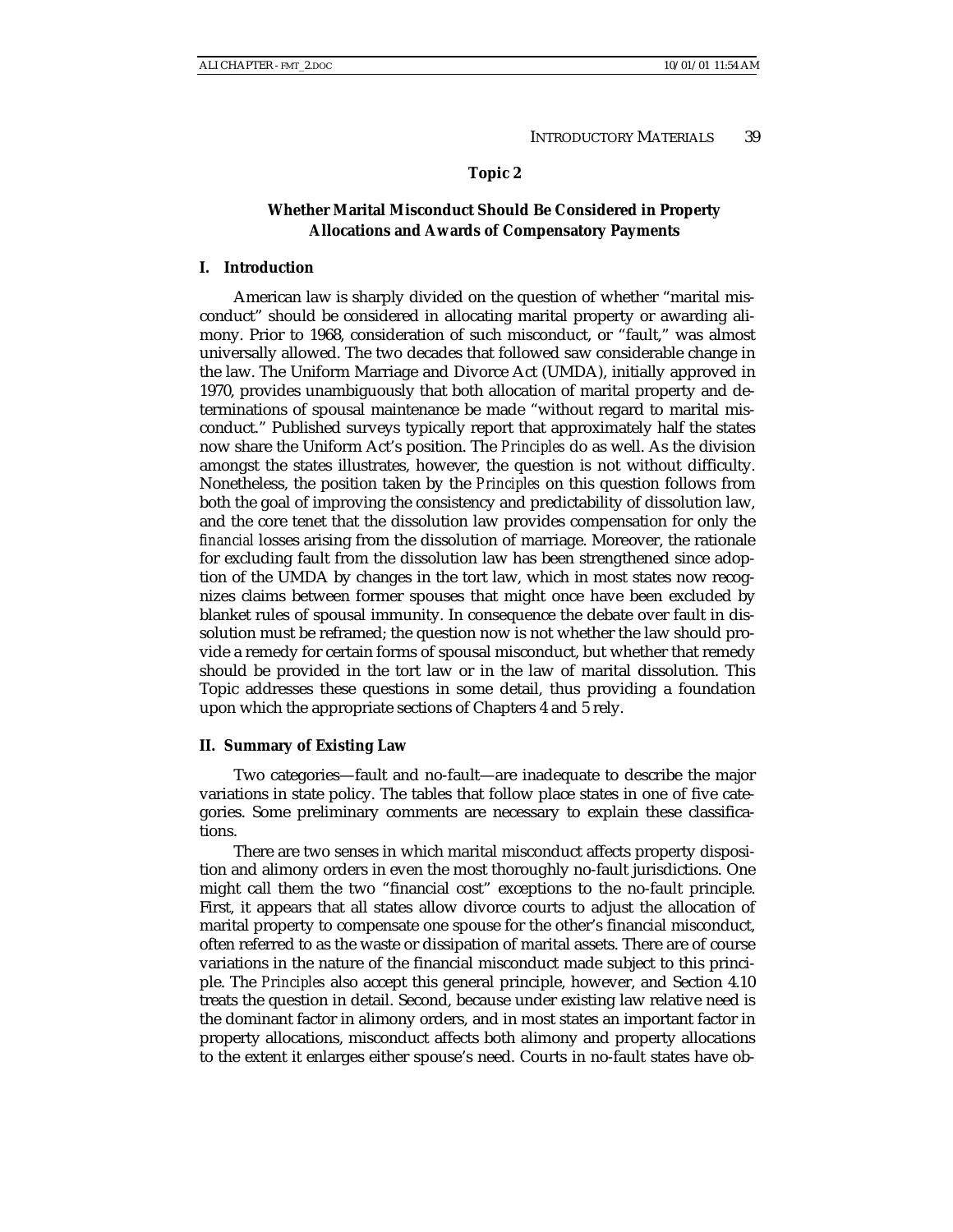#### 40 DUKE JOURNAL OF GENDER LAW & POLICY Volume 8:1 2001

served that domestic violence which leaves one spouse with increased medical costs or a reduced earning capacity may for this reason enlarge the victim's financial claims under no-fault principles.<sup>62</sup> Because Chapter 5 of the *Principles* also emphasizes disparities in post-dissolution living standards as primary basis for compensatory payment awards, it also can respond to such facts without explicit consideration of the misconduct that has altered the disparity.<sup>8</sup>

Categorization of state law is also complicated by the variation among the fault states in their definition of the relevant misconduct and the financial issues to which it applies. Some leave the matter almost entirely to trial court discretion, while others specify explicitly particular forms of misconduct that may be considered. A middle group attempts to contain the trial court's exercise of discretion through rules that limit the kind of conduct that may be considered, but only in general terms. It is particularly difficult to characterize the law of this last group because of the hortatory nature of governing authority. Perhaps the problem is even greater. Experienced practitioners in some of these states have suggested that trial courts do not always honor the "official" limitations on consideration of fault. On the other hand, some from fault states with broad rules suggest that their courts are rarely willing to consider evidence of misconduct even though they may do so under local law. It is difficult to make use of such anecdotal reports of discrepancies between the formal law governing fault and a jurisdiction's actual practice. $64$  In any event, this discussion is necessarily limited to describing the law insofar as it can be discerned from the governing statutes and published cases.

The classifications of state law employed here are based upon a comprehensive survey prepared for the Council of the Institute in 1996. It adopts the following conventions.<sup>65</sup>

## *1. Pure no-fault (20 states)*

These states exclude consideration of marital misconduct entirely, subject to the two universal "financial cost" exceptions. Many employ the language of the Uniform Marriage and Divorce Act in their statutes, stating clearly that both property allocations and spousal maintenance adjudications are made "without regard to marital misconduct." This is the language adopted in Chapter 5.

<sup>62</sup>*. E.g.*, Burt v. Burt, 386 N.W.2d 797, 800 (Minn. App. 1986) ("The statutory prohibition against considering marital misconduct does not foreclose a judge from considering the financial needs resulting from a chronic health problem that in turn was caused by physical abuse during the marriage."). *See also* Marriage of Foran, 834 P.2d 1081 (Wash. App. 1992).

<sup>63.</sup> The system will respond appropriately without regard to whether the victim of the spousal violence was the financially dependent spouse or the primary wage earner. In either case adjustments in the financial calculations that arise from the altered costs or earning capacity will favor the victim of the violence. This is true of both Chapter 5 of the Principles and of traditional alimony awards authorized in existing law.

<sup>64.</sup> There is some systematically collected data on this point. In England, where the governing statute permitted the courts to take "conduct" into account in property allocations and alimony orders, interviews with the "registrars" charged with administering the law found that they rejected suggestions to consider marital misconduct "almost with one voice". Apparently the only instances they could think of which might call for application of this rule were "financial misconduct" of the sort which American no-fault states routinely consider. JOHN EEKELAAR, REGULATING DIVORCE 87 (1991).

<sup>65.</sup> For a list of the states in each category and supporting authorities, see Reporter's Note a.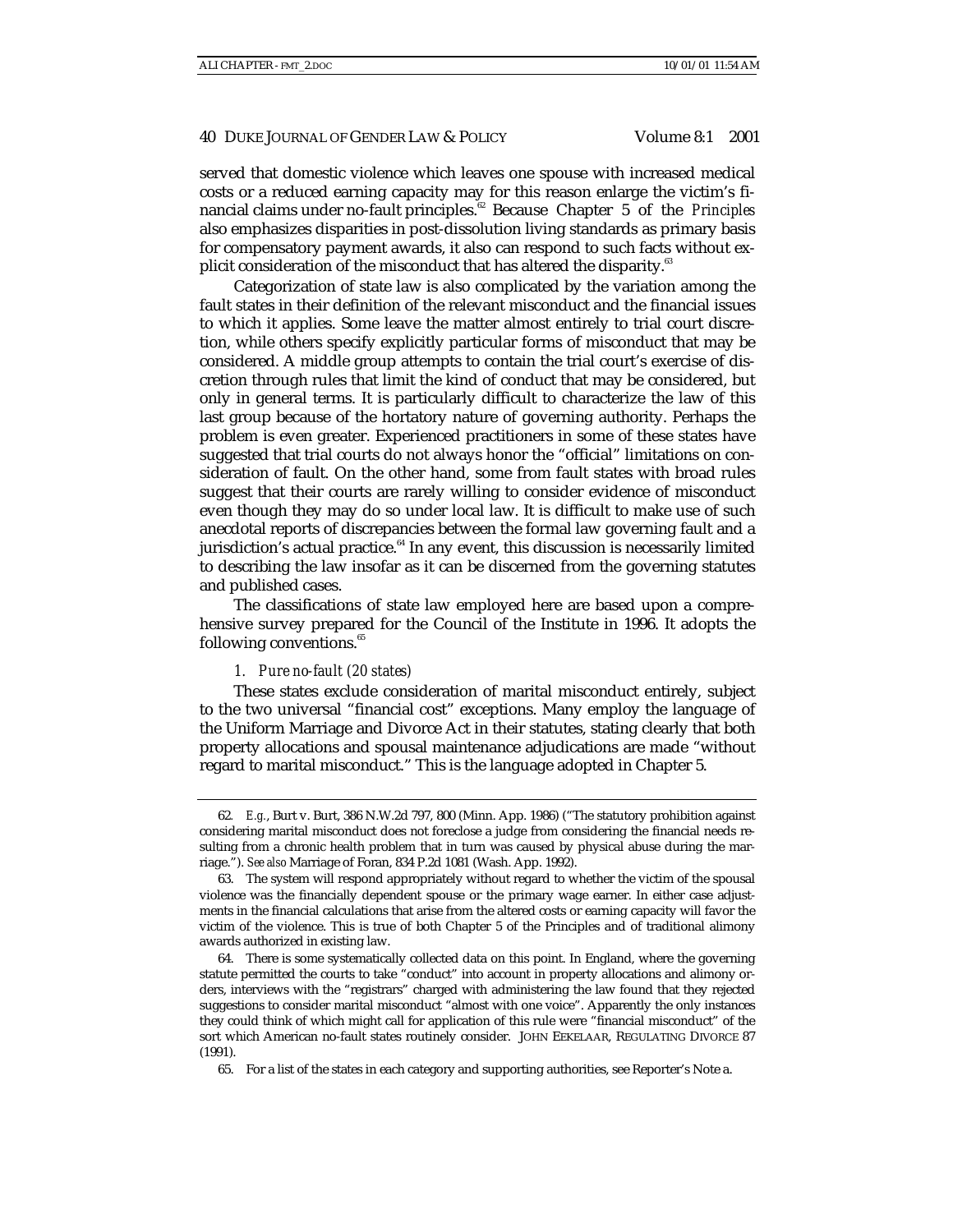### *2. Pure no-fault property, almost pure no-fault alimony (5 states)*

The states in this category all adopt a pure no-fault position with regard to property, but may allow some very limited consideration of misconduct with respect to alimony. In one state in this group, it appears that the state supreme court is gradually retreating from a 1973 decision allowing consideration of fault with respect to alimony, and in 1995 came within one vote of excluding it altogether.<sup>66</sup> In the second there is case law that allows consideration of misconduct in alimony adjudications but few reported decisions that actually do so. $\frac{67}{1}$  In the third a 1990 amendment deleted the requirement that alimony claimants be free from fault, establishing instead need and ability to pay as the primary basis for the awards; it is not yet clear whether any consideration of fault survives this amendment.<sup>68</sup> In the fourth there are a handful of 20-year-old cases from intermediate appellate courts considering fault in fixing alimony awards. While these have never been formally overruled, more recent practice seems identical to states in Category  $1.^{69}$  In the fifth very recent legislation allows but does not require courts to consider fault in alimony adjudications. While established case law in that state strongly suggests that its courts will not embrace this invitation, $\alpha$ <sup>0</sup> there is not yet an authoritative interpretation of the new provision.

#### *3. Almost pure no-fault (3 states)*

These states seem very much like those in Category 1, but the slight possibility of considering fault that exists under their law applies to both alimony and property allocation. Two of the three could easily be placed in Category 1. In one, the governing state supreme court decision establishes a no-fault rule with language that is nearly absolute, and in fact there have been no reported decisions in that state allowing consideration of misconduct since that case was decided.<sup>71</sup> In the second, there is a single decision of the state supreme court that allowed an exception (to the state's otherwise complete no-fault approach) in a case of murder. $^{\prime\prime}$  The third state in this group has an apparently unique rule that in practice excludes fault from consideration except in cases of serious violent assault. $^{73}$ 

73. The state is New York. Its rule as stated is to allow consideration of only "egregious misconduct." Because New York reports many of its trial court decisions it is easier there than in some

<sup>66.</sup> The state is Kentucky. *See* Reporter's Note a.2.b.

<sup>67.</sup> The state is Ohio. *See* Reporter's Note a.2.d.

<sup>68.</sup> The state is Idaho. *See* Reporter's Note a.2.a.

<sup>69.</sup> The state is New Jersey*. See* Reporter's Note a.2.c.

<sup>70.</sup> The state is Utah. The state's no-fault tradition can be seen in *Noble v. Noble*, 761 P.2d 1369 (Utah 1988), in which the Utah Supreme Court allocated to a tort claim rather than to the divorce action the nonfinancial losses suffered by a spouse who was disabled by the other spouse's attempt to murder her. For further information on Utah law, see Reporter's Note a.2.e.

<sup>71.</sup> The state is Kansas. *See* Reporter's Note a.3.b.

<sup>72.</sup> In *Stover v. Stover*, 696 S.W.2d 750 (Ark. 1985), the Arkansas Supreme Court allowed an unequal division of marital property where the wife was convicted of conspiring to kill the husband, the court concluding that the no-fault rule was not meant "to preclude a chancellor from considering such bizarre facts as those in this case." *Id.* at 752. The court cautioned, however, that "the extent of our holding" is to allow consideration "of the fact that one spouse has been convicted of conspiring to kill the other." *Id.* Subsequently, the same court held in *Burns v. Burns*, 847 S.W.2d 23, 27 (Ark. 1993), that "fault is not a factor in deciding whether to award alimony unless it relates to need or the ability to pay." For treatment of interspousal murder in Category 1 states, see Reporter's Note c.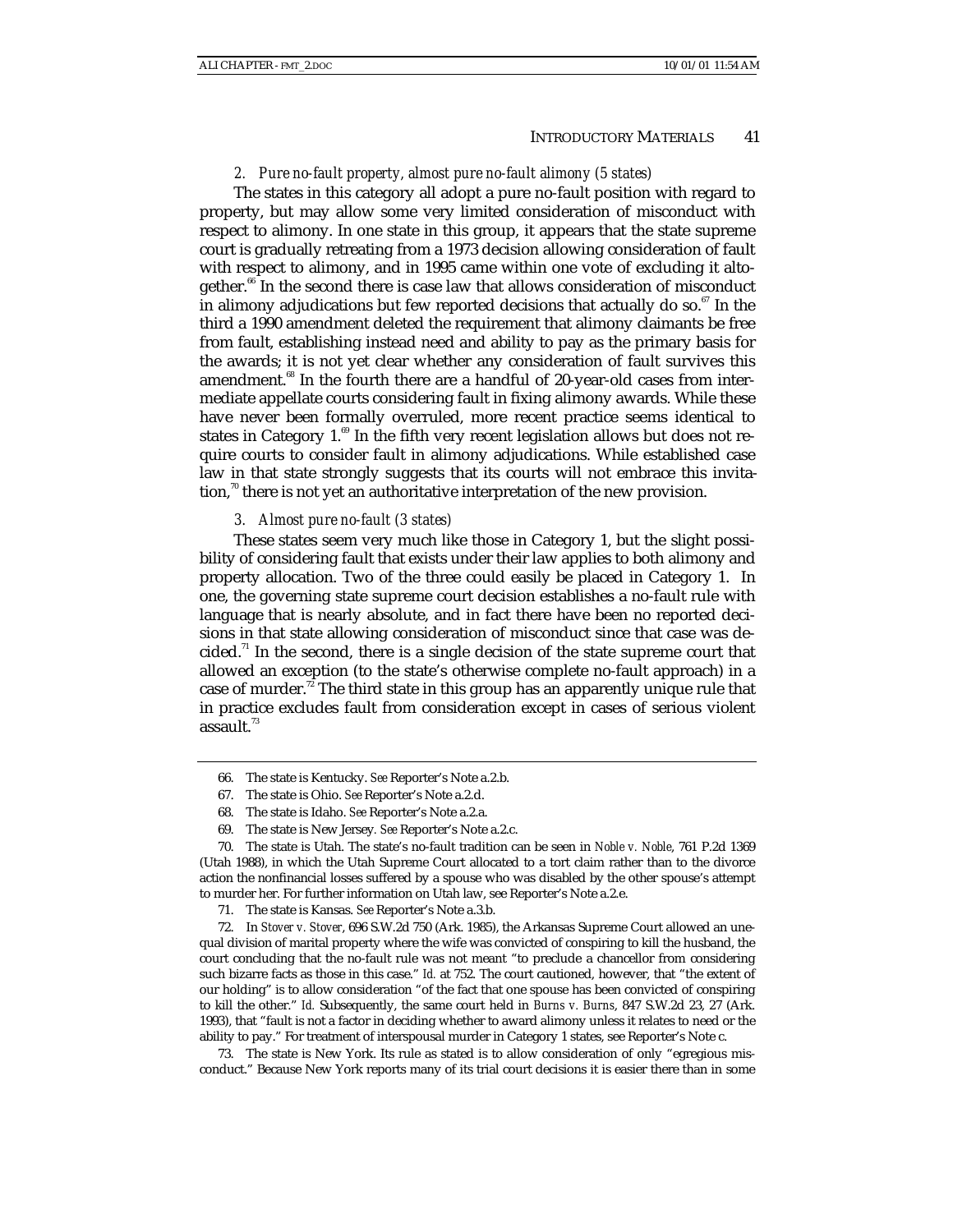## *4. No-fault property, fault in alimony (7 states)*

These states have a pure no-fault position with regard to marital property allocations, but give their trial courts considerable discretion to consider fault in alimony awards.

#### *5. Full-fault (15 states)*

These are true fault states. They give their courts discretion to consider the parties' marital misconduct in both alimony adjudications and property allocations. In some, authoritative appellate opinions have on occasion attempted to describe the range of misconduct that trial courts should consider, or suggest restraint in the weight to be accorded misconduct. These states are nonetheless classified as "full-fault" because their appellate opinions also embrace the importance of trial judge discretion, and the pattern of reported cases suggests that the hortatory language in the more cautious fault opinions has little impact on the decisions in others. $44$ 

Many surveys would classify the 28 states in Categories 1, 2, and 3 as no-fault jurisdictions. A more careful count that distinguishes property and alimony yields a more complex picture. On the allocation of property at least 32 states have a pure no-fault system.<sup>75</sup> Every American jurisdiction that bars consideration of fault in alimony awards also bars it in property allocations. On the other hand, at least seven states (Category 4) permit consideration of fault in alimony awards even though they bar it in the allocation of property.<sup>76</sup> It thus appears that 25 states (32-7) are properly described as no-fault in alimony as well, although there is some question concerning the proper classification of the five states in Category 2, in which the governing rule cannot be definitely established by examination of the reported decisions. The conclusion, however, is that the states are divided evenly—approximately, if not precisely—on whether fault can be considered in alimony, and that among those that allow fault there is some variation in practice. One can also observe that these alignments have in recent years been relatively stable. Essentially all the American states moved to laws that allowed divorce on no-fault grounds in the 1970s and early 1980s, and as they did so they made choices about whether to apply the no-fault principle to property and alimony as well. Few have revisited those choices. $<sup>7</sup>$ </sup>

states to see how its rule is applied in practice, and the pattern seems fairly clear. Minor batteries, for example, are not considered, even when they cause injury. *See* Reporter's Note a.3.c.

<sup>74.</sup> There is one state in this group, Rhode Island, which may in fact largely be a no-fault state in practice, but that could not be determined with certainty.

<sup>75.</sup> The 32 states in Categories 1, 2, and 4 follow a pure no-fault approach to property allocations. Two of the three states in Category 3, Kansas and Arkansas, probably do as well.

<sup>76.</sup> Recent authority suggests than an eleventh, South Carolina, should possibly be added to this group, although it is placed above with the full-fault states in Category 5. *See* Reporter's Note a.5.l.

<sup>77.</sup> Kansas did not adopt an unequivocal no-fault position on alimony and property until its 1990 decision in Sommers; Michigan did not adopt an unequivocal fault position until its decision in Sparks in 1992. Nevada and New Jersey appear to have gradually solidified their no-fault inclinations over the past two decades. Utah may be reconsidering its traditional no-fault position with regard to alimony, while the Idaho legislature recently deleted fault language from its alimony statute. There has been little new law on the matter in other states. *See* Reporter's Notes.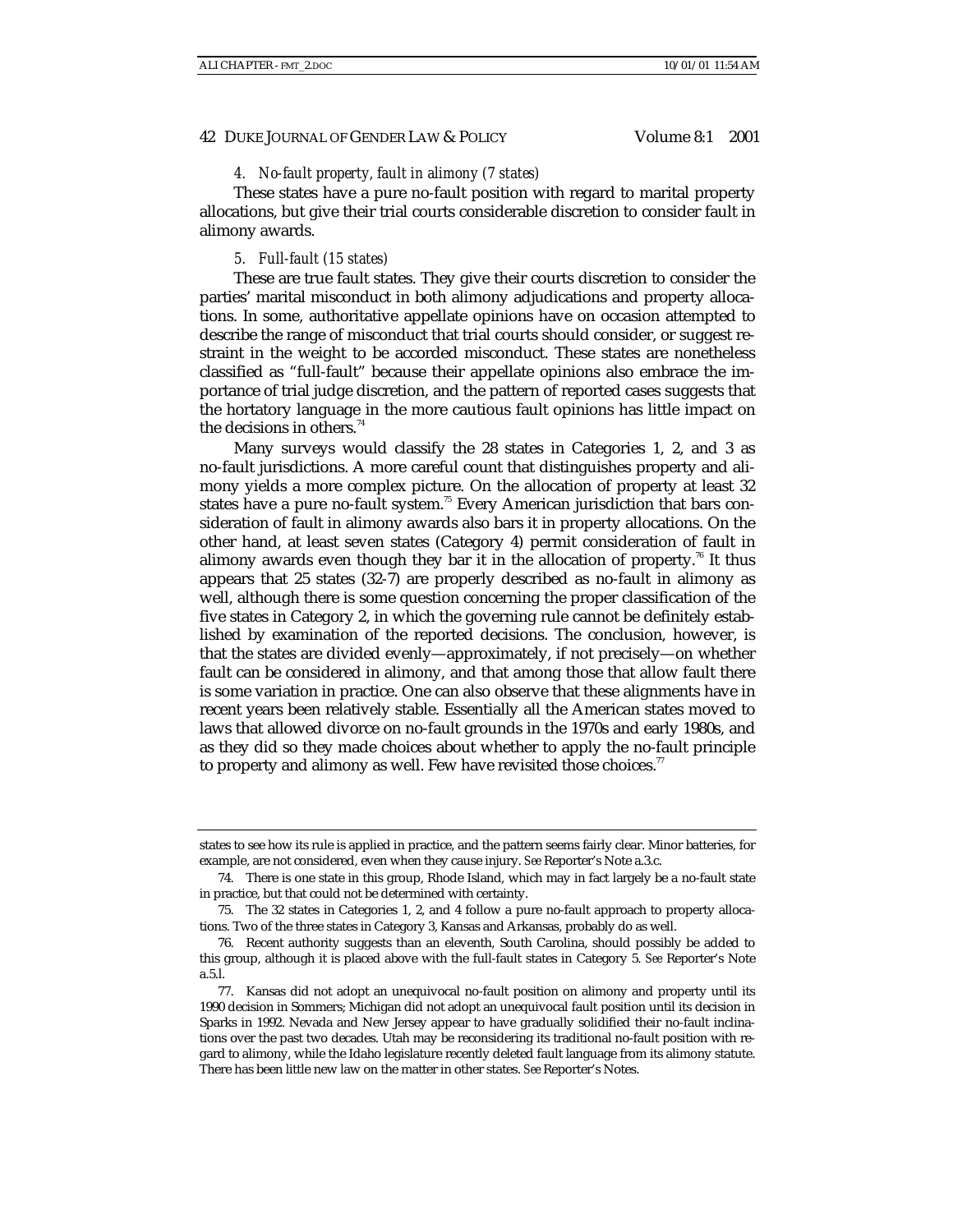The dominant position of no-fault rules in property allocation, as compared to the even division in alimony, appears to reflect a difference in the underlying rationale for each of them, at least in many states. As common-law states moved from the traditional title system to the modern system of equitable distribution of marital property, some also internalized the community property view that the spouses jointly own property acquired during marriage through the labor of either of them. Under this view spousal claims on the property at divorce are legal rather than equitable: The court is not transferring assets from the true owner to his or her spouse, in recognition of the claimant's compelling equitable claims, but is rather dividing the property between its two joint owners, an exercise in which the marital misconduct of the parties seems largely irrelevant.<sup>78</sup> Complete transformation to a joint ownership view would also imply application of community property principles to the management of assets during marriage, and to their distribution after a spouse's death. Because the common-law states have not generally gone that far,<sup>79</sup> those that take a joint ownership view at divorce seem somewhat schizophrenic (since they do not take that view during marriage or at death). It is nonetheless the law of many common-law states, and their adoption of the joint ownership at dissolution has apparently encouraged a no-fault approach to its allocation. There seems to be overlap between the 15 states that allow consideration of fault in the allocation of property at divorce and those common-law states that have been most resistant generally to moving from the common-law marital property system to the marital property idea of joint ownership.<sup>80</sup>

The idea of joint ownership has no presence in the law of alimony, and as explained in Topic 1, alimony has not experienced any widespread reforms in basic theory analogous to the marital property movement in common-law states. Its frequent change of name, from alimony to maintenance or spousal support, was intended by many reformers to signal the law's movement away from divorce laws based on fault and gender roles, but the idea of "need" upon which the reformed support claim was to be based did not always carry enough weight to complete this transition. Unlike marital property, the alimony claim remained largely discretionary in entitlement as well as amount. In a system with few bright lines, or even dim ones, it is not surprising that spousal conduct would often be included, along with everything else, among the open-ended list of factors that a court may consider. In that sense fault's continued presence in the alimony law of these states reflects, more than anything else, the primitive state of alimony law generally.

<sup>78.</sup> If marital property is jointly owned, then ordinary property principles would bar alterations in the spousal shares for misconduct in the marital relationship. Murder is a dramatic example. *See* Reporter's Note c.

<sup>79.</sup> The exception is Wisconsin, which has adopted community property rules during marriage and at death.

<sup>80.</sup> The 15 states that allow consideration of fault in allocating property are predominantly in the northeast and south, which were generally the last bastions of the traditional common-law title system for allocating property at divorce. Fault is irrelevant in the allocation of community property in all the community states but Texas, whose system is heavily idiosyncratic in other ways as well. (Texas was, until this year, the only American jurisdiction to have no provision for alimony, and even its recently enacted statute adopts only a very limited remedy.) *See* Reporter's Notes a and a.5.m.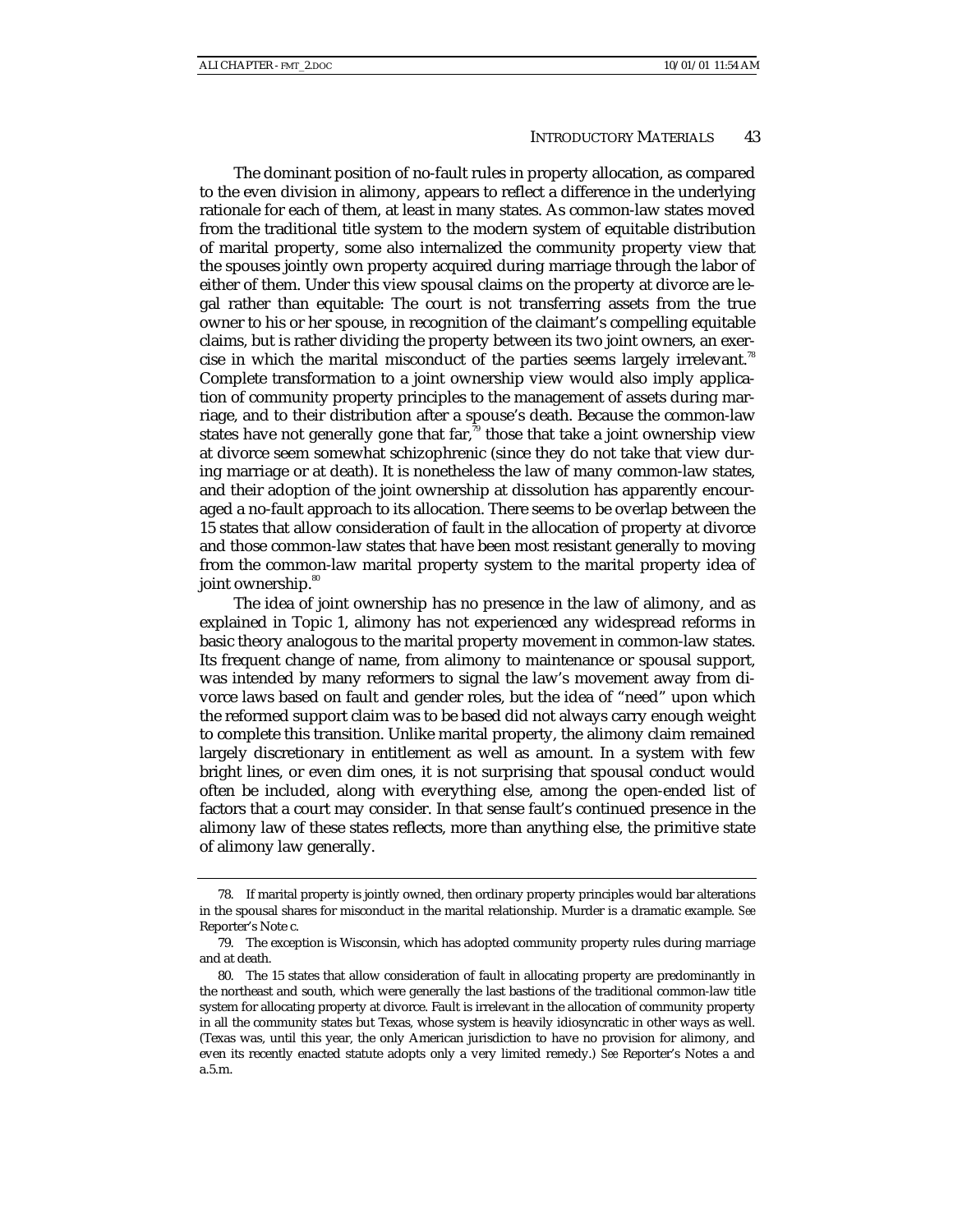## 44 DUKE JOURNAL OF GENDER LAW & POLICY Volume 8:1 2001

Chapter 5 of the *Principles* establishes a firmer footing for claims traditionally considered under the alimony rubric, and in particular claims at the dissolution of a long marriage by the spouse whose employment opportunities were burdened by having fulfilled most of the couple's responsibilities for the routine care of their children. The Chapter establishes a presumption of entitlement to compensatory payments for such spouses in an amount proportional to both the length of the marriage and the disparity in spousal incomes. If the soundness of that basic system is accepted, the question then is whether the entitlement it recognizes should be affected by assessments of misconduct. Marital misconduct, as defined in states which continue to consider it, would typically have no logical connection to the factual foundation upon which Chapter 5's presumptions of entitlement are based. That is, the misconduct would itself cast no doubt on the existence and size of the financial loss recognized by the presumption, or on the basis for presuming joint responsibility for it, given the duration of the marriage and the period of foregone employment opportunity. Reliance upon misconduct to enlarge or reduce the entitlement must therefore be based upon the vindication of other interests that require a concurrent financial award that is, in effect, added to, or offset against, the award based upon the compensatory payment rationale. An examination of the policy question must therefore begin by identifying these other interests to determine whether they should in fact be considered in the dissolution action.

## **III. The Possible Functions of Fault**

A justifying rationale for considering marital misconduct at dissolution must identify some important interests not recognized by a no-fault system and must show how the finding of misconduct can, at least in principle, explain some particular dollar adjustment of the award. Any such justifying rationale must at bottom be based on either punishment of the misconduct or compensation for the harm it has caused. The obvious model for such a system is the tort law. A tort model would understand marital misconduct as relevant primarily because of the harm it imposes on the other spouse, and would measure its dollar consequence by the extent of that harm. Tort law also permits punitive damages in certain circumstances.

# *a. A fault rule as an agent of morality: rewarding virtue and punishing sin*

*1. General difficulties with punitive awards*

Punishing the wrongdoer has been a persistent but troubled theme in the law of fault states. Punishment is more usually the function of the criminal law. The use of tort law for this purpose, through punitive damage awards, is often controversial, particularly if the plaintiff has suffered relatively little harm. The punitive use of matrimonial law is yet more problematic. It is thus not surprising that even in fault states, punitive awards are ordinarily condemned—when they are recognized as such. On the other hand, many fault states apply rules that cannot be explained as anything but punitive. The clearest example is the rule that inflexibly bars alimony awards to every adulterous spouse, without re-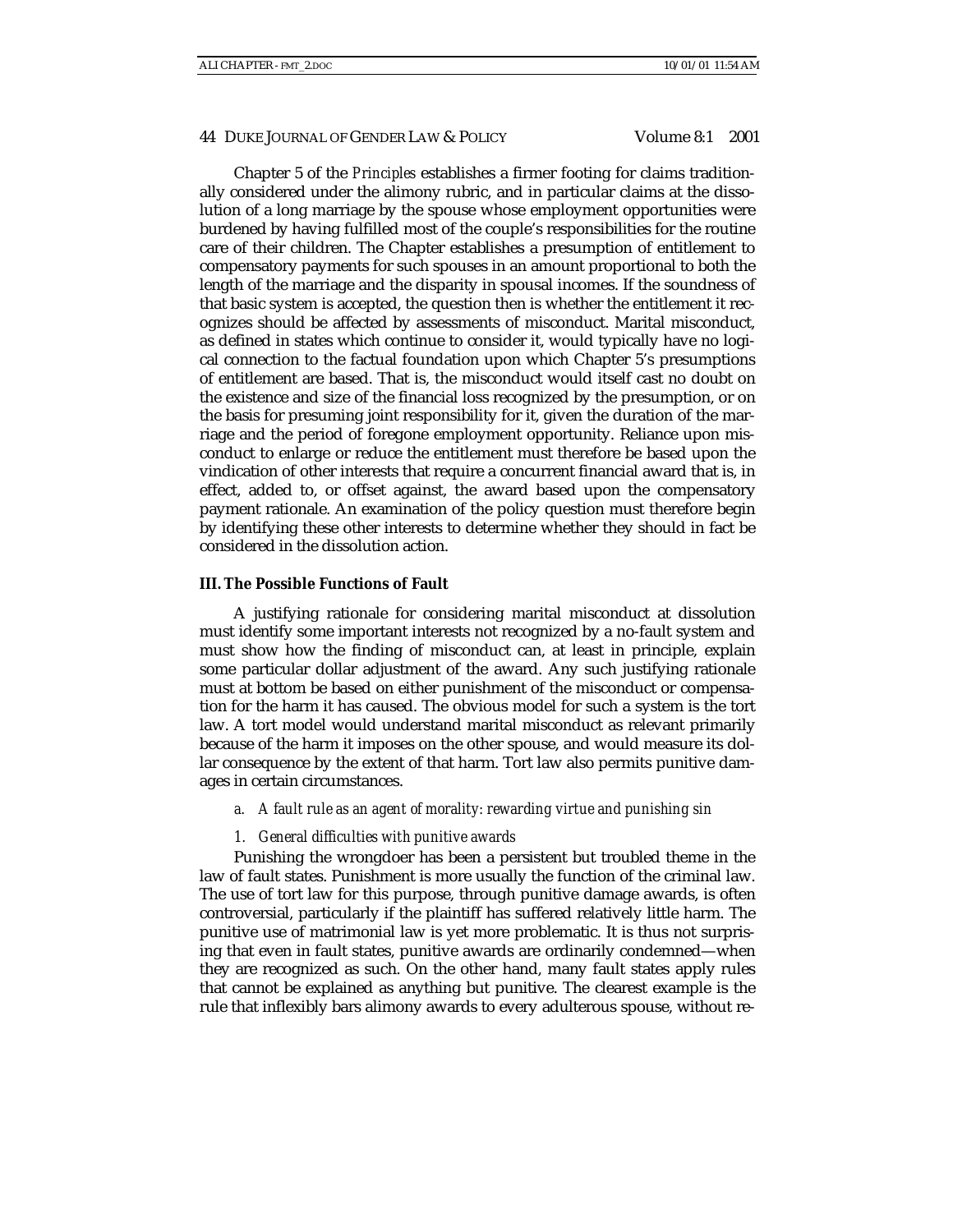gard to any other facts of the case.<sup>81</sup> The case law's oft-stated rejection of punitive awards<sup>82</sup> seems preferable to these silent impositions of them.

A rule allowing punitive awards must either set clear behavioral standards—as with the rules barring alimony awards to an adulterous spouse—or must rely upon trial judge discretion. The inflexibility of the first approach virtually ensures some indefensible results. The vagueness of the second approach does as well, because the moral standards by which blameworthy conduct will be identified and punished will vary from judge to judge, as each judge necessarily relies on his or her own vision of appropriate behavior in intimate relationships. The discretion seems inherently limitless if no finding of economic harm to the claimant is required to justify the award or its amount. In that case the effect is to empower each judge to employ the matrimonial law to punish conduct that society is unwilling to reach explicitly, as in the criminal law.<sup>83</sup>

## *2. Punishing the spouse who "caused" the dissolution*

Some courts appeal to a rationale that seems at first to avoid the punitive nature of a fault award by casting it as compensation for the financial costs of splitting one household in two, costs that necessarily arise in most dissolutions. These courts argue that a fault-based award is justified because it allocates more of those costs to the spouse whose conduct caused them, by causing the dissolution.<sup>84</sup> Framing the rule this way thus casts it as compensation rather than punishment even though no losses are identified beyond the financial consequences present in nearly every dissolution.

<sup>81.</sup> The potential recipient's adultery is a complete bar to alimony, without regard to any other facts of the case, in Georgia, North Carolina, South Carolina, and West Virginia. In Virginia it is a complete bar unless the court finds that its denial "would constitute a manifest injustice based upon the respective degrees of fault during the marriage and the relative economic circumstances of the parties." In Mississippi it is generally a bar, but not after a long marriage if the adulterous spouse would otherwise be "destitute," in which case a reduced award may be allowed. The Mississippi rule was applied to limit the alimony that would otherwise have been allowed the wife in the dissolution of a 25-year marriage, even though the husband in that case also committed adultery. Adultery is an "appropriate consideration" in many other fault states; decisions sustaining its consideration without any apparent important limitation on the trial court's discretion include Alabama (trial court reversed for failing to consider husband's adultery in allocating marital property); Connecticut; Kentucky (wife's adultery may reduce alimony award, but husband's adultery cannot be the basis for increasing it); Louisiana; South Dakota (husband's adultery may also be considered); Maryland (trial court reversed for refusing to hear testimony of wife's adultery); New Hampshire; North Dakota (trial court properly allocated 83% of property to husband after 19-year marriage, where wife guilty of adultery); Tennessee; Texas; and Vermont. See the Reporter's Notes.

<sup>82.</sup> This sentiment is expressed even in full-fault states, Young v. Young, 609 S.W.2d 758, 762 (Tex. 1980) (court should use fault to make "a just and right division" of the community property, not to "punish" the guilty spouse); Paul v. Paul, 616 P.2d 707, 712 (Wyo. 1980) (court should not use its discretion to reward one party and punish the other).

<sup>83.</sup> One reason for reluctance to apply the criminal law is the absence of a sufficient consensus concerning appropriate marital conduct. Another is the concern that evaluation of marital misconduct requires too nuanced an understanding of the marital relationship. The uncertainties fueled by these two concerns exacerbate another—-that in practice these evaluations will not be genderneutral. This is certainly true even today in many states that attach far more consequence to a wife's adultery than a husband's. *See supra* note 29. These concerns apply just as forcefully in the dissolution context.

<sup>84.</sup> For an example of this approach, see Reporter's Note b.2.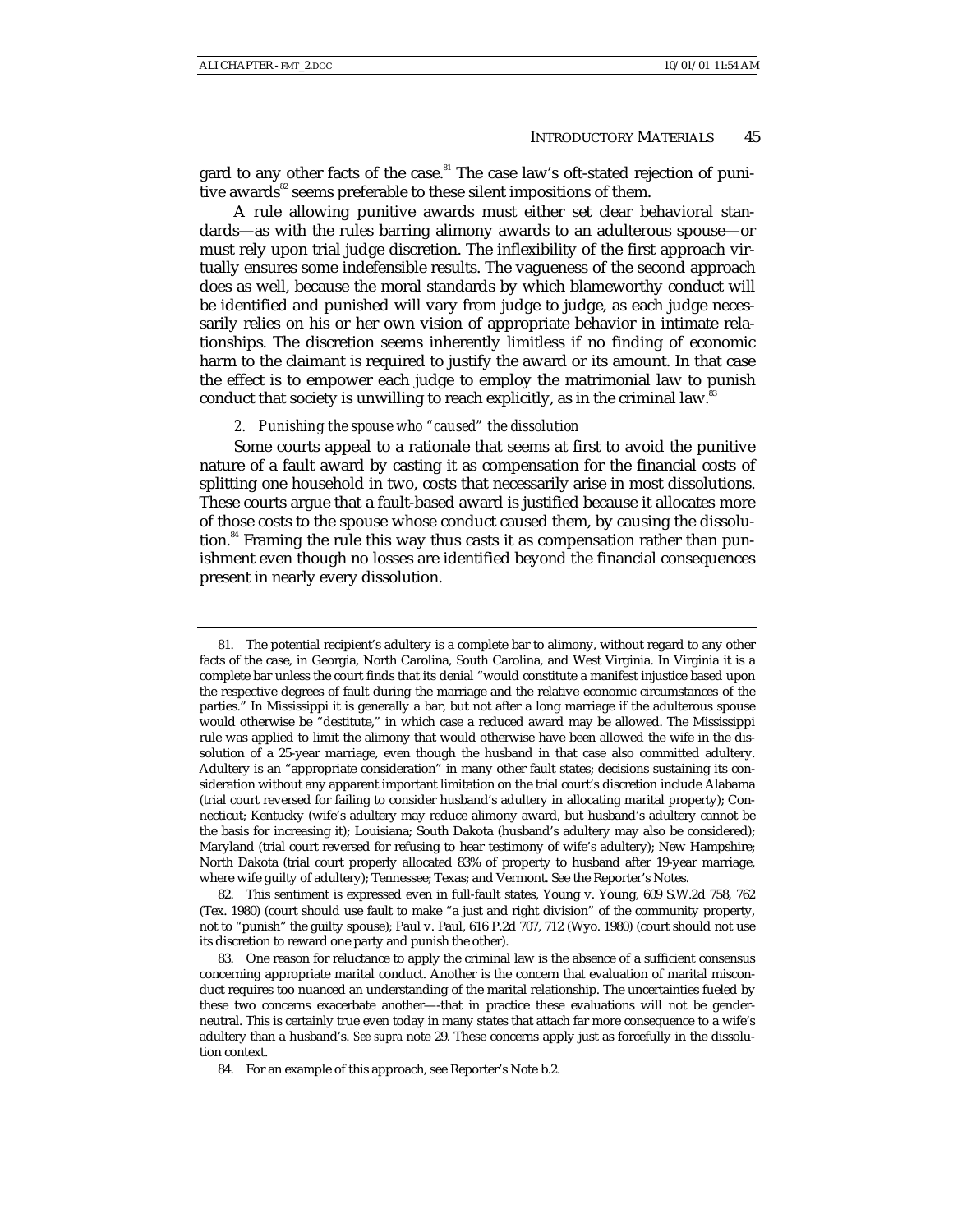Closer examination suggests, however, that this principle, while appealing in the abstract, necessarily relies on sleight of hand in application. The problem is the principle's reliance on being able to establish which spouse "caused" the dissolution. Inquiring into the cause of marital dissolution is different from inquiring into the cause of chicken pox, or of a plumbing failure. In those contexts the word "cause" has an objective meaning; it is a prior event (such as infection, or rust) without which the later event would not have occurred. In the context of marital failure, however, the word "cause" has no such meaning, and its use simply masks a moral inquiry with a word pretending a more objective assessment. Some individuals tolerate their spouse's drunkenness or adultery and remain in their marriage. Others may seek divorce if their spouse grows fat, or spends long hours at the office. Is the divorce "caused" by one spouse's offensive conduct, or by the other's unreasonable intolerance? In deciding that question the court is assessing the parties' relative moral failings, not the relationship between independent and dependent variables. And the complexity of marital relations of course confounds the inquiry. The fading of affective ties makes spouses less tolerant of one another. So of course the decisionmaker inquiring into "cause" should ask about the reason for the loss of affection in order, for example, to determine whether it is the complainant's apparently unreasonable intolerance that is the cause of the marital failure, rather than conduct of the other spouse that prompted the complainant's loss of affection (and which in turn encouraged the intolerance). Perhaps courts in fault states sometimes engage in such tracing, although surely many do not. But in any event such courts are not inquiring into the conduct that caused the dissolution, but into the misconduct that can be assigned the blame for it. Was the marital breakdown in Marriage One caused by one spouse's adultery or the other's emotional insensitivity? In Marriage Two, by the first's adultery or the second's failure to keep fit? The court's answer tells us which conduct it finds more blameworthy, not which functioned as the cause of the other.

This analysis does not itself suggest, of course, that it is wrong to assign the costs of dissolution to the spouse whose conduct was more blameworthy. It only reveals that the objective language of causation has concealed that this is what the court is in fact doing. Once that is revealed, however, a problem is uncovered: by dressing up its conclusion in the neutral language of causation, the court can assign such blame without identifying the standards under which it does so. Much mischief can result from allowing courts to assign liability to nontortious conduct by application of unarticulated—and effectively unreviewable—standards of blameworthiness.<sup>85</sup> Nor is such sleight of hand necessary to allow the law to respond to serious misconduct. Offensive conduct in marriage that violates the norms of tort or criminal law will normally be actionable whether or not it is the "cause" of the actor's marital dissolution.<sup>86</sup>

<sup>85.</sup> For example, a spouse may be held at fault for the breakup of the marriage because she prefers to live in a more urban setting than is available in the forum state preferred by her husband. Grosskopf v. Grosskopf, 677 P.2d 814 (Wyo. 1984).

<sup>86.</sup> To be actionable in tort, conduct need only have caused some loss or harm, even mental distress. The financial costs that arise from the dissolution could, however, be an element of the tort damages in such a case, if they were found to have been caused by the tortious conduct. *See infra* Part IV.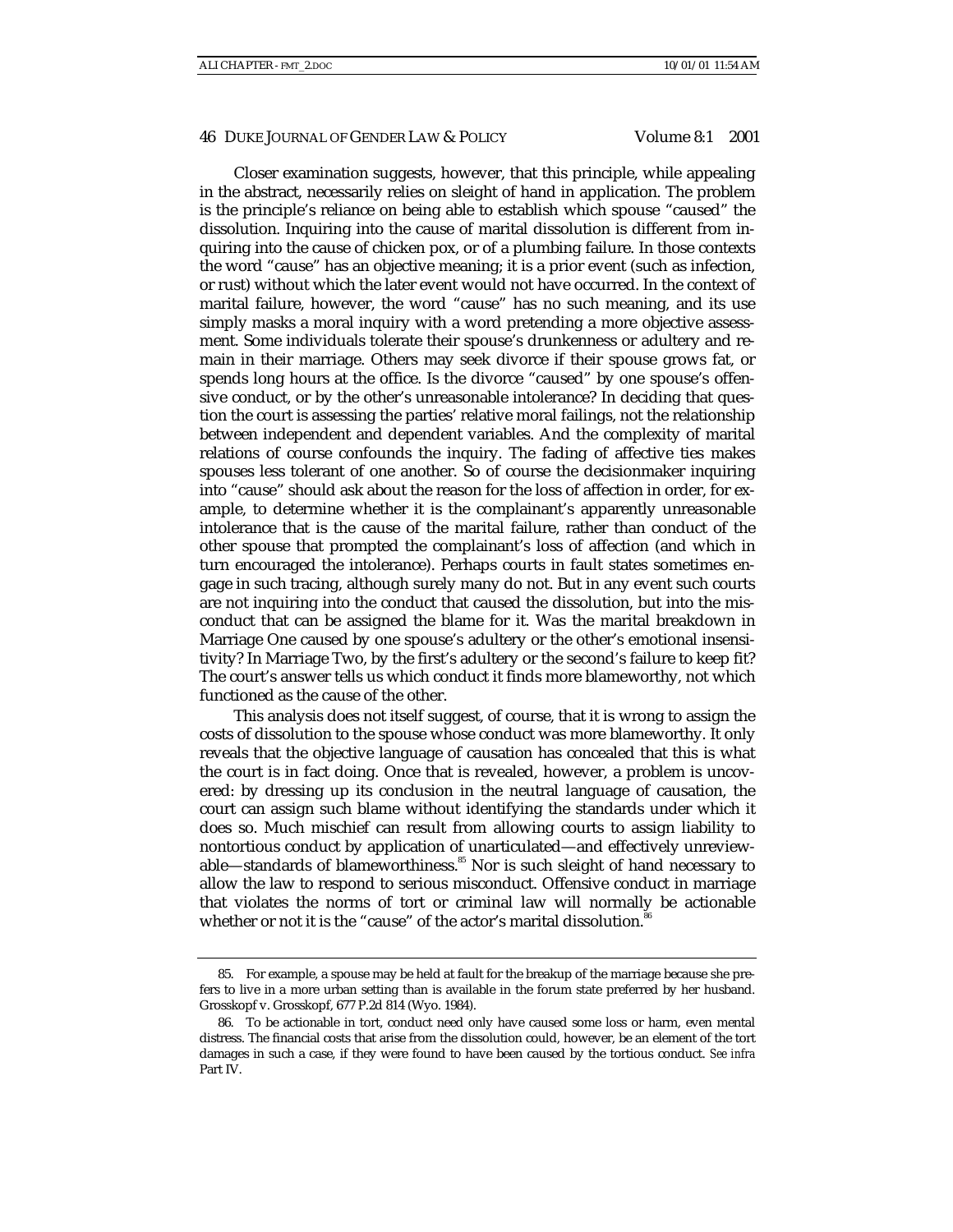In sum, courts that purport to allocate the unavoidable costs of dissolution by assessing the cause of the marital failure are in fact rewarding virtue and punishing sin. They are not compensating one spouse for a harm "caused" by the other. If the behavior they punish is tortious, it ought to give rise to damages on those grounds. If not, the language of "cause" serves only to conceal, perhaps from the court itself, that the judgment's true function is to punish behavior that may not be blameworthy under familiar and accepted standards of tort law.

The *Principles* are allied with a substantial majority of modern American decisions in rejecting punishment as a proper basis for adjusting property or alimony awards at divorce. They adhere to that view whether the purpose of punishment is made overt, or is concealed under the rubric of causation.

*b. Fault law as a source of compensation for harms caused by wrongful conduct.* Compensation is a more palatable rationale than punishment for fault-based adjustments in alimony awards, and promises a more certain basis for fixing the amount of the adjustment, which would presumably reflect the loss imposed on the claimant by the other spouse's misconduct. But just what kind of loss would the fault-based rule provide compensation for? No-fault principles already recognize *financial* losses traceable to spousal misconduct, under the two mechanisms identified in Part II. The first, exemplified in Chapter 4 by § 4.10, allows the allocation of marital property to reflect misconduct that had a direct impact on the amount of property available at divorce. The second, inherent in both Chapter 5 and any modern no-fault rule, arises from the centrality of earning capacity in setting the alimony or compensatory payment award: The impact of one spouse's misconduct on the other's earning capacity is thus necessarily reflected in the award. What additional losses would a fault system recognize, beyond these losses of property and earning capacity? The answer is nonfinancial losses.

A proposal to add a compensation-based fault rule to the *Principles* could therefore be understood as revisiting Chapter Five's determination that the law of marital dissolution should provide compensation only for nonfinancial losses. (See § 5.02, Comment *b*.) Recognizing this does not imply that the existing law in fault states currently provides such compensation, for its standards of recovery and for measuring damages are simply too vague to identify that purpose, which is in any event sometimes even disavowed. $^{87}$  Any proposal to consider marital misconduct at dissolution must do better. The first step is a more explicit

<sup>87.</sup> Courts in full-fault states do sometimes describe their consideration of fault as serving this compensation function. *E.g.*, Robinson v. Robinson, 444 A.2d 234, 235-36 (Conn. 1982) (in considering the "gravity" of the wife's adultery as it applies to the allocation of property, the court may consider the "humiliation and mental anguish" that it imposed on the husband). And it seems clear that in exercising the wide discretion typically allowed them in full-fault jurisdictions, trial judges often think of themselves as awarding damages in the guise of alimony or property allocations. Whether those damages are compensatory or punitive in nature is typically difficult to ascertain, however, because of the fault law's disinclination to acknowledge either purpose overtly. For a telling illustration, see *Martone v. Martone*, 611 A.2d 896 (Conn. App. 1992). There, the trial judge initially referred to an award of \$15,000 to wife as "damages" for husband's conduct in "brutally causing the breakup of this marriage," but subsequently recharacterized it as alimony. *Id.* at 899. The award was affirmed on appeal, the court reasoning fault was a valid factor in awarding alimony and the trial court's "later characterization" of its award should control. *Id.* at 901.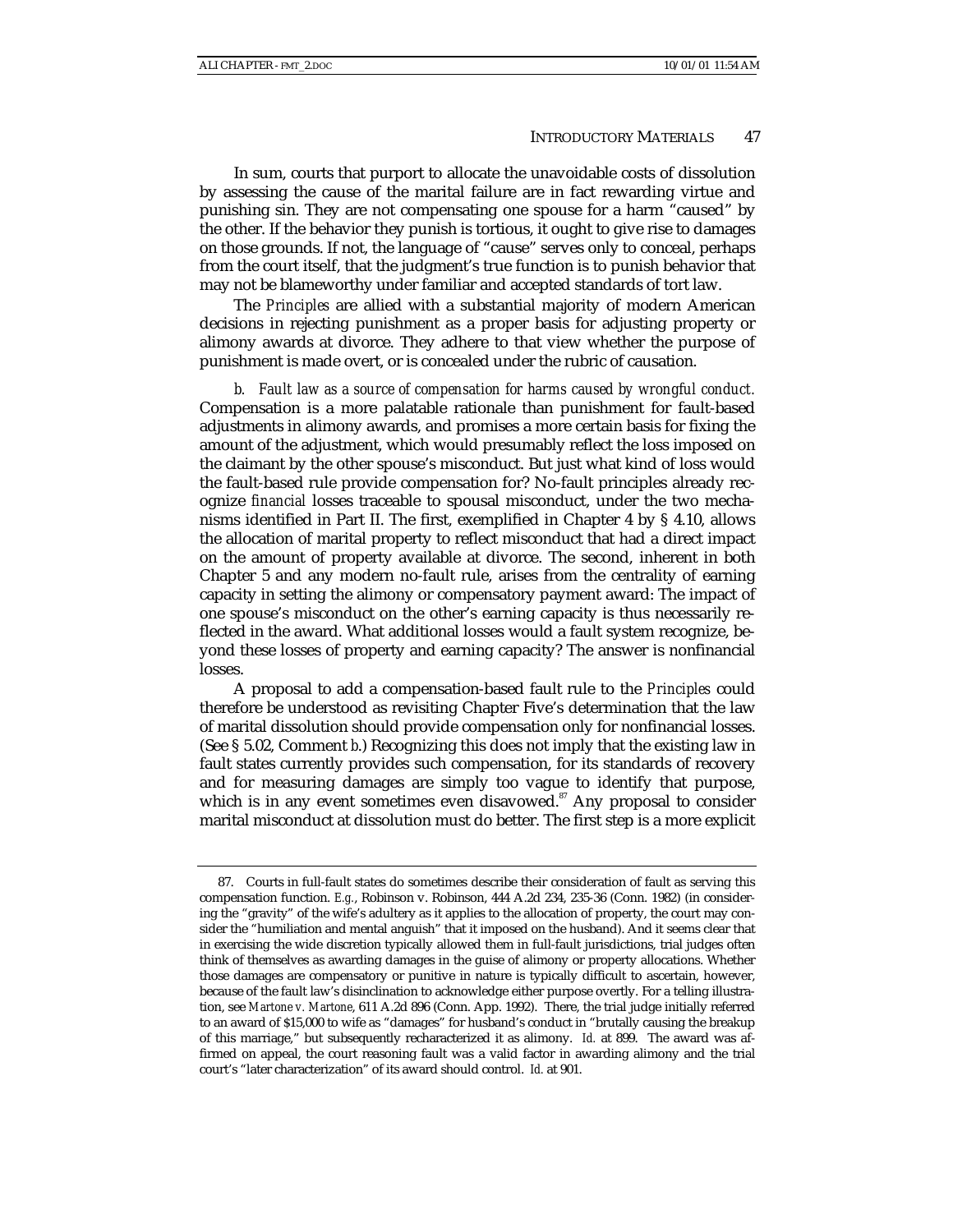identification of purpose. There are in principle two possibilities, each of which has a tort analog. They are:

1. Compensation for emotional losses arising from the other spouse's misconduct. (Analogous to tort claims for intentional or negligent infliction of emotional distress.)

2. Compensation for the pain and suffering arising from the other's misconduct. (Analogous to general damages in battery or assault actions.)

In short, a fault rule would serve compensation functions that may already be served by the tort law. Such duplication is inadvisable. There is no reason to reinvent compensation principles under the rubric of fault adjudications, nor to incorporate tort principles into divorce adjudications. A jurisdiction that wants concurrent consideration of tort claims and dissolution remedies may permit their joinder. Whether it should do so requires consideration of procedural issues beyond the scope of the *Principles*. 88 What the *Principles* must consider, however, is whether the existing tort law is adequate to provide spouses compensation for nonfinancial losses arising from one another's misconduct. If there are large groups of worthy claims for which tort law cannot in fact provide an effective remedy, then the *Principles* must consider offering one. Part IV reviews the relevant tort law in some detail, for the limited purpose of deciding whether it is adequate to this task.

In comparing the virtues of recognizing certain interspousal claims for misconduct in tort or in dissolution, it might seem natural to assume that their incorporation into dissolution law would have the advantage of facilitating such claims by lowering the procedural or transactional hurdles that confront them. But whether a fault-regarding dissolution law would actually have this effect, as compared to a rule allowing the joinder of the dissolution and tort actions, is hardly clear. Even more importantly, however, one cannot in fact assume that sound policy favors the encouragement of such claims. Daily life is full of acts that meet the formal elements of battery, or of intentional infliction of emotional distress, but which are not pursued to judgment by their victims. Both inside and outside the family, people do not sue over every shove, punch, or outrageously mean and hurtful act. Their reticence is usually regarded as a good thing, not as a problem to be solved.

Because the judicial system administers the state's monopoly on dissolving marital status, those wishing to end their marriage must file a lawsuit. But neither policymakers nor legal commentators have sought generally to encourage more tort suits by allowing those otherwise disinclined to sue to add their possible claims to forms that the state requires them to file for other reasons. Interspousal tort claims present no reason for a different view. To the contrary, the encouragement of spousal claims for misconduct could easily, if unintentionally, tap the anger and bitterness often present at divorce, so that the additional suits resulting from such a policy would be disproportionately of the sort that should not be brought. In addition, some misconduct claims might be made for tactical

<sup>88.</sup> The procedural problems involved in joinder are complicated by the fact that dissolution actions are ordinarily heard by a judge, while tort claims may be heard before a jury.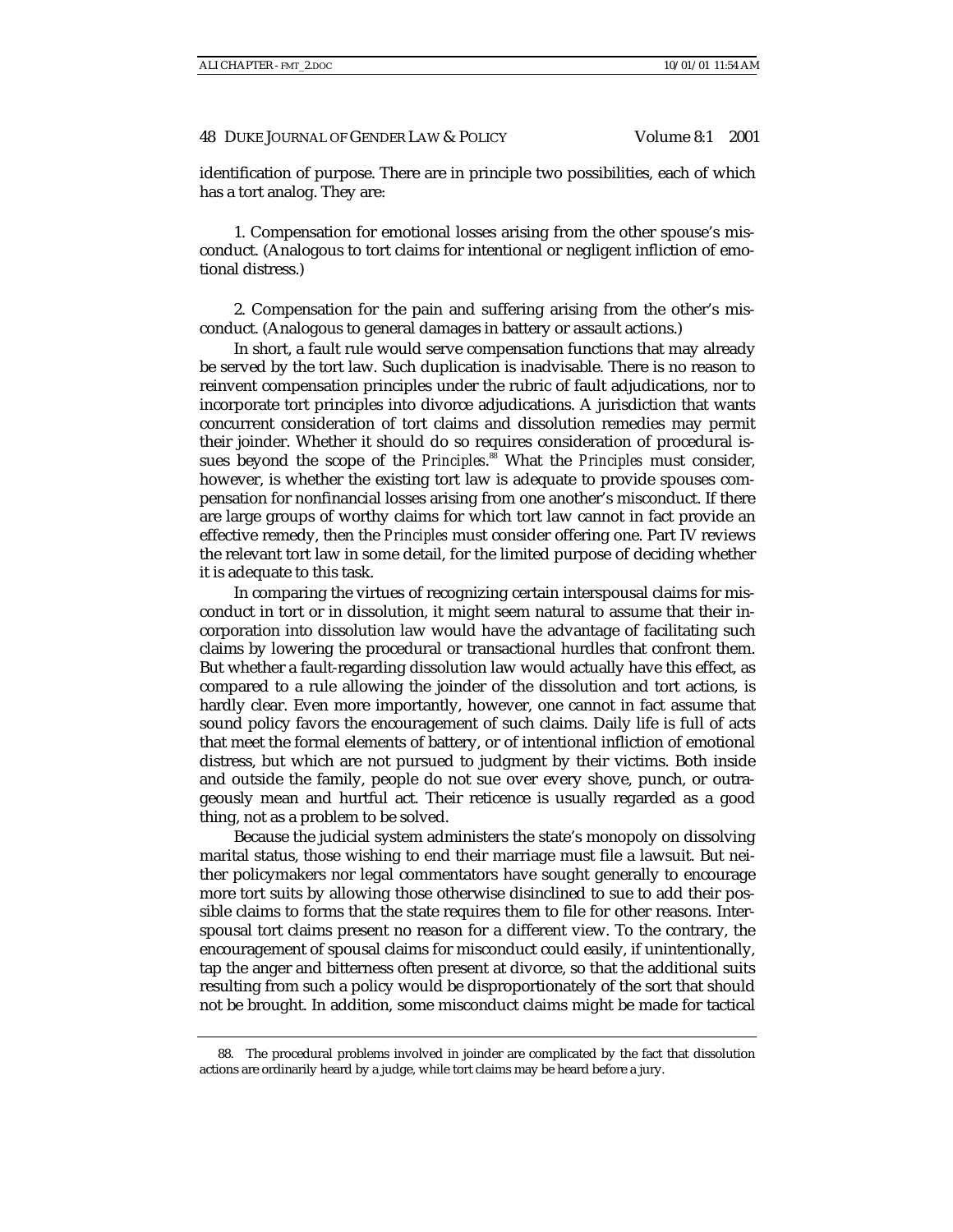advantage in the divorce settlement negotiations. In short, a conclusion that fault-oriented property or alimony rules encourage more people to charge their spouses with misconduct, as compared to a system in which misconduct claims must be brought in tort, may be reason to oppose rather than support such fault rules. The question is whether the tort law provides an adequate opportunity to obtain a remedy for worthy claims of misconduct that the victim wants to pursue. If it does, then inviting additional claims in the dissolution action is a problem, not a solution.

Does tort law provide that adequate opportunity? We now turn to that question.

## **IV. Tort Claims for Marital Misconduct**

*a. Battery.* With the general demise of interspousal tort immunity.<sup>89</sup> battery claims between spouses face no special legal obstacles. There are many appellate decisions dealing with such claims, concerned primarily with their procedural relationship to the financial claims that arise in dissolution actions. $\frac{90}{10}$  There is no important dissent from the proposition that a battery claim should be available to the individual who suffers physical injury at the hands of his or her spouse.

Despite the general absence of special legal barriers to interspousal battery claims, one may fear that some victims of spousal abuse will be psychologically unable to seek redress, at least before the applicable statute of limitations has

<sup>89.</sup> For a description and endorsement of the modern trend to abolish interspousal tort immunity, see generally, Fowler Harper, et al., The Law of Torts § 8.10 (2d ed. 1986) and Restatement, Second, Torts § 895F (1964) (rejecting inter-spousal immunity). Writing in 1988, Clark reported that interspousal tort immunity has been abolished fully in 36 states, and abolished for intentional torts in four others. H. Clark, 1 Law of Domestic Relations in the United States 631-36 (1988). Additional states that have followed the trend after Clark wrote include Florida, Waite v. Waite, 618 So.2d 1360 (Fla. 1993); Mississippi, Burns v. Burns, 518 So.2d 1205, 1208-09 (Miss. 1988); and Texas, Price v. Price, 732 S.W.2d 316 (Tex. 1987). There are undoubtedly others as well.

<sup>90.</sup> Coleman v. Coleman, 566 So.2d 482 (Ala. 1990) (barring post-divorce tort action where wife relied on husband's fault to obtain relief on same claims in divorce action, decided under state law allowing consideration of fault); Windauer v. O'Connor, 485 P.2d 1157 (Ariz. 1971) (wife can bring tort action after divorce against husband who fired bullet at her; res judicata does not apply); Cater v. Cater, 846 S.W.2d 173 (Ark. 1993) (prior divorce action created no res judicata bar to wife's tort award against husband of compensatory and punitive damages for battery); Waite v. Waite, 618 So.2d 1360 (Fla. 1993) (interspousal battery action allowed); McCoy v. Cook, 419 N.W.2d 44 (Mich. App. 1988) (wife's tort action for battery and emotional distress not barred by prior divorce judgment that provided wife an enhanced share of the marital property based on husband's fault, but husband may raise prior compensation as an affirmative defense to specific damage claims); Townsend v. Townsend, 708 S.W.2d 646 (Mo. 1986) (interspousal battery action allowed); SAV v. KGV, 708 S.W.2d 651 (Mo. 1986) (wife may bring tort claim against husband for giving her herpes); Brennan v. Orban, 678 A.2d 667 (N.J. 1996) (decision whether wife's separate tort claim, consolidated with divorce action over wife's objection, should be heard by a jury is within the trial court's discretion to decide; dissent argues that all victims of domestic violence are entitled to a jury trial for marital tort claims); Maharam v. Maharam, 510 N.Y.S.2d 104 (App. Div. 1986) (wife may bring tort claim against husband for giving her herpes); Noble v. Noble, 761 P.2d 1369 (Utah 1988) (discussing method for allocating claims between divorce action and wife's concurrent tort suit, where husband had shot wife); Stuart v. Stuart, 421 N.W.2d 505 (Wis. 1988) (Abrahamson, J.) (Because fault is completely barred as a consideration in property division and alimony, prior divorce decree does not operate as a res judicata bar on subsequent tort claim for assault, battery, and emotional distress; joinder of tort and divorce claims permissible, but better avoided).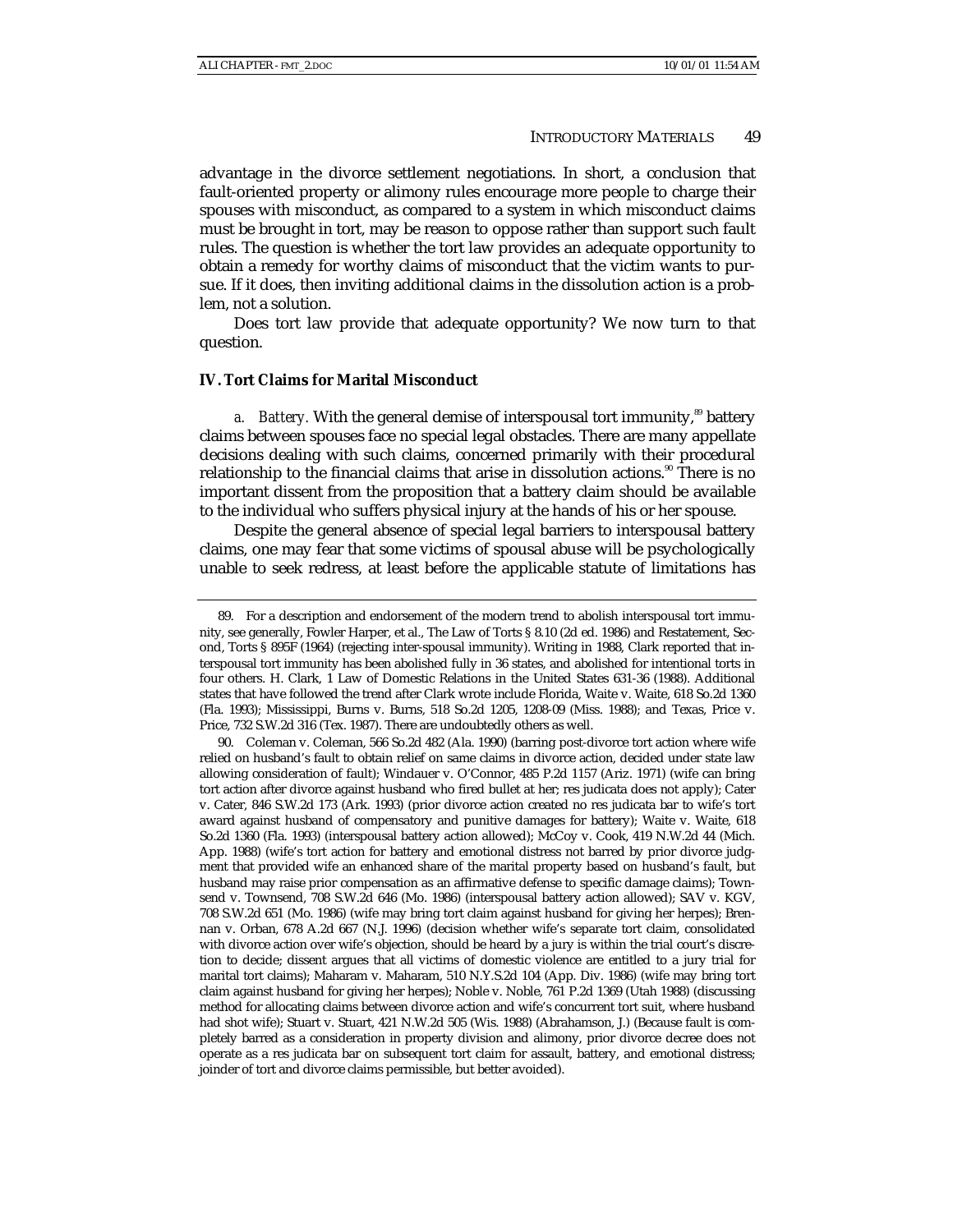#### 50 DUKE JOURNAL OF GENDER LAW & POLICY Volume 8:1 2001

run. Whether the law should treat such cases differently, for example by tolling the statute, is a difficult policy choice. Marriage alone does not present adequate grounds for tolling, but tolling may well be justified by factual findings in a particular case. There may be concern as to whether the courts can sort the cases adequately. In any event, resolution of this problem would not be aided by incorporating the battery claim into dissolution law. To the contrary, its consideration under some general and highly discretionary rubric of marital fault would merely obscure the policy issue presented by old claims, which could still be pressed. Tort law has a rich body of precedent on these tolling questions to which it can look in working out a solution.<sup>91</sup>

In sum, there seems no reason to duplicate the battery law in the *Principles*. The *Principles* need not address the procedural question of whether, or under what rules, to permit the joinder of battery actions and divorce petitions.

*b. Intentional infliction of emotional distress.* Claims between spouses for intentional infliction of emotional distress (IIED) present a more complicated picture than does battery. The IIED action in most states is based upon § 46 of the Restatement, Second, of Torts, which recognizes a cause of action where the defendant, through "outrageous" conduct, intentionally or recklessly causes the plaintiff severe emotional distress.<sup>92</sup> No physical contact is required; the tort can be committed through words or other non-touching acts alone. Moreover, the Restatement formulation does not require the victim to prove any particular physical consequences arising from the distress (although such consequences are often alleged).

IIED claims often accompany battery actions, and in that context are typically permitted. But they are also typically superfluous, because they usually do not enlarge the damages available once battery is shown.<sup>93</sup> Pure emotional distress claims, in which the plaintiff-spouse alleges no physical attacks, but emotional distress alone, are less often successful. A few cases bar them entirely,  $\mu$ 

<sup>91.</sup> *E.g.*, Giovine v. Giovine, 663 A.2d 109 (N.J. Sup. App. Div. 1995) (allowing wife to include claims for battering incidents that would ordinarily be time-barred, where she can show she was a victim of "battered woman's syndrome" who was rendered incapable of bringing an earlier action).

<sup>92.</sup> Professor Givelber, in an excellent article on the subject, describes the tort as "widely recognized." Daniel Givelber, The Right to Minimum Social Decency and the Limits of Evenhandedness: Intentional Infliction of Emotional Distress by Outrageous Conduct, 82 Colum. L. Rev. 42 (1982). Two important earlier articles were critical to The American Law Institute's recognition of this tort and, in turn, its broad embrace in decisions around the nation. See Calvert Magruder, Mental and Emotional Disturbance in the Law of Torts, 49 Harv. L. Rev. 1033 (1949); William Prosser, Insult and Outrage, 44 Cal. L. Rev. 40 (1956). In a recent opinion recognizing the tort, the Texas Supreme Court counted itself as the 47th to follow the Restatement's lead. Twyman v. Twyman, 855 S.W.2d 619, 621- 22 (Tex. 1993).

<sup>93.</sup> *E.g.*, *Stuart v. Stuart*, 421 N.W.2d 505 (Wis. 1988) and *Caron v. Caron*, 577 A.2d 1178 (Me. 1990), both battery cases in which the plaintiffs also included an IIED claim to which the courts paid no real attention. An odd exception is *Henriksen v. Cameron*, 622 A.2d 1135 (Me. 1993), in which state law imposed a shorter limitation period on battery claims than on emotional distress actions. In that context, the Maine Supreme Court allowed a distress claim grounded largely on the same incidents that would have supported the time-barred battery action.

<sup>94.</sup> Weicker v. Weicker, 237 N.E.2d 876, 22 N.Y.2d 8, 290 N.Y.S.2d 732 (1968) (rejects distress claims for marital misconduct); Pickering v. Pickering, 434 N.W.2d 758 (S.D. 1989) (husband claims emotional distress as well as other torts where wife had covert affair and allowed husband to think, erroneously, that he was the father of her child; summary judgment for wife sustained because pub-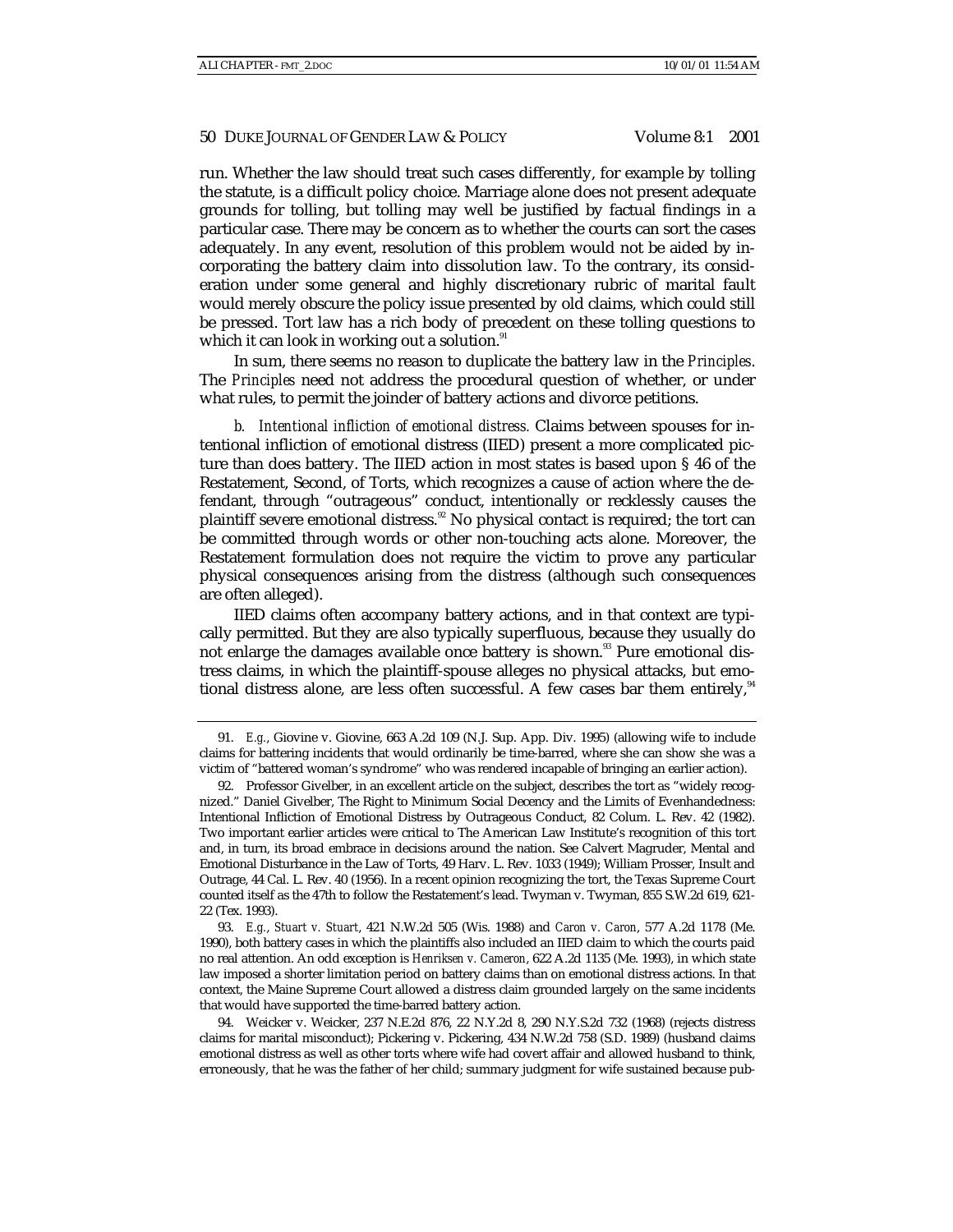while a few others have allowed them.<sup>95</sup> Most often, however, the court rejects the particular claim before it as legally inadequate, on the ground that the defendant's conduct was not sufficiently "outrageous," without excluding the possibility that the hurdle might be overcome by different facts. Claims based on the defendant's adultery have often been rejected, as courts conclude that unfaithfulness in all its variations is inadequate to support recovery under the outrageousness standard.<sup>96</sup> Apparently closer to the line are claims for what might be called psychological bullying, on which two leading cases divide. Close examination of these two cases illuminates the question of whether divorce courts should consider similar conduct in adjudicating claims for compensatory payments. It suggests that the gingerly approach taken by most courts to spousal IIED claims is quite sensible, and that this experience supports leaving these claims in tort law, rather than incorporating them into the dissolution rules. Some brief observations about the general law of IIED are necessary, however, before examining these interspousal cases.

Despite the tort's four "official" elements—(1) an intentional or reckless act that is (2) extreme and outrageous, and (3) causes (4) severe emotional distress in practice the action boils down to the one element of "outrage." $\mathrm{^{97}}$  The tort has never been thought to require actual intent to cause the distress, but only to commit the act that produced it. $\mathscr{L}^*$  Where intentional outrageous conduct is proven, courts seem ready to credit the plaintiff's claim that it caused severe distress, and where outrage is not proven the tort fails, even if the defendant meant to cause the plaintiff severe emotional distress and succeeded. Thus the tort is somewhat misnamed. It seems designed less to protect an interest in emotional tranquility from intentional invasion, than to condemn and punish bad behavior.<sup>99</sup> To establish liability, everything turns on the standard of "outrageous" conduct employed in judging the defendant's conduct. But at the same time, plaintiffs often detail their emotional upset in order to maximize the amount of their recovery. So in that important sense, a showing of distress is

lic policy forbids tort claims based on conduct leading to dissolution). This is consistent with the most common treatment of related third-party claims. *E.g.*, Speer v. Dealy, 495 N.W.2d 911 (Neb. 1993) (husband's emotional distress claim against his boss, wife's lover, thrown out as barred by heartbalm statute).

<sup>95.</sup> Whelan v. Whelan, 588 A.2d 251 (Conn. Super. 1991) (allows wife's IIED claim against husband who falsely told her he had AIDS); Twyman v. Twyman, 855 S.W.2d 619 (Tex. 1993) (subsequently confirming Texas's acceptance of IIED in context of spousal claim); Massey v. Massey, 807 S.W.2d 391 (Tex. App. 1991) (sustaining jury verdict for \$362,000 based on distress claim for husband's emotional bullying of wife).

<sup>96.</sup> There have been numerous twists on the basic argument that the defendant's adultery caused the plaintiff emotional distress, but none of them have gotten the plaintiff over the outrageousness hurdle. *E.g.*, Strauss v. Cilek, 418 N.W.2d 378 (Iowa App. 1987) (wife's affair with husband's close friend not outrageous as a matter of law); Ruprecht v. Ruprecht, 599 A.2d 604 (N.J. Super. Ch. Div. 1991) (wife concealed affair for years); Poston v. Poston, 436 S.E.2d 854 (N.C. App. 1993) (wife's exposure of her mind, body, and spirit to sexual advances of another man not outrageous); Alexander v. Inman, 825 S.W.2d 102 (Tenn. App. 1991) (in suit by husband against wife's lover, fact that wife's lover was himself married and that lover perjured himself in his own divorce proceedings by denying the affair not sufficiently outrageous).

<sup>97.</sup> Givelber, *supra* note 44, at 46-50.

<sup>98.</sup> *Id.* at 46.

<sup>99</sup>*. Id.* at 54, 59.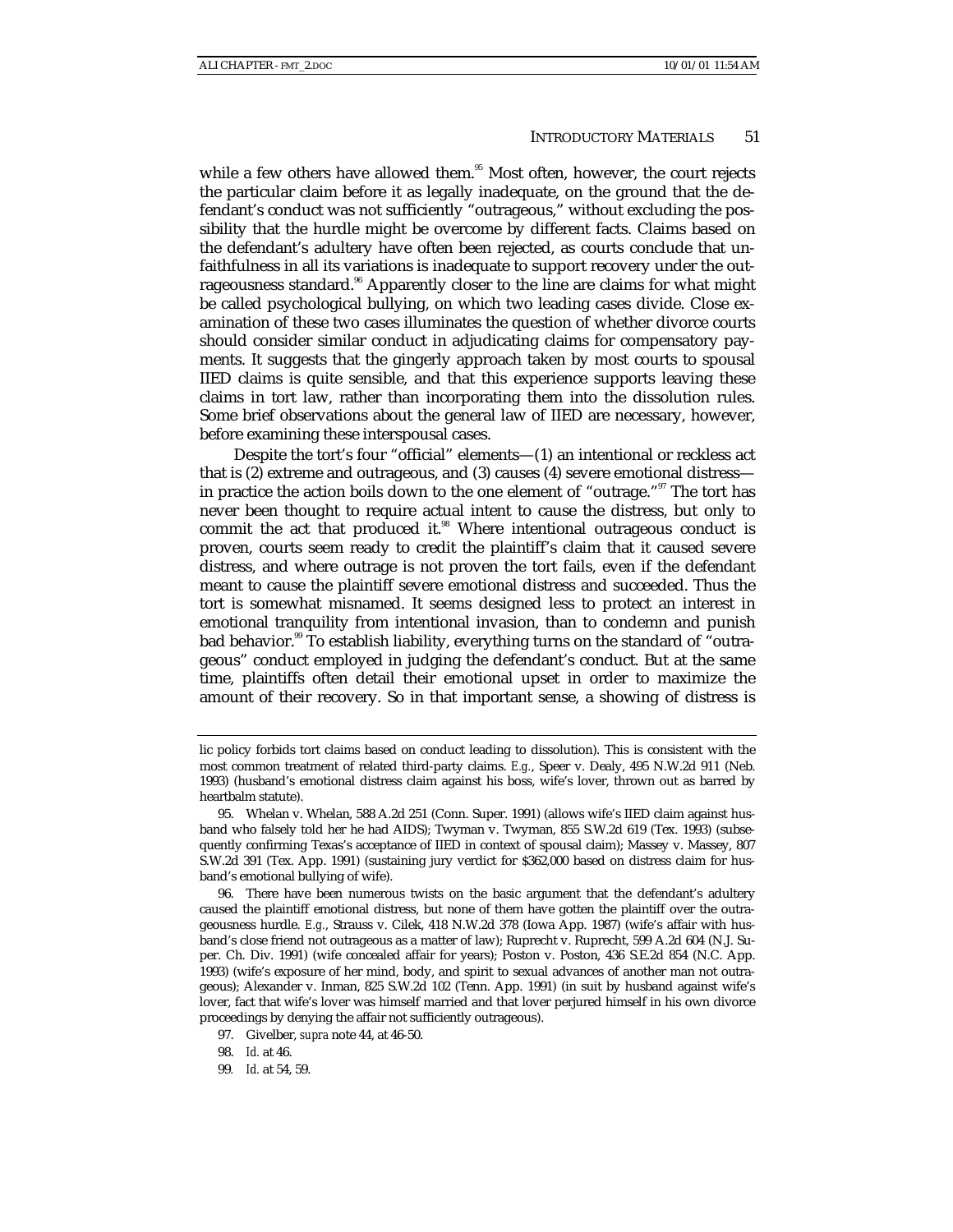central in the tort's application. We can thus see that IIED poses policy problems quite similar to those involved in recognizing fault at divorce. The key question is defining the actionable conduct, but it is also important to require the showing of a loss upon which the "damages" may be based.

On the threshold issue—defining the culpable conduct—the authorities are remarkably vague. The tort has most often been used to police relations between actors in a commercial context, enforcing a minimal requirement of decency and fair procedure as between landlords and tenants, creditors and debtors, and employers and employees.<sup>100</sup> One leading writer concludes that distress claims involving parties not previously bound by contract "are fewer, the results more unpredictable, and doctrine virtually nonexistent."<sup>101</sup> The existence of a previously established commercial relationship with a well-understood purpose gives the court a context for establishing the limits of decency by which to judge the defendant's conduct. It is thus apparent why the tort's application in the marital context has proven problematic. Regulation of commercial interactions can rely on established conventions of public behavior as well as the understanding that the actors enter the relationship with a financial purpose that both bounds and explains the range of acceptable conduct. But neither a financial purpose nor conventions of public conduct provides a compass to guide the tort's application to private marital behavior. What then is available? This is the problem confronted by *Massey* and *Hakkila*, two cases that reach conflicting results in IIED claims based on psychological bullying. In order to appreciate the issues that arise in these cases, and that would necessarily arise as well in a dissolution law that permitted consideration of marital misconduct, one must examine the facts in some detail—as must the courts themselves, in applying such rules.

In *Hakkila*,'<sup>102</sup> the spouses separated in 1985 after 10 years of marriage. When the husband filed a petition for dissolution, the wife, who had a history of depression, counterclaimed for IIED. It appears the divorce and tort cases were tried together before a judge, who made factual findings to support his award of tort damages to the wife.<sup>103</sup> Although she apparently made no separate claim for battery, the trial court supported the IIED verdict in part with a general finding that the husband had "assaulted and battered" her. The appeals court concluded that this finding was supported in the record by evidence of "several" incidents. In 1984, when the wife was pushing her finger at her husband's chest, he grabbed her wrist and twisted it severely. In 1981, four years before their separation, during another argument, he grabbed her and "threw her face down across the room, into a pot full of dirt." In 1978, while the wife was putting gro-

<sup>100</sup>*. Id.* at 53.

<sup>101.</sup> *Id.* at 63. One well-known exception to this principle allows recovery when cruel practical jokes are played on those with known weaknesses. *See* Wilkinson v. Downton, 2 Q.B. 57 (1897); Restatement, Second, Torts § 46, Comment d, Illustration 1.

<sup>102.</sup> Hakkila v. Hakkila, 812 P.2d 1320 (N.M. App. 1991).

<sup>103.</sup> The trial court allowed the wife an alimony award of \$1,050 monthly in the divorce action, and then provided that, as damages on the tort claim, she should receive \$5,000 in medical expenses plus the marital residence, worth \$136,000, "free and clear" of her "husband's one-half community property interest and existing mortgage." The apparent intent was that existing mortgages be retired from her husband's assets. The effect was thus a judgment for at least \$73,000 (\$5,000 plus her husband's \$68,000 half-share of the home), and perhaps more if there were existing mortgages on the home for which the husband assumed sole liability. 812 P.2d at 1329.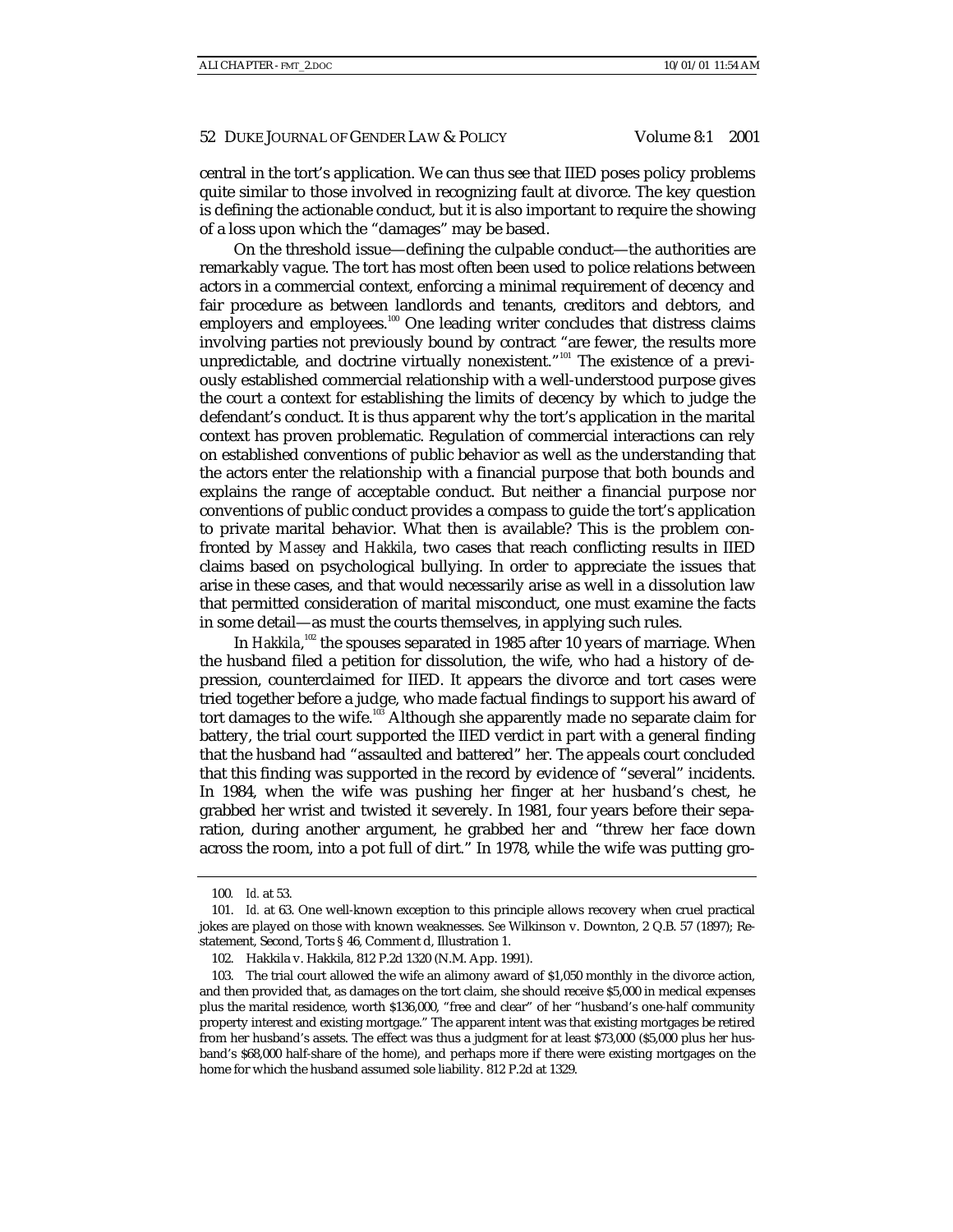ceries in their camper, he slammed part of the camper shell and trunk lid on her head and hands. In 1976, "and sometimes thereafter," the husband used "excessive force" during consensual sex when "attempting to stimulate the wife with his hands." The court also found that during another argument, she grabbed his shirt and popped all its buttons off. When she then stepped outside their home, he closed and locked the door. Neighbors let her in. He threw his clothes in their camper and drove off for the night. He returned the following morning, they made up and made love.

The trial court also found additional instances of "outrageous" acts "so extreme in degree as to be beyond all possible bounds of decency and. . .atrocious and utterly intolerable." At a Christmas party the husband screamed an obscenity at the wife in front of others when she suggested, at 11 p.m., that they go home. There was no other evidence of his public screaming, but the wife did testify that the husband would scream at her when the couple was alone. At various times he told her "you're just plain sick, you're just stupid, you're just insane," and on several occasions the husband said to the wife that "you prefer women to men." He testified that he meant only that she preferred women's company, and she did not testify that his remarks had any sexual connotations. Finally, the trial court found that the husband refused to engage in normal sexual relations with the wife, and the wife testified that he blamed his sexual inadequacies on her.<sup>104</sup> The appellate court cautiously concluded that while spousal IIED claims might be valid in other settings, the facts of this case were inadequate as a matter of law to demonstrate such a tort.<sup>105</sup> Hence it reversed the tort judgment for the wife. Indeed, the court expressed concern that the husband was subjected to a six-day trial on these claims, and urged trial courts to make more liberal use of summary judgments if similar IIED cases arise in the future.

In *Massey*,<sup>106</sup> the wife claimed that her husband, a bank president, denied her any independent access to funds and doled out money to her in small amounts, belittled her in front of others, had temper tantrums that sometimes included property destruction and that caused her to experience intense anxiety and fear, and threatened to tell her children and friends of her extramarital affair, and to take custody of her youngest daughter from her. The wife's psychologist testified that the wife dealt with the husband by "walking on egg shells" so as not to trigger his rage. The wife made no claim of personal physical violence, and the jury ultimately found that the husband "had not assaulted [the wife] by threat of imminent injury nor acted with malice." Although the husband portrayed most facts differently than his wife, he conceded that he often used threats in both his business and his marriage "to get his way." The husband claimed that the wife was an alcoholic, and that he had been devastated by her extramarital affair. The parties had been married for 22 years. The distress claim was tried with the divorce action, and resulted in a jury verdict against the husband for \$362,000 in compensatory damages. There was no punitive damage

<sup>104.</sup> The trial court also found that the husband had refused to allow the wife to pursue schooling and hobbies, but the appeals court held that the record did not support these findings.

<sup>105.</sup> The court certainly did not suggest that the alleged batteries were appropriate marital conduct, but rather found that "there was no evidence that [this] conduct caused severe emotional distress, as opposed to transient pain or discomfort." 812 P.2d at 1327.

<sup>106.</sup> Massey v. Massey, 807 S.W.2d 391 (Tex. App. 1991).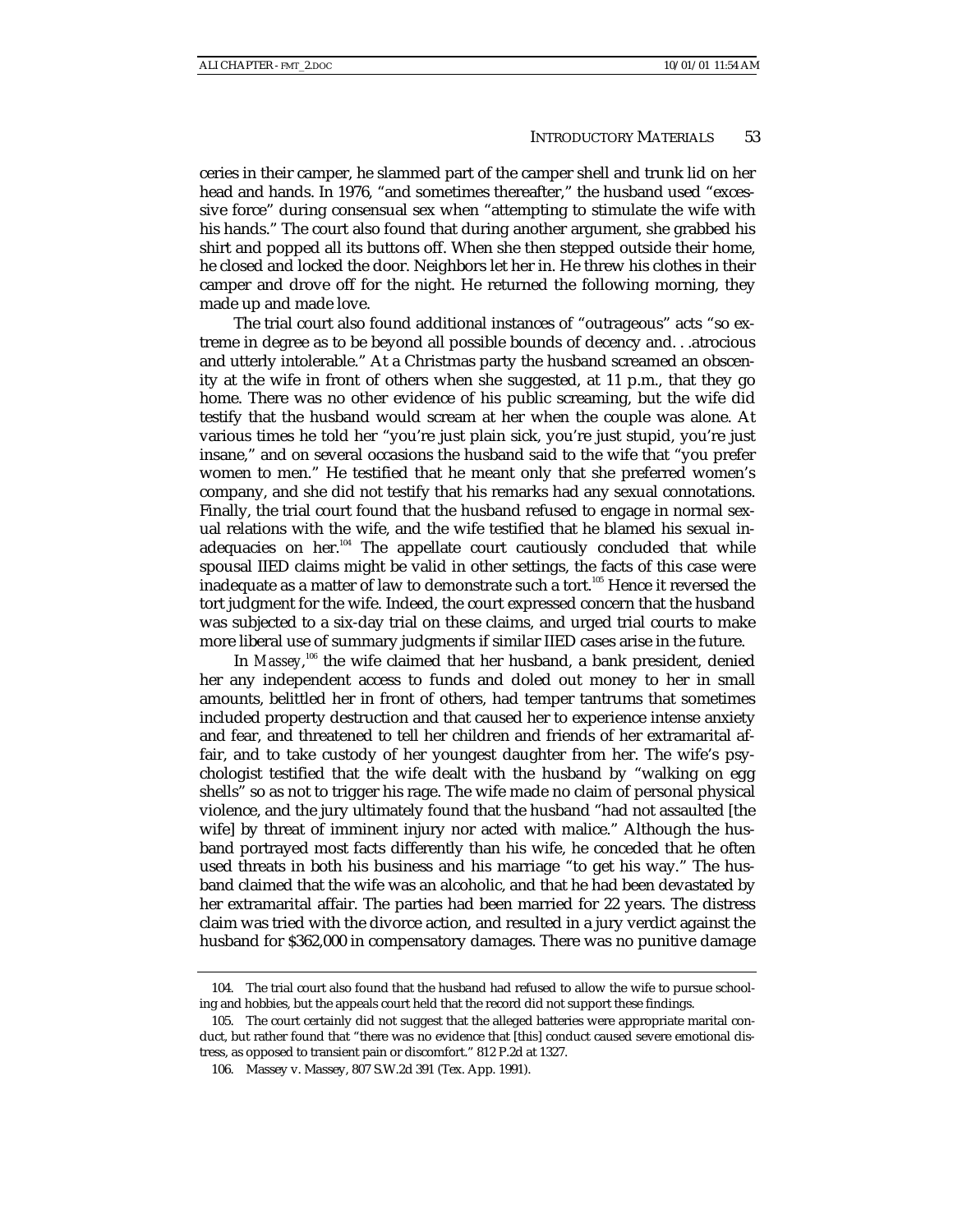award. (There was also a division of property unfavorable to the husband, but other than rejecting the husband's claim that this uneven allocation was based on fault, the opinion provides no details.) The appeals court affirmed the award.

In rejecting the husband's arguments that as a matter of law his conduct was not outrageous, the *Massey* appeals court approved the following instruction that the trial judge had given the jury:

The bounds of decency vary from legal relationship to legal relationship. The marital relationship is highly subjective and constituted by mutual understanding and interchanges which are constantly in flux, and any number of which could be viewed by some segment of society as outrageous. Conduct considered extreme and outrageous in some relationships may be considered forgivable in other relationships. In your deliberation on the questions, definitions and instructions that follow, you shall consider them only in the context of the marital relationship of the parties to this case. $107$ 

In short, by accepting the proposition that the "bounds of decency vary" among marital relationships, the court seems drawn to the conclusion that the same acts could be found "outrageous" in the context of one marriage but not in another. Put differently, the court approved a jury instruction that seeks to avoid imposing fixed societal standards of conduct on intimate personal relationships by asking the jury to apply the couple's own standards. The instruction tells the jurors not to focus on what they would find outrageous in their own marriage nor to search for some community consensus as to what marital behavior is completely out of bounds. Rather, they should decide whether the complaining spouse can fairly label the other spouse's behavior "outrageous" in the context of their own marriage.

The policy issue here—shall the outrageousness of spousal conduct be judged by external or internal standards—seems fundamental to fault adjudications in divorce as well as in spousal IIED claims. The apparent justification for *Massey*'s choice is that the imposition of external standards on an intimate relationship may risk inappropriate, and possibly even unconstitutional, intrusion on marital privacy. But one can agree that such intrusion should be avoided, while doubting that a resort to internal standards offers a promising solution.

Presumably the relevant internal standard would be found in the couple's common understanding when their marriage began, or as they mutually adjusted it at some later time, rather than in the unilateral expressions of one spouse after the marriage has fallen apart. Consider, then, some of the many different possible interpretations of the *Massey* facts. Perhaps, as suggested by the opinion, the husband is an insensitive, domineering bully whose conduct nicely fits the classic fault-divorce standard of mental cruelty. Or perhaps, considering that their marriage lasted over 20 years, close scrutiny would show that for two decades or more their relationship, even if "unhealthy," functioned to meet both their needs, and was the best that either was capable of. In that case it would seem that the couple's marriage complied with their "mutual understanding" so that the jury instruction would require a verdict for the defendant-husband.

<sup>107. 807</sup> S.W.2d at 400.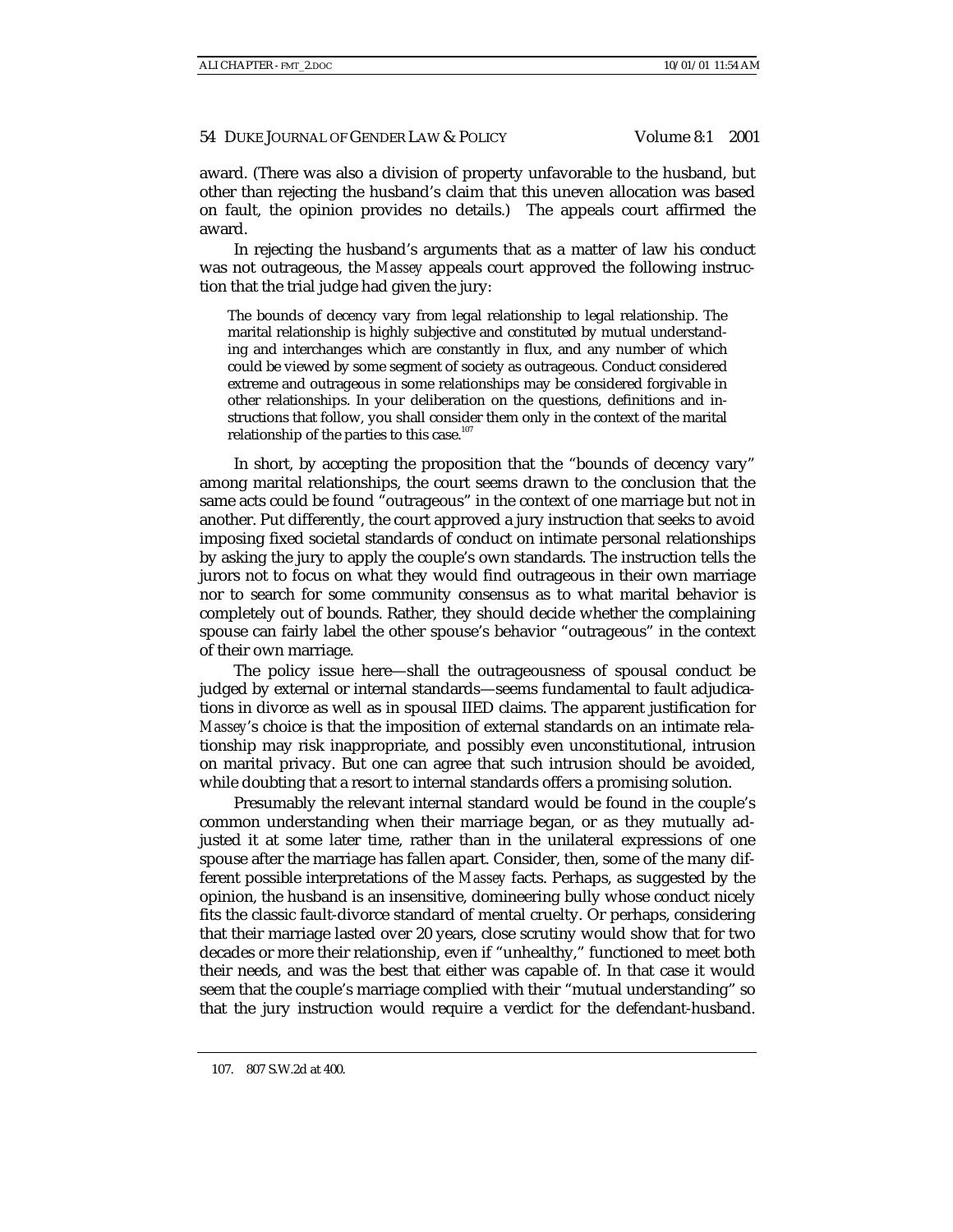There are of course other possible variations. Perhaps his behavior became more extreme later in the marriage than it was initially, or perhaps when they first married both were poorly socialized and incapable of "normal" relationships, but the wife later matured and wanted something better. Note, too, the husband's claim that he had been devastated by her extramarital affair. Although other cases reject IIED claims based upon adultery, the *Massey* jury instruction might itself suggest that her adultery provides a context (combined perhaps with her excessive drinking, if he proved that claim as well) in which his behavior should not be found "outrageous"?<sup>108</sup> Indeed, if the parties' "mutual understanding" at the outset of their marriage defines the standard, one might wonder whether her adultery might not be more outrageous than his bullying behavior.

These factual speculations may or may not be true, but the approved instruction would seem to require the jury to consider if they are. Yet the opinion suggests no such close examination of the couple's marital history.<sup>109</sup> That is not surprising. Indeed, on reflection the difficulties with such an inquiry explain why it is neither realistic nor desirable to require the court to identify and apply the marital standards the parties had set for themselves. To do so would require a great deal of nuanced detective work into the parties' initial understanding at a time when they both have every incentive to cast earlier words and actions in an altogether false light. Moreover, to successfully make the inquiry requires a deep intrusion into the spouses' intimate affairs, thereby flying in the face of a central argument in favor of the internal standard in the first place—that they will respect the couple's privacy (by avoiding the imposition of outside standards on them).

It appears, then, that despite the approved jury instruction, neither the jury, nor the reviewing judges, sought to test the wife's claim against the couple's "mutual understanding." Instead, the jurors were permitted to deem the husband's conduct unacceptable for whatever reasons of their own they might have had.<sup>110</sup> The affirmance probably means that the appeals court, applying its own

<sup>108.</sup> Under the old fault law a "divorce on the ground of cruelty will not be granted if the ill treatment has been caused by the misconduct of the plaintiff," thus barring claims by women whose conduct was "incompatible with the duty of a wife" or who "justly provoke[d] the indignation of the husband." J. Madden, Handbook of the Law of Persons and Domestic Relations 274 (1931). "[C]ruelty may exist in systematic abuse, humiliating insults and annoyances, causing mental suffering and consequent ill health," *id.* at 271; cases granting divorce on grounds of harsh or humiliating language or demeanor are collected at 272 n.78. Although today the rule would surely be phrased differently, it seems inevitable that a similar defense would necessarily be allowed to a claim of outrageous conduct, since the context of the conduct is necessary to evaluating its outrageousness.

<sup>109.</sup> Note, too, that a rule applying internal standards to marital IIED claims creates liability as well as avoids it. If at the time of their marriage both Massey spouses were staunch believers in a religion whose sacred texts viewed adultery as an outrage, the court might be bound to give Mr. Massey an IIED judgment, even though, as a general matter, courts reject IIED claims based upon adultery.

<sup>110.</sup> The dissenting judge was also concerned that the jury, despite the instruction that it should consider the alleged conduct "within the context of the marital relationship" before it, would in fact "resort to its own view of propriety." 867 S.W.2d at 767. This is apparently what the wife's attorney invited them to do in his closing argument. According to the dissent in Massey: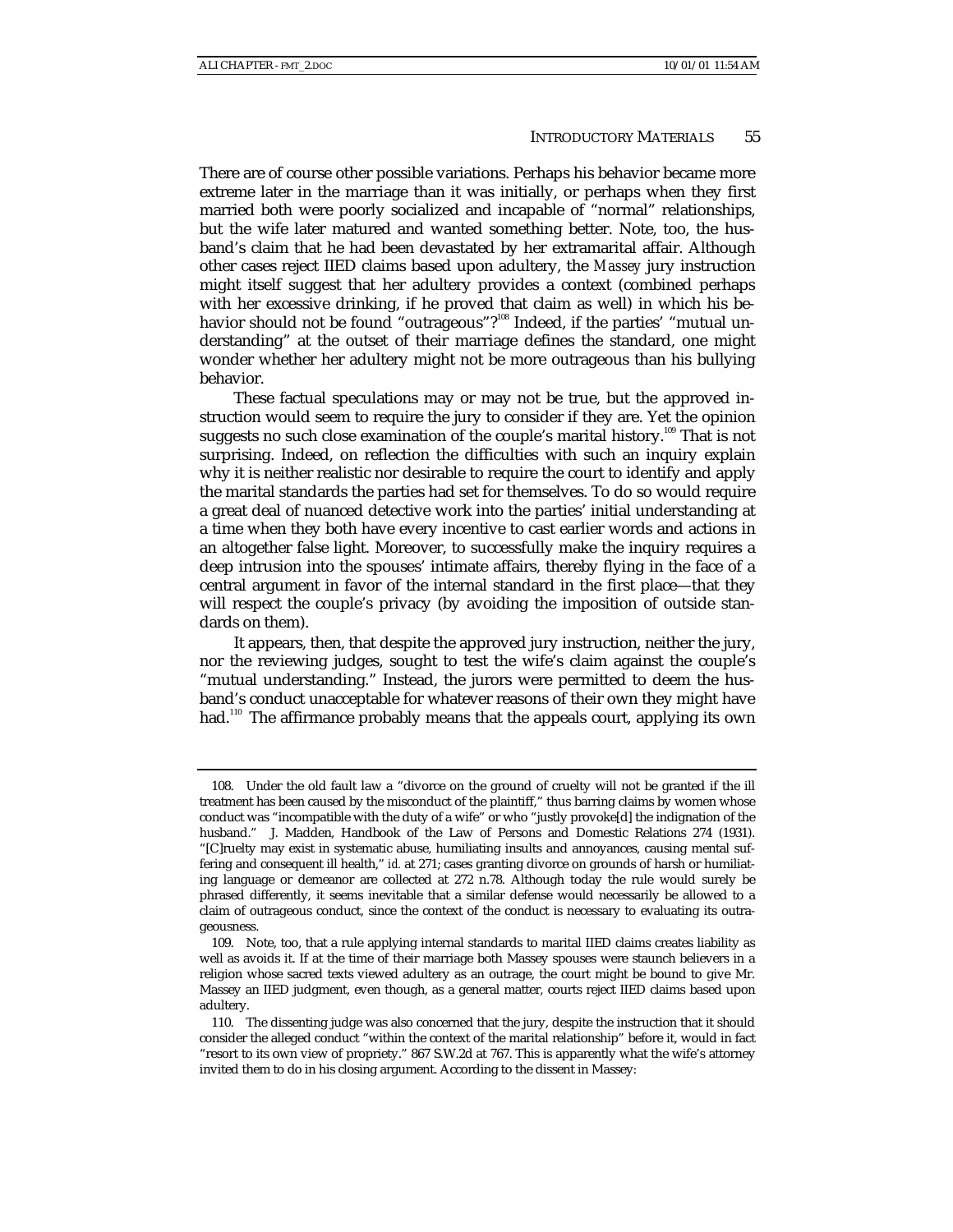values, agreed with the jury that the husband's behavior was outrageous despite the wife's adultery and drinking. Or perhaps the court's endorsement of an internal standard makes it all but impossible for it to overturn the factfinder's decision, because to do so would have required determining and announcing its own conclusions concerning these details of the couple's understanding. The central problem here is not very different if the factfinder is the trial judge in a dissolution action. The pretense of reliance upon an internal standard frustrates review of the external standard that is inevitably, if silently, applied, for that standard need not (indeed, may not) be articulated. Such a system gives factfinders enormous discretion to apply whatever standard of marital behavior they choose, promising uneven justice and unpredictable outcomes, and thus inviting any discontented, divorcing spouse to try his or her chance at the lottery. The risk is the same whether the factfinder is a judge in a dissolution action or a tort action.

This problem is especially troublesome because *Massey* identified an important problem, even though it did not solve it. Because marital relationships do vary, important privacy norms can be violated if the law imposes liability after the marriage for conduct that was within the bounds of the marriage as the spouses then understood it. This means that an external standard should only reach conduct that is highly unlikely to have been part of any couple's mutual understanding, or that is sufficiently malevolent to justify overriding these privacy norms.

The preeminent example of such conduct is battery: in holding spouses liable for the physical injuries they intentionally inflict on one another, a court has no occasion to remind the jury that "bounds of decency vary from marital relationship to marital relationship." We normally do not believe that couples meaningfully agree that one may batter the other in return for, say, providing financial support; and the social norm against spousal beating is sufficiently strong that we are prepared to condemn it anyway, notwithstanding any alleged understanding of the couple to the contrary. We are willing to tell batterers that they act at their peril.

It is more problematic to say this to Mr. Massey, for it is a different matter to establish standards that identify when emotional mistreatment is completely out of bounds. People often remain in marriages that others consider unhealthy, and not only from coercion or delusion. Different couples arrive at different accommodations in their relationship, and some depart from the social conventions. Intimate relationships often involve complex emotional bargains that make no sense to third parties with different needs or perceptions. Those who sufficiently dislike their spouse's behavior can seek a divorce. In a no-fault system with appropriate financial remedies to protect either spouse from shouldering a disproportionate share of the financial burden of dissolution, his or her choice not to do so for many years makes it difficult to conclude that the marital

In his closing. . .argument to the jury, Gayle's attorney urged them: Show him. Show him that you're sensitive. Show him by your verdict that you mean business. Tell this community by your verdict that we, these 12 people, don't sanction this type of conduct in this country. We want to speak up for the people similarly situated as Gayle Massey and say, take notice. We're not going to sanction this type of conduct and only you people can do that. You can only do it through your verdict.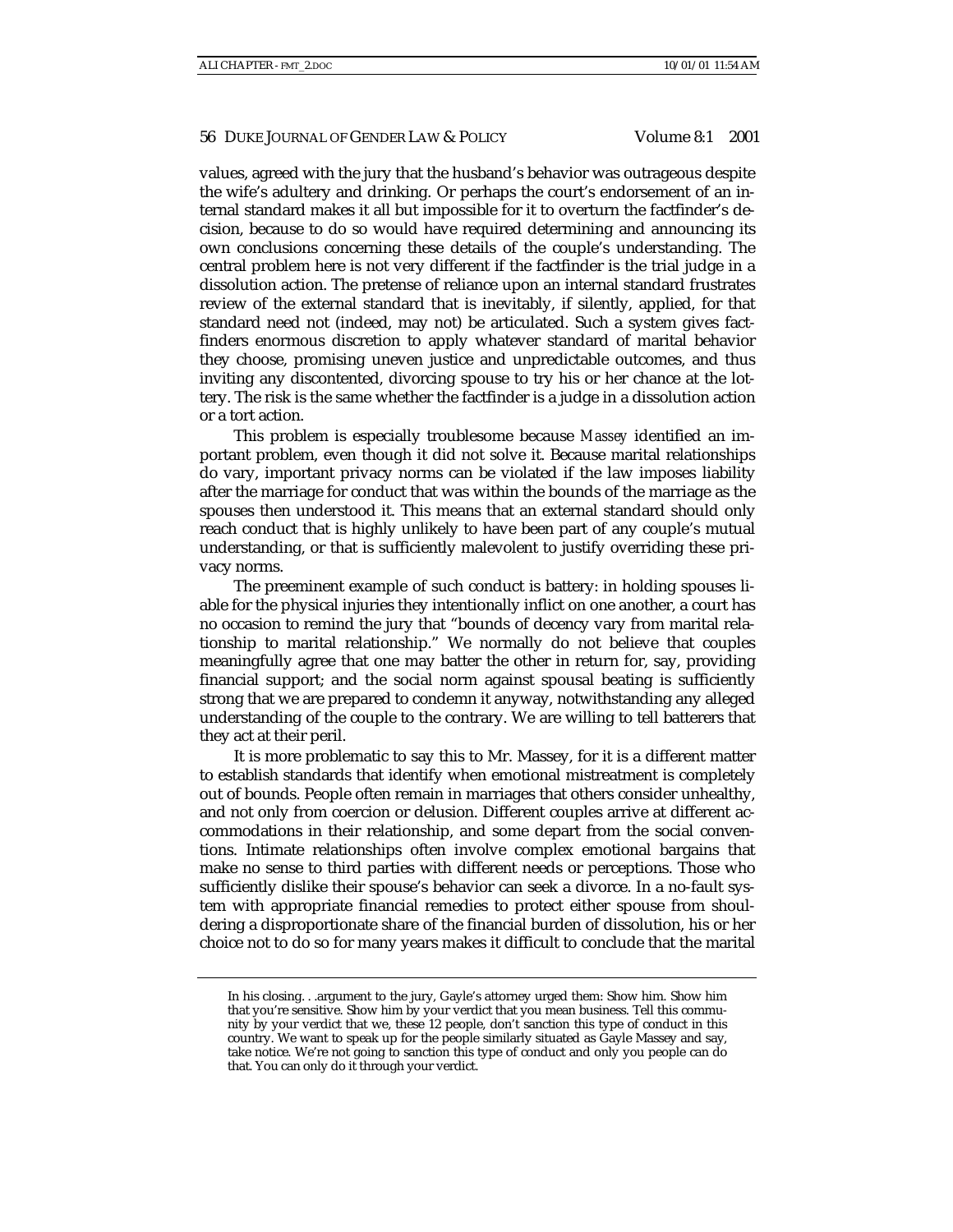relationship was in fact so uncivilized and one-sided as to justify damages, whether in tort or as part of the dissolution.

The conclusion that the law cannot provide unhappy spouses with compensation for the emotional losses arising in their failed marriage does not require blindness to the reality of those losses. No one would deny the reality of the emotional harm inflicted when one spouse honestly tells the other that he no longer loves her (or vice-versa), but no one would suggest that the statement should be actionable. Everyone knows that marriage in an emotional enterprise with high returns and high risks. One reason the Restatement of Torts denies recovery for emotional injury intentionally caused by wrongful conduct that is not "outrageous" is the disparity between our aspirations and our conduct: few of us always avoid violating the norms of sensitive social conduct that we endorse. The gap between societal aspiration and individual ability may be especially great in marital relations, and the range of wrongful behavior that the law can sensibly address is correspondingly small. Small is not nonexistent, and there may be highly unusual cases of conduct causing no physical injury which is nonetheless so extreme that the cautions just surveyed are overcome. The difficulty is in writing a legal standard that limits recovery to such unusual cases. No model for that standard can be found in existing fault laws despite many decades of experience. For tort law the problem is new, and perhaps it can construct a workable solution by building upon precedent interpreting the outrageousness standard, although success is hardly assured.

Claims for emotional loss are far easier to plead than claims for physical injury. Most marriages that dissolve may involve emotional loss, and almost certainly, a far higher percentage of estranged spouses see their former mates as perpetrators of outrageous, emotionally abusive conduct than see them as perpetrators of physical battery. The subjective lens of spousal bitterness can easily transform nasty conduct into outrageous conduct, but is less likely to create recollections of a physical attack that never actually took place. And uncertainty in the emotional distress liability standard will make such claims more difficult to defend against. The claimant's lawyer may thus see more strategic advantage in making such claims, and the lawyer for the innocent but accused spouse may feel unable to assure the client that the risk of significant exposure is low. While these difficulties are exacerbated if the claim is raised in the dissolution action itself, they exist even if such claims are only allowed in a separate tort suit. The tort law may invite dubious claims whose settlement will distort the concurrent divorce process. The risk is that a rule adopted to respond to the small proportion of cases with valid claims would distort the results in the far larger group of cases without them. In sum, the difficulties with interspousal claims for emotional losses may caution against their recognition in any forum. Certainly, there is no reason for the dissolution law to invite the kind of claims with which the tort law has had such difficulty.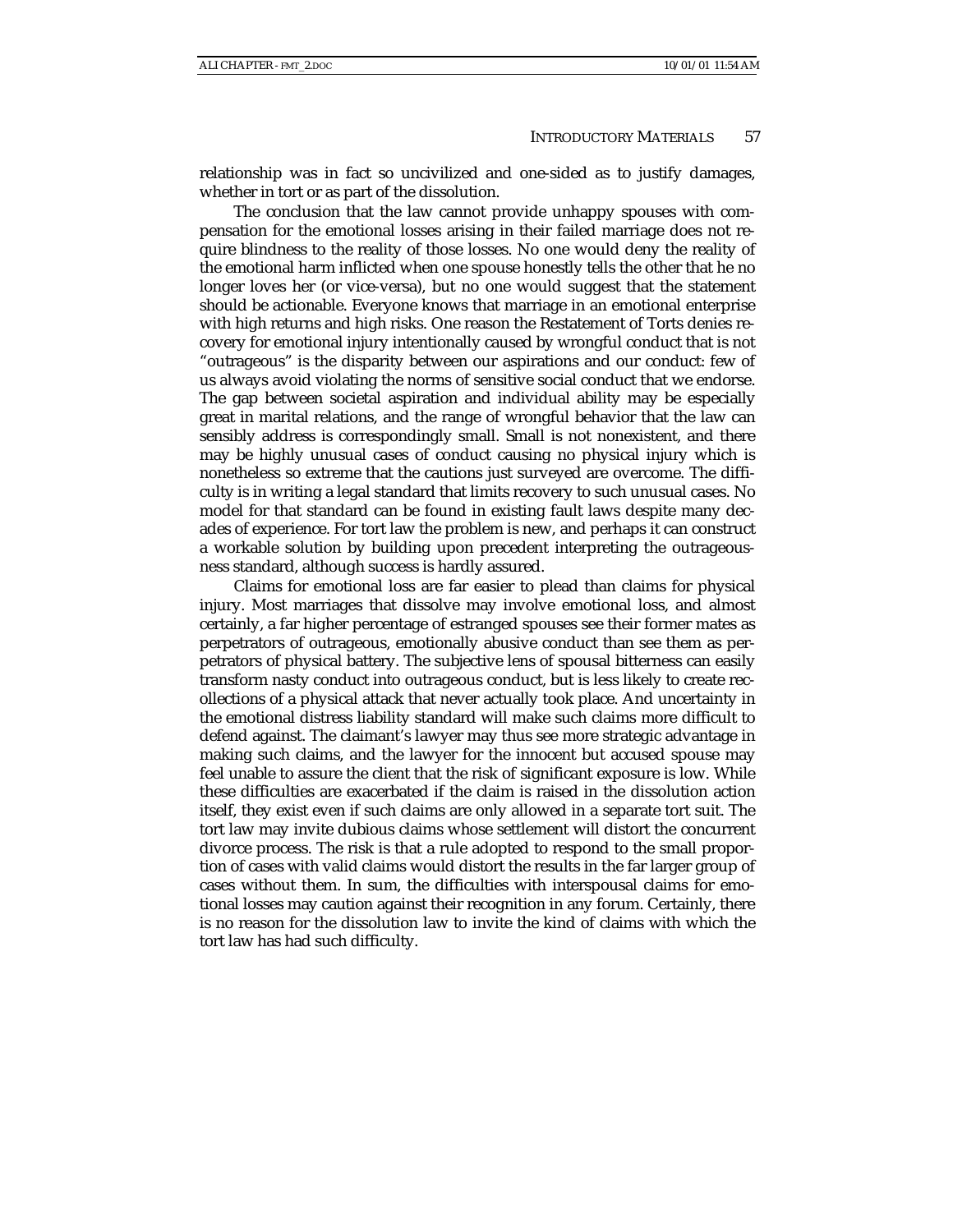# **V. The Alternative of Forfeiture**

There is reason to consider a rule that would specify acts that forfeit the actor's entitlements under the *Principles*. A forfeiture rule's blunt approach avoids the difficulty of placing a dollar value on misconduct. Such a drastic penalty would require narrow and explicit definitions of the conduct that would trigger it, but if implemented such language would avoid the difficulties associated with a discretionary fault system. Forfeiture is not unprecedented. The handful of states which bar alimony awards to a spouse who has committed an act of adultery effectively apply a forfeiture rule. The approach might be more palatable if it were limited to more serious misconduct. For example, a forfeiture rule could apply only to the claimant who has attempted to murder his or her spouse.

Consider first how a forfeiture rule would apply to property allocations. It would deny the actor his or her presumptive half-share of the marital property. Compare this result to the one that most jurisdictions reach when one joint tenant murders the other. The dominant rule in common-law states appears to allow the murderer to retain his or her half-interest, while barring the murderer's accession to the victim's half-interest. $111$  A similar principle is applied in community property states.<sup>112</sup> Because the *Principles*, in accord with the pervasive trend in marital property law over the past several decades, treat the spouses as joint owners of the marital property at the time of dissolution, $113$  analogy to joint tenancy law and community property law is appropriate. The murder attempt should not, therefore, forfeit the actor's own half share of the marital property. If it did, the attempted murder would yield a more severe penalty than the successful one who retains his or her own half share even though barred from succeeding to the victim's.

For spousal property not held in joint tenancy, a different but no less troubling incongruity would arise in the common-law states. In most of them the dissolution law's concept of joint ownership does not apply at death to property not held in joint title. The result is that the impact of a forfeiture rule would depend upon the spouses' relative wealth. Assume, for example, a marriage in which all property was earned by the husband, who did not place it in joint title. The probate law assesses no penalty on him for murdering her; he retains his property. While it might deny his inheritance of her property, under these facts she has no property for him to inherit in any event. However, if she murders him, the probate penalty is substantial under the common rule that a murderer cannot inherit from her victim. Thus, a dissolution rule forfeiting the attempted murderer's marital property share would, under facts like these, treat the mur-

<sup>111.</sup> *See* Reporter's Note c.

<sup>112.</sup> *E.g.*, In re Estates of Ruth Ann Spear, 845 P.2d 491 (Ariz. App. 1992).

<sup>113.</sup> That is why departures from an equal division are permitted only to satisfy a claim allowed under Chapter 5 (Compensatory Spousal Payments), or to ensure that one spouse's share of the property is not compromised by misconduct of the other spouse that squandered a portion of the assets during the marriage's final years (§ 4.10). Allocation of the marital property is not governed by a vague rule of equity, any more than the allocation of joint tenancy property, if partition becomes necessary, is so governed. Rather, a transfer of some portion of either spouse's half-share to the other requires establishment of a legal claim that the transfer serves to satisfy.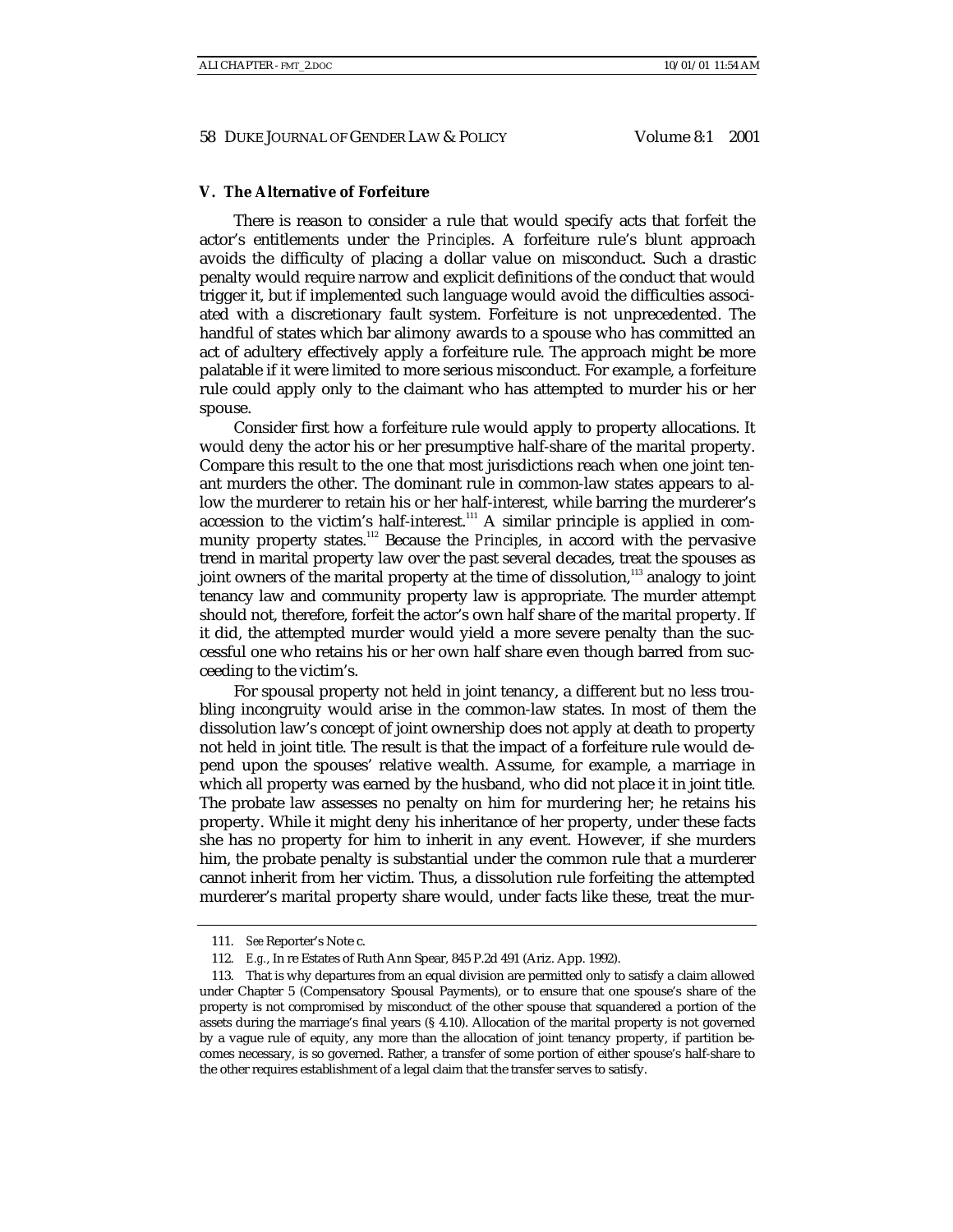derous husband more severely if he failed in his attempt than if he succeeded: if he fails the forfeiture rule would, at dissolution, allocate all property to her, but if he succeeded the probate law would leave his property to him. The murderous wife, in contrast, would be treated the same whether she failed or succeeded: in both cases she would receive nothing.

Different but equally anomalous results arise from application of a forfeiture rule to claims for compensatory payments. The most serious problem is that a forfeiture rule only imposes a penalty on the spouse who would otherwise have a compensatory payment claim—the financially more vulnerable spouse. It imposes no penalty on the wealthier spouse, who would have no claim for compensatory payments in any event. The less affluent spouse who is victimized must depend upon the criminal law and the tort law for punishment and compensation. It seems reasonable to place the same burden on the wealthier spouse, if that spouse is the victim. This is particularly true because the law of crime and tort has the advantage of adjusting the legal consequences to respond to the facts of the case in ways that a forfeiture rule cannot. The penalty assessed by a forfeiture rule equals the lost compensatory payment, reflecting neither the degree of the actor's culpability nor the amount of the victim's loss. The largest dollar forfeitures are imposed on those who are, relative to their spouses, the least wealthy, not on those who are the most blameworthy or who have caused the most harm.

It is once again important to emphasize that rejection of a forfeiture rule does not imply that the victim of attempted murder has no recourse against the person who committed it. It is merely to conclude that the appropriate recourse is the same whether or not the perpetrator is the victim's spouse: the remedies provided by the tort law and the criminal justice system. They are designed to serve this purpose, while the dissolution law is not.

#### **VI. Summary and Conclusion**

Approximately half the states follow no-fault principles in awarding alimony; considerably more than half do so in allocating marital property. The reason is that the potentially valid functions of a fault principle are better served by the tort and criminal law, and attempting to serve them through a fault rule risks serious distortions in the dissolution action. One possible function of a fault rule, punishment of bad conduct, is generally disavowed even by fault states. It is better left to the criminal law, which is designed to serve it, and in doing so appropriately reaches a much narrower range of marital misconduct than do the marital-misconduct rules of fault states. The second possible function, compensation for the nonfinancial losses imposed by the other spouse's battery or emotional abuse, is better left to tort law. With the general demise of interspousal immunity, tort remedies for spousal violence are readily available. Most courts have been more cautious in recognizing interspousal claims for emotional abuse unaccompanied by physical violence, but the grounds for their caution apply equally to consideration of emotional distress claims in a dissolution action under the rubric of a marital misconduct standard.

Where valid compensation claims arise, whether for physical violence or emotional abuse, the tort law provides principles to measure and satisfy them, and to determine when they are too stale to entertain. The property allocation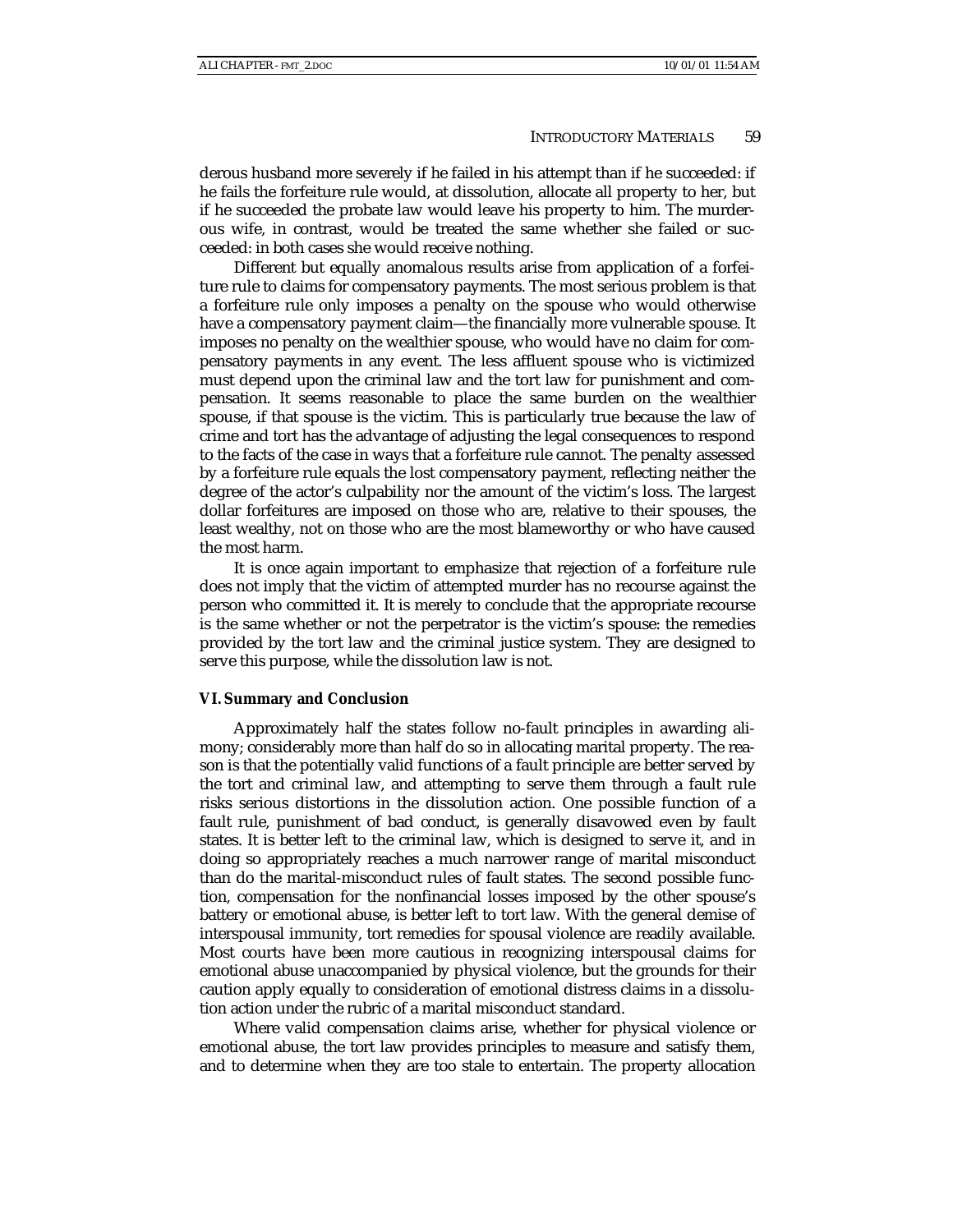and alimony rules of the dissolution law, in contrast, are designed for an entirely different purpose. In the dissolution of a short marriage, the dominant principle is to return the spouses to the premarital situations. As the marriage lengthens the *Principles* provide increasingly generous remedies to the financially more vulnerable spouse in recognition of their joint responsibility for the irreversible personal consequences that arise from investing many years in the relationship. In a system of no-fault divorce in which either party can end the relationship by far the dominant American rule—its duration provides a valid benchmark for assessing the extent of this joint responsibility. In the context of this regime especially, it will be the unusual case in which the fairness of the result will be improved by a judicial inquiry into the relative virtue of the parties' intimate conduct. In some the result will become less fair. And the rules that invite such misconduct claims will surely increase the cost and degrade the process in many other cases, even those in which the claim is ultimately cast aside.

Surely the law must provide a remedy for cases of harm caused by serious misconduct even if they are unusual, but those are the cases to which tort law applies. The alternative of using divorce remedies to provide compensation for tortious injury through the application of a fault principle provides a doubly unsatisfactory result: the dissolution remedies still remain inadequate as a tort substitute, while the introduction of fault impairs their utility in serving their primary purpose. Fault makes the outcome of litigation less predictable, and gives parties an incentive to raise claims of misconduct as leverage in the negotiation process. A limited fault rule under which dissolution remedies are forfeited by serious violence would be less unpredictable in operation, but has its own difficulties. Because it would provide an incomplete compensation structure, tort remedies would still be necessary to obtain adequate compensation for many victims. At the same time it would yield a perverse pattern in those cases to which it applied, as it apportions penalties whose harshness increases with the tortfeasor's relative poverty, rather than with his blameworthiness or the damage he inflicted.

Reliance on the tort system to provide a satisfactory result where one spouse's wrongful conduct has injured the other requires attention to rules establishing the relationship between interspousal tort claims and the financial remedies available in an action for marital dissolution. While this relationship has been addressed by many courts,<sup>114</sup> it may be that further attention to this matter is necessary. These questions, however, are largely procedural in nature, and are not within the scope of this project.

# **REPORTER'S NOTES**

## a. *Current Law.*

The following table lists the states included within each of the categories described in the main body of the essay. These classifications are based upon

<sup>114</sup>*. See supra* note 36.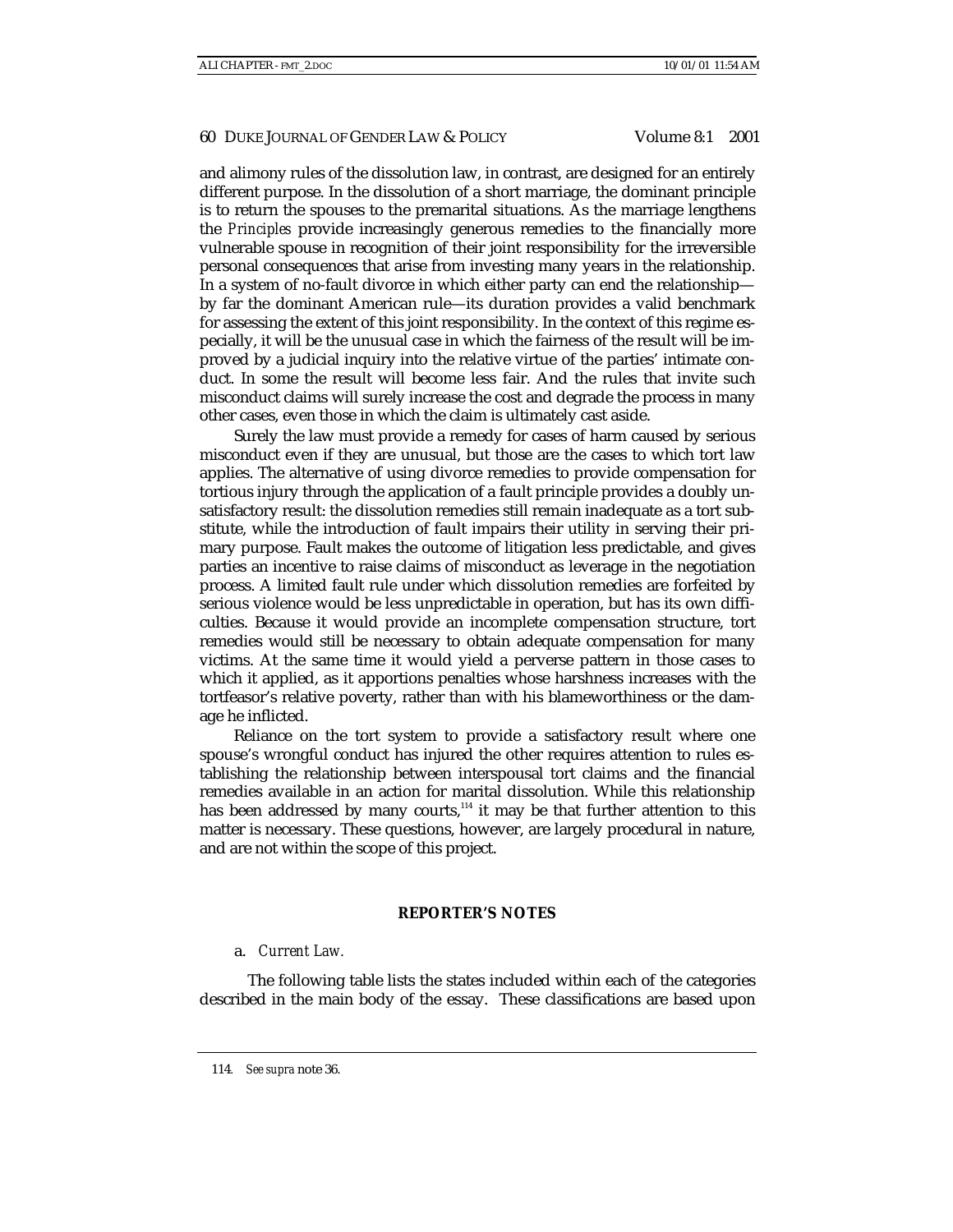supporting authorities gathered for the comprehensive study of this question completed in 1996.

| Alaska     | Illinois         | <b>New Mexico</b> |
|------------|------------------|-------------------|
| Arizona    | Indiana          | Nevada            |
| California | Iowa             | Oklahoma          |
| Colorado   | Maine            | Oregon            |
| Delaware   | <b>Minnesota</b> | Washington        |
| Florida    | Montana          | Wisconsin         |
| Hawaii     | Nebraska         |                   |

## **Group 1: Complete No-Fault, Property and Alimony (20)**

# **Group 2: Pure No-Fault Property, Almost Pure No-Fault Alimony (5)**

| Idaho    | New Jersey | Utah |
|----------|------------|------|
| Kentucky | Ohio       |      |

## **Group 3: Almost Pure No-Fault, Property and Alimony (3)**

| $ -$<br>n<br>יי ~<br>w<br>11.<br>TOTH<br>. .<br>. |
|---------------------------------------------------|
|---------------------------------------------------|

## **Group 4: No-Fault Property, Full-Fault Alimony (7)**

| Louisiana      | <b>Tennessee</b> | West Virginia |
|----------------|------------------|---------------|
| North Carolina | South Dakota     | Virginia      |
| Pennsylvania   |                  |               |

## **Group 5: Full-Fault, Property and Alimony (15)**

| Alabama       | Michigan           | Rhode Island          |
|---------------|--------------------|-----------------------|
| Connecticut   | <b>Mississippi</b> | <b>South Carolina</b> |
| Georgia       | Missouri           | <b>Texas</b>          |
| Maryland      | New Hampshire      | <b>Vermont</b>        |
| Massachusetts | North Dakota       | Wyoming               |

The following lists provide the authorities relied upon for the preceding classifications, with the states listed alphabetically, by category.

# **1. Pure no-fault, property and alimony (20)**

*a. Alaska.* Both property and alimony sections of the governing statute refer to the "conduct of the parties, including whether there has been unreasonable depletion of assets" but also specify that the judgment should be made "without regard to which of the parties is at fault." Court has interpreted this language in property section to mean that only post-separation conduct with a financial impact can be considered—otherwise strict no-fault. Oberhansley v. Oberhansley, 798 P.2d 883 (Alaska 1990). No cases on alimony, but since statutory language is identical the same result presumably follows.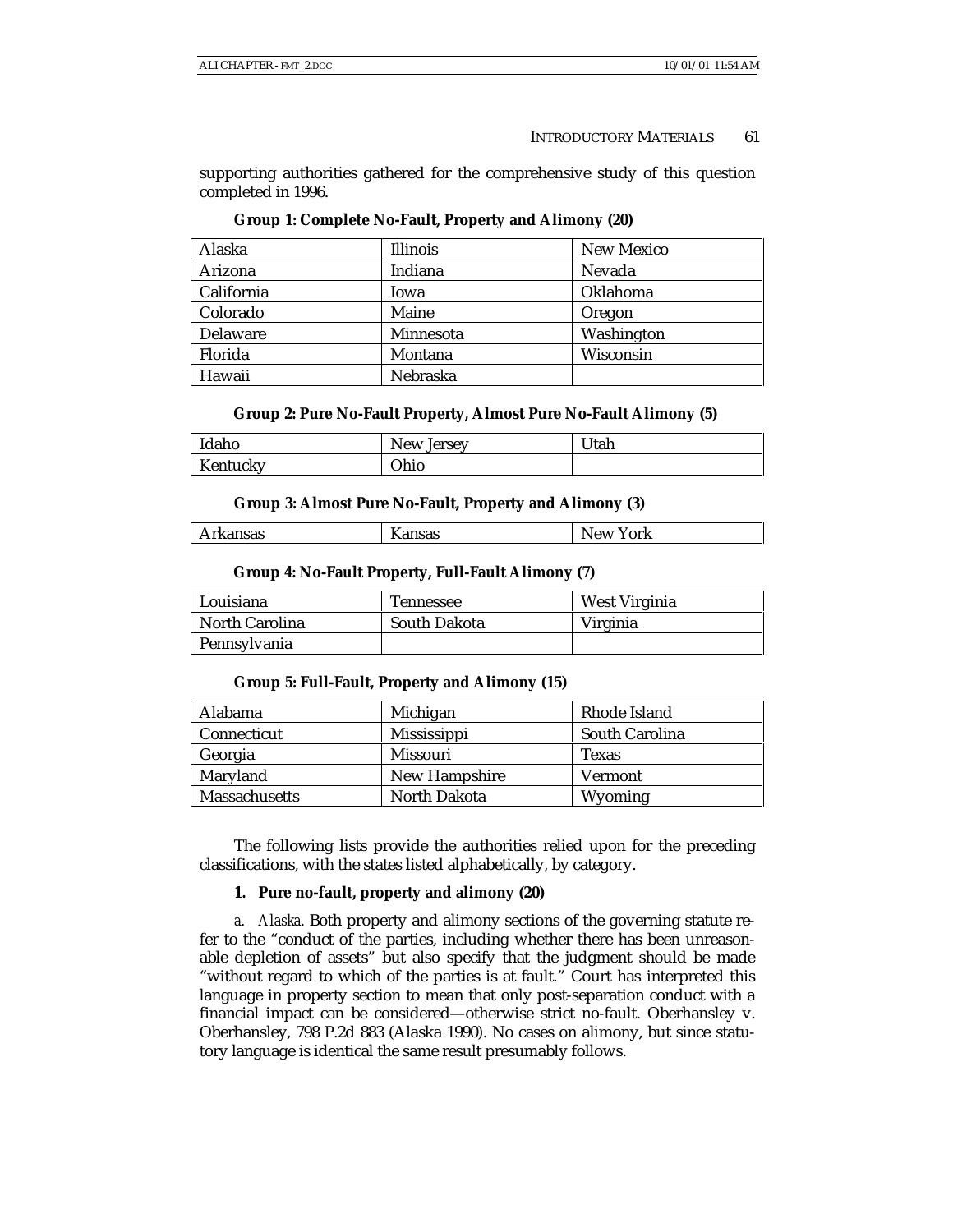*b. Arizona.* Follows UMDA. Property division and spousal maintenance are determined "without regard to marital misconduct." ARIZ. REV. STAT. § 25-318 to -319.

*c. California.* California courts have no discretion in their allocation of property. The court "shall. . .divide the community property estate of the parties equally." CAL. FAM. CODE § 2550. Thus, California courts may not consider marital misconduct, or anything else, for that matter. In addition, California Family Code § 2335 provides (with exceptions for child custody or child abuse) that in any "pleading or proceeding for dissolution of marriage or legal separation. . .including depositions and discovery. . .evidence of specific acts of misconduct is improper and inadmissible." Misconduct is thus also excluded from consideration in spousal maintenance determinations. *See also* BLUMBERG'S CAL. FAM. CODE ANN. (1995) (commentary to § 2250). However, in 1995 the California legislature adopted 1995 Cal. Stat. 364, adding sections 782.5 and 4324 to the Family Code. These sections bar any award of spousal support, insurance benefits, or of a share in pension benefits, to a spouse who has been convicted of attempting to murder the other spouse. Entitlement to other forms of community property are not affected by these provisions.

*d. Colorado.* Follows UMDA. Property division and spousal maintenance are determined "without regard to marital misconduct." COLO. REV. STAT. §§ 14-10-113 to -114.

*e. Delaware.* Follows UMDA. Property division and spousal maintenance are determined "without regard to marital misconduct." DEL. CODE ANN. tit. 13, §§ 1512(c), 1513(a).

*f. Florida.* By statute, adultery can be considered, but the Florida courts have held that this single statutory exception to the no-fault rule can be relied upon only insofar as the adultery caused a depletion of marital assets. See *Noah v. Noah*, 491 So.2d 1124, 1127 (Fla. 1986) ("counsel for petitioner intimated that. . .pleadings in marital dissolution cases are regressing to the point where the fault of the parties is once again playing a prominent role. In response. . .we repeat our admonition. . . . For a trial court to perform routinely a balancing act with testimony of alleged marital misconduct of the parties would be a step backward to the days of threats and insinuations which plagued our courts before our no-fault system was enacted and would be directly contrary to express legislative policy."); Heilman v. Heilman, 610 So.2d 60, 61 (Fla. Dist. App. 1992) (trial court reversed for denying wife alimony and marital property on basis of her adultery, which under *Noah* may be considered only insofar as it depleted marital assets; husband's argument that the adultery caused the family emotional devastation that had financial consequences "is not persuasive"). *See also* Mosbarger v. Mosbarger and De Castro v. De Castro, infra Reporter's Note *c* (holding that attempted murder is irrelevant).

*g. Hawaii.* Statute, which governs both alimony and property division, lists as a factor to consider, "the respective merits of the parties," but it appears that the Hawaiian courts have long limited this language to conduct that bore on the accumulation or dissipation of property. Horst v. Horst, 623 P.2d 1265, 1270- 71 (Haw. App. 1981) ("Fault pertaining to personal conduct of the spouses to-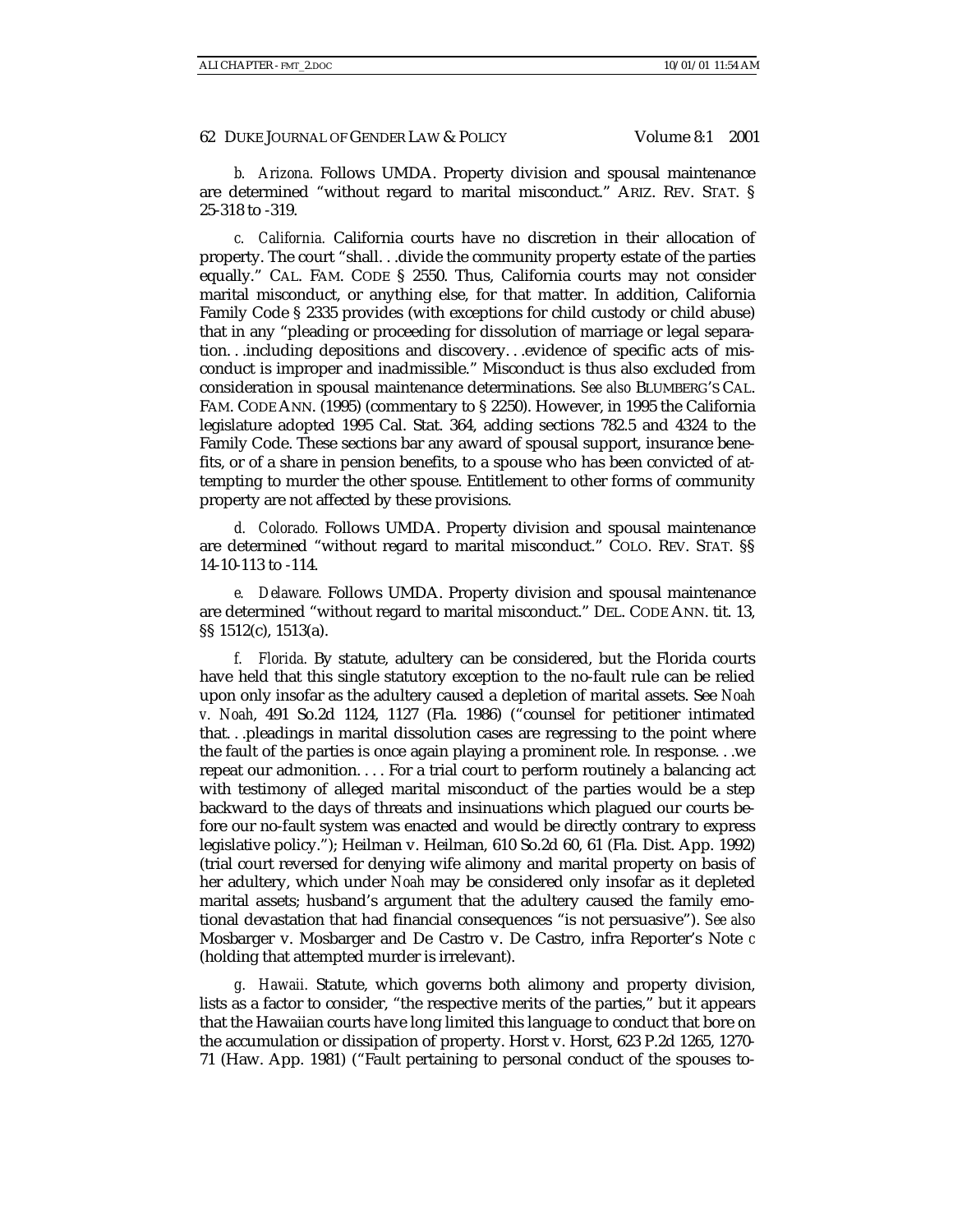ward each other has no bearing on the question as to which spouse has a better claim to the property sought to be divided in a divorce proceeding.... A spouse's contribution to, or assistance in the accumulation or preservation of, the separate property of the other spouse are appropriate considerations. . .") (*citing* Richards v. Richards, 355 P.2d 188 (Haw. 1960)); Lewis v. Lewis, 747 P.2d 698, 700 (Haw. App. 1986) (the statutory phrase "'relative merits of the parties' is pertinent only in connection with division of property. We do not think that it has any reference to personal conduct of the spouse."), aff'd in part and vacated in part on other grounds, 748 P.2d 1362 (Haw. 1988). A recent case reaffirming this interpretation is *Markham v. Markham*, 909 P.2d 602 (Haw. App. 1996).

*h. Illinois.* Follows UMDA. Property division and spousal maintenance are determined "without regard to marital misconduct." ILL. REV. STAT. ch. 40, para. 5-503 to -504.

*i. Indiana.* Neither alimony nor property statutes make reference to fault. The property provision does say that the allocation should be "just and reasonable" but Indiana courts have made clear that this does not allow consideration of fault. R.E.G. v. L.M.G., 571 N.E.2d 298, 301 (Ind. App. 1991) (chastises trial court for giving wife 60% of property based on her claim that husband's homosexual affairs put her at risk for AIDS, since she didn't have AIDS and "we will not tolerate the injection of fault into modern dissolution proceedings."). The alimony statute does not even contain the phrase "just and reasonable," seeming to eliminate any argument for including fault. It is quite directive as to the relevant considerations (basically, need) and has no open-ended list of factors.

*j. Iowa.* Statute silent, but after adoption of Iowa's no-fault divorce law its supreme court considered the question and concluded that "fault for the marriage breakdown. . .must. . .be rejected as a factor in awarding property settlement or an allowance of alimony. . ." In re Williams' Marriage, 199 N.W.2d 339, 345 (Iowa 1977).

*k. Maine.* Statutory list of factors does not mention fault, although it does mention economic misconduct. The deletion of fault from the statute has been read as meaning that "marital fault leading to the breakdown of the marriage (adultery, cruel and abusive treatment, nonsupport, etc.) may not be considered by the court in dividing property." Delano v. Delano, 501 A.2d 1287, 1289 (Me. 1985). Because the amendments "eliminated the fault provision from the alimony statute. . .the sole purpose of the statute [is] the provision of financial support. . .when necessary," since "[a]limony is intended to fill the needs of the future, not to compensate for the deeds of the past." Skelton v. Skelton, 490 A.2d 1204, 1207 (Me. 1985).

*l. Minnesota.* Follows UMDA. Property division and spousal maintenance are determined "without regard to marital misconduct." MINN. STAT. §§ 518.58(l), .552(b).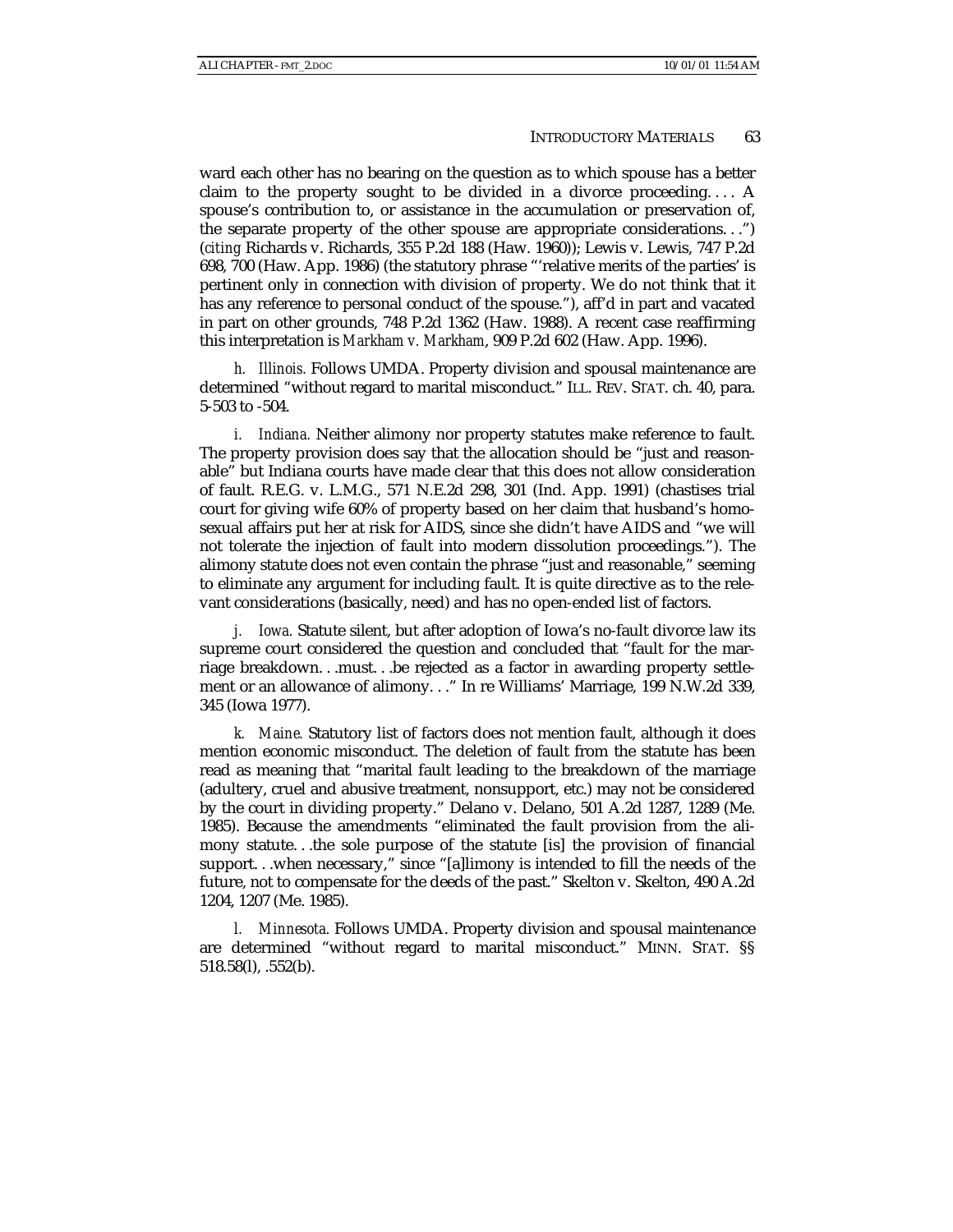*m. Montana.* Follows UMDA. Property division and spousal maintenance are determined "without regard to marital misconduct." MONT. CODE ANN. §§ 40-4-202(1), -203(2). *See also* In re Marriage of Bultman, 740 P.2d 1145, 1146 (Mont. 1987).

*n. Nebraska.* Neb. Rev. Stat. § 42-365 governs both property division and alimony. Fault and marital conduct are omitted from the factors to be considered in allocating property and granting alimony, and the section states that the purpose of alimony "is to provide for the continued maintenance and support of one party by the other when the relative economic circumstances and the other criteria enumerated in this section make it appropriate." In *Else v. Else*, 367 N.W.2d 701 (Neb. 1985), the court stated that in enacting this section, "the Legislature had ample opportunity to retain misconduct of a spouse. . .as a factor to be considered. . . . However, misconduct. . .was not retained. . . . Were § 42-365 to be interpreted. . .that misconduct. . .was determinative of spousal support, such interpretation would reinsert fault as a factor. . .regarding alimony, in derogation of the clearly indicated legislative intent to the contrary." Id. at 704.

*o. Nevada.* Property is divided equally unless the court finds a "compelling reason" for an unequal division that it "sets forth in writing." NEV. REV. STAT. §  $125.150(1)(b)$ . Even prior to its adoption of this equal division presumption, Nevada decisions appear to mention only economic circumstances in identifying acceptable rationales for an unequal division. *E.g.*, McNabney v. McNabney, 782 P.2d 1291 (Nev. 1989). In a number of decisions the Nevada Supreme Court noted that the statute allowed consideration of the "respective merits of the parties," and observed, without deciding, that such language might permit consideration of fault. Rutar v. Rutar, 827 P.2d 829, 831 n.2 (Nev. 1992) ("we have not, and do not now express any opinion as to the meaning of the term 'respective merits of the parties'"); Heim v. Heim, 763 P.2d 678, 681 n.6 (Nev. 1988) (noting that courts interpreting statutes that were otherwise no-fault had taken varying positions on whether fault could be considered in alimony). There were, in fact, never any modern Nevada decisions that considered marital misconduct in alimony, so far as our search could find. In any event, an October 1993 amendment of the statute deleted the references to the parties' "respective merits," thus eliminating the only basis upon which the Nevada courts ever even contemplated allowing consideration of fault, and consideration of fauilt is now clearly excluded. Rodriguez v. Rodriguez, 13 P.3d 415 (Nev. 2000).

*p. New Mexico.* Statute does not include fault among the factors that may be considered, and reported decisions even addressing the issue of fault at divorce are virtually nonexistent. The clearest language on the question appears in a worker's compensation case that involved conflicting claims to benefits by the decedent's three wives. In resolving that question the court observed that in "New Mexico we are not concerned with 'fault' of the spouse in determining a right to support. . . . An award of alimony is not dependent upon the fault of a spouse." Lauderdale v. Hyord Conduit Corp., 555 P.2d 700, 705 (N.M. App. 1976). In *Brister v. Brister*, 594 P.2d 1167, 1171 (N.M. 1979), the court held that in evaluating husband's claim to reduce wife's alimony where she had taken a "live-in lover," the only question was economic—whether support from the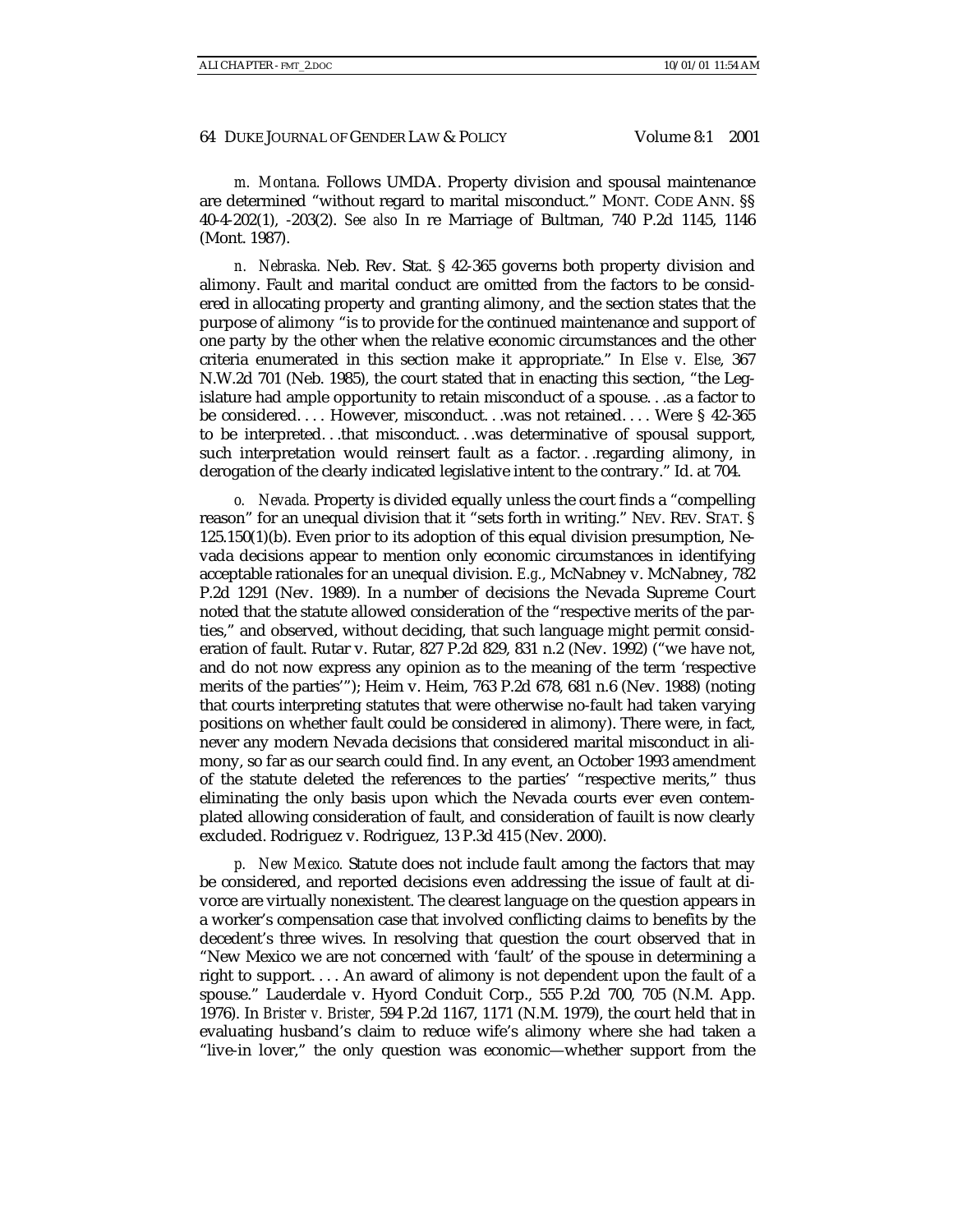lover reduced her need. The court's analysis assumes, without explicitly stating, that fault or misconduct are irrelevant in resolving the issue.

*q. Oklahoma.* The statutes are silent on the question of fault, stating only that property should be divided as the court may think "just and reasonable" and alimony awarded as the court may think "reasonable." OKLA. STAT. ANN. tit. 43, § 121. However, case law authority establishes that misconduct is not relevant to either the allocation of property or the granting of alimony except as the misconduct may have affected the accumulation of assets or the financial need of the parties. Smith v. Smith, 847 P.2d 827, 830 (Okla. App. 1993) (affirming trial judge's refusal to hear the wife's proffered evidence of the husband's repeated affairs during marriage because it had no "relevancy" to property or alimony, as it did not "dissipate marital assets," nor did she offer any "link" between the husband's "misconduct and her 'need' for alimony.").

*r. Oregon.* Or. Rev. Stat. § 107.036 provides that in allocating property and in fixing the amount of spousal support, "the court shall not consider the fault, if any, of either of the parties in causing grounds for the. . .dissolution. . .or. . .separation." *See* Matter of Marriage of DeVille, 607 P.2d 228 (Or. App. 1980), *amended*, 615 P.2d 1177 (Or. App. 1980).

*s. Washington.* Follows UMDA. Property division and spousal maintenance are determined "without regard to marital misconduct." WASH. REV. CODE ANN. § 26.09.080 (property), § 26.09.090 (alimony). But court can consider the effect of physical and emotional abuse on the spouse's economic circumstances in determining her need for alimony. Matter of Marriage of Foran, 834 P.2d 1081 (Wash. App. 1992).

*t. Wisconsin.* Property provision follows UMDA. Property is allocated "without regard to marital misconduct." WIS. STAT. ANN. § 767.255(3). Alimony provision silent, but an opinion by Justice Abrahamson holds that "the legislature did not intend to allow the circuit court to consider marital misconduct a relevant factor in granting maintenance payments." Dixon v. Dixon, 319 N.W.2d 846, 853 (Wis. 1982), *aff'd*, Hefty v. Hefty, 493 N.W.2d 33, 39 (Wis. 1992) (although husband "refers to *Dixon* as the general rule, *Dixon* is, in fact, the only rule in this area of law [and] expressly prohibits a court from considering marital misconduct when awarding maintenance. . . ."). *But see* In re Marriage of Brabec, 510 N.W.2d 762 (Wis. App. 1993) (affirming trial court's refusal to apply *Dixon* where wife convicted of attempting to hire someone to kill husband during the pendency of the divorce proceedings).

## **2. Pure no-fault property, almost pure no-fault alimony (5)**

*a. Idaho.* Relevant statutes include fault as a factor for alimony but not for property, which is presumptively divided "substantially equally." The only case on fault explains that prior to 1990, innocence was an eligibility requirement for alimony, but that 1990 statutory reforms eliminated this requirement and established that need and ability to pay were the "primary" basis for alimony awards. Marmon v. Marmon, 825 P.2d 1136, 1139 (Idaho App. 1992). The extent to which consideration of fault survives this amendment remains to be seen.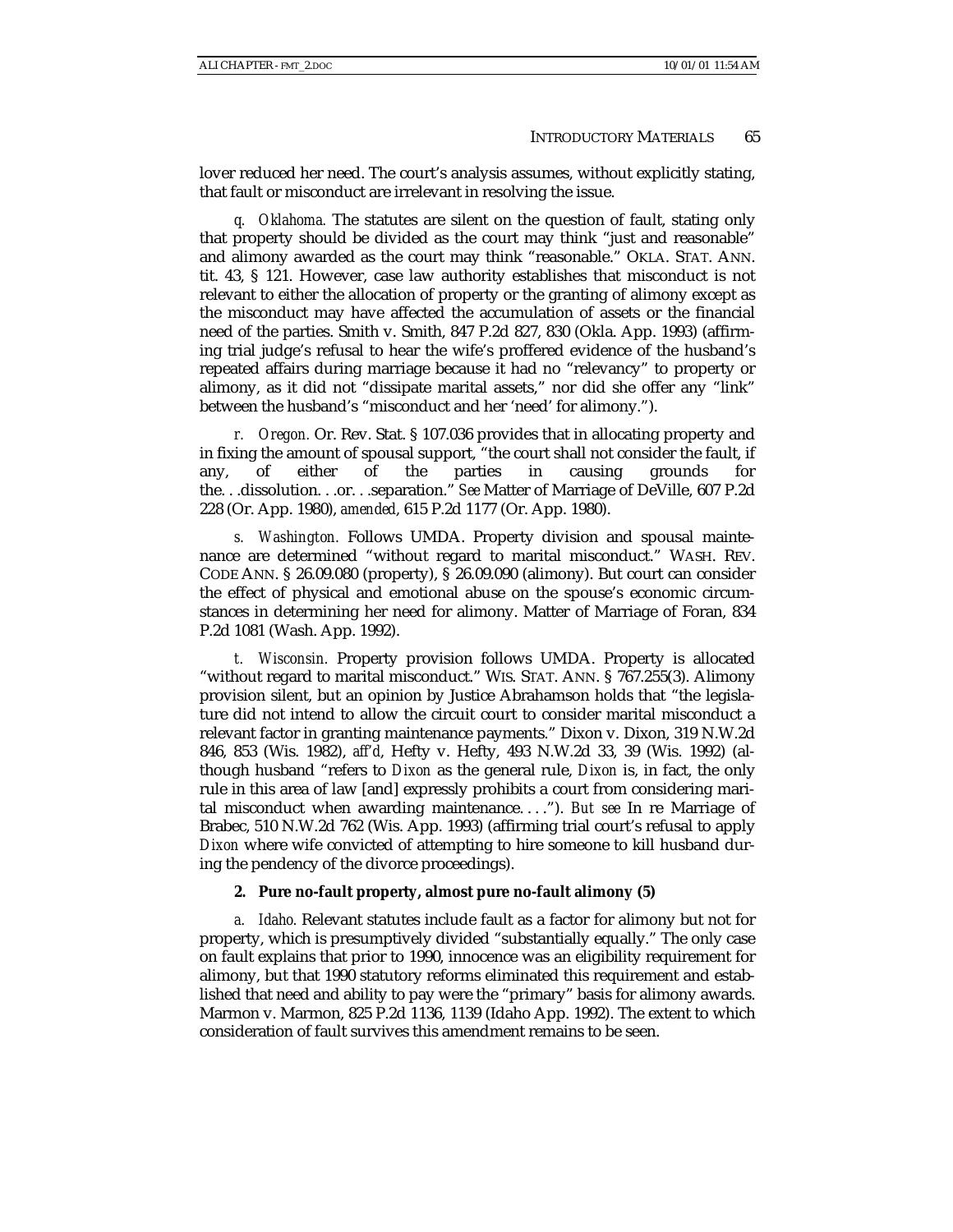*b. Kentucky.* Follows UMDA in property, *Dowell v. Dowell*, 490 S.W.2d 478 (Ky. App. 1973), but the maintenance statute is silent. Kentucky courts initially decided that the legislative intent was to exclude fault from determining eligibility for alimony, but not from determining its amount. Chapman v. Chapman, 498 S.W.2d 134 (Ky. App. 1973). This decision has been both limited and severely criticized by later opinions, *Platt v. Platt*, 728 S.W.2d 542, 543 (Ky. App. 1987) (*Chapman* opinion "disfigured the statute" by allowing consideration of fault; fault may not be considered where wife sought to augment her claim with evidence of husband's adultery) and only barely survives in the state supreme court, *Tenner v. Tenner*, 21 Fam. L. Rep. 1419, 1995 Ky. LEXIS 80 (Ky. 1995) (agrees with *Platt* that obligor's fault may not be considered, but continues to allow consideration of the claimant's fault; three dissenters would overrule *Chapman* and exclude fault altogether).

*c. New Jersey.* N.J. Stat. Ann. § 2A:34-23.1 governs the distribution of property. Marital misconduct is not among the factors the statute directs the court to consider, although the court is empowered to consider "any other factor it deems relevant." Soon after New Jersey's adoption of no-fault divorce, however, the New Jersey Supreme Court reversed a trial court that considered the wife's adultery in its allocation of marital property. While recognizing that the statutory factors were intended to be illustrative and not exhaustive. . .we are satisfied that the concept of 'equitable distribution' requires that fault be excluded as a consideration . . . . The spouse who . . . gives cause . . .for divorce may not be responsible for the breakdown of the marriage . . . [but] may merely be reacting to a situation which is not of his or her making. Marriage is such an intricate relationship that often it is difficult, if not impossible, to ascertain upon whom the real responsibility for the marital breakup rests.

The court also quoted with approval the Uniform Marriage and Divorce Act language directing that property allocations be made "without regard to marital misconduct." Chalmers v. Chalmers, 320 A.2d 478, 482-83 (N.J. 1974). A 1980 lower court decision ignored *Chalmers* and denied any share of the marital property to a husband who had tried to have his wife murdered. D'Arc v. D'Arc, 421 A.2d 602 (N.J. Super. App. Div. 1980). New Jersey is one of several states which retained fault grounds for divorce when it added no-fault grounds to its statute. Litigants may therefore continue to seek a divorce on fault grounds. If they do, N.J. Stat. Ann. § 2A:34-23.1 permits the court to consider the "proofs made in establishing such ground in determining an amount of alimony," and a number of decisions during the 1970s denied or reduced alimony awards to wives found guilty of adultery. *See* Lynn v. Lynn, 398 A.2d 141 (N.J. Super. App. Div. 1979). There appear to be no cases since *Lynn*, however, that consider fault in an alimony adjudication. In a 1991 tort action between former spouses, a trial court noting the fault rule cited these 1970 opinions. Ruprecht v. Ruprecht, 599 A.2d 604, 608 (N.J. Super. Ch. Div. 1991). Yet more recently another trial court deciding an interspousal tort case observed that "a trial judge is under the specific direction that the resolution of the financial aspects of the marriage—whether support or equitable distribution—are to be resolved without regard to fault." Tweedley v. Tweedley, 649 A.2d 630, 633 (N.J. Super. Ch. Div. 1994). The impression is that, while older authority permitting considera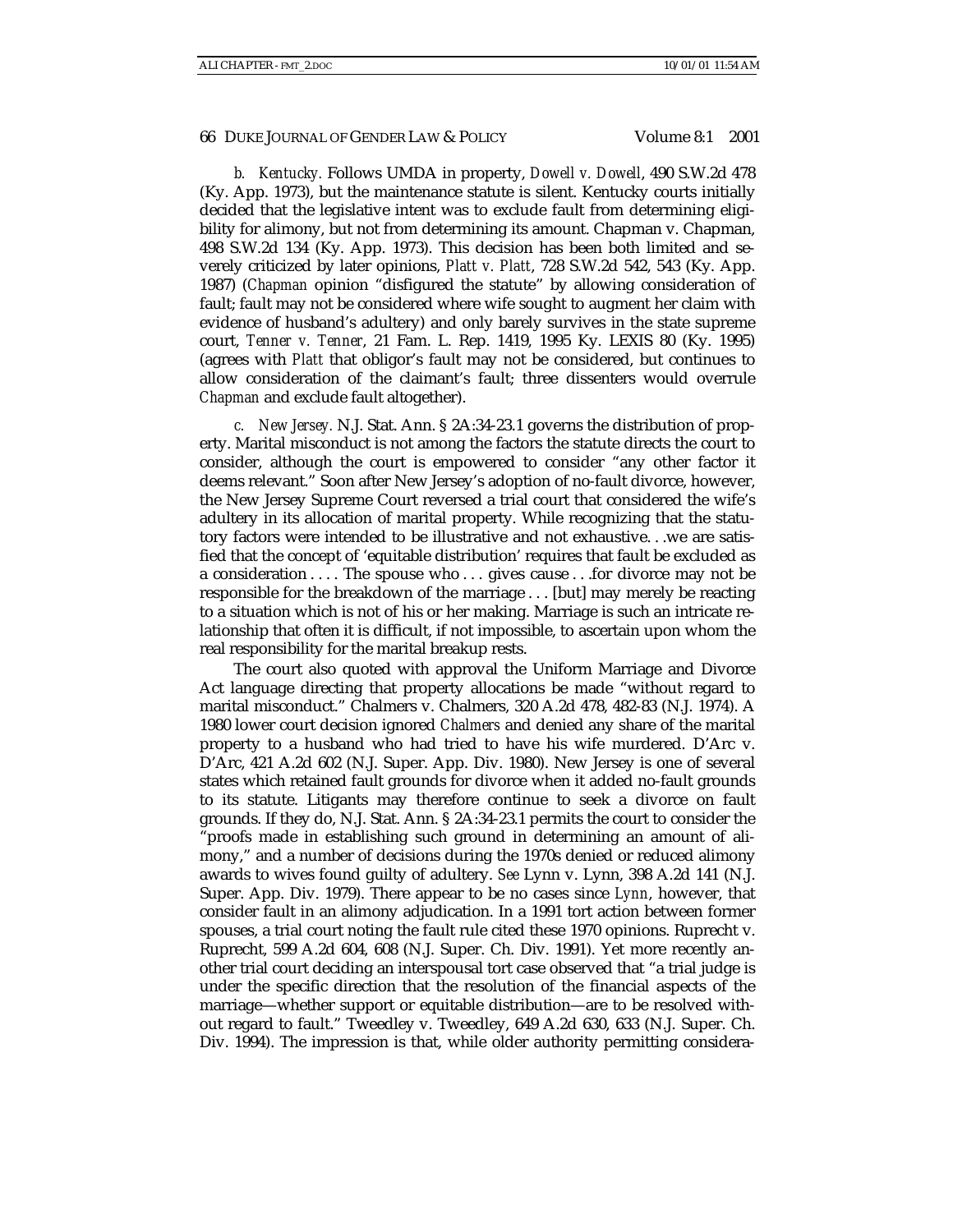tion of fault in alimony adjudications has never been overruled, it is now rarely if ever relied upon, and may no longer be considered authoritative.

*d. Ohio.* The statute does not mention misconduct in its treatment of either alimony or property allocation, but does for both allow the court to consider "all relevant factors." Cherry v. Cherry, 421 N.E.2d 1293, 1298 (Ohio 1981). In the case of property, however, consideration of fault seems very rare. A search in Lexis for Ohio family law cases that contained the word "property" within eight words of "misconduct" or "fault" yielded almost no cases of true marital misconduct—they were all financial misconduct. The single exception is a peculiar case involving whether to require wife to return wedding and engagement rings given her by husband at the dissolution of a brief marriage. In ordering their return the trial court relied on evidence of wife's repeated intimacies with a former husband. In affirming the order, however, the appellate court cautioned that it did not "intend for the use of fault in this property hearing to be read as opening the door to fault issues in all property hearings. We hold only that under the facts and circumstances of this particular case, the use of fault in ordering the return of the engagement and wedding rings to husband was not an abuse of discretion." Schwartz v. Schwartz, No. C-930592, 1994 Ohio App. LEXIS 4578 (Oct. 5, 1994). In alimony the governing authority seems more open to consideration of fault. Zimmie v. Zimmie, 464 N.E.2d 142, 145 (Ohio 1984) (despite statute's omission of fault as a factor, it may be considered, but court's refusal to hear additional evidence of fault not improper). However, most of the cases found in a Lexis search (alimony within 10 words of fault or misconduct) either caution against consideration of fault or sustain a lower court decision over objections that it failed to consider misconduct evidence. Labor v. Labor, 1992 Ohio App. LEXIS 838 (court must state its reasons for alimony award and should not give greater weight to fault than to other statutory factors; \$100 per month alimony for wife at fault held insufficient); Lemon v. Lemon, 537 N.E.2d 246, 250 (Ohio App. 1988) (governing statute "does not require a trial court to consider fault or marital aggression in its division of marital assets or award of alimony. It appears from that language that the legislature did not intend marital misconduct to be a definitive factor in the division of marital assets. . . . The trial court did not abuse its discretion in failing to consider marital fault or aggression in determining the division of property and alimony award between the parties."); Groom v. Groom, 1990 Ohio App. LEXIS 4583 (declines to alter trial court's award of alimony to wife admittedly guilty of numerous and blatant infidelities; weight need not be given to misconduct); Kelecava v. Kelecava, 1990 Ohio App. LEXIS 4213 (similar). But there is clearly some undefined range of tolerance for trial courts that do consider marital misconduct. *E.g.*, Young v. Young, 1989 Ohio App. LEXIS 2800 ("without findings and conclusions disclosing that the trial court predicated its award of alimony on consideration of defendant's marital misconduct, we do not presume it did so. However, to the extent it may have done so, we do not find consideration of such matter to be error as it may bear upon plaintiff's physical and emotional condition, for example, or otherwise.").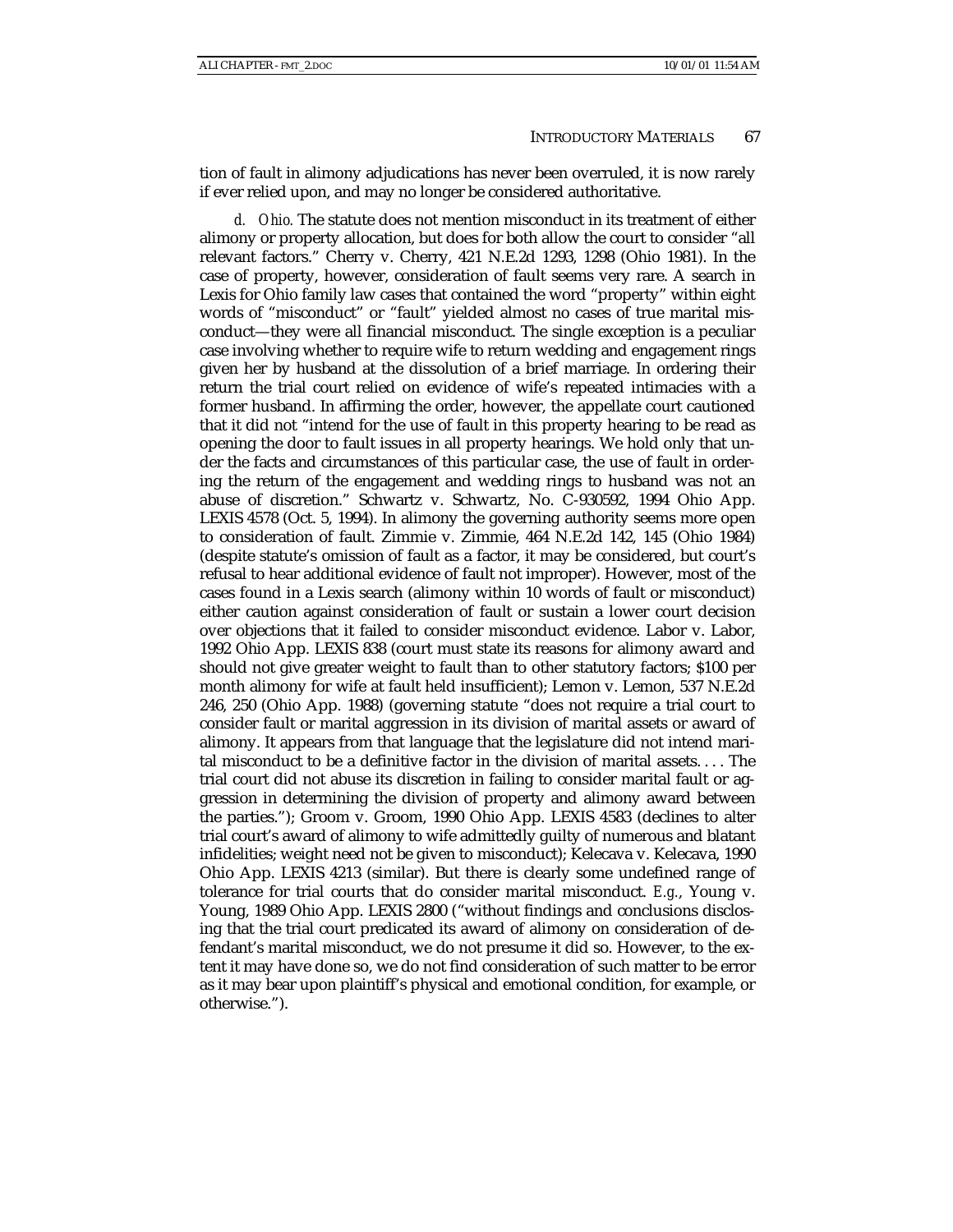*e. Utah.* Utah has largely been a no-fault state. This is illustrated by the decision in *Noble v. Noble*, 761 P.2d 1369 (Utah 1988), in which husband shot wife in the head before unsuccessfully attempting to commit suicide. (Husband was acquitted of attempted murder in a jury trial.) Wife brought a battery and emotional distress claim against husband which had not yet been tried at the time of the divorce decree. The issue in *Noble* was whether the divorce court had improperly considered matters that should have been reserved for the tort action. The Utah Supreme Court drew a careful line, making clear that the divorce court could consider wife's "increased living expenses and decreased earning capacity resulting from the disabilities caused by the shooting" in fashioning the alimony and property portions of the divorce decree. *Id*. at 1370. Since such disabilities could be taken into account "regardless of their cause," consideration of them should not be precluded when they result from the other spouse's tortious acts. *Id.* at 1372. The court found that the trial court's substantial property award was appropriate in light of these factors and of husband's inability to pay an alimony award adequate to meet wife's needs, and therefore rejected husband's claim that the trial court's real rationale—concededly improper—was "to punish Glen for the shooting and to compensate Elaine for her injuries." At the same time the supreme court allowed the tort action to go forward, presumably because the wife could there recover for losses not recognized in the divorce action. (The court was also careful to note, however, that special damages ordinarily allowed in tort—lost earning capacity and medical expenses—could be duplicative of the divorce recovery, and should therefore be barred in the tort action.) *Id.* at 1373.

There are nonetheless threads of fault occasionally appearing in Utah law. Fault grounds for divorce are available to the spouse who chooses to pursue them, and at one point the *Noble* opinion itself says that "because Elaine's counterclaim for divorce was based on Glen's cruelty to her, it was proper [for the trial judge] to consider. . .Glen's fault in causing [her] injuries," an odd statement not elaborated upon nor consistent with the remainder of the opinion. *Id.* at 1371. Most significantly, a 1995 amendment to Utah law allows, but does not require, the divorce court to consider "the fault of the parties" in its decision on alimony. Utah Code § 30-3-5(7)(b). (Subsection (7)(a) contains a list of factors that must be considered, but this fault provision is set aside in a separate subsection as a factor that the court "may consider.") It remains to be seen whether, or to what extent, Utah courts accept the invitation to consider fault. The Utah Supreme Court has previously held that "alimony is not intended as a penalty against the husband nor a reward to the wife." English v. English, 565 P.2d 409, 411 (Utah 1977).

### **3. Almost pure no-fault, property and alimony (3)**

*a. Arkansas.* Under § 9-12-315 marital property is divided equally at divorce unless the court makes finding that one of nine statutory factors requires an unequal division. Fault is not on that list. The Arkansas Supreme Court nonetheless allowed an unequal division where the wife was convicted of conspiring to kill the husband, concluding that the omission of fault from the list was not meant by the legislature "to preclude a chancellor from considering such bizarre facts as those in this case." Stover v. Stover, 696 S.W.2d 750, 752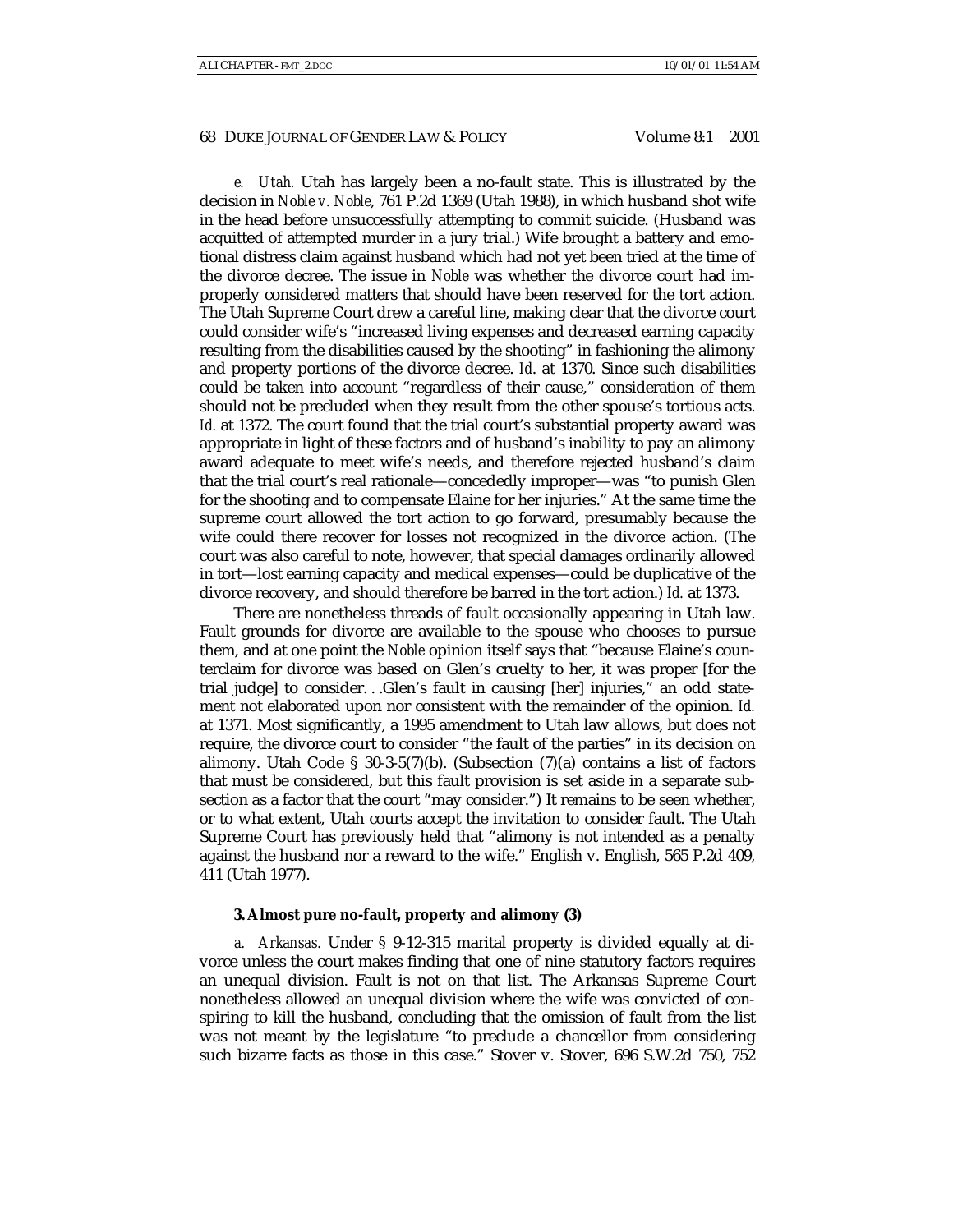(Ark. 1986). The court cautioned, however, that "the extent of our holding" is to allow consideration "of the fact that one spouse has been convicted of conspiring to kill the other." *Id.* Subsequently, the same court held that "fault is not a factor in deciding whether to award alimony unless it relates to need or the ability to pay." Burns v. Burns, 847 S.W.2d 23, 27 (Ark. 1993).

*b. Kansas. In re Marriage of Sommers*, 792 P.2d 1005, 1009 (Kan. 1990), adopts an essentially complete no-fault position, although leaving open the possibility that fault might be considered in "extremely gross and rare situations." Since *Sommers*, no reported decision in Kansas has allowed consideration of fault. *Sommers* itself noted that "It is difficult to conceive of any circumstances where evidence of marital infidelity would be a proper consideration in the resolution of the financial aspects of a marriage." *Id.* at 1010. The financial impact of conduct can be considered, of course. For example, where "the husband's mental abuse of the wife [made her] so emotionally impaired that her earning capacity is affected," the court can fix the financial awards in light of that reduced earning capacity. *Id.*

*c. New York.* Marital fault is excluded from consideration in equitable distribution except for "egregious cases that shock the conscience." O'Brien v. O'Brien, 498 N.Y.S.2d 743, 750 (N.Y. 1985) (except for such extreme cases, misconduct is not a "just and proper" consideration because it is inconsistent with the equitable distribution premise of economic partnership and entitlement to fair share of accumulated property, difficult to determine, and "would involve courts in time consuming procedural maneuvers relating to collateral issues."). Most lower court decisions apply the same rule to alimony determinations. Wilson v. Wilson, 476 N.Y.S.2d 120, 125 (App. Div. 1984). At least one lower court, however, has stated that fault was still a "proper consideration" in alimony. Sarafian v. Sarafian, 528 N.Y.S.2d 192, 196 (App. Div. 1988). The facts of *Sarafian* in fact meet New York's egregious misconduct standard, however (husband, then 64, received permission from wife's parents to marry her at 16 by buying a house for them; he had, since she was 13, "regularly" taken her from her New York home to his abandoned chicken farm where he engaged in sexual relations with her). That standard, as it appears to operate in practice, allows consideration of fault only in cases in which the alleged misconduct amounted to a serious violent felony. It is well-established in New York that "verbal harassment, threats and several acts of minor domestic violence" is not egregious misconduct under this rule, *Kellerman v. Kellerman*, 590 N.Y.S.2d 570, 571 (App. Div. 1992), nor is the husband's refusal to have children in violation of an explicit promise, *McCann v. McCann*, 593 N.Y.S.2d 917 (Sup. 1993) (discussing the rule at length), nor the combination of the wife's open adultery, physical abuse (scratching, biting, and pulling hair of husband), verbal abuse (repeatedly berating him in front of coworkers and friends), and wounding of her husband with a knife while breaking into his locked briefcase, Stevens v. Stevens, 484 N.Y.S.2d 708 (App. Div. 1985), nor necessarily the husband's verbal and physical abuse of wife, which may not be sufficiently extreme or outrageous to allow reduction in his share of marital property, Orofino v. Orofino, 627 N.Y.S.2d 460 (App. Div. 1995). Attempted murder is egregious misconduct, Brancovenanu v. Brancovenanu, 535 N.Y.S.2d 86 (App. Div. 1988) and Wenzel v. Wenzel, 472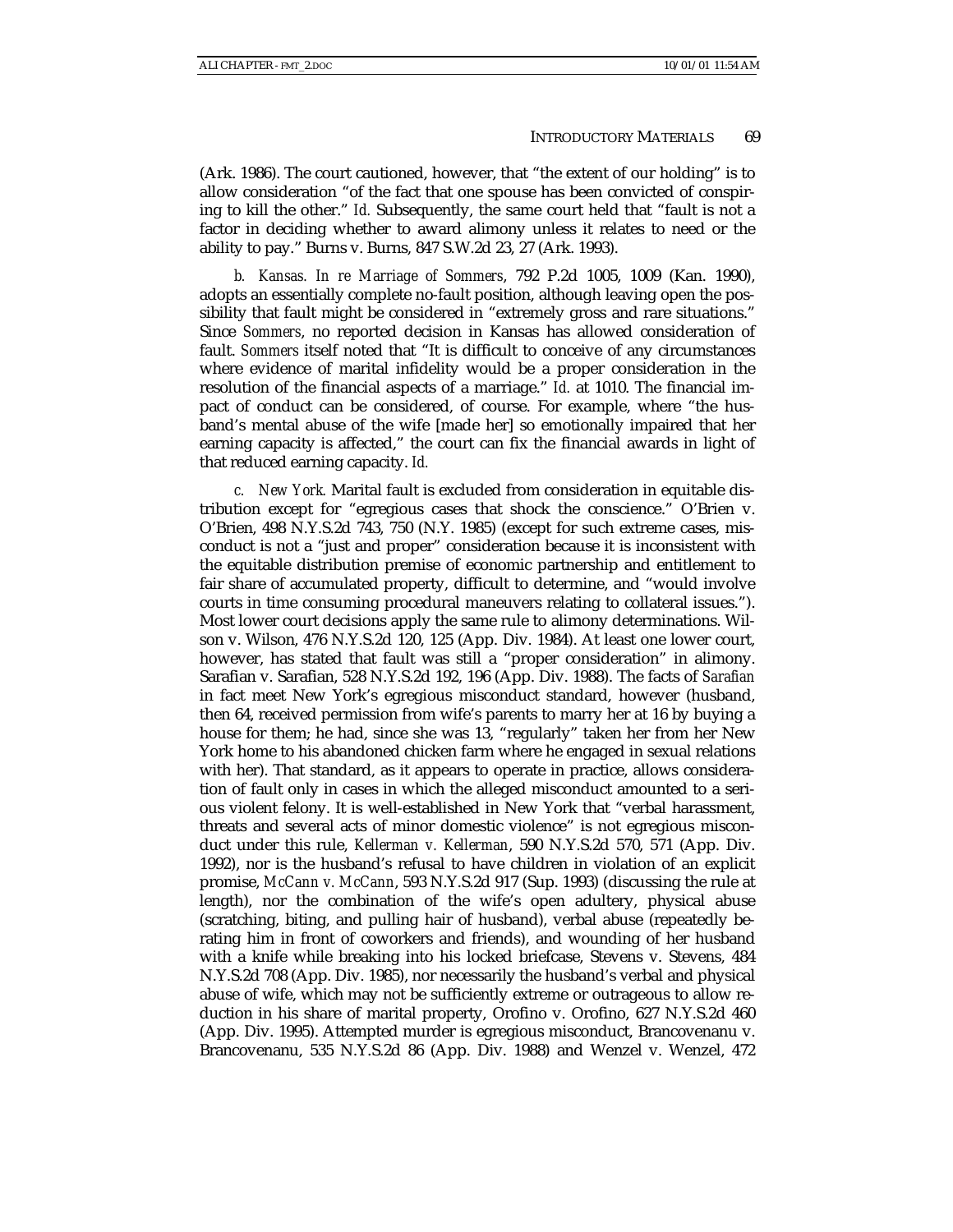N.Y.S.2d 830 (Sup. Ct. 1984); as is rape, Thompson v. Thompson, N.Y. L.J., Jan. 5, 1990, at 22 (rape of stepdaughter egregious misconduct in dissolution of marriage between mother and stepfather); and repeated physical abuse in which, over a 20-year period, the husband slapped defendant's face weekly; broke her foot by stamping on it; broke her finger, leaving it permanently deformed; pushed her, causing a broken arm with a permanent 40 percent loss of use, and punched her so that she sustained dental damage requiring caps and root canal work. Debeny v. Debeny, N.Y. L.J., Jan. 24, 1991 at 21. Even egregious conduct has been held irrelevant to the property division, however, where both spouses were guilty of it. Valenza v. Valenza, 16 Fam. L. Rep. 1155 (N.Y. Sup. 1990) (wife hired hit men who attempted to beat husband to death after husband had raped wife at gunpoint; relative fault held irrelevant). New York commentators have concluded that egregious misconduct requires either attempted murder or the actual commission of "serious violence." Russell Marnell, *Marital Fault in New York*, N.Y. L.J., June 16, 1994, at 1.

# **4. No-fault property, full fault in alimony (7)**

*a. Louisiana.* Divides community property equally, without regard to fault (or anything else). Article 112(A)(1) of the Louisiana Code allows alimony only to a spouse who is not at fault, which the state supreme court defines as "serious misconduct" or "cruel treatment or excesses which compel a separation because the marriage is insupportable." Allen v. Allen, 648 So.2d 359, 363 (La. 1994). Lower courts have held that the statutory standard includes adultery, conviction of a felony, habitual intemperance, cruel treatment or outrages, public defamation, abandonment, attempted murder, and intentional nonsupport. Guillory v. Guillory, 626 So.2d 826, 829 (La. App. 1993).

*b. North Carolina.* North Carolina's traditional rule was unusual in making misconduct of the obligor a requirement for alimony, in addition to providing that the adultery of the obligee was a bar, and allowing consideration of fault generally as a factor in setting the award's amount. Williams v. Williams, 261 S.E.2d 849 (N.C. 1980). A very recent revision of the governing statute retains these basic sentiments, but drops the fault of the obligor as an alimony eligibility requirement. It bars alimony awards to a spouse guilty of "illicit sexual behavior," or adultery, requires that alimony be awarded where the supporting spouse is guilty of "illicit sexual behavior," leaves the matter to the court's discretion when both are guilty of illicit sexual behavior, and requires the court to consider, in fixing any award, "the marital misconduct of either of the spouses," which is elsewhere defined as any one of nine separate offenses including "illicit sexual behavior," "abandonment," "excessive use of alcohol or drugs," "indignities," and a "malicious turning out-of-doors." N.C. GEN. STAT. §§ 50-16.1(A), -16.3(A)(a), -16.3(A)(1). In contrast, fault has been held relevant in the allocation of marital property only where it is "related to the economic condition of the marriage," such as dissipation. Smith v. Smith, 331 S.E.2d 682, 687 (N.C. 1985); Smith v. Smith, 438 S.E.2d 457, 458 (N.C. App. 1994); Smith v. Smith, 433 S.E.2d 196, 221 (N.C. App. 1993). This rule has also been applied to parties with other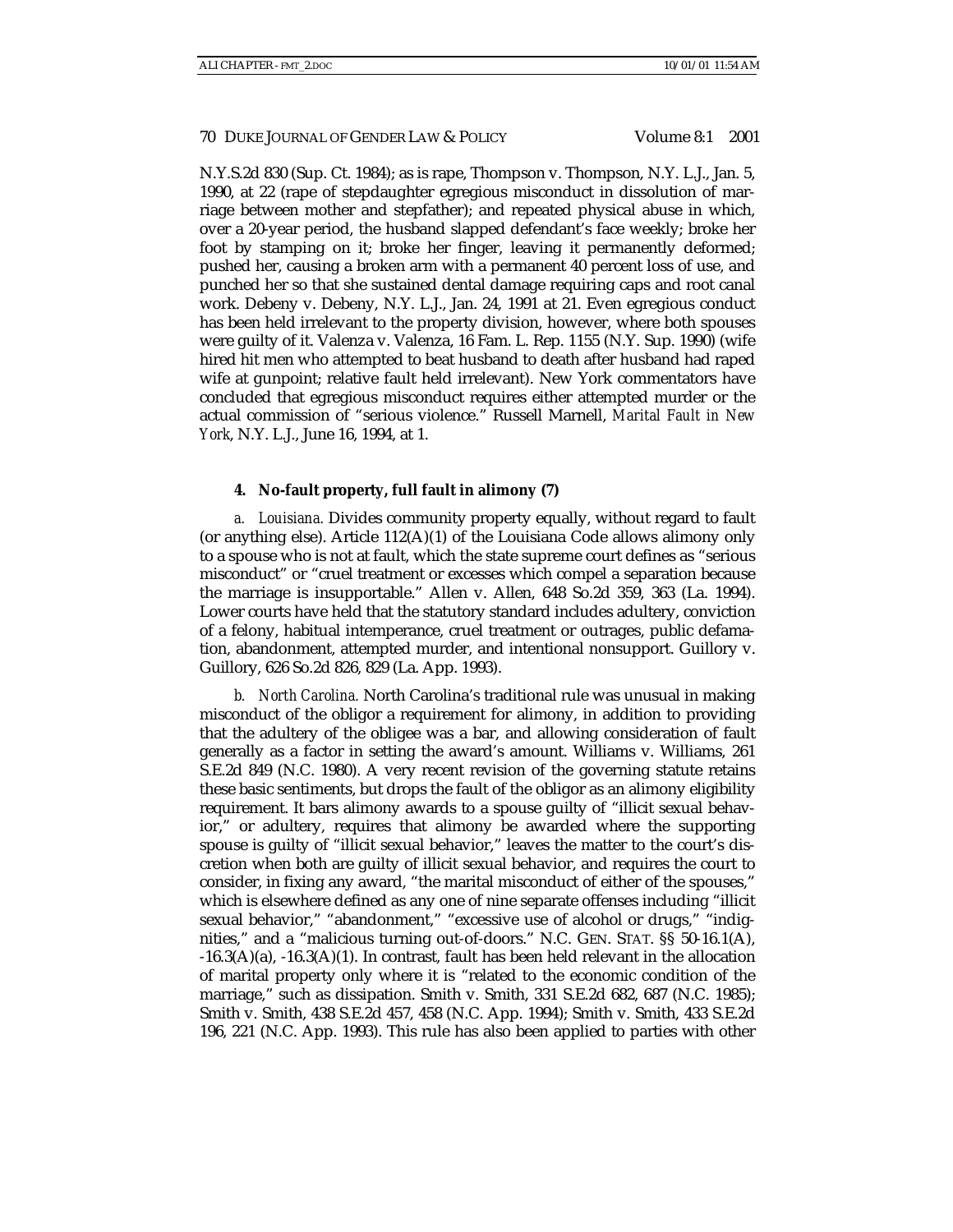names. Shoffner v. Shoffner, 371 S.E.2d 749, 751 (N.C. App. 1988); Spence v. Jones, 348 S.E.2d 819, 821 (N.C. App. 1986).

*c. Pennsylvania.* "Marital misconduct may not be considered by the court in determining an order of equitable distribution." Perlberger v. Perlberger, 626 A.2d 1186, 1195 (Pa. 1992). One lower court allocated all of the marital estate to the wife where the husband had been convicted of soliciting someone to murder her, but this was affirmed on the ground that the husband's conduct, which also included questionable business dealings, had dissipated marital assets. Holub v. Holub, 583 A.2d 1157 (1990), appeal denied, 596 A.2d 158 (Pa. 1991). The "marital misconduct of either of the parties during marriage" may be considered in alimony awards under Pa. Cons. Stat. Ann. § 3701(14). It has been held proper for a court to treat the husband's affairs during marriage as "misconduct" within the meaning of this provision, in fashioning an alimony award in favor of the wife. Schneeman v. Schneeman, 615 A.2d 1369, 1378 (Pa. Super. 1992). An Adviser from Pennsylvania tells the Reporter, however, that it is rare for fault to be considered by trial courts.

*d. South Dakota.* Statute excludes consideration of fault in property. S.D. CODIFIED LAWS § 25-4-45.1 ("Fault shall not be taken into account with regard to the awarding of property."). The South Dakota Supreme Court has indicated that it should be considered in alimony, where there is no statutory bar, *Hanks v. Hanks*, 296 N.W.2d 523, 527 (S.D. 1980), and there seems to be very little limitation on its consideration. *E.g.*, Temple v. Temple, 365 N.W.2d 561, 568 (S.D. 1984); Kanta v. Kanta, 479 N.W.2d 505, 508 (S.D. 1991) (husband's extramarital affair "appropriate for consideration in an alimony award but not in a property award").

*e. Tennessee.* Statute requires no-fault allocation of property, Tenn. Code Ann. § 36-4-121 (court shall "assign the marital property between the parties without regard to marital fault") but the alimony statute expressly authorizes the court to consider "the relative fault of the parties . . . where the court, in its discretion, deems it appropriate to do so." TENN. CODE ANN. § 36-5-101-(d)(1)(K). And they do, considering things like adultery. Wilder v. Wilder, 863 S.W.2d 707, 715 (Tenn. App. 1992).

*f. Virginia.* Va. Code Ann. § 20-107.1 bars alimony to a spouse guilty of conduct that would provide the basis of a fault divorce unless "the court determines from clear and convincing evidence, that a denial of support and maintenance would constitute a manifest injustice, based upon the respective decrees of fault during the marriage and relative economic circumstances of the parties." As if the point were not clear, two sentences later the section reiterates that in determining whether to award alimony the court "shall consider the circumstances and factors which contributed to the dissolution of the marriage, specifically including adultery and any other ground for divorce...." The fault grounds for divorce cross-referenced by this section are adultery, imprisonment for more than one year upon conviction of a felony, cruelty, desertion, or having caused "reasonable apprehension of bodily hurt." VA. CODE ANN. § 20-91. The consequences of these provisions is that fault can bar or reduce the amount of alimony, but can almost never increase it. The obligor's fault would seem rele-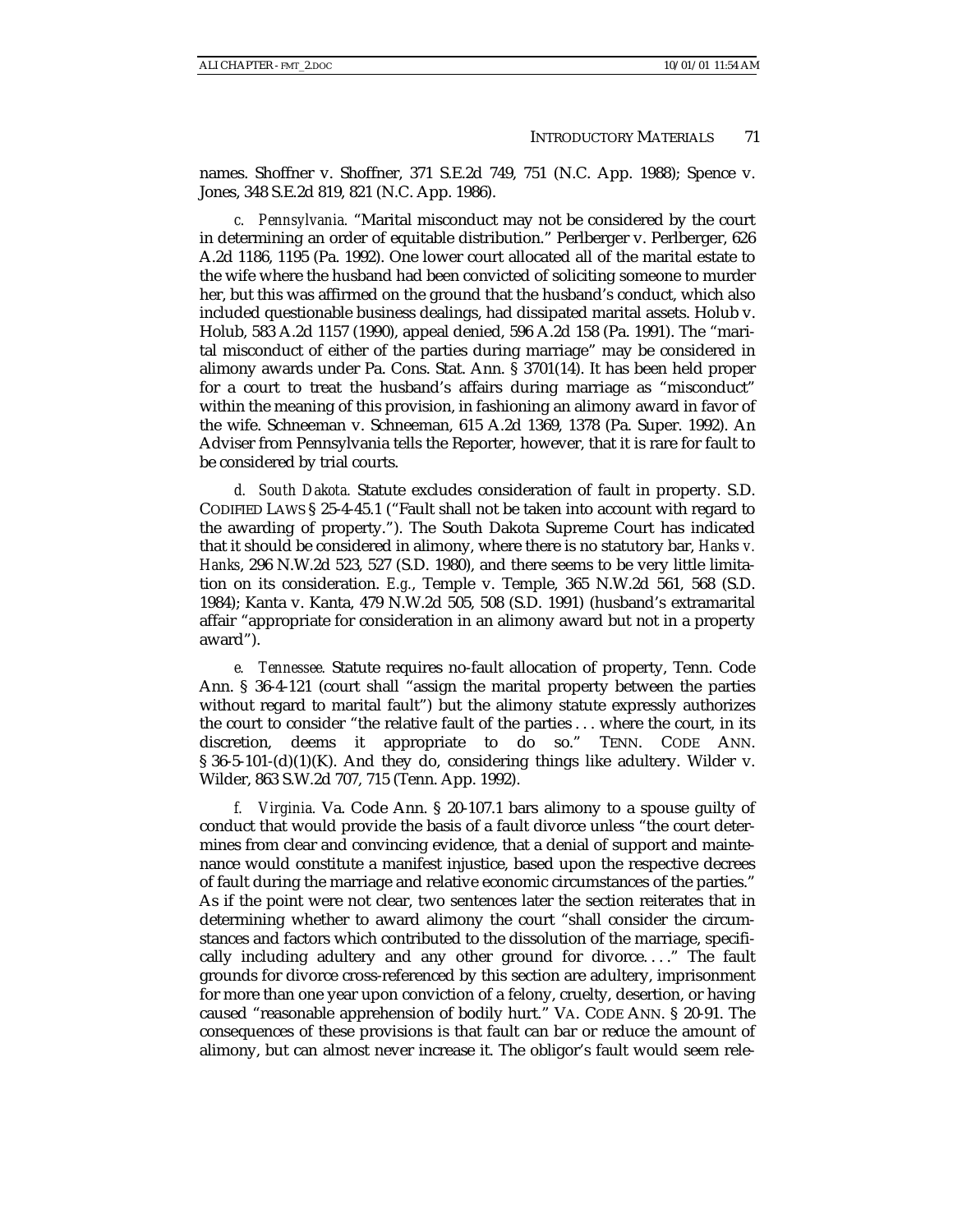### 72 DUKE JOURNAL OF GENDER LAW & POLICY Volume 8:1 2001

vant only as a defense to the claim that the obligee's fault should bar or reduce a support order. See *Dukelow v. Dukelow*, 341 S.E.2d 208, 210 (Va. App. 1986), explaining that alimony decisions are a "two-step" process in which the court first determines whether a spouse is barred by fault from claiming alimony, and then, if "no fault ground [for divorce] exists," it may go on to consider the relative needs and abilities of the parties. Va. Code Ann. § 20-107.3(E)(5) includes in the list of factors that the court should consider in its allocation of marital property "the circumstances . . . which contributed to the dissolution of the marriage, specifically including any ground for divorce under the provisions of § 20-91. . . ." It is unclear the extent to which fault is thought relevant in property allocation, however. In *Aster v. Gross*, 371 S.E.2d 833, 836 (Va. App. 1988), the court, construing this language, says that "circumstances that lead to the dissolution of the marriage but have no effect upon marital property, its value, or otherwise are not relevant [and] need not be considered." It should be noted that in rejecting, on this basis, the wife's claim that the trial court did not give sufficient weight to the husband's adultery, the court affirmed an award of 65 percent of the marital property to the husband, on the apparent basis that he had earned most of it as an orthopedic surgeon. Later decisions rely on *Aster*'s apparent exclusion of traditional fault factors to favor other husbands who might otherwise suffer an unfavorable allocation of property they had earned. *E.g.*, Donnell v. Donnell, 455 S.E.2d 256 (Va. App. 1995) (trial court's property allocation favorable to wife reversed where it appears to have been improperly based on husband's conviction for sexually molesting parties' daughters, citing *Aster*); Gamer v. Gamer, 429 S.E.2d 618 (Va. App. 1993) (husband's adultery irrelevant to property allocation under *Aster*).

*g. West Virginia.* Statute requires that property be allocated "without regard to any attribution of fault," W. Va. Code § 48-2-32, but in alimony the court is directed, in determining both eligibility and amount, to "consider and compare the fault or misconduct of either or both of the parties and the effect of such fault or misconduct as a contributing factor to the deterioration of the marital relationship" and to deny alimony altogether to someone guilty of adultery, conviction of a felony, or "actual" abandonment. W. VA. CODE § 48-2-15(I).

# **5. Full-fault, property and alimony (15)**

*a. Alabama.* Trial court even reversed for not considering husband's adultery in connection with property division. O'Daniel v. O'Daniel, 515 So.2d 1250 (Ala. 1987).

*b. Connecticut.* Statutes permit consideration of fault in both property and alimony. Although in one opinion the state supreme court cautioned that fault should not be overemphasized, being only one factor to be considered, *Sands v. Sands*, 448 A.2d 822 (Conn. 1982), most appellate decisions emphasize the wide discretion allowed trial courts in property allocations and alimony decisions. *See* Reporter's Note *b*.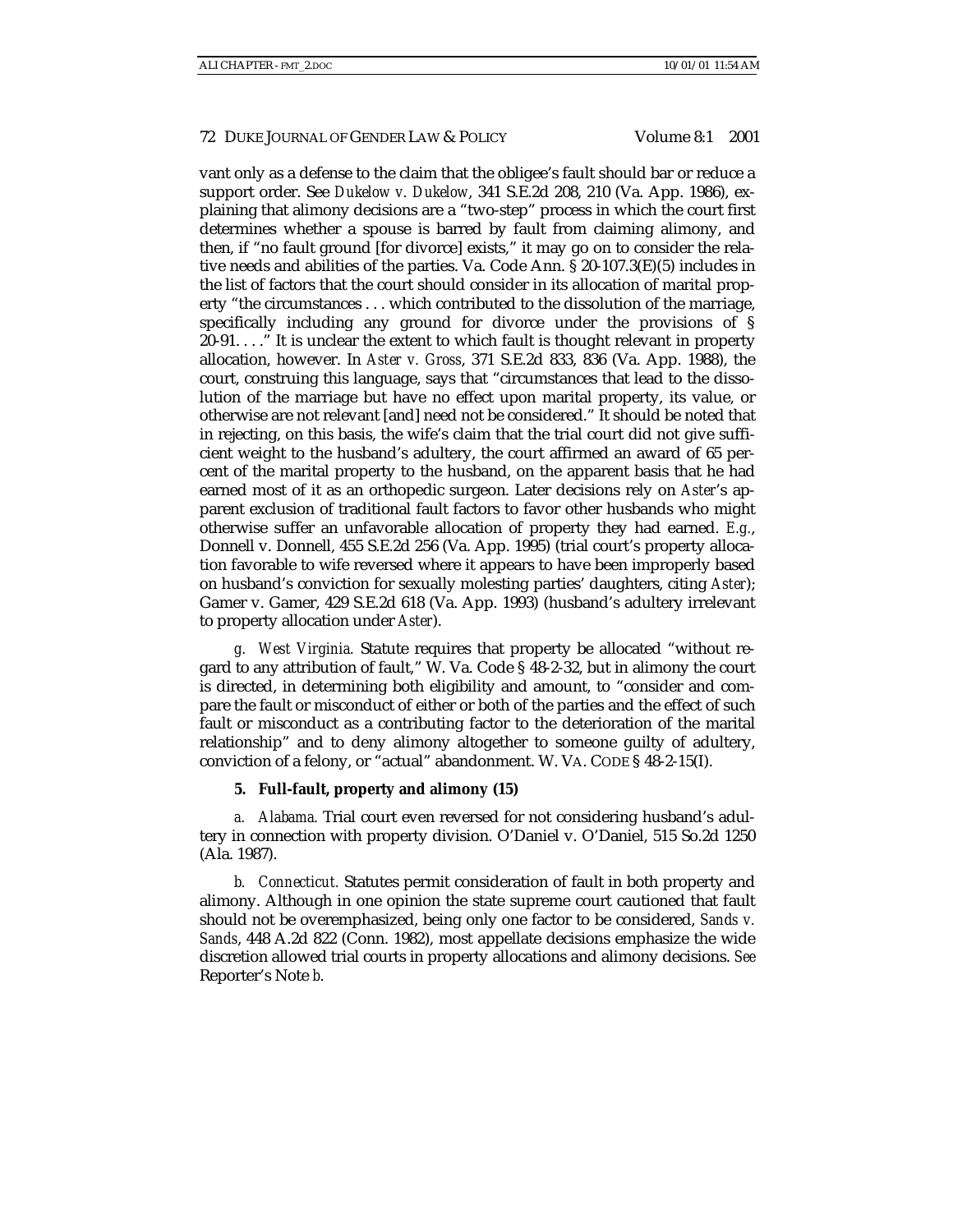*c. Georgia.* Fault is relevant to alimony by statute, Ga. Code Ann. § 19-6-1; test is quite open-ended except that adultery and desertion are a bar to alimony. *See* Davidson v. Davidson, 257 S.E.2d 269 (Ga. 1979). For property division the statute is silent, but *Peters v. Peters*, 283 S.E.2d 454, 455 (Ga. 1981), held that "the conduct of the parties. . . is relevant and admissible" in equitable distribution.

*d. Maryland.* Relevant statutes make "the circumstances that contributed to the estrangement of the parties" relevant in both property, Md. Code Ann. §  $8-205(b)(4)$ , and alimony, §  $8-106(b)(6)$ . A trial judge was reversed for refusing to allow testimony concerning the wife's adultery, since that was relevant to the award. Ohm v. Ohm, 431 A.2d 1371, 1381 (Md. Ct. Spec. App. 1981).

*e. Massachusetts.* Mass. Gen. L. Ann. § 208-34 includes among the factors applicable to both alimony and property division "the conduct of the parties during the marriage." It is difficult to fathom much more of a rule from the reported cases. In *Putnam v. Putnam*, 389 N.E.2d 777, 778 (Mass. App. 1977), a trial court was reversed for allocating the marital property one-third to the wife and two-thirds to the husband, where wife had been involved in an "improper relationship" with a "teenage neighbor," in part because it took little evidence on other issues such as the parties' noneconomic contributions to the marriage and their economic contributions to it apart from specific contributions to acquisition of their house, the major property at issue. Court "caution[s] against the view that either alimony or a transfer of property may be justified purely on the basis of the blameworthy conduct of one of the spouses." But in *Loud v. Loud*, 436 N.E.2d 164 (Mass. 1982), the court sustained a one-third/two-third distribution in the wife's favor that was based in part on the husband's adulterous affairs. In *Denninger v. Denninger*, 612 N.E.2d 262, n.4 (Mass. App. 1993), the court, in reversing an allocation of only 15 percent of the marital property to husband, observed merely that the husband's dietary fetishes "hardly resembled the abusive conduct given weight" in certain prior cases. In the end, it appears that the primary rule is that trial judges possess "broad discretion" in their weighing of the various statutory factors, *Dalessio v. Dalessio*, 570 N.E.2d 139 (Mass. 1991), and that treatment of marital misconduct is "an aspect of the exercise of [the trial judge's] broad discretion." *Ross v. Ross*, 430 N.E.2d 815, 819 (Mass. 1982).

*f. Michigan. Sparks v. Sparks*, 485 N.W.2d 893 (Mich. 1992), allows consideration of fault in allocating property, although it cautions that it is only one of several factors, and reverses trial court which gave wife only 25 percent of property and no alimony because of her adultery, concluding that the trial court gave this factor excessive weight and did not give adequate consideration to other factors. *Sparks* technically addresses property only, but clearly fault is also relevant in alimony. Thames v. Thames, 477 N.W.2d 496, 502 (Mich. App. 1991). In applying *Sparks* there seem to be few guidelines, although the state supreme court seems cautious about counting claims of misconduct heavily. *See* McDougal v. McDougal, 545 N.W.2d 537 (Mich. 1996).

*g. Mississippi.* Fault can bar or reduce, but apparently not increase, alimony. The wife's fault should not bar alimony after a long marriage where husband can pay and the wife would otherwise be destitute, but it may be the basis for reducing the amount of alimony in that case. "[T]hese awards have been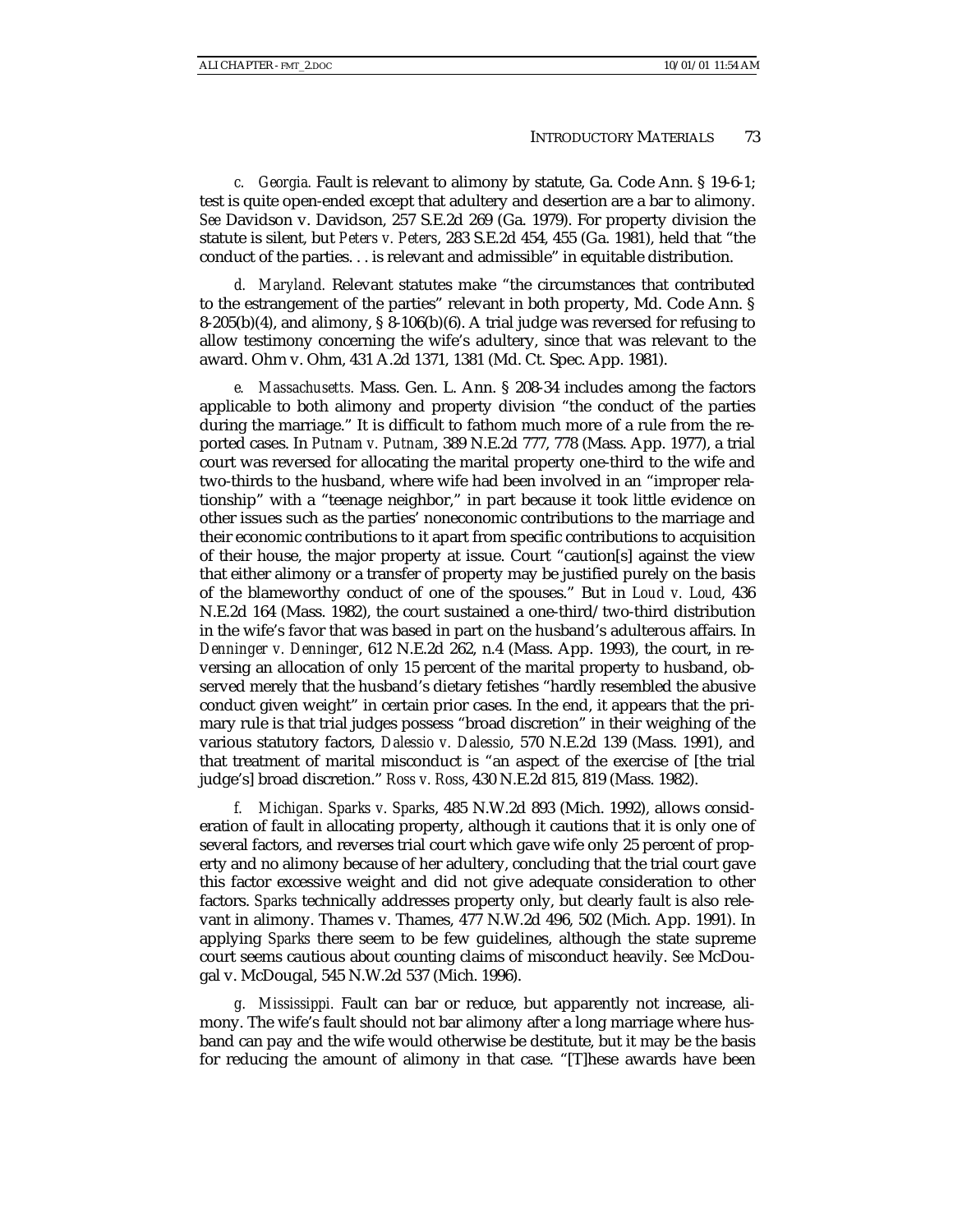#### 74 DUKE JOURNAL OF GENDER LAW & POLICY Volume 8:1 2001

made not to enable the wife to maintain the lifestyle to which she has been accustomed, but to prevent her from destitution." Hammonds v. Hammonds, 597 So.2d 653, 654 (Miss. 1992) (wife should be allowed such a limited alimony award at dissolution of 25-year marriage during which she raised three children and did little work outside the home; note that court finds it nonetheless appropriate to limit her award on account of her adultery, where husband also committed adultery during the marriage). This is thought to be an enlightened advance from "a long line of older cases [that] unequivocally denied periodic alimony where the husband was granted a divorce on grounds of the wife's adultery." *Id.* Mississippi has only recently adopted equitable distribution; fault could not previously come up. Ferguson v. Ferguson, 639 So.2d 921, 928 (Miss. 1994) (adopting equitable distribution and setting forth guidelines). While some of the language of *Ferguson* suggests that fault could be considered ("contribution to the stability and harmony of the marital and family relationships"), it is ambiguous and the issue was not expressly addressed.

*h. Missouri.* Unpredictable discretion appears to be the rule. *E.g.*, Barth v. Barth, 800 S.W.2d 127 (Mo. App. 1990) (award to the wife of 55% of the substantial marital property at the termination of the parties' 11-year marriage could be justified by the husband's affair, begun shortly before they broke up; court observes merely that each case must be decided on its own facts). Some Missouri cases cite an "undue burden" standard but it appears to add little, as there is no logical pattern to the cases. *E.g.*, Burtscher v. Burtscher, 563 S.W.2d 526, 527 (Mo. App. 1978) ("the conduct factor becomes important when the conduct of one party to the marriage is such that it throws upon the other party marital burdens beyond the norms to be expected in the marital relationship" but also "it is unnecessary and probably impossible to lay down any precise guidelines for the weight to be given to the conduct factor"). In *Burtscher*, wife complained that the trial court had erred in not counting the affair she claimed husband had near the end of their 24-year marriage, but the appeals court found no error, observing that wife played bingo four nights a week over husband's objection, which "was also detrimental." Compare this to *In re Marriage of Gustin*, 861 S.W.2d 639 (Mo. App. 1993) (wife's chopping through door of marital residence after parties' separation did not place burdens on the marital relationship) and *Divine v. Divine*, 752 S.W.2d 76 (Mo. App. 1988) (husband's failure to communicate with wife, as well as his physical abuse, telephone harassment, and false accusation of her, placed undue stress on wife during marriage).

*i. New Hampshire.* N.H. Stat. Ann. § 458:19 governs alimony, and explicitly allows the court to consider "the fault of either party as defined in RSA 458:a6-a, II(l)," which is part of the section governing property division. The cited provision, thus apparently applicable to both alimony and property division, allows consideration of fault where it caused the breakdown of the marriage as well as "substantial physical or mental pain and suffering" or an economic loss. This limiting language has been construed broadly enough, however, as to rob it of any important impact. Yergeau v. Yergeau, 569 A.2d 237, 240 (N.H. 1990) (husband's adultery properly considered in fixing alimony award to wife; statutory standard met where wife testified not only to her "tears" but also to her "obsessive conduct in surveillance of [husband's] and co-respondent's comings and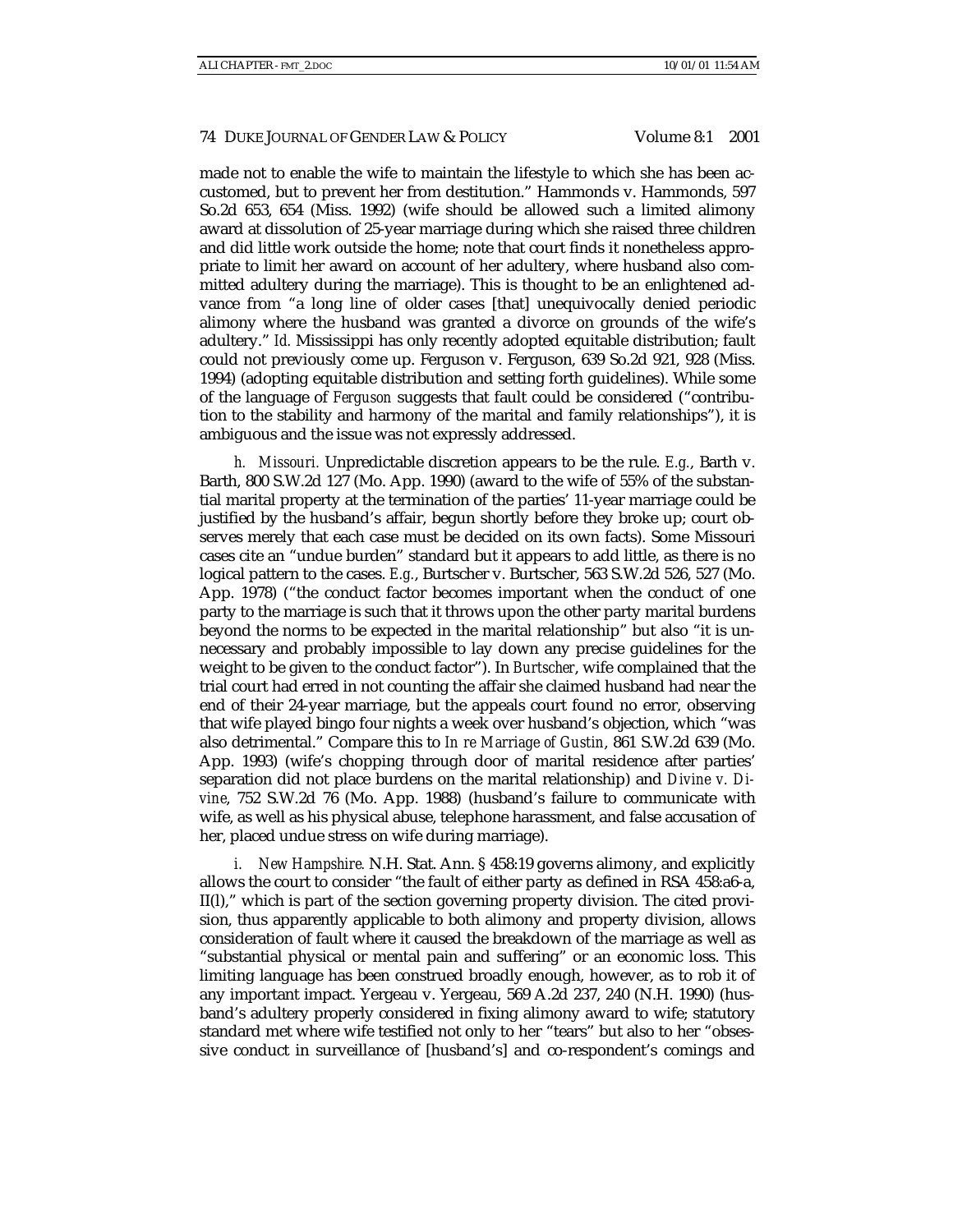goings."). Fault is excluded from consideration in property division if the divorce is granted on no-fault grounds, but where different grounds are alleged by the parties, the "master must grant the divorce on the ground which was the 'primary cause of the marital breakdown.'" Boucher v. Boucher, 553 A.2d 313, 315 (N.H. 1988).

*j. North Dakota. See* Davis v. Davis, 458 N.W.2d 309, 316 (N.D. 1990) (fault may be considered in property allocation; affirms trial court's allocation of 83% of property to husband at end of 19-year marriage, where the unequal allocation is based upon wife's adulterous affairs). *See also* Hegge v. Hegge, 236 N.W.2d 910 (N.D. 1975) (fault considered in alimony).

*k. Rhode Island.* Statute permits the court to consider "the conduct of the parties during the marriage" with respect both to alimony, R.I. Gen. Laws § 15-5-16, and property division, R.I. Gen. Laws § 15-5-16.1(a). With respect to alimony, however, the Rhode Island Supreme Court has cautioned that the "traditional" concept of alimony that was based on protection of the innocent spouse has been replaced by a "modern concept" that is "based on need" and that "the primary focus must be on the economic situation of the parties viewed in light of the financial exigencies of one spouse and the ability of the other spouse to meet those needs." Fisk v. Fisk, 477 A.2d 956, 957 (R.I. 1984) (trial court's denial of alimony to wife because of her "association with her business associate" reversed as based on the "traditional view," unduly emphasized a single statutory factor, and failed to appreciate that conduct within the meaning of the statute include good as well as bad). Similar language in *Rochefort v. Rochefort*, 494 A.2d 92 (R.I. 1985), where court affirmed trial court's equal division of property over husband's objection that her misconduct was worse than his, saying that trial judge properly considered all factors and did not give controlling importance to one factor as husband urged.

*l. South Carolina.* S.C. Code Ann. § 20-3-130(B)(10) includes, among the 10 factors the court "must" consider in awarding alimony, "the marital misconduct or fault of either or both parties, whether or not used as a basis for a divorce or separate maintenance decree if the misconduct affects or has affected the economic circumstances of the parties, or contributed to the breakup of the marriage." The court is to weigh the various factors "in such proportion as it finds appropriate." S.C. CODE ANN. § 20-7-472(2) contains essentially identical language permitting consideration of fault in allocating the marital property. However, a provision contained only in the alimony section bars any alimony award to "a spouse who commits adultery" before the execution of a separation agreement or the entry of an order of separate maintenance. S.C. CODE ANN. 20-3-130(A). (A case apparently decided under an earlier version of this section found that it barred any alimony award to wife, a 51-year-old waitress, against dentist husband earning \$90,000 annually, because she had committed "numerous acts of adultery" after the decree of separate maintenance had been entered. Morris v. Morris, 367 S.E.2d 24, 25 (S.C. 1988)). Conspiracy to murder one's spouse, unlike adultery, is not an absolute bar to an alimony award. Sharpe v. Sharpe, 416 S.E.2d 215 (S.C. App. 1992) (wife, whose conspiracy to murder husband failed when he learned of the plan, awarded alimony in the form of health insurance husband required to provide for her; adultery cases distinguished as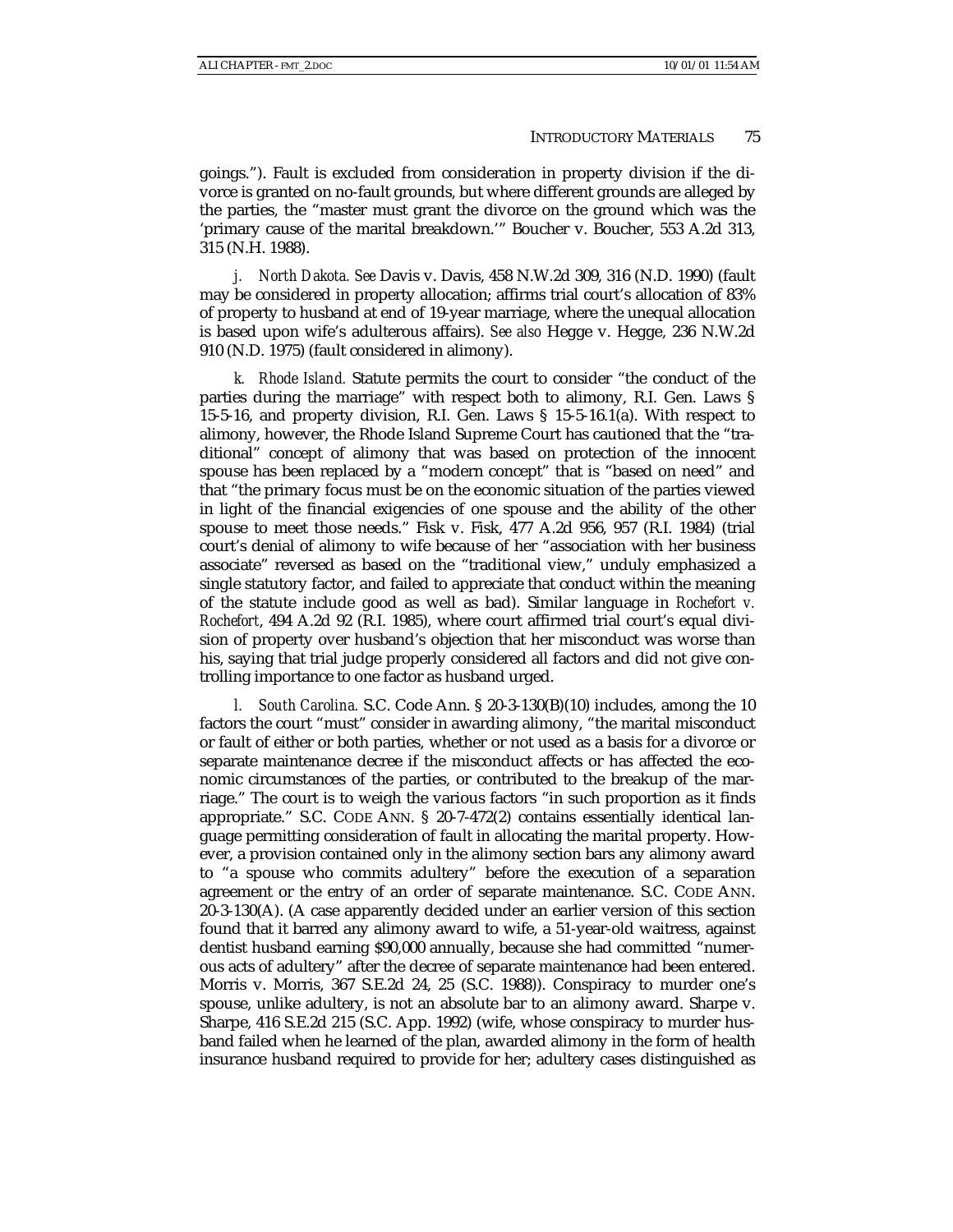based upon statutory bar). Some recent courts of appeal opinions suggest limiting consideration of fault in the allocation of marital property to "its impact on the economic circumstances of the parties during the marriage." Peirson v. Calhoun, 417 S.E.2d 604, 606 (S.C. App. 1992).

*m. Texas.* Tex. Fam. Code Ann. § 3.63 directs the court to divide marital property as it "deems just and right." In divorces granted on fault grounds, the divorce court may consider fault in its allocation. Young v. Young, 609 S.W.2d 758 (Tex. 1980). *Young* states that the court should use fault to make "a just and right division" of the community property, not to "punish" the guilty spouse, but offers no explanation of the distinction between these, and in the same paragraph emphasizes the trial court's "broad discretion" in the matter. *E.g.*, Smith v. Smith, 836 S.W.2d 688, 693 (Tex. App. 1992) (appeals court "unable to say" that trial court abused discretion by relying on husband's adultery to justify unequal division of property where trial court explained its ruling with comment that "an unequal division is mandated . . . because of the large disparity in the earning capacities of the parties, and because of the admitted and unrepentant fault" of husband). Until mid-1995, Texas did not allow alimony at all, the only state with such a rule. A newly enacted statute allows it but limits claims to spouses married at least 10 years, except where the other spouse was recently convicted of family violence; and in any event the maintenance order may not ordinarily last more than three years, and in determining its duration and size the court may consider "the marital misconduct of the spouse seeking maintenance." 1995 TEX. GEN. LAWS 655, adding Subchapter G to Chapter 3 of the Family Code, § 3.9601 et seq.

*n. Vermont.* The statute governing allocation of property includes among the factors to be considered "the respective merits of the parties," VT. STAT. ANN. § 751(b)(12). There is no similar provision in the alimony statute, § 752, but the broad discretion permitted under that section could be construed to include fault even though it is not expressly mentioned among the list of relevant factors. The actual practice is difficult to discern from the few reported cases on the matter, which emphasize, sometimes inconsistently, both the special facts of each case and the importance of trial court discretion. In *Cleverly v. Cleverly*, 513 A.2d 612, 613-14 (Vt. 1986), the trial court's fault finding, upon which it based its property allocation, was reversed, the supreme court holding that the husband's leaving the homestead without warning, and later moving in with a woman he had visited during the marriage, was not properly considered fault or abandonment for the purpose of the property allocation statute. Yet the court also observed that its ruling "should not be construed as a holding that . . . post-separation conduct of parties . . . may never be considered" as its "ruling is based on the facts presented by the record in the case at bar." In *Victor v. Victor*, 453 A.2d 1115, 1117 (Vt. 1982), the court rejected the husband's claim that the trial court's one-sided property allocation was implicitly grounded on an unwarranted finding that he was solely at fault for the marital failure, observing only that fault is but "one factor among many which 'may' be considered" and that "the disposition of property . . . is a matter of broad discretion for the trial court." There are very few later cases on fault. It is difficult to know whether this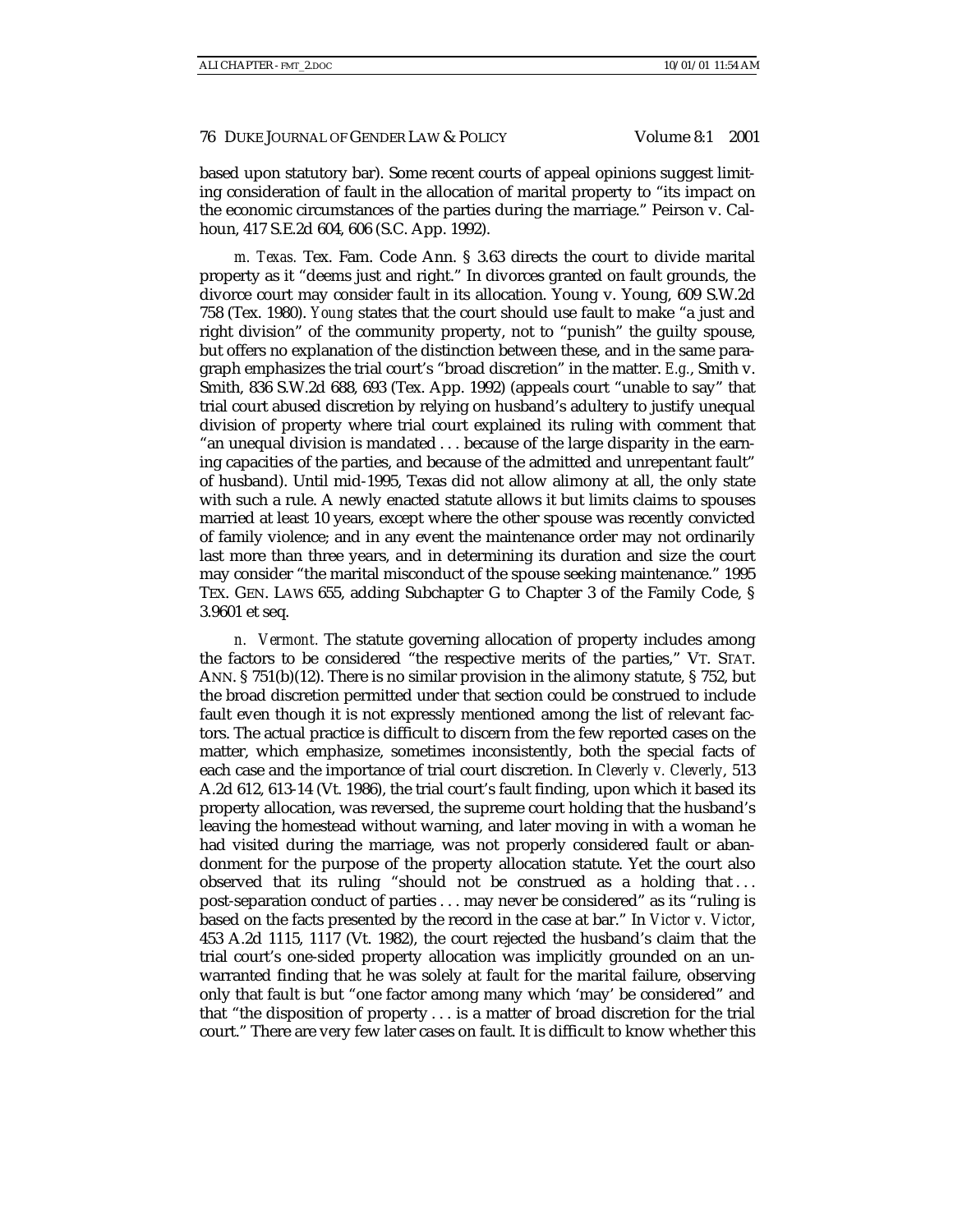reflects the infrequency with which it is relied upon or the effectively unreviewable discretion of trial courts who in fact employ it in unreported decisions.

*o. Wyoming.* The relevant statute provides that in allocating property the court may consider "the respective merits of the parties." In *Paul v. Paul*, 616 P.2d 707, 712 (Wyo. 1980), the court affirmed a trial judge who refused to consider evidence of fault in allocating a relatively large marital property estate in which there were "adequate assets to comfortably provide for both of the parties," since "the trial judge has great discretion in dividing the property and he is not to use the property division to punish one of the parties." But in the later case of *Grosskopf v. Grosskopf*, 677 P.2d 814, 819 (Wyo. 1984), the court sustained the denial of alimony to a wife who had been found at fault for the marital dissolution, the trial court having concluded that "dissolution of the marriage was caused primarily by the Defendant's insistence upon removing herself and her children to the state of Wisconsin instead of remaining with her husband in Cody, Wyoming." It reaffirmed that trial courts could consider fault in both alimony and property division, distinguishing *Paul* with the observation that it "stands for the principle that in certain circumstances the court may, in its discretion, refuse to hear evidence of fault; and that, in any event, such evidence may not be considered by the court to punish one of the parties, but only to insure that the property division is just and equitable under all of the facts and circumstances of the case." It thus appears that whether fault is considered, as well as the weight to be given it, is largely a matter of trial court discretion.

#### *b. Discretion and Fault*

The traditional marital fault rule requires extraordinary reliance on trial court discretion. Neither the standard of misconduct, nor its dollar consequences, are much bounded by any rule. While in principle the trial court's decision can be reviewed for "abuse of discretion," reversals are rare. Such a system fits most comfortably in a dissolution law which relies on trial court discretion for the entire adjudication, not only for the fault aspects. The traditional fault rule is thus inconsistent with a major theme of the *Principles,* an effort to improve the consistency and predictability of trial court decisions. Appellate decisions and statutory rules sometimes provide parameters that are supposed to contain the exercise of discretion in fault adjudications, but for the most part these have little effect. A brief survey of the approaches taken in full fault states follows.

### **1. States which make no real effort to contain discretion.**

In many fault states there are appellate decisions that seem to recognize and accept a rule of largely limitless trial court discretion in judging fault. *E.g.* , Ross v. Ross, 430 N.E.2d 815, 819 (Mass. 1982) (treatment of marital misconduct is "an aspect of the exercise of [the trial judge's] broad discretion"); Beede v. Beede, 440 A.2d 283, 285 (Conn. 1982) ("as has been repeatedly stated by this court, judicial review of a trial court's exercise of its broad discretion in domestic relations cases is limited to [whether] the court could reasonably have concluded as it did"); Sunbury v. Sunbury, 553 A.2d 612, 614 (Conn. 1989) (trial courts have "wide discretion" and "wide latitude in varying the weight placed upon each item" in the long and nonexclusive list of relevant criteria for alloca-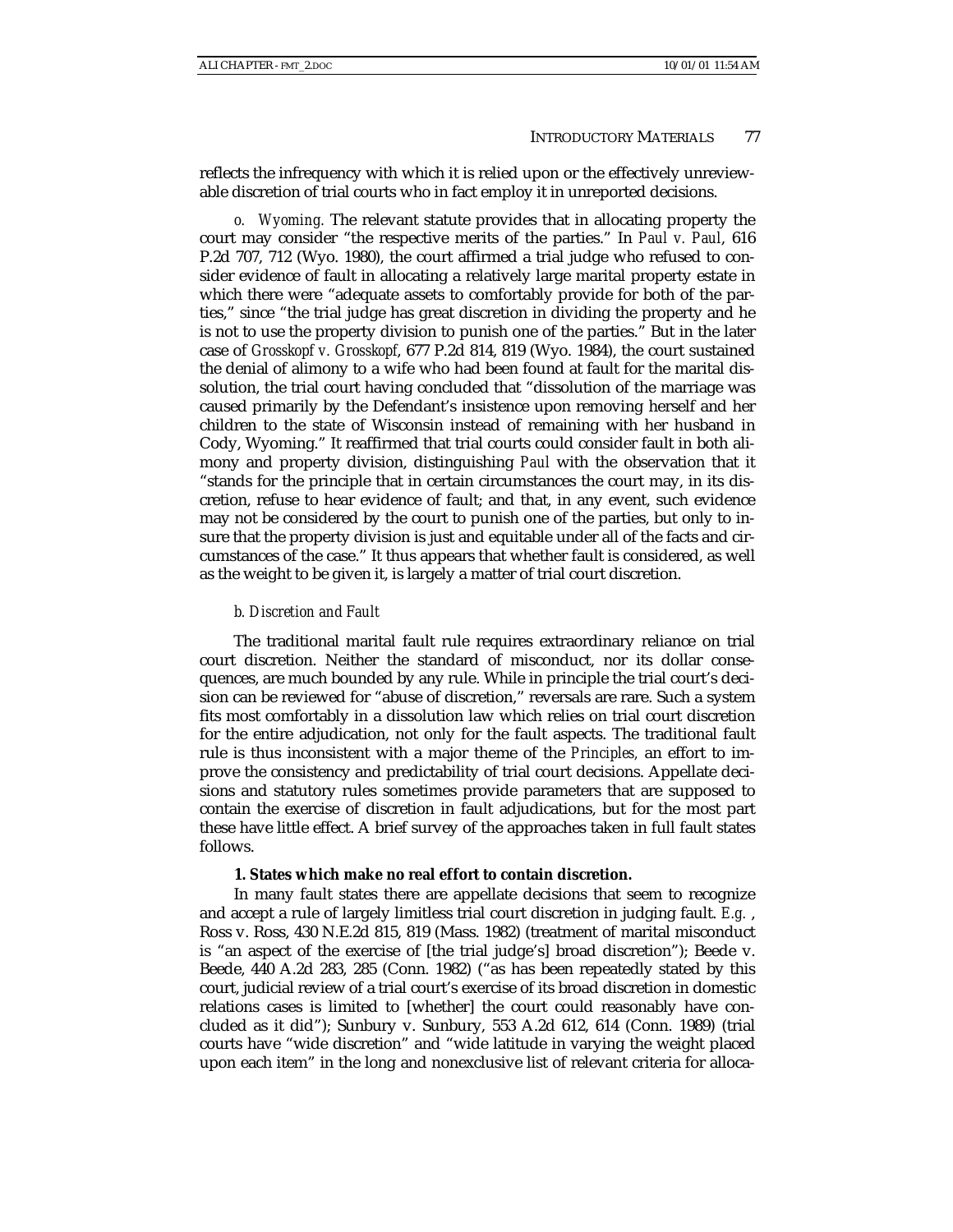tion of property and fixing of alimony). It would seem almost inevitable that such discretionary systems would yield at least some questionable decisions. Consider, for example, *Hammonds v. Hammonds*, 597 So.2d 653, 654 (Miss. 1992) (allows the wife only a limited alimony award at dissolution of 25-year marriage, during which she raised three children, because of her adultery, where husband also committed adultery during the marriage) and *Grosskopf v. Grosskopf*, 677 P.2d 814, 819 (Wyo. 1984) (governing rule allows the trial court to consider the "merits" of the parties, defined as their relative "deservedness" or "goodness"; trial judge properly denied alimony to the wife where the marital breakup was caused in part by her preference for living in Wisconsin rather than Cody, Wyoming).

# **2. Guiding discretion by a rule allocating the costs of dissolution to the spouse who caused it.**

The text explains why this rule does little in practice to limit or guide discretion, particularly as part of a system that also emphasizes deference to the trial court. For example, Connecticut, whose reliance on trial court discretion is described *supra*, provides that in allocating property and awarding alimony a court may consider "the causes of the . . . dissolution of the marriage." CONN. GEN. STAT. ANN. § 46b-82 and § 46b-81; *see also* Robinson v. Robinson, 444 A.2d 234 (Conn. 1982). *Compare Grimmeisen v. Grimmeisen*, 1993 W.L. 268412 (Conn. Super.) (during 20-year marriage husband had two homosexual affairs and has been in therapy; wife is obese, spends one-third of year away from husband at parties' vacation home, and spends too much money; court concludes the dissolution is mostly her fault) *with* Bachman v. Bachman, 1995 W.L. 9259 (Conn. Super.) (husband's cruelty and infidelity, rather than wife's obesity and spendthrift practices, were the cause of the dissolution of parties' 25-year marriage).

### **3. Ineffective efforts to contain discretion by other standards.**

The problem of creating standards by which to determine the dollar consequences of a fault finding is particularly intractable. Appellate decisions in fault states sometimes caution that fault is only one factor relevant to the allocation of property or granting of alimony, and should not be given disproportionate weight. *E.g.*, Sparks v. Sparks, 485 N.W.2d 893 (Mich. 1992). But the meaning of such cautionary language is at best obscure. For example, in *Sparks* itself, the trial court had awarded the husband 75 percent of the marital property after finding that the wife's adultery was the principal cause of the marital failure. The Michigan Supreme Court held that the trial court had given the wife's fault disproportionate weight in this disposition, but was unable to state any rule by which judges in later decisions might determine the proportionate weight to accord such misconduct. Later cases seem no more helpful. *See* McDougal v. McDougal, 545 N.W.2d 537 (Mich. 1996), in which the court reaffirms the *Sparks* language investing the trial court with considerable discretion, but then reverses its judgment allowing the wife a large proportion of the property on the basis of the husband's fault without doing more than providing a long list of factors.

In a number of fault states appellate courts have attempted to establish rules that explain when findings of fault may appropriately affect the award, but such guidelines do not seem to create effective bounds on trial court discretion. For example, Missouri opinions specify that "the conduct factor becomes im-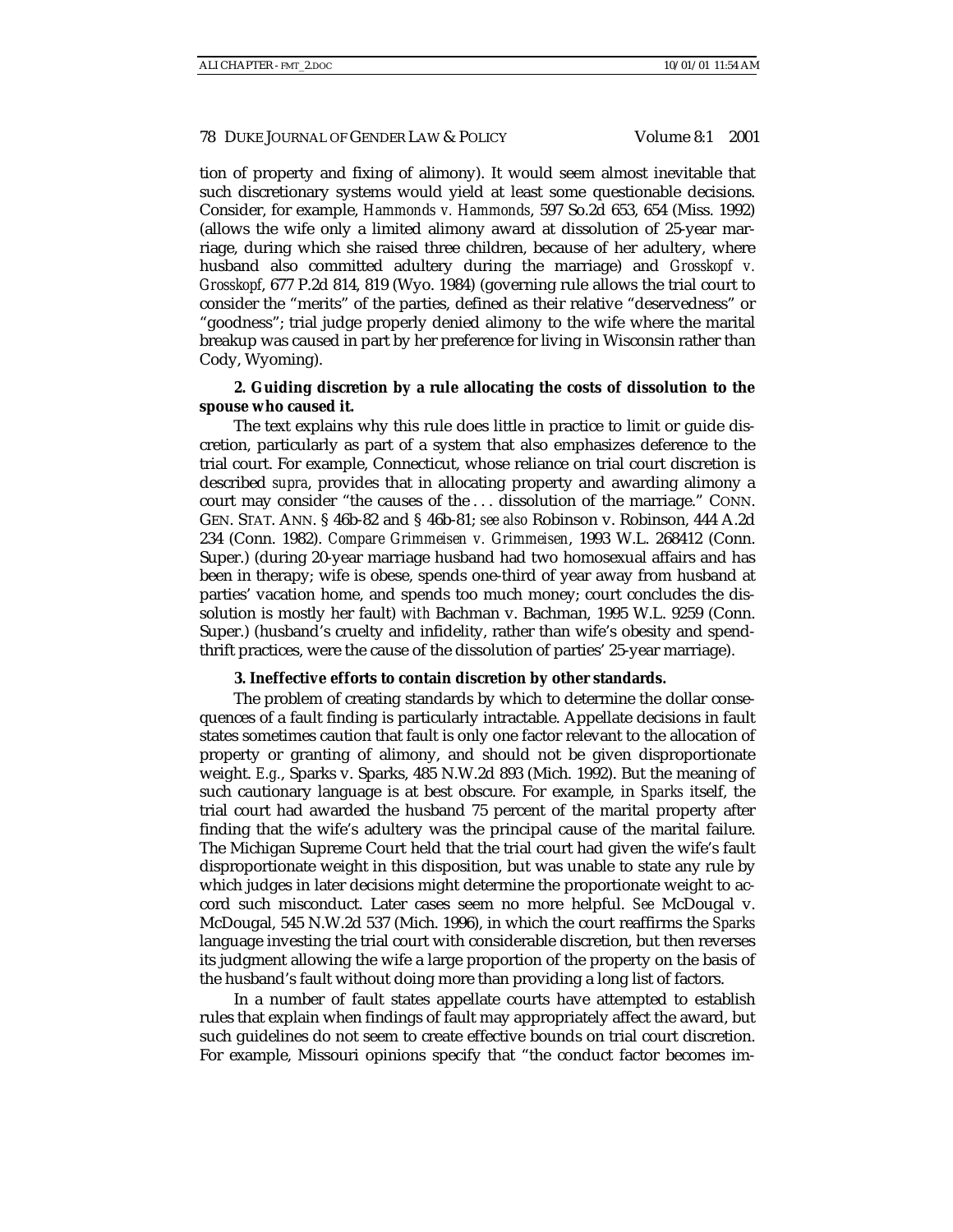portant . . . when the conduct of one party to the marriage is such that it throws upon the other party marital burdens beyond the norms to be expected in the marital relationship." Burtscher v. Burtscher, 563 S.W.2d 526, 527 (Mo. App. 1978). Even in laying down this rule, the court observed that "it is unnecessary and probably impossible to lay down any precise guidelines for the weight to be given to the conduct factor." So in *Burtscher* itself the appeals court declined to reverse the trial court's conclusion that husband's adultery was counterbalanced by wife's insistence on playing bingo four nights a week over husband's objection. Cases vary wildly in the importance they attach to adultery. In Barth v. Barth, 800 S.W.2d 127 (Mo. App. 1990), the court justified its award to the wife of 55 percent of the substantial marital property by reference to the husband's affair, begun shortly before the spouses broke up. Did the adultery justify for the wife a five percent bonus, or some other number because the division would have been unequal even without the adultery? One can't tell, nor does the court feel obliged to explain, observing merely that each case must be decided on its own facts, a proposition which it supports by citing other cases that reached very different results in weighing the importance of adultery. Cook v. Cook, 706 S.W.2d 606 (Mo. App. 1986) (repeated adultery justifies 86/14 split); D'Aquila v. D'Aquila, 715 S.W.2d 318 (Mo. App. 1986) (60/40 split of marital property disproportionate despite adultery); Marriage of Ballay, 924 S.W.2d 572 (Mo. App. 1996) (wife's adultery justifies reducing her share of the marital property despite rule allowing consideration of misconduct only where "it places extra burdens on the non-errant spouse 'in the partnership endeavor'"; court provides no explanation of why adultery qualifies under this rule); Schwarz v. Schwarz, 631 S.W.2d 694 (Mo. App. 1982) (85/15 split sustained). These opinions are equally unhelpful. For example, *Schwarz* affirms the trial court with only the observation that it made no error, and that "an extended opinion would have no precedential value." 631 S.W.2d at 695. Similar reasoning in other jurisdictions yields similarly inconsistent results. *Compare, e.g.*, Woodside v. Woodside, 350 S.E.2d 407, 412 (S.C. App. 1986) (husband's adultery doesn't affect property allocation because it did not put on wife burdens "beyond the norms expected in marital relationship") *with* Robinson v. Robinson, 444 A.2d 234 (Conn. 1982) (in apportioning marital property, court may consider the "humiliation and anguish" that wife's adultery caused husband).

In New Hampshire the statute permits consideration of misconduct only where it both caused the breakdown of the marriage as well as "substantial physical or mental pain and suffering" or an economic loss. This limiting language has been construed broadly enough, however, as to rob it of any important impact. Yergeau v. Yergeau, 569 A.2d 237, 240 (N.H. 1990) (husband's adultery properly considered in fixing alimony award to W; statutory standard met where wife testified not only to her "tears" but also to her "obsessive conduct in surveillance of [husband's] and co-respondent's comings and goings.").

### *c. No-fault States and Attempted Murder*

The ultimate test of a state law excluding all consideration of fault in property and alimony adjudications is an alimony claim by a spouse guilty of attempting to murder the potential obligor. While hardly common, such cases have arisen. In none of the states included in Category 1 has such a case been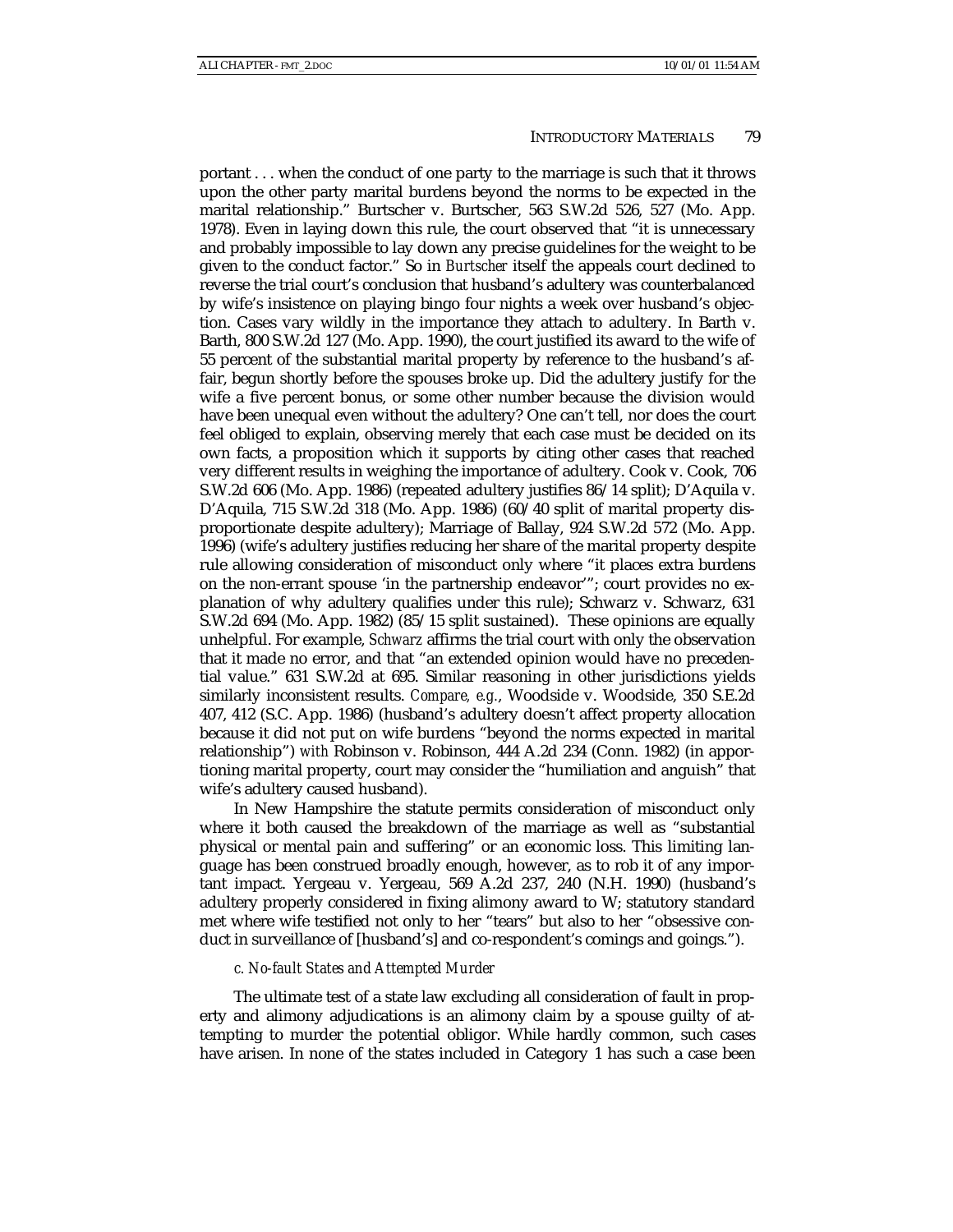faced by the state's highest court. (Arkansas is placed in Category 2 because its high court declined to apply its no-fault rule to a case of murder. See Note 19 in the main text.) The results in the intermediate courts of appeal have been mixed.

Courts in two no-fault states—Florida and Illinois—have held that a spouse cannot be denied alimony or his share of the accumulated property as punishment for attempted murder of the other spouse. In Illinois the holding might be thought fudged, as the opinion relied upon the financial consequences of the attempt to justify an unequal award. Marriage of Cihak, 416 N.E.2d 701 (Ill. App. 1981). Husband murdered wife after the court had dissolved their marriage but prior to its entry of a property division order. Under state law the assets were divided by the divorce court rather than the probate court. It allocated the parties' \$60,000 of marital property to wife's estate. In affirming, the appellate court emphasized that wife had provided all the family's support for last five years of marriage, while husband had dissipated some property, and that husband had little need for the assets given his 30-year jail term. But "the fact that [husband] murdered [wife] should not operate to take anything away from him." It analogized to an earlier Illinois case on joint tenancy, Bradley v. Fox, 129 N.E.2d 699 (Ill. App. 1955), to conclude that husband should retain his entire half of the property even though he could not enlarge his half-interest through the killing.

Florida has had several cases. In *Mosbarger v. Mosbarger*, 547 So.2d 188 (Fla. App. 1989), wife shot twice at husband six months after the parties separated, after seeing him with another woman. She subsequently pled guilty to second degree murder. The trial court divided their property equally except for husband's military pension, and awarded her \$500/month permanent alimony. Husband's military pension paid \$819 monthly, and he earned \$47,000 annually as a Honeywell program manager. The appeals court actually increased wife's award because of her poor earnings prospects and uninsured psychiatric bills, and held that the trial court erred when it considered her attempted murder of husband in apportioning their marital property. "Since adultery, as a statutorily recognized act of marital misconduct, is only considered when it translates into a greater financial need of the spouse or a depletion of family resources, we are not inclined to believe that Mrs. Mosbarger's criminal conduct, which is not a statutorily recognized act of marital misconduct, should be treated more severely in this domestic proceeding." *Id.* at 191. *See also* De Castro v. De Castro, 334 So.2d 834 (Fla. App. 1976) (husband required to pay alimony to wife of 26 years even though she shot and wounded him during pendency of dissolution action; award properly based on need alone). *Cf.* Taylor v. Taylor, 378 So.2d 1352, 1353 (Fla. App. 1980) (alimony award to wife excessive and improperly based on husband's physical abuse of wife during their marriage; alimony award cannot be employed "as a means of punishing the spouse . . . or . . . as a substitute for a money judgment in a personal injury case").

Lower court decisions in two other states have declined to apply their state's apparently inflexible no-fault rule to cases involving murder, but their position was not reviewed by the state's high court. In *Marriage of Brabec*, 510 N.W.2d 270 (Wis. App. 1993), the court affirmed a trial court decision denying wife maintenance because she was convicted of attempting to hire someone to kill husband during the pendency of the divorce proceedings. It explicitly re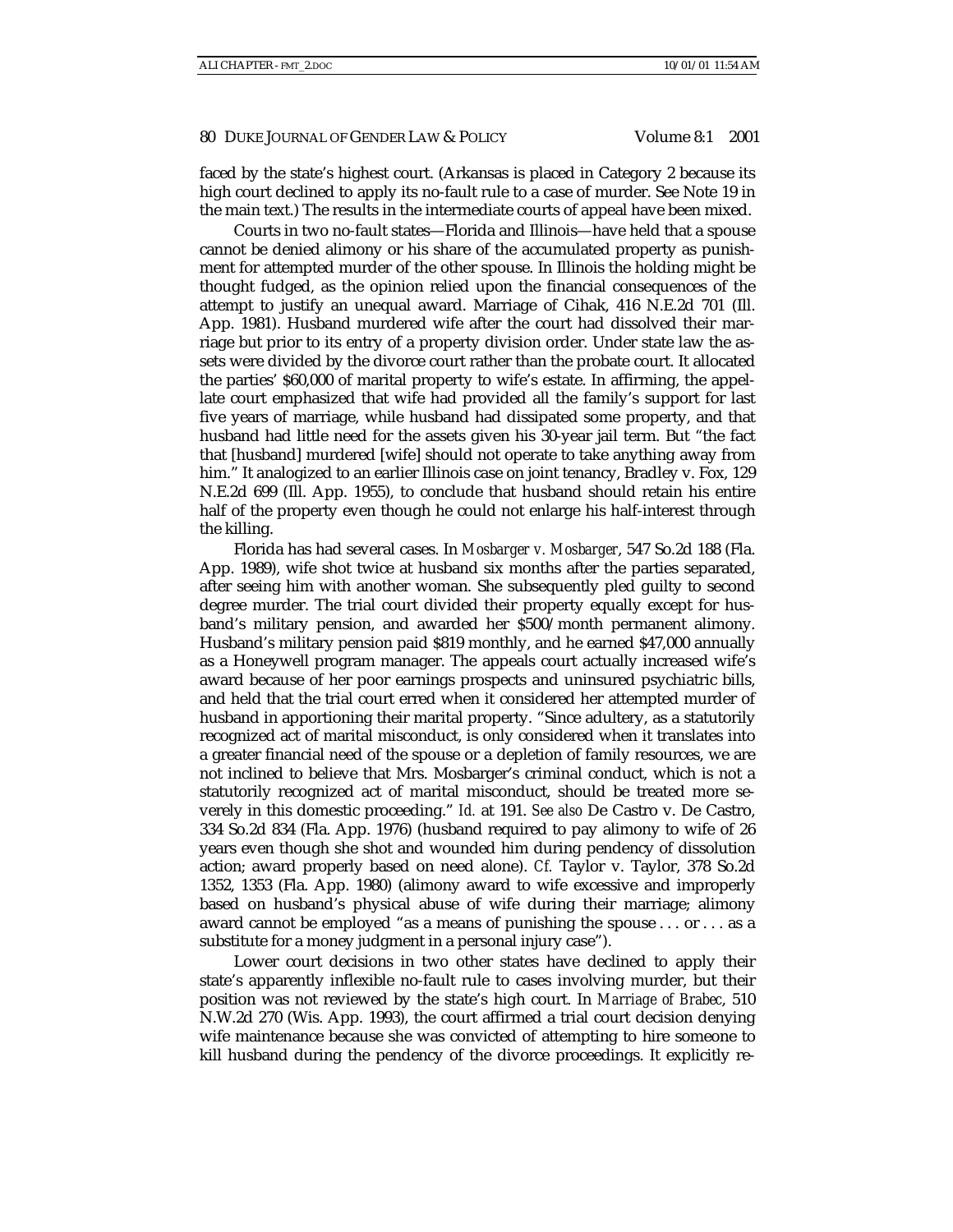fused to apply *Dixon*, the state supreme court's no-fault decision (see Wisconsin entry in Reporter's Note *a*). In *D'Arc v. D'Arc*, 395 A.2d 1270 (N.J. Super. Ct. Ch. Div. 1978), *aff'd*, 421 A.2d 602 (N.J. Super. App. Div. 1980), the trial court considered husband's attempted murder of wife without even acknowledging the state supreme court's earlier decision in *Chalmers v. Chalmers*, 320 A.2d 478 (N.J. 1974), which barred consideration of fault. At least one fault state has allowed alimony to a spouse guilty of attempted murder. In *Sharpe v. Sharpe*, 416 S.E.2d 215 (S.C. App. 1992), the court held that conspiracy to murder one's spouse, unlike adultery, is not an absolute bar to an alimony award, and in fact made an alimony award to wife, whose conspiracy to murder husband failed when he learned of the plan. The award consisted of the requirement that husband provide health insurance to wife, who was seriously ill; the court distinguished the adultery cases as based upon a statutory bar.

As *Cihak*, the Illinois case, points out, consistency with the dominant rule applied to the murder of one joint tenant by the other would suggest denying the spouse who attempted to murder the other any claim upon the other spouse's share of the property, while allowing him his own share. In addition to the old Illinois case of *Bradley v. Fox*, upon which *Cihak* relies, many other courts have also held that the murder of one joint tenant by another does not deprive the killer of his half-share of the joint tenancy property, even though it bars the killer's succession to the entire estate. Kempaner v. Thompson, 394 So.2d 918 (Ala. 1981) (wife retains her half of joint tenancy property owned with husband, whom she killed); Duncan v. Vassaur, 550 P.2d 929 (Okla. 1976) (same); Estate of Shields, 574 P.2d 229 (Kan. App. 1978) (husband retains his half interest in joint tenancy property owned with wife, whom he killed); Heuser v. Cohen, 655 S.W.2d 9 (Ky. App. 1982) (same).

## **Topic 3 General Provisions**

#### **§ 1.01 Rules of Statewide Application**

**(1) A rule of statewide application is a rule that implements a Principle set forth herein and that governs in all cases presented for decision in the jurisdiction that has adopted it, with such exceptions as the rule itself may provide.**

**(2) A rule of statewide application may be established by legislative, judicial, or administrative action, in accord with the constitutional provisions and legal traditions that apply to the subject of the rule in the adopting jurisdiction.**

#### **Comment:**

*a. The function of rules of statewide application.* Modern divorce rates mean that a large proportion of the population will at some point be a party to a marriage dissolution action. In many such cases the parties' assets and incomes are not great. A large investment of legal resources to divorce proceedings is not often sensible, or perhaps even possible. Expeditious settlement with a mini-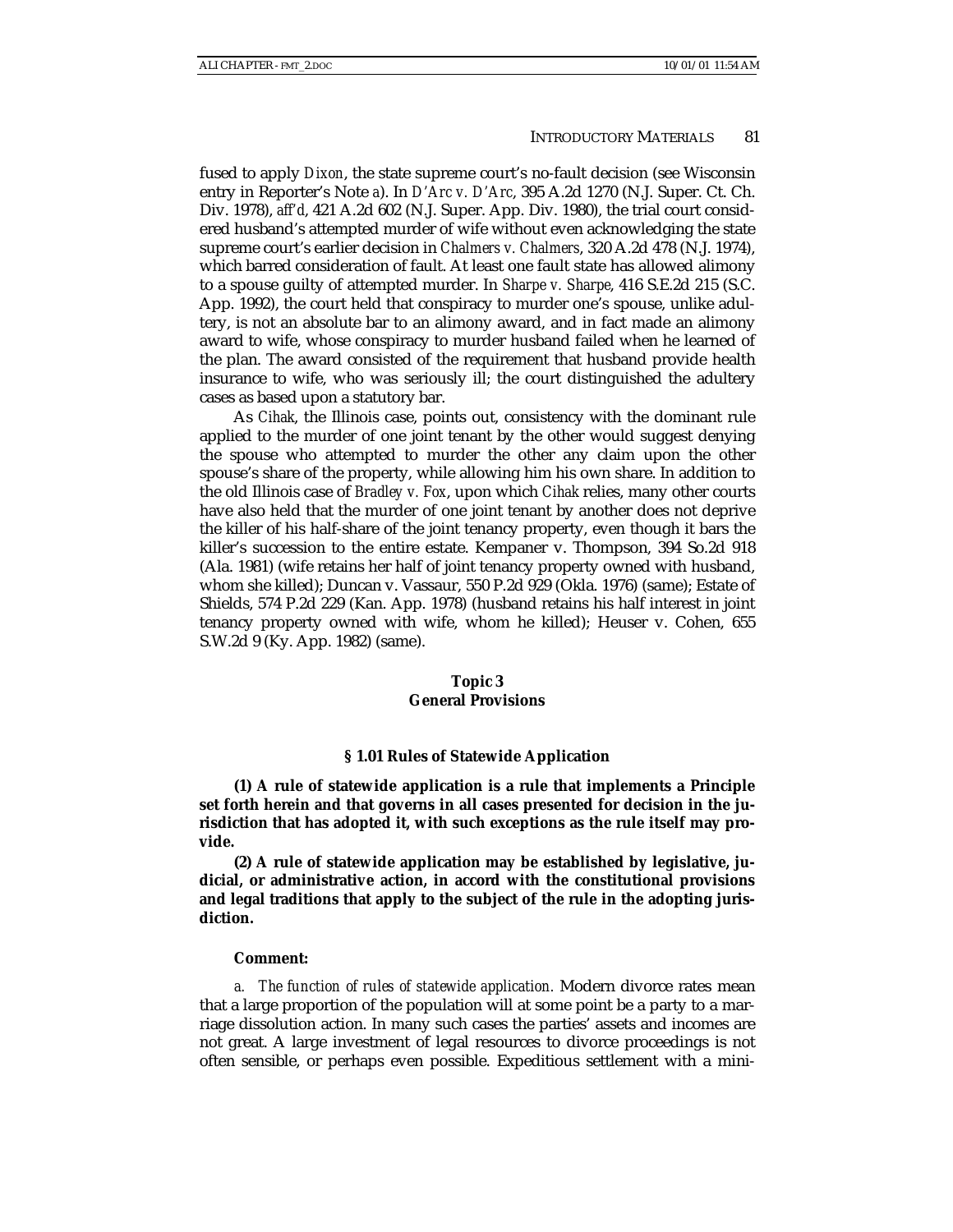#### 82 DUKE JOURNAL OF GENDER LAW & POLICY Volume 8:1 2001

mum of legal process is the preferred result. A rule of statewide application establishing presumptions that decide most litigated cases facilitates this goal by making the results of potential litigation more predictable. It also requires the development of a consistent statewide policy on the matter addressed by the presumption. Current law often avoids such policy choices, in practice if not in theory, by reliance on the exercise of trial court discretion. But that approach devolves policy to the predispositions of individual judges. Statewide rules provide consistency across parties in the policies applied to their dissolutions. Such consistency is an important goal of the *Principles.* See Parts I(b) and II(a) of the Introductory Essay that forms Topic 1 of this Chapter.

While uniform statewide rules thus serve important goals, the particular formulation of a rule is not always an appropriate subject for resolution in the black-letter *Principles*. Policy choices are necessarily made at more than one level of generality. In many cases, implementation of a Principle requires policy choices at a more detailed level than the Principle itself resolves. In such cases the Principle typically requires the adoption of statewide rules that address the matter on a more detailed level. For example, §§ 5.04 and 5.05 of Chapter 5 establish the Principle that the duration and amount of income sharing the law should require between former spouses is, in the ordinary case, proportional to the disparity in their incomes, the duration of their marriage, and the duration of any period during which the obligee provided the majority of parental care for minor children of the marriage. These sections also require a system of rebuttable presumptions that implement these *Principles* by resolving more detailed questions: What precise level of income disparity requires a remedy? Must the remedy provide complete equalization of living standards at the dissolution of lengthy marriages, or may it leave some disparity, and if so, in what amount? The same approach is used in other sections and other Chapters. *E.g.*, § 4.12.

Because no single resolution of these subsidiary policy choices is compelled by the analysis supporting the basic *Principles*, none is asserted by the black letter. The *Principles* thus require statewide rules but do not specify their precise content. Such specification is not necessary to satisfy the primary purpose for the requirement of statewide rules, which is achievement of predictability and policy consistency in the law's application. However, the commentary to the *Principles* offers guidance on the criteria that should govern the policy choices to be made and suggests boundaries for the rulemaker. These boundaries ensure that the policy choices reflected in the rule adopted by a jurisdiction are consistent with the basic Principle that the rule is intended to implement.

*b. Exceptions to statewide rules.* A statewide rule required by these *Principles* will ordinarily create a presumption that will control the result in a particular case in the absence of written findings establishing that the presumed result would constitute "a substantial injustice." (For the meaning of the requirement of written findings, see § 1.02.) Clearly, the presumptions established under the required statewide rules must be rebuttable, to allow the trial court or other decisionmaker to respond to the unusual case presenting factual variations no governing statute could anticipate. The approach of rebuttable presumptions taken in these Chapters borrows from the reforms that in the past decade were successfully applied to the law of child support, and that in many states already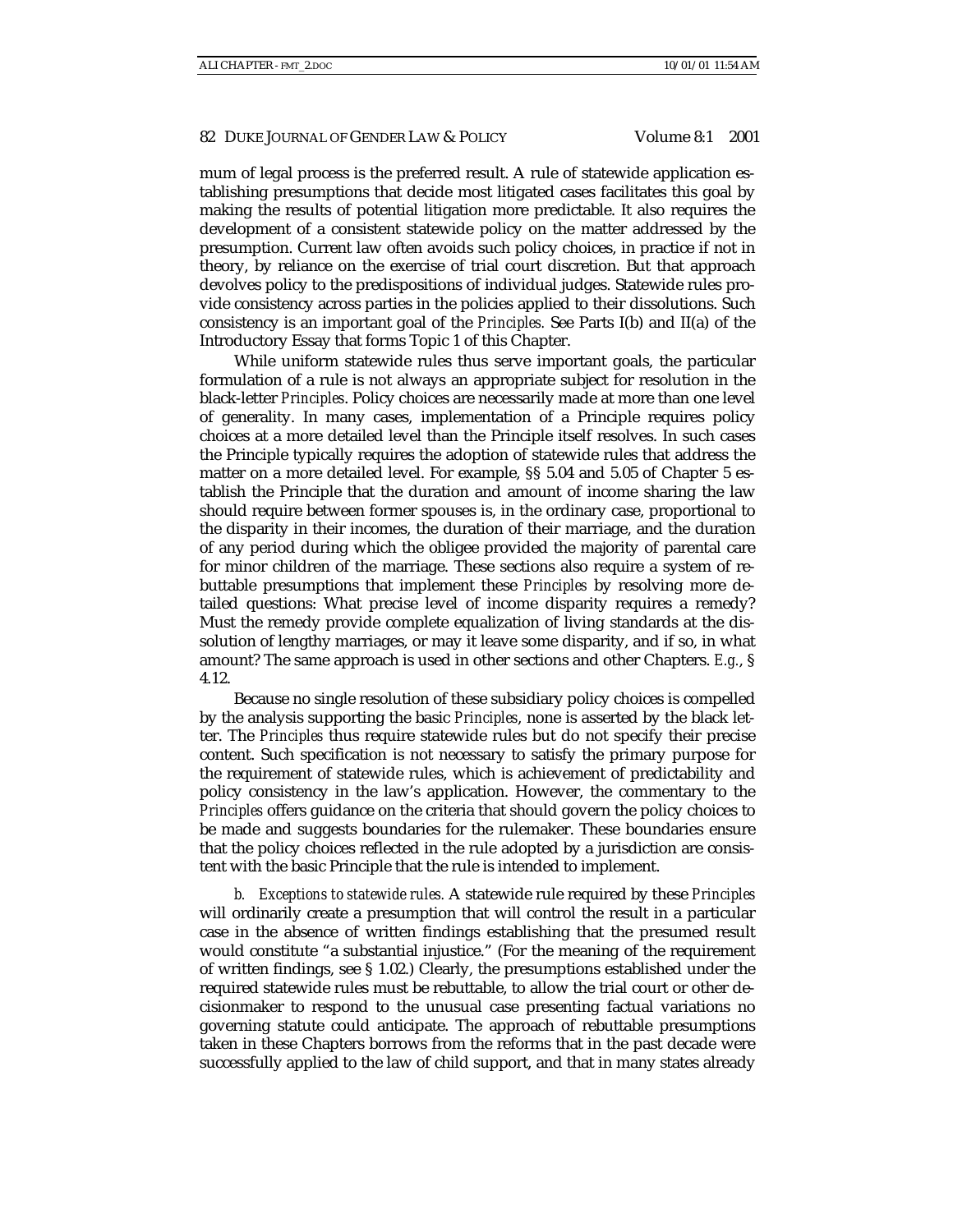apply to the division of marital property. While presumptions for determining alimony are currently less common, they are used by local rules in some domestic relations courts.

*c. Adoption of statewide rules.* The method by which each jurisdiction adopts a statewide rule depends upon the constitutional principles, legal traditions, and governing statutes that bear on the subject matter of the rule in that jurisdiction. In some cases the adoption of a rule consistent with these *Principles* will require legislative action, while in other cases the required rule might be adopted by administrative action or by judicial decision in the adjudication of a particular case. In some cases the highest court of the state may have rulemaking authority, separate from its authority to adjudicate individual cases, that extends to the topic of the statewide rule. The appropriate procedure will thus vary with both the particular jurisdiction and the particular rule, and is beyond the scope of these *Principles*. Even where a statewide rule has not yet been adopted, trial courts may find that the *Principles* provide useful guidance in the adjudication of particular cases. A trial court's authority to rely on these *Principles* in deciding cases will necessarily depend upon the governing law in the jurisdiction.

#### **REPORTER'S NOTES**

*Comment b.* Federal law requires the states to employ a system of setting child support awards that relies upon guidelines establishing rebuttable presumptions, and thus such a system is in effect in every state. 42 U.S.C. § 667. The child support guidelines provide a model for the operation of the rebuttable presumptions established in Chapters 4 and 5.

*Comment c.* It is common for child support guidelines to be promulgated by the highest court of the state under rulemaking authority expressly granted it for this purpose by state law. *E.g.*, ARIZ. REV. STAT. § 25-320.

## **§ 1.02 Written Findings Required to Explain Exceptions**

**(1) When a statewide rule allows the decisionmaker in a particular case to render a judgment that departs from the result the rule would ordinarily require, the decisionmaker should set forth the basis for the departure in written findings sufficient to establish the grounds for departure required under the governing Principle or statewide rule.**

**(2) The requirement of written findings is met by any method that makes the findings accessible to someone who consults the physical record in the case.**

### **Comment:**

*a. The reason for the requirement of written findings.* Many provisions of the *Principles* require rules of statewide application that specify a result once particular facts in the case have been found, unless written findings establish the justification necessary under the rule for departure from it. Fidelity to the policies set forth in the governing law is encouraged by requiring the decisionmaker to articulate findings that explain why those policies require a result that is different from the one the rule itself would ordinarily impose. The additional re-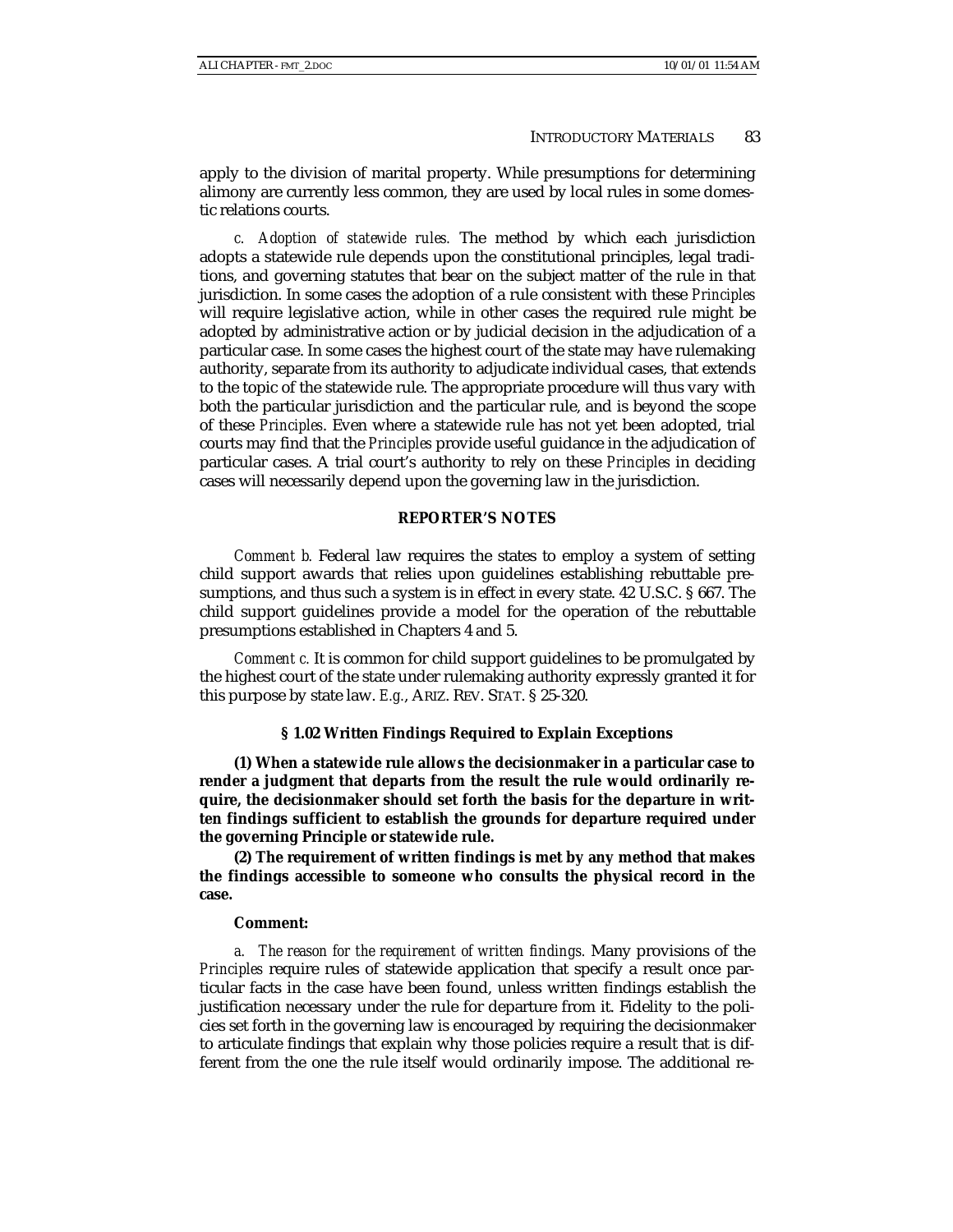#### 84 DUKE JOURNAL OF GENDER LAW & POLICY Volume 8:1 2001

quirement that the findings be written facilitates appeals grounded on those policies. Appellate courts of course ordinarily defer to the trial court's factual findings, and appeal on grounds of factual error ordinarily requires incurring the cost of a transcript of the trial court proceedings. In contrast, only the findings themselves are required for appellate review of whether they are, as a matter of law, adequate to justify an exception to the general rule. Not only is meaningful appellate review more likely in that case, it is also essential to the creation of the body of precedent necessary for the system of rebuttable presumptions to produce consistent and predictable results. Finally, any effort to study and evaluate the operation of a system of rebuttable presumptions is feasible only if the physical record of cases in which the decisionmaker found a governing presumption rebutted contains the findings upon which the rebuttal was based. Such studies are necessary to determine whether the applicable rule is consistent and predictable in application, or whether amendment of the rule or its application is in order.

*b. Method for compliance with the requirement of written findings.* The most straightforward method for complying with the requirement of written findings is an opinion or memorandum decision issued by the decisionmaker, ordinarily a judge in a judicial proceeding. That is not, however, the exclusive method for compliance. In some jurisdictions trial judges may dictate findings to a court reporter whose transcript of them is then included in the court's case file without charge to the parties, and without regard to whether a more complete transcript of the proceedings is later prepared. Such a system satisfies the requirement of written findings imposed by these *Principles*. It does so because it requires the decisionmaker to articulate the specific factual findings relied upon to justify departure from the rule, and it produces an accessible record for study and for appellate review of whether the findings satisfy the substantive standard required for exceptions to the rule.

The requirement of this section is not satisfied by oral findings made "on the record" unless the findings are actually transcribed and placed in the physical record of the case. Oral findings that have not been transcribed cannot provide the basis of an appeal and are not accessible to investigators studying the operation of the system.

# **REPORTER'S NOTES**

*Comment b.* Federal law requires states to have child support guidelines. It also requires state law to compel courts to follow the guideline in the absence of written findings that justify departure from them.  $42 \text{ U.S.C.}$  §  $667(b)(2)$ ; 45 C.F.R. § 302.56. Examples of state implementations of this requirement include Ariz. Rev. Stat. § 25-320(A) (The amount of child support determined by application of the guidelines "shall be the amount of child support ordered unless a written finding is made, based on criteria approved by the supreme court, that application of the guidelines would be inappropriate or unjust in a particular case"); Cal. Fam. Code § 4056 (similar). Some states apply a similar rule to the division of marital property. *E.g.*, Florida Statutes § 61.075 creates a presumption of equal division of marital assets and requires the trial court to enter written findings of